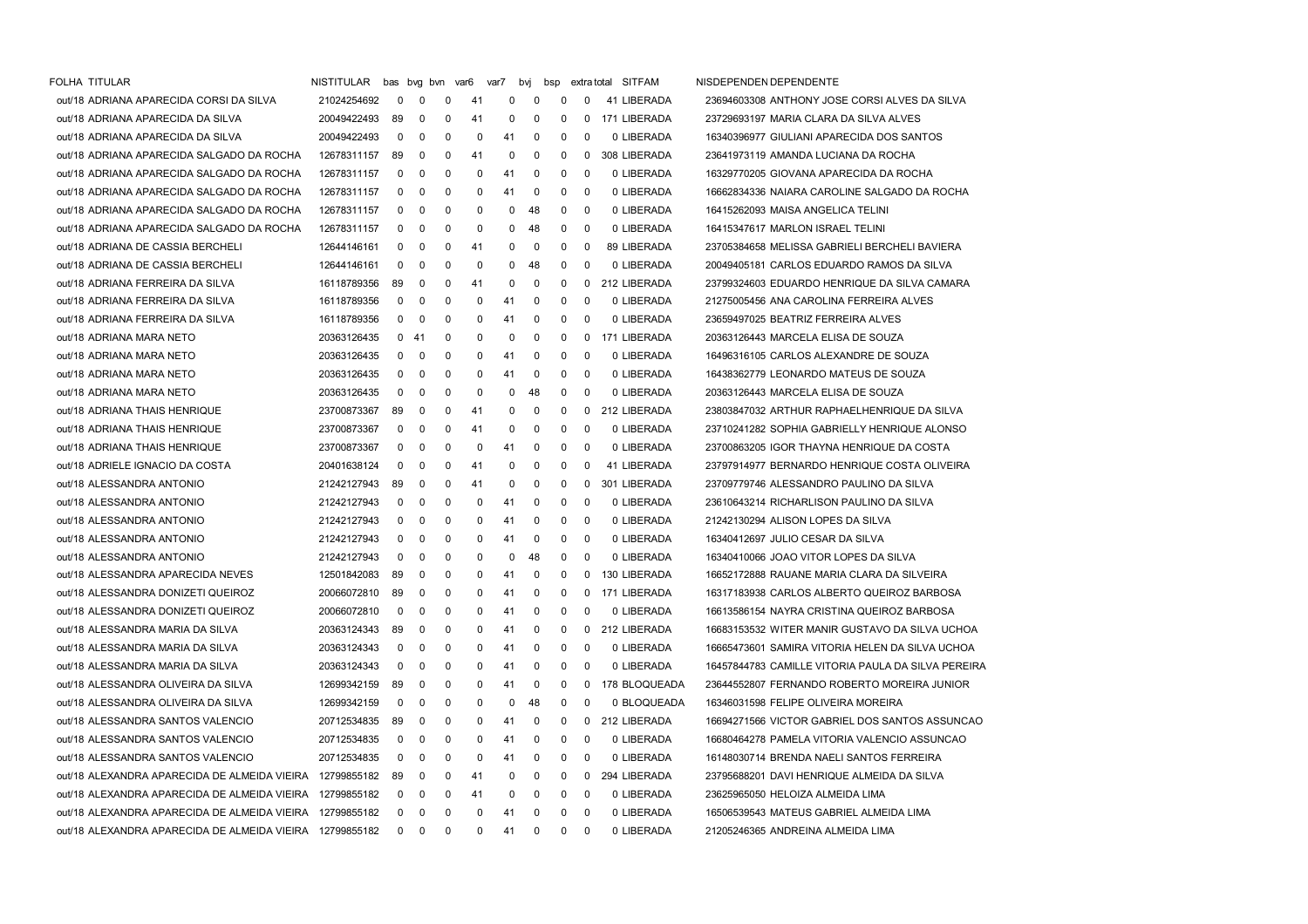| out/18 ALEXANDRA APARECIDA DE ALMEIDA VIEIRA | 12799855182    | 0                       | 0              | 0  | 0  | 41 | 0  | 0 | 0 | 0 LIBERADA    | 16302655146 GEOVANA ALMEIDA LIMA                 |
|----------------------------------------------|----------------|-------------------------|----------------|----|----|----|----|---|---|---------------|--------------------------------------------------|
| out/18 ALEXANDRA RODRIGUES KOTONO            | 16115593116 89 |                         | $\mathbf 0$    | 0  | 41 | 0  | 0  | 0 | 0 | 130 LIBERADA  | 23713153554 PEDRO HENRIQUE RODRIGUES BATISTA     |
| out/18 ALEXSANDRA RODRIGUES KOTONO           | 16115586578    | -89                     | 0              | 0  | 41 | 0  | 0  | 0 | 0 | 212 LIBERADA  | 23760713773 DAVI MYGUEL KOTONO DOS SANTOS        |
| out/18 ALEXSANDRA RODRIGUES KOTONO           | 16115586578    | $\mathbf 0$             | 0              | 0  | 41 | 0  | 0  | 0 | 0 | 0 LIBERADA    | 23681330448 GABRIELA APARECIDA KOTONO DOS SANTOS |
| out/18 ALEXSANDRA RODRIGUES KOTONO           | 16115586578    | $\mathbf 0$             | 0              | 0  | 41 | 0  | 0  | 0 | 0 | 0 LIBERADA    | 23681326955 JOAO GABRIEL KOTONO DOS SANTOS       |
| out/18 ALINE ALVES BRASIL                    | 20443876198    | 89                      | 0              | 0  | 41 | 0  | 0  | 0 | 0 | 253 BLOQUEADA | 23764851909 FLAVIA BRASIL RASGA                  |
| out/18 ALINE ALVES BRASIL                    | 20443876198    | $\mathbf 0$             | 0              | 0  | 41 | 0  | 0  | 0 | 0 | 0 BLOQUEADA   | 23764852794 FLAVIO AUGUSTO RASGA BRASIL          |
| out/18 ALINE ALVES BRASIL                    | 20443876198    | 0                       | 0              | 0  | 0  | 41 | 0  | 0 | 0 | 0 BLOQUEADA   | 23643060919 RAPHAELA BRASIL RASGA                |
| out/18 ALINE ALVES BRASIL                    | 20443876198    | $\mathbf 0$             | 0              | 0  | 0  | 41 | 0  | 0 | 0 | 0 BLOQUEADA   | 23643060927 RENAN ALVES BRASIL                   |
| out/18 ALINE CAROLINA FERREIRA               | 23785568017    | -89                     | 0              | 0  | 41 | 0  | 0  | 0 | 0 | 130 LIBERADA  | 23785567363 KEVEM LUKAS FERREIRA GOMES DA SILVA  |
| out/18 ALINE CRISTINA BALBINO MALAGUTI       | 16019775888    | 89                      | 0              | 0  | 41 | 0  | 0  | 0 | 0 | 212 BLOQUEADA | 23671887288 HEITOR HENRIQUE MALAGUTI             |
| out/18 ALINE CRISTINA BALBINO MALAGUTI       | 16019775888    | 0                       | 0              | 0  | 41 | 0  | 0  | 0 | 0 | 0 BLOQUEADA   | 23671887539 LAURIELE VITORIA MALAGUTI            |
| out/18 ALINE CRISTINA BALBINO MALAGUTI       | 16019775888    | 0                       | 0              | 0  | 0  | 41 | 0  | 0 | 0 | 0 BLOQUEADA   | 22808692438 CARLOS EDUARDO MALAGUTI DOS SANTOS   |
| out/18 ALINE CRISTINA DO NASCIMENTO          | 20049403731    | 89                      | 0              | 0  | 41 | 0  | 0  | 0 | 0 | 171 LIBERADA  | 23748960618 HELOAH SHAYENE NASCIMENTO GONCALVES  |
| out/18 ALINE CRISTINA DO NASCIMENTO          | 20049403731    | $\mathbf 0$             | 0              | 0  | 41 | 0  | 0  | 0 | 0 | 0 LIBERADA    | 23748961835 SAYURY NASCIMENTO GONCALVES          |
| out/18 ALINE CRISTINA PESSOA                 | 12708329148    | $\mathbf 0$             | 0              | 0  | 41 | 0  | 0  | 0 | 0 | 171 LIBERADA  | 23783569997 RODRIGO APARECIDO MARTINS            |
| out/18 ALINE CRISTINA PESSOA                 | 12708329148    | 0                       | 0              | 0  | 41 | 0  | 0  | 0 | 0 | 0 LIBERADA    | 23739957146 CAROLINE CRISTINA MARTINS            |
| out/18 ALINE CRISTINA PESSOA                 | 12708329148    | 0                       | 0              | 0  | 0  | 41 | 0  | 0 | 0 | 0 LIBERADA    | 16334702050 CAMILA VITORIA BORGUINI              |
| out/18 ALINE CRISTINA PESSOA                 | 12708329148    | $\overline{0}$          | 0              | 0  | 0  | 0  | 48 | 0 | 0 | 0 LIBERADA    | 16334699599 CAIO CESAR BORGUINI                  |
| out/18 ALINE DANIELE MARTINS                 | 16010701377    | -89                     | 0              | 0  | 41 | 0  | 0  | 0 | 0 | 130 LIBERADA  | 23760130441 MONALISA LAVINYA MARTINS DA SILVA    |
| out/18 ALINE PATRICIA SANTANA                | 20137977462    | 89                      | 0              | 0  | 0  | 41 | 0  | 0 | 0 | 130 LIBERADA  | 16345853292 GABRIEL SANTANA GONCALVES            |
| out/18 ALINE SUZANA SILVA MACHADO            | 16153563962 89 |                         | $\mathbf 0$    | 41 | 41 | 0  | 0  | 0 | 0 | 212 LIBERADA  | 23823240338 JEAN MIGUEL DE MORAES                |
| out/18 ALINE SUZANA SILVA MACHADO            | 16153563962    | 0                       | 0              | 0  | 41 | 0  | 0  | 0 | 0 | 0 LIBERADA    | 23723434807 LARISSA EMANUELLY DE MORAES          |
| out/18 AMANDA DA SILVA LUZIA                 | 20788318793    | -89                     | 0              | 0  | 41 | 0  | 0  | 0 | 0 | 171 LIBERADA  | 23714742367 SOPHIA DA SILVA LUZIA GONCALVES      |
| out/18 AMANDA DA SILVA LUZIA                 | 20788318793    | $\mathbf 0$             | 0              | 0  | 0  | 41 | 0  | 0 | 0 | 0 LIBERADA    | 16339874747 STEFANY DA SILVA LUZIA GONCALVES     |
| out/18 AMANDA ROBERTA MARTIM LUCAS           | 21265950689    | 89                      | -41            | 0  | 0  | 0  | 0  | 0 | 0 | 212 LIBERADA  | 21265950689 AMANDA ROBERTA MARTIM LUCAS          |
| out/18 AMANDA ROBERTA MARTIM LUCAS           | 21265950689    | $\mathbf 0$             | $\mathbf 0$    | 41 | 41 | 0  | 0  | 0 | 0 | 0 LIBERADA    | 23825420821 DERICK DOMINIC LUCAS FERREIRA        |
| out/18 AMANDA RODRIGUES GUEDES               | 16113287158    | -89                     | 0              | 0  | 41 | 0  | 0  | 0 | 0 | 171 LIBERADA  | 23742049816 LAURA RODRIGUES GUEDES               |
| out/18 AMANDA RODRIGUES GUEDES               | 16113287158    | $\mathbf 0$             | 0              | 0  | 0  | 41 | 0  | 0 | 0 | 0 LIBERADA    | 16295198172 JULIA RODRIGUES PEPORINE             |
| out/18 ANA BEATRIZ DA SILVA CASTILHANO       | 23642832012    | $\mathbf 0$             | 0              | 0  | 41 | 0  | 0  | 0 | 0 | 82 LIBERADA   | 23793021269 ALICE CASTILHANO                     |
| out/18 ANA BEATRIZ DA SILVA CASTILHANO       | 23642832012    | $\overline{\mathbf{0}}$ | 0              | 0  | 41 | 0  | 0  | 0 | 0 | 0 LIBERADA    | 23642831997 KAUA GABRIEL CASTILHANO              |
| out/18 ANA BEATRIZ FILTRI DA SILVEIRA        | 21209563497    | 89                      | $\mathbf 0$    | 0  | 41 | 0  | 0  | 0 | 0 | 130 LIBERADA  | 23729932213 HELOYSA BEATRIZ FILTRI DA SILVA      |
| out/18 ANA CAROLINA DANIEL FRANZONI          | 20216374183    | 89                      | 0              | 0  | 41 | 0  | 0  | 0 | 0 | 130 LIBERADA  | 23713772777 NICOLLE LIZ DANIEL                   |
| out/18 ANA CRISTINA DIAS VIEIRA              | 12198194017    | -89                     | $\mathbf 0$    | 0  | 0  | 41 | 0  | 0 | 0 | 253 LIBERADA  | 16339205012 STEPHANE MILENA VIEIRA DE SOUZA      |
| out/18 ANA CRISTINA DIAS VIEIRA              | 12198194017    | $\mathbf 0$             | 0              | 0  | 0  | 41 | 0  | 0 | 0 | 0 LIBERADA    | 21215970058 ALEXSANDER VIEIRA DE SOUZA           |
| out/18 ANA CRISTINA DIAS VIEIRA              | 12198194017    | 0                       | 0              | 0  | 0  | 41 | 0  | 0 | 0 | 0 LIBERADA    | 16663022904 SARA CRISTINA VIEIRA DE SOUZA        |
| out/18 ANA CRISTINA DIAS VIEIRA              | 12198194017    | 0                       | 0              | 0  | 0  | 41 | 0  | 0 | 0 | 0 LIBERADA    | 16614712838 WESLEY GUSTAVO VIEIRA E SOUZA        |
| out/18 ANA GLAUCIA DE SOUZA SANTOS           | 16111997328    | 89                      | 0              | 0  | 0  | 41 | 0  | 0 | 0 | 212 LIBERADA  | 23734422945 MARIA VITORIA DE SOUZA SANTOS        |
| out/18 ANA GLAUCIA DE SOUZA SANTOS           | 16111997328    | 0                       | $\mathbf 0$    | 0  | 0  | 41 | 0  | 0 | 0 | 0 LIBERADA    | 22808907213 MARIA CLARA DE SOUZA SANTOS          |
| out/18 ANA GLAUCIA DE SOUZA SANTOS           | 16111997328    | 0                       | 0              | 0  | 0  | 41 | 0  | 0 | 0 | 0 LIBERADA    | 16660547860 VITOR LUCAS DE SOUZA SANTOS          |
| out/18 ANA LETICIA APARECIDA GARCIA          | 23645904375    | 89                      | 0              | 0  | 41 | 0  | 0  | 0 | 0 | 212 LIBERADA  | 23645904383 JOAO MIGUEL PEREIRA                  |
| out/18 ANA LETICIA APARECIDA GARCIA          | 23645904375    | $\overline{0}$          | $\overline{0}$ | 0  | 41 | 0  | 0  | 0 | 0 | 0 LIBERADA    | 23645904405 MICHELE APARECIDA PEREIRA            |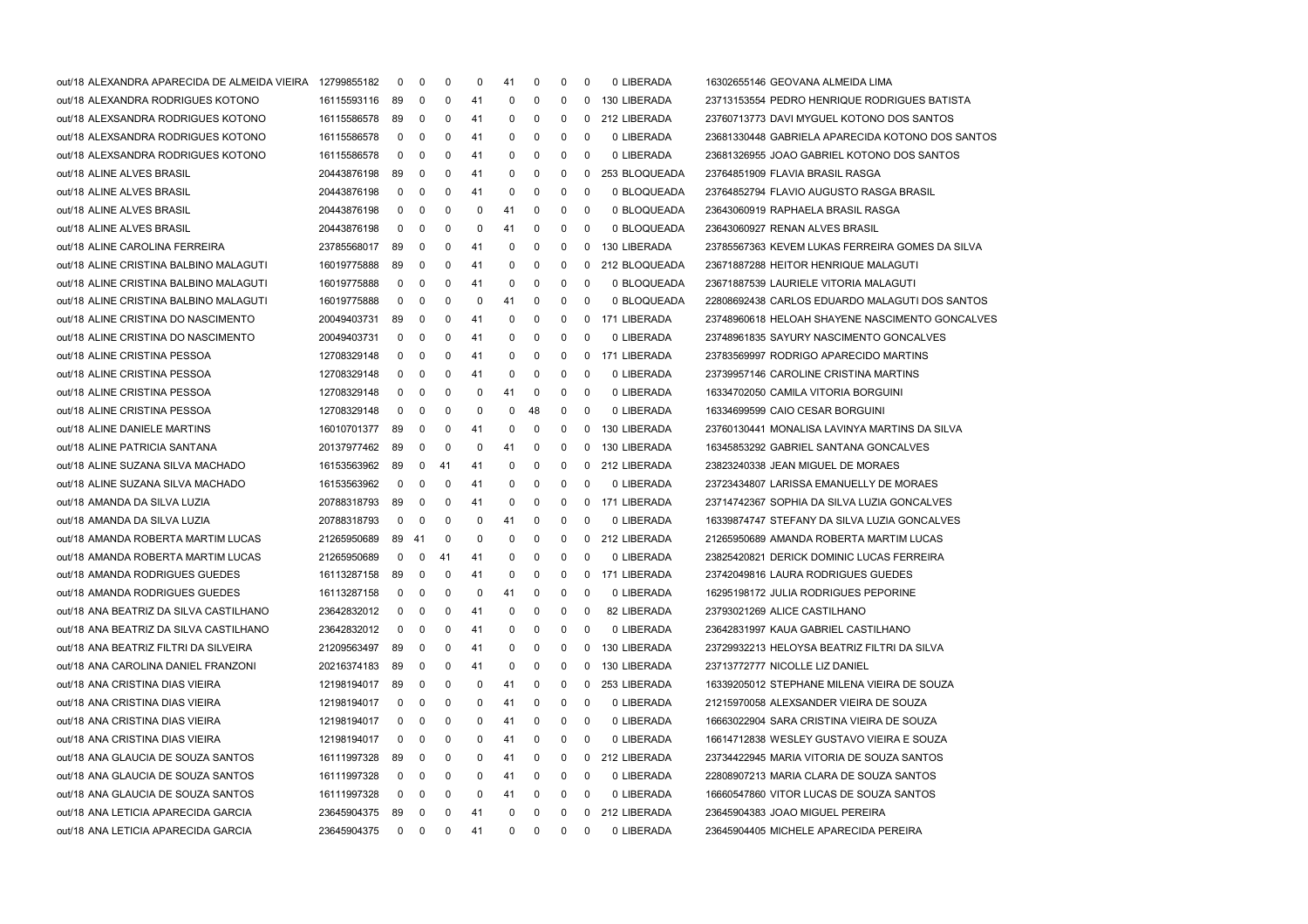| out/18 ANA LETICIA APARECIDA GARCIA       | 23645904375 | $\mathbf 0$    | 0           | 0        | 0   | 41 | 0           | 0        | 0        | 0 LIBERADA      | 23645904391 KAMILY BEATRIZ GARCIA PEREIRA      |
|-------------------------------------------|-------------|----------------|-------------|----------|-----|----|-------------|----------|----------|-----------------|------------------------------------------------|
| out/18 ANA LUCIA TEODORO                  | 20159114440 | 89             | 0           | 0        | 41  | 0  | 0           | 0        | $\Omega$ | 130 LIBERADA    | 23656793324 DAVI FERNANDO TEODORO PONTES       |
| out/18 ANA LUIZA TREVIZAN                 | 20152213087 | 89             | 0           | 0        | 41  | 0  | 0           | 0        | 0        | 171 LIBERADA    | 23811687588 DAYO JOSEPH TREVISAN DOMENEGUET    |
| out/18 ANA LUIZA TREVIZAN                 | 20152213087 | 0              | 0           | 0        | 41  | 0  | 0           | 0        | 0        | 0 LIBERADA      | 23759222710 AYDAN NYCOLAS DOMENEGUET           |
| out/18 ANA PAULA APARECIDA DA SILVA       | 12871585182 | 0              | $\mathbf 0$ | 0        | 0   | 41 | 0           | 0        | 0        | 41 LIBERADA     | 23803413385 HENRIQUE DA SILVA OLIVEIRA         |
| out/18 ANA PAULA CANDIDO LEITE SANTOS     | 16110590682 | 89             | $\mathbf 0$ | 0        | 41  | 0  | 0           | 0        | 0        | 130 LIBERADA    | 23783379357 BENJAMYM CANDIDO SANTOS            |
| out/18 ANA PAULA DA SILVA RAMOS           | 16147485513 | 89             | 0           | 0        | 41  | 0  | 0           | 0        | 0        | 171 LIBERADA    | 23633960275 ANA BEATRIZ DA SILVA SANTOS        |
| out/18 ANA PAULA DA SILVA RAMOS           | 16147485513 | 0              | 0           | 0        | 0   | 41 | 0           | 0        | 0        | 0 LIBERADA      | 16507543846 MARIA EDUARDA DA SILVA DE OLIVEIRA |
| out/18 ANA PAULA DE OLIVEIRA              | 16000069562 | 89             | 0           | 0        | 41  | 0  | 0           | 0        | 0        | 130 LIBERADA    | 23733573168 TALLES NUNES DE OLIVEIRA           |
| out/18 ANA PAULA DE OLIVEIRA              | 16000069562 | 89             | 0           | 0        | 41  | 0  | 0           | 0        | 0        | 130 LIBERADA    | 23733573168 TALLES NUNES DE OLIVEIRA           |
| out/18 ANA PAULA DE OLIVEIRA              | 16000069562 | 89             | $\mathbf 0$ | 0        | 41  | 0  | 0           | 0        | 0        | 130 LIBERADA    | 23733573168 TALLES NUNES DE OLIVEIRA           |
| out/18 ANA PAULA DE OLIVEIRA              | 16000069562 | 89             | 0           | 0        | 41  | 0  | 0           | 0        | $\Omega$ | 130 LIBERADA    | 23733573168 TALLES NUNES DE OLIVEIRA           |
| out/18 ANA PAULA DE OLIVEIRA              | 16000069562 | 89             | 0           | 0        | 41  | 0  | 0           | 0        | 0        | 130 LIBERADA    | 23733573168 TALLES NUNES DE OLIVEIRA           |
| out/18 ANA PAULA DE SOUZA                 | 12583663145 | 89             | 0           | 0        | 41  | 0  | 0           | 0        | 0        | 212 LIBERADA    | 23743107232 LILIARA ELOISA ROCHA               |
| out/18 ANA PAULA DE SOUZA                 | 12583663145 | $\mathbf 0$    | 0           | 0        | 0   | 41 | 0           | 0        | 0        | 0 LIBERADA      | 16508836790 LIVIA LARA ROCHA                   |
| out/18 ANA PAULA DE SOUZA                 | 12583663145 | $\mathbf 0$    | 0           | 0        | 0   | 41 | 0           | 0        | 0        | 0 LIBERADA      | 16159104668 EMANUELA RAISSA ROCHA              |
| out/18 ANA PAULA PEREIRA                  | 16120222449 | 89             | 0           | 0        | 0   | 41 | 0           | 0        | $\Omega$ | 130 LIBERADA    | 16315795197 CAIQUE RUAN PEREIRA                |
| out/18 ANA PAULA RODRIGUES                | 12803387176 | 0              | 0           | 0        | 41  | 0  | 0           | 0        | 0        | 82 LIBERADA     | 23724945074 ANA CECILIA RODRIGUES DE SOUSA     |
| out/18 ANA PAULA RODRIGUES                | 12803387176 | 0              | 0           | 0        | 0   | 41 | 0           | 0        | 0        | 0 LIBERADA      | 21254854705 ANA JULIA RODRIGUES DE CARVALHO    |
| out/18 ANA RITA DE OLIVEIRA               | 20389137272 | 89             | $\mathbf 0$ | 0        | 0   | 41 | 0           | 0        | 0        | 171 LIBERADA    | 16505526286 LARISSA CRISTINA PEREIRA           |
| out/18 ANA RITA DE OLIVEIRA               | 20389137272 | $\mathbf 0$    | 0           | 0        | 0   | 41 | 0           | 0        | 0        | 0 LIBERADA      | 21214734040 DALILA CARLA PEREIRA               |
| out/18 ANDRE VICTOR MOROTI PIRES          | 20066070052 | 89             | 0           | 0        | 0   | 0  | 0           | 0        | $\Omega$ | 89 LIBERADA     | 20066070052 ANDRE VICTOR MOROTI PIRES          |
| out/18 ANDREA CRISTINA SALGADO            | 16113292941 | 89             | 0           | 0        | 41  | 0  | 0           | 0        | 0        | 130 LIBERADA    | 23625947230 LUCAS EDUARDO DA ROCHA             |
| out/18 ANDREIA BATISTA DE OLIVEIRA SILVA  | 20049401704 | 89             | 0           | 0        | 0   | 41 | 0           | 0        | 0        | 171 LIBERADA    | 16313042795 GIOVANNA DE OLIVEIRA SILVA         |
| out/18 ANDREIA BATISTA DE OLIVEIRA SILVA  | 20049401704 | $\mathbf 0$    | $\mathbf 0$ | 0        | 0   | 41 | 0           | 0        | 0        | 0 LIBERADA      | 16662561453 RAFAEL DE OLIVEIRA SILVA           |
| out/18 ANDREIA BORGES DE OLIVEIRA         | 12708016166 | 0              | 0           | 0        | 41  | 0  | 0           | 0        | 0        | 82 LIBERADA     | 23718049313 JOAO MIGUEL DE OLIVEIRA BARBARO    |
| out/18 ANDREIA BORGES DE OLIVEIRA         | 12708016166 | 0              | 0           | 0        | 0   | 41 | 0           | 0        | 0        | 0 LIBERADA      | 23718109944 MARIA CLARA DE OLIVEIRA BARBARO    |
| out/18 ANDREIA CRISTIANE DA SILVA GIMENEZ | 20066069429 | 89             | 0           | 0        | 0   | 41 | 0           | 0        | 0        | 130 LIBERADA    | 16456179778 CARLOS EDUARDO GIMENEZ             |
| out/18 ANDREIA CRISTIANE DA SILVA GIMENEZ | 20066069429 | 89             | 0           | 0        | 0   | 41 | 0           | 0        | 0        | 130 LIBERADA    | 16456179778 CARLOS EDUARDO GIMENEZ             |
| out/18 ANDREIA CRISTIANE DA SILVA GIMENEZ | 20066069429 | 89             | 0           | 0        | 0   | 41 | 0           | 0        | 0        | 130 LIBERADA    | 16456179778 CARLOS EDUARDO GIMENEZ             |
| out/18 ANDREIA CRISTINA BATIZOCO          | 16115619662 | $\overline{0}$ | 0           | $\Omega$ | -41 | 0  | $\mathbf 0$ | $\Omega$ | $\Omega$ | 123 LIBERADA    | 23723256992 JULIO CESAR GUEDES SOBRINHO        |
| out/18 ANDREIA CRISTINA BATIZOCO          | 16115619662 | 0              | $\mathbf 0$ | 0        | 41  | 0  | 0           | 0        | 0        | 0 LIBERADA      | 23619484402 PAULO EDUARDO GUEDES               |
| out/18 ANDREIA CRISTINA BATIZOCO          | 16115619662 | 0              | 0           | 0        | 0   | 41 | 0           | 0        | 0        | 0 LIBERADA      | 21231513235 ANA LUCIA GUEDES                   |
| out/18 ANDREINE PEREIRA DA SILVA          | 16112873142 | 89             | 0           | 0        | 41  | 0  | 0           | 0        | 0        | 130 LIBERADA    | 23753232684 ALEXANDRE PEREIRA DA SILVA         |
| out/18 ANDRESA SANTOS SERAFIM             | 16154083735 | 89             | 0           | 0        | 41  | 0  | 0           | 0        | 0        | 212 LIBERADA    | 23670684324 ANA LAURA SANTOS SERAFIM           |
| out/18 ANDRESA SANTOS SERAFIM             | 16154083735 | $\mathbf{0}$   | 0           | 0        | 0   | 41 | 0           | 0        | 0        | 0 LIBERADA      | 16337899947 ISAQUE SAMUEL SANTOS SERAFIM       |
| out/18 ANDRESA SANTOS SERAFIM             | 16154083735 | 0              | 0           | 0        | 0   | 41 | 0           | 0        | 0        | 0 LIBERADA      | 16494273573 MARIA EDUARDA SANTOS SERAFIM       |
| out/18 ANGELA APARECIDA FERRANTI DIAS     | 20049404517 | 89             | 0           | 0        | 41  | 0  | 0           | 0        | 0        | 171 LIBERADA    | 21273638958 ELOA JASMINY FERRANTI SILVA        |
| out/18 ANGELA APARECIDA FERRANTI DIAS     | 20049404517 | 0              | 0           | 0        | 0   | 41 | 0           | 0        | 0        | 0 LIBERADA      | 16503681888 MARIA EDUARDA SEGISMUNDO           |
| out/18 ANGELA DO NASCIMENTO DA ROCHA      | 20362245252 | 0              | 0           | 0        | 41  | 0  | 0           | 0        | 0        | 82 LIBERADA     | 23765185406 FLAVIA NASCIMENTO DA ROCHA         |
| out/18 ANGELA DO NASCIMENTO DA ROCHA      | 20362245252 | $\mathbf{0}$   | 0           | 0        | 0   | 41 | 0           | 0        | 0        | 0 LIBERADA      | 23765185392 FELIPE DA ROCHA MELLOZO DA SILVA   |
| out/18 ANGELA DUQUES DE OLIVEIRA          | 16113298869 | 89 0           |             | 0        | 0   | 41 | 0           | 0        |          | 0 130 BLOQUEADA | 16264960242 GABRIEL HENRIQUE DE OLIVEIRA       |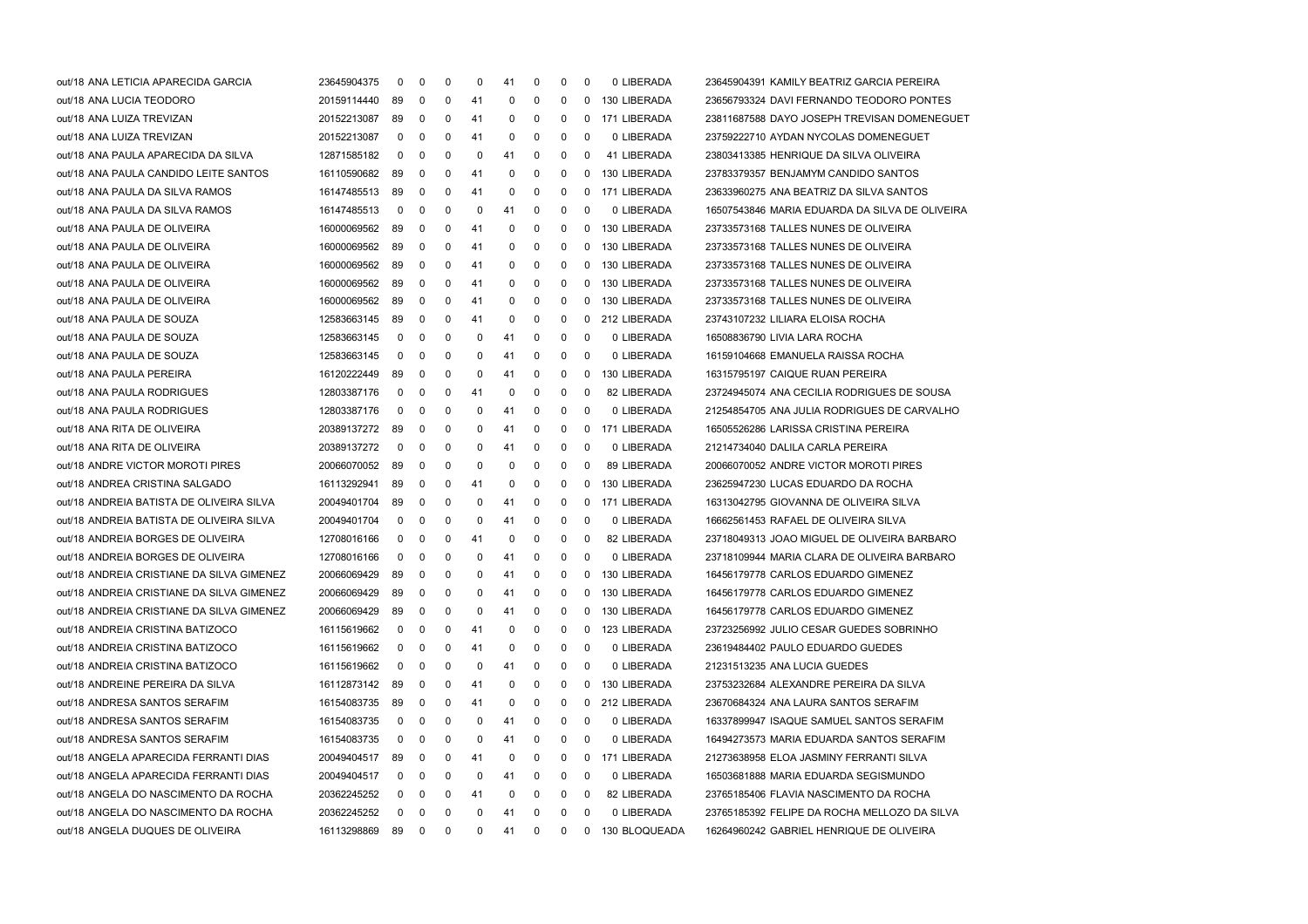| out/18 ANGELITA CRISTINA DE SOUZA                      | 20049404045 | 0            | 0            | 0           | 41 | 0            | 0           | 0 | 0           | 82 LIBERADA   | 23708364046 PEDRO HENRIQUE DE SOUZA MIOTTI       |
|--------------------------------------------------------|-------------|--------------|--------------|-------------|----|--------------|-------------|---|-------------|---------------|--------------------------------------------------|
| out/18 ANGELITA CRISTINA DE SOUZA                      | 20049404045 | 0            | 0            | 0           | 0  | 41           | 0           | 0 | 0           | 0 LIBERADA    | 16345851923 GABRIELLA CRISTINA DE SOUZA MIOTTI   |
| out/18 ANOIRAN DOS SANTOS MORAIS                       | 13108642773 | 0            | 0            | 0           | 41 | 0            | 0           | 0 | 0           | 82 LIBERADA   | 23712258905 DAVID LUAN DOS SANTOS MORAIS         |
| out/18 ANOIRAN DOS SANTOS MORAIS                       | 13108642773 | 0            | 0            | 0           | 0  | 41           | 0           | 0 | 0           | 0 LIBERADA    | 21214731009 BRENO RIAN DOS SANTOS MORAIS         |
| out/18 ANTONIA CELIA GOMES DOS SANTOS                  | 20697425899 | 0            | 0            | 0           | 41 | 0            | 0           | 0 | 0           | 41 LIBERADA   | 21274428086 BEATRIZ EMANUELLY DOS SANTOS ROSA    |
| out/18 APARECIDA BARBATO DA SILVA                      | 12488440967 | 89           | 0            | 0           | 0  | 0            | 0           | 0 | 0           | 89 LIBERADA   | 12488440967 APARECIDA BARBATO DA SILVA           |
| out/18 APARECIDA FRANCISCA BARTHOLOMEU DOS 12488439292 |             | 89           | 0            | 0           | 0  | 41           | 0           | 0 | 0           | 171 LIBERADA  | 16495426780 LAVINYA RAISSA DOS REIS              |
| out/18 APARECIDA FRANCISCA BARTHOLOMEU DOS 12488439292 |             | 0            | 0            | 0           | 0  | 41           | 0           | 0 | 0           | 0 LIBERADA    | 16316531851 JULIANO CESAR DOS REIS               |
| out/18 APARECIDA NATALINA DE PAULA                     | 20066073442 | 0            | 0            | 0           | 0  | 41           | 0           | 0 | 0           | 41 LIBERADA   | 16482163549 LUCAS MATEUS APARECIDO ALVES         |
| out/18 APARECIDA NATALINA ONOFRE                       | 12541095637 | 89           | 0            | 0           | 41 | 0            | 0           | 0 | 0           | 171 LIBERADA  | 23632785771 LUIZ GUSTAVO POLI FILHO              |
| out/18 APARECIDA NATALINA ONOFRE                       | 12541095637 | 0            | 0            | 0           | 0  | 41           | 0           | 0 | 0           | 0 LIBERADA    | 16664682010 PABLO FABIANO ONOFRE DE ANDRADE      |
| out/18 ARIANE APARECIDA DE ALMEIDA                     | 20066073345 | 89           | 0            | 0           | 41 | 0            | 0           | 0 | 0           | 171 LIBERADA  | 23784594030 HELLOA SHOFY ALMEIDA DA SILVA        |
| out/18 ARIANE APARECIDA DE ALMEIDA                     | 20066073345 | 0            | 0            | 0           | 41 | 0            | 0           | 0 | 0           | 0 LIBERADA    | 23677416198 DERIKY HENRIQUE ALMEIDA DA SILVA     |
| out/18 ARIANE APARECIDA DE SOUZA                       | 20089381356 | 89           | 0            | 0           | 41 | 0            | 0           | 0 | 0           | 130 LIBERADA  | 23784518792 ELLOA ISABELA SOUZA DA CONCEICAO     |
| out/18 AUANA REGI MARQUES DE OLIVEIRA                  | 20776655390 | 0            | 0            | 41          | 41 | 0            | 0           | 0 | 0           | 164 LIBERADA  | 23836037811 ARIELLA MARIA MARQUES DA SILVA       |
| out/18 AUANA REGI MARQUES DE OLIVEIRA                  | 20776655390 | 0            | 0            | 0           | 41 | 0            | 0           | 0 | 0           | 0 LIBERADA    | 23699582732 LUCAS HEITOR HONORIO DE OLIVEIRA     |
| out/18 AUANA REGI MARQUES DE OLIVEIRA                  | 20776655390 | 0            | 0            | 0           | 41 | 0            | 0           | 0 | 0           | 0 LIBERADA    | 23835177423 AGATHA GABRIELLA MARQUES DA SILVA    |
| out/18 AUREA FERNANDA VERCEZI                          | 12750473146 | 0            | 0            | 0           | 0  | 41           | 0           | 0 | 0           | 171 LIBERADA  | 21212275049 ELISA VERCEZI DAL POGIETO            |
| out/18 AUREA FERNANDA VERCEZI                          | 12750473146 | 0            | 0            | 0           | 0  | 41           | 0           | 0 | 0           | 0 LIBERADA    | 16635549316 OTAVIO VERCEZI DAL POGIETO           |
| out/18 AUREA FERNANDA VERCEZI                          | 12750473146 | 0            | 0            | 0           | 0  | 41           | 0           | 0 | 0           | 0 LIBERADA    | 16460158070 MARCELA VERCEZI DAL POGIETO          |
| out/18 AUREA FERNANDA VERCEZI                          | 12750473146 | 0            | 0            | 0           | 0  | 0            | 48          | 0 | $\mathbf 0$ | 0 LIBERADA    | 20677455598 GABRIELE VERCEZI DE SOUZA            |
| out/18 AURELUCI CARLOS PEREIRA                         | 12549327855 | 0            | 0            | 0           | 41 | 0            | 0           | 0 | 0           | 130 LIBERADA  | 23634717560 BEATRIZ CARLOS PEREIRA               |
| out/18 AURELUCI CARLOS PEREIRA                         | 12549327855 | 0            | 0            | 0           | 0  | 41           | 0           | 0 | 0           | 0 LIBERADA    | 23634717552 GABRIEL CARLOS PEREIRA               |
| out/18 AURELUCI CARLOS PEREIRA                         | 12549327855 | 0            | 0            | 0           | 0  | 0            | 48          | 0 | 0           | 0 LIBERADA    | 23634717544 GIOVANI CARLOS DE SOUSA              |
| out/18 BEATRIZ MICHELI DE LIMA                         | 12744016154 | 89           | 0            | 0           | 41 | 0            | 0           | 0 | 0           | 130 LIBERADA  | 23620993404 WENDER LUCAS LIMA DE PAULA           |
| out/18 BIANCA SANTOS DE LIMA                           | 16019888364 | 89           | 0            | 41          | 41 | 0            | 0           | 0 | 0           | 253 LIBERADA  | 23833078908 HELENA SANTOS DE MORAIS              |
| out/18 BIANCA SANTOS DE LIMA                           | 16019888364 | 0            | 0            | 0           | 41 | 0            | 0           | 0 | 0           | 0 LIBERADA    | 23760133920 MELISSA SANTOS DE MORAIS             |
| out/18 BIANCA SANTOS DE LIMA                           | 16019888364 | 0            | 0            | 0           | 41 | 0            | 0           | 0 | 0           | 0 LIBERADA    | 23699784106 ULISSES SANTOS DE MORAIS             |
| out/18 BRENDA ANUNCIATO                                | 20776658543 | 89           | 0            | 0           | 41 | 0            | 0           | 0 | 0           | 130 BLOQUEADA | 23645752613 LUIZ FERNANDO ANUNCIATO DE SOUZA     |
| out/18 BRUNA CRISTINA SCATOLIM CHICONI                 | 20066080112 | 0            | 0            | 0           | 41 | 0            | 0           | 0 | 0           | 41 LIBERADA   | 23710544285 ISAAC LORENZO SCATOLIM CHICONI       |
| out/18 BRUNA DOLORES ANUNCIATO                         | 21227792796 | 89           | 0            | 0           | 0  | 41           | 0           | 0 | 0           | 130 LIBERADA  | 23671311483 LUIZ HENRIQUE ANUNCIATO DE MORAIS    |
| out/18 CAIO AUGUSTO LIMA DOS SANTOS                    | 12987563851 | 89           | 0            | 0           | 0  | 41           | 0           | 0 | 0           | 130 LIBERADA  | 16341157976 KAIQUE AUGUSTO FERNANDES DOS SANTOS  |
| out/18 CAMILA BOTELHO DA SILVA                         | 16175174829 | 89           | 0            | 0           | 41 | 0            | 0           | 0 | 0           | 171 LIBERADA  | 23740981799 MARIA CLARA DA SILVA                 |
| out/18 CAMILA BOTELHO DA SILVA                         | 16175174829 | 0            | 0            | 0           | 0  | 41           | 0           | 0 | 0           | 0 LIBERADA    | 23603975363 VICTORIA KAMILLY DA SILVA            |
| out/18 CAMILA DOS SANTOS MARTINS THEODORO              | 20417347450 | 89           | 0            | 0           | 41 | 0            | 0           | 0 | 0           | 253 BLOQUEADA | 23797560008 ANA JULIA DOS SANTOS THEODORO        |
| out/18 CAMILA DOS SANTOS MARTINS THEODORO              | 20417347450 | 0            | 0            | 0           | 41 | 0            | 0           | 0 | 0           | 0 BLOQUEADA   | 23646184716 JULIO CESAR DOS SANTOS THEODORO      |
| out/18 CAMILA DOS SANTOS MARTINS THEODORO              | 20417347450 | 0            | 0            | 0           | 0  | 41           | 0           | 0 | 0           | 0 BLOQUEADA   | 16691945027 NOEMY GABRIELLE DOS SANTOS THEODORO  |
| out/18 CAMILA DOS SANTOS MARTINS THEODORO              | 20417347450 | 0            | 0            | 0           | 0  | 41           | 0           | 0 | 0           | 0 BLOQUEADA   | 16331252607 JUAN GABRIEL DOS SANTOS THEODORO     |
| out/18 CAMILA GONCALVES                                | 16240693953 | 89           | 0            | 0           | 41 | 0            | 0           | 0 | 0           | 171 LIBERADA  | 23684988819 LARISSA EMANUELY GONCALVES LUNA      |
| out/18 CAMILA GONCALVES                                | 16240693953 | 0            | 0            | 0           | 0  | 41           | 0           | 0 | 0           | 0 LIBERADA    | 16522923174 LUCAS HENRIQUE GONCALVES PAES LANDIM |
| out/18 CAMILA PAEZ FERNANDES DA SILVA                  | 16248937673 | 0            | 0            | 0           | 41 | 0            | 0           | 0 | 0           | 123 BLOQUEADA | 23788234322 GIULLIA PAEZ FERNANDES               |
| out/18 CAMILA PAEZ FERNANDES DA SILVA                  | 16248937673 | $\mathbf{0}$ | $\mathbf{0}$ | $\mathbf 0$ | 41 | $\mathbf{0}$ | $\mathbf 0$ | 0 | $\mathbf 0$ | 0 BLOQUEADA   | 23788235094 GEOVANNA PAEZ FERNANDES              |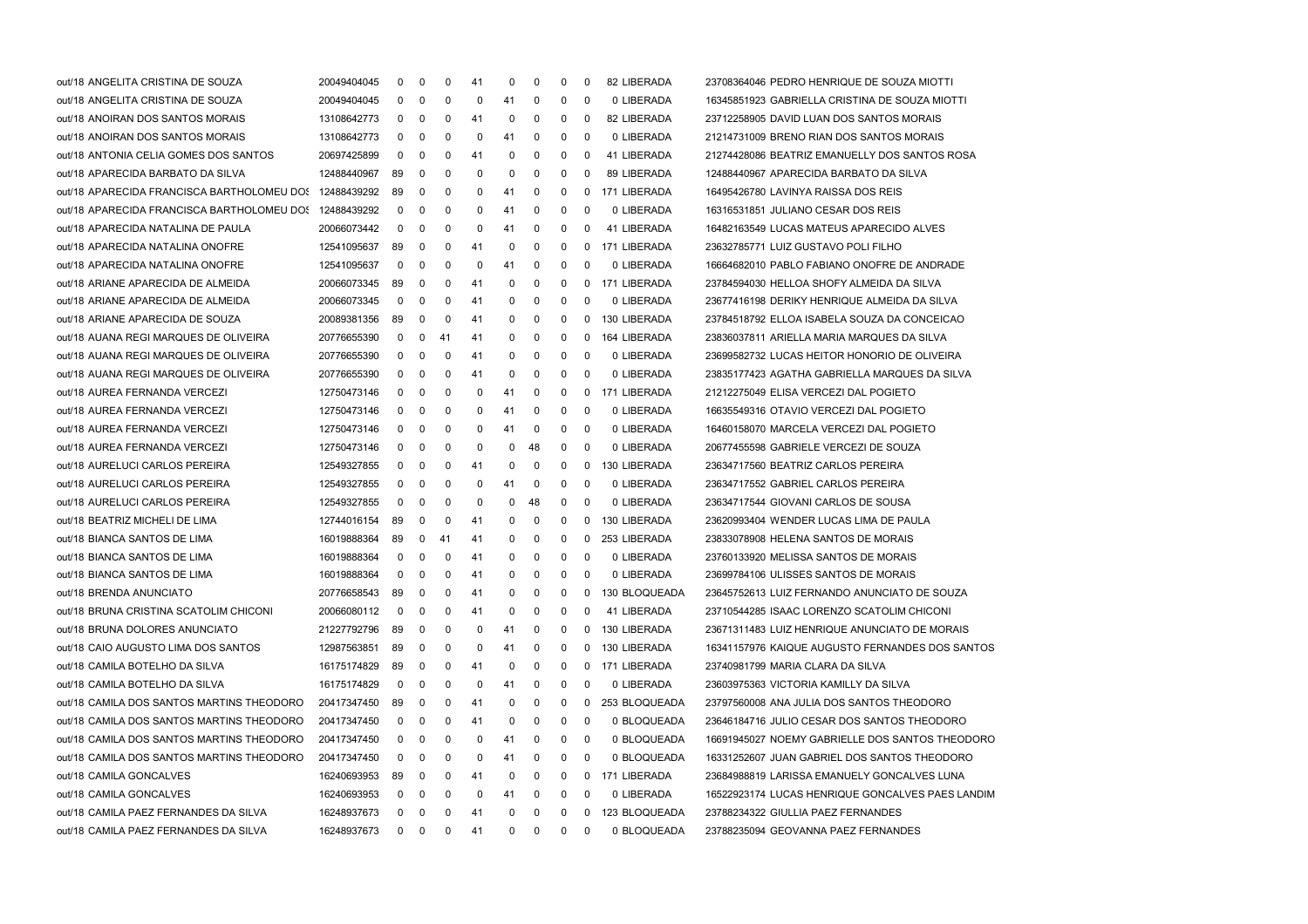| out/18 CAMILA PAEZ FERNANDES DA SILVA        | 16248937673    | $\mathbf 0$  | 0                       | 0  | 0  | 41           | 0            | 0            | 0           | 0 BLOQUEADA    | 23788235647 VITOR HUGO PAEZ FERNANDES             |
|----------------------------------------------|----------------|--------------|-------------------------|----|----|--------------|--------------|--------------|-------------|----------------|---------------------------------------------------|
| out/18 CAMILA WICHINHESHI ORLANDI            | 12864513651    | 89           | 0                       | 0  | 41 | 0            | 0            | 0            | 0           | 171 LIBERADA   | 23784681294 CARLOS ANTONIO WICHIHESKI DA SILVA    |
| out/18 CAMILA WICHINHESHI ORLANDI            | 12864513651    | $\mathbf 0$  | 0                       | 0  | 41 | 0            | 0            | 0            | 0           | 0 LIBERADA     | 23784681278 GUSTAVO HENRIQUE WICHINHESKI DA SILVA |
| out/18 CARINA APARECIDA MIGUEL               | 16282878404    | 89           | 0                       | 0  | 41 | 0            | 0            | 0            | 0           | 260 BLOQUEADA  | 23777520191 ESTHER LAVINIA MIGUEL                 |
| out/18 CARINA APARECIDA MIGUEL               | 16282878404    | $\mathbf 0$  | 0                       | 0  | 41 | 0            | 0            | $\mathbf{0}$ | 0           | 0 BLOQUEADA    | 23644958927 THAYLOR HENRIQUE DA COSTA VASCONCELOS |
| out/18 CARINA APARECIDA MIGUEL               | 16282878404    | $\mathbf 0$  | 0                       | 0  | 0  | 41           | 0            | 0            | 0           | 0 BLOQUEADA    | 16677580416 PEDRO HENRIQUE MIGUEL PAVANELI        |
| out/18 CARINA APARECIDA MIGUEL               | 16282878404    | $\mathbf 0$  | 0                       | 0  | 0  | 0            | 48           | 0            | 0           | 0 BLOQUEADA    | 20677454605 JOAO PEDRO DA SILVA                   |
| out/18 CARLA CRISTIANI DOS SANTOS BLANDINO   | 20921362891    | 89           | 0                       | 0  | 41 | 0            | 0            | 0            | $\mathbf 0$ | 219 LIBERADA   | 23668078668 ARTHUR MIGUEL BLANDINO                |
| out/18 CARLA CRISTIANI DOS SANTOS BLANDINO   | 20921362891    | $\mathbf 0$  | 0                       | 0  | 41 | 0            | 0            | 0            | 0           | 0 LIBERADA     | 23668095031 ENZO MIGUEL BLANDINO                  |
| out/18 CARLA CRISTIANI DOS SANTOS BLANDINO   | 20921362891    | $\mathbf 0$  | 0                       | 0  | 0  | 0            | 48           | 0            | 0           | 0 LIBERADA     | 20049404711 ARLAN CRISTIANO BLANDINO              |
| out/18 CARLA CRISTINA LEITE                  | 12488414907    | 89           | 0                       | 0  | 0  | 41           | 0            | 0            | 0           | 130 LIBERADA   | 22811954200 LIVIA LEITE REIS SILVA                |
| out/18 CARLA GIOVANA MIGUEL                  | 16239824179    | 89           | 0                       | 0  | 41 | 0            | 0            | 0            | 0           | 171 LIBERADA   | 23833592296 HELLOANY GIOVANNA MIGUEL DE SOUZA     |
| out/18 CARLA GIOVANA MIGUEL                  | 16239824179    | 0            | 0                       | 0  | 41 | 0            | 0            | 0            | 0           | 0 LIBERADA     | 23751237050 HELOA GIOVANNA MIGUEL DE SOUZA        |
| out/18 CARLA REGINA MENEZES                  | 20928353464    | 89           | 0                       | 0  | 41 | 0            | 0            | 0            | 0           | 219 LIBERADA   | 23797820395 LORENZO DAVI MENEZES                  |
| out/18 CARLA REGINA MENEZES                  | 20928353464    | $\mathbf{0}$ | 0                       | 0  | 41 | 0            | 0            | $\mathbf{0}$ | 0           | 0 LIBERADA     | 22811852483 LUIZ GUILHERME MENEZES STORONE        |
| out/18 CARLA REGINA MENEZES                  | 20928353464    | $\mathbf 0$  | 0                       | 0  | 0  | 0            | 48           | 0            | 0           | 0 LIBERADA     | 20735433083 LORRAN ALEXANDRE LONGO                |
| out/18 CARLEINE PEREIRA DA SILVA             | 16472850195    | 89           | 0                       | 41 | 41 | 0            | 0            | 0            | 0           | 171 LIBERADA   | 23834340835 MARCELLA PEREIRA DA SILVA             |
| out/18 CAROLINA DE FATIMA SANTOS MARTINS     | 20066073655    | 89           | -41                     | 0  | 0  | 0            | 0            | 0            | $\mathbf 0$ | 171 LIBERADA   | 20066073655 CAROLINA DE FATIMA SANTOS MARTINS     |
| out/18 CAROLINA DE FATIMA SANTOS MARTINS     | 20066073655    | $\mathbf{0}$ | 0                       | 0  | 41 | 0            | 0            | 0            | 0           | 0 LIBERADA     | 23785604706 GABRIEL HENRIQUE MARTINS DE OLIVEIRA  |
| out/18 CAROLINE LOURENCO DA SILVA            | 20114809431    | $\mathbf 0$  | 0                       | 0  | 41 | 0            | 0            | 0            | 0           | 123 LIBERADA   | 23779000624 MARIA GABRIELA DA SILVA BARBOSA       |
| out/18 CAROLINE LOURENCO DA SILVA            | 20114809431    | $\mathbf{0}$ | 0                       | 0  | 41 | 0            | 0            | 0            | 0           | 0 LIBERADA     | 23733948110 GABRIEL HENRIQUE DA SILVA BARBOSA     |
| out/18 CAROLINE LOURENCO DA SILVA            | 20114809431    | $\mathbf 0$  | 0                       | 0  | 41 | 0            | 0            | 0            | 0           | 0 LIBERADA     | 23629548209 EMILLY PIETRA DA SILVA BARBOSA        |
| out/18 CHIRLEY AMPARO DOS SANTOS             | 16534484987    | 89           | 0                       | 0  | 41 | 0            | 0            | 0            | $\mathbf 0$ | 212 LIBERADA   | 22818407833 KELLY SANTOS DA SILVA                 |
| out/18 CHIRLEY AMPARO DOS SANTOS             | 16534484987    | $\mathbf 0$  | 0                       | 0  | 0  | 41           | 0            | 0            | 0           | 0 LIBERADA     | 22802772340 LUAN SANTOS DA SILVA                  |
| out/18 CHIRLEY AMPARO DOS SANTOS             | 16534484987    | $\mathbf 0$  | 0                       | 0  | 0  | 41           | 0            | $\mathbf{0}$ | 0           | 0 LIBERADA     | 16522240077 LAIS SANTOS DA SILVA                  |
| out/18 CINTIA CARLA SANTOS                   | 12859790146    | $\mathbf 0$  | 0                       | 0  | 41 | 0            | 0            | 0            | 0           | 41 LIBERADA    | 23765869305 LUIS FELIPE SILINGARDI                |
| out/18 CINTIA CRISTINA PIRES REBELLO SANTANA | 20362250728    | 89           | 0                       | 0  | 41 | 0            | 0            | 0            | 0           | 212 LIBERADA   | 23789274433 ANA BELA REBELLO SANTANA              |
| out/18 CINTIA CRISTINA PIRES REBELLO SANTANA | 20362250728    | 0            | 0                       | 0  | 41 | 0            | 0            | 0            | 0           | 0 LIBERADA     | 23628474031 BRYAN REBELLO SANTANA                 |
| out/18 CINTIA CRISTINA PIRES REBELLO SANTANA | 20362250728    | 0            | 0                       | 0  | 0  | 41           | 0            | 0            | 0           | 0 LIBERADA     | 23608145997 VITOR HUGO REBELLO SANTANA            |
| out/18 CINTIA MAIRA DE OLIVEIRA              | 20066073841    | 89           | 0                       | 0  | 41 | 0            | 0            | $\mathbf{0}$ | $\mathbf 0$ | 171 LIBERADA   | 23707209438 MURILO HENRIQUE DE OLIVEIRA PIZZI     |
| out/18 CINTIA MAIRA DE OLIVEIRA              | 20066073841    | $\mathbf 0$  | $\mathbf 0$             | 0  | 0  | 41           | $\mathbf 0$  | 0            | - 0         | 0 LIBERADA     | 23707209446 PIETRA GABRIELY DE OLIVEIRA           |
| out/18 CINTIA MOURA                          | 16593821676    | 89           | 0                       | 41 | 41 | 0            | 0            | 0            | 0           | 253 LIBERADA   | 23816755034 LORENA MANUELLA MAIRA SOARES          |
| out/18 CINTIA MOURA                          | 16593821676    | 0            | 0                       | 0  | 41 | 0            | 0            | 0            | 0           | 0 LIBERADA     | 23733537811 LAURA MUNICK MOURA SOARES             |
| out/18 CINTIA MOURA                          | 16593821676    | 0            | 0                       | 0  | 41 | 0            | 0            | 0            | 0           | 0 LIBERADA     | 23696898453 LUCAS DANIEL MOURA SOARES             |
| out/18 CLAUDIA LEANDRA GALVANI               | 16415432797    | 89           | 0                       | 0  | 0  | 0            | 48           | 0            | 0           | 185 LIBERADA   | 16113318584 ANA CAROLINA GALVANE MARITNS          |
| out/18 CLAUDIA LEANDRA GALVANI               | 16415432797    | $\mathbf 0$  | 0                       | 0  | 0  | 0            | 48           | 0            | 0           | 0 LIBERADA     | 16113318606 ANA PAULA GALVANE MARTINS             |
| out/18 CLAUDIANA RODRIGUES DA SILVA          | 12867466182    | 89           | 0                       | 0  | 41 | 0            | 0            | 0            | 0           | 171 LIBERADA   | 23621707383 WENDHELL RODRIGUES DE ASSIS           |
| out/18 CLAUDIANA RODRIGUES DA SILVA          | 12867466182    | 0            | 0                       | 0  | 0  | 41           | 0            | 0            | 0           | 0 LIBERADA     | 16667087040 NATALIA RODRIGUES DE ASSIS            |
| out/18 CLEIA APARECIDA DE CARVALHO SILVA     | 12769471157    | 89           | 0                       | 0  | 41 | 0            | 0            | 0            | 0           | 212 LIBERADA   | 23828751500 HELENA MARIA CARVALHO DA SILVA        |
| out/18 CLEIA APARECIDA DE CARVALHO SILVA     | 12769471157    | 0            | 0                       | 0  | 0  | 41           | 0            | 0            | 0           | 0 LIBERADA     | 22814504788 MIGUEL HENRIQUE CARVALHO DA SILVA     |
| out/18 CLEIA APARECIDA DE CARVALHO SILVA     | 12769471157    | $\mathbf{0}$ | 0                       | 0  | 0  | 41           | 0            | 0            | 0           | 0 LIBERADA     | 22014501458 GABRIEL HENRIQUE CARVALHO DA SILVA    |
| out/18 CLEIA REGIANE DOS SANTOS MARTINS      | 16394361403 89 |              | $\overline{\mathbf{0}}$ | 0  | 41 | $\mathbf{0}$ | $\mathbf{0}$ | $\mathbf{0}$ |             | 0 212 LIBERADA | 22817553461 MIGUEL APARECIDO MARTINS              |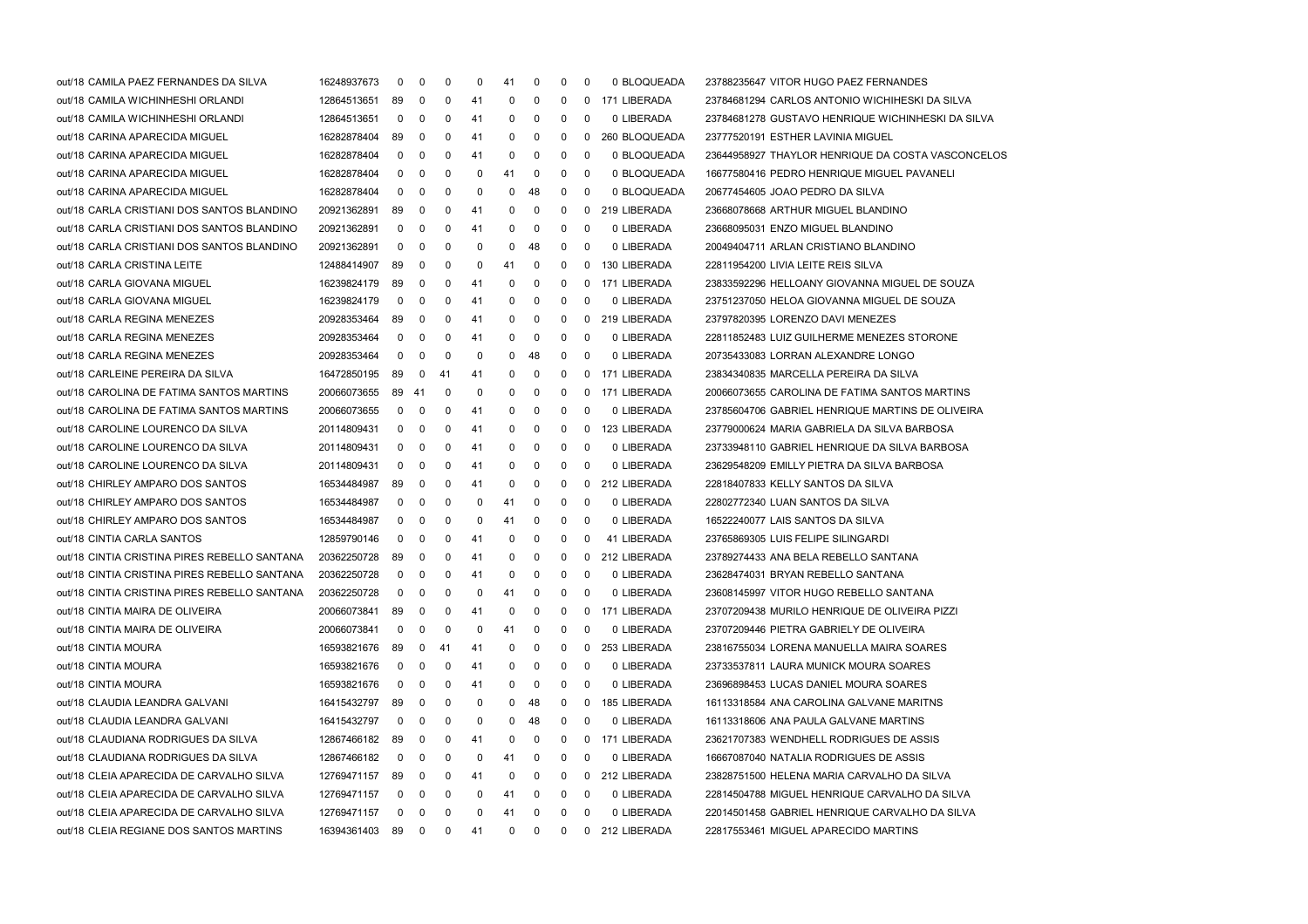| out/18 CLEIA REGIANE DOS SANTOS MARTINS                   | 16394361403 | 0           | 0           | 0              | 0  | 41          | 0            | 0            | 0           | 0 LIBERADA    | 16505197231 MAICON BATISTA MARTINS                  |
|-----------------------------------------------------------|-------------|-------------|-------------|----------------|----|-------------|--------------|--------------|-------------|---------------|-----------------------------------------------------|
| out/18 CLEIA REGIANE DOS SANTOS MARTINS                   | 16394361403 | 0           | 0           | 0              | 0  | 41          | 0            | 0            | 0           | 0 LIBERADA    | 16456702926 MATEUS APARECIDO MARTINS                |
| out/18 CLEIDE NEIA GUILHERMITTI                           | 16194706148 | $\mathbf 0$ | 0           | 0              | 41 | 0           | 0            | 0            | 0           | 123 LIBERADA  | 23632393873 BIANCA DA SILVA                         |
| out/18 CLEIDE NEIA GUILHERMITTI                           | 16194706148 | 0           | 0           | 0              | 0  | 41          | 0            | 0            | $\mathbf 0$ | 0 LIBERADA    | 16677993354 SABRINA DA SILVA                        |
| out/18 CLEIDE NEIA GUILHERMITTI                           | 16194706148 | 0           | 0           | 0              | 0  | 41          | 0            | 0            | 0           | 0 LIBERADA    | 16665171532 SAMANTHA DA SILVA                       |
| out/18 CLEONICE BRAZ DO ROSARIO                           | 16181856359 | 89          | 0           | 0              | 0  | 0           | 48           | 0            | 0           | 137 LIBERADA  | 16247338334 FABRICIA BRAZ DO ROSARIO                |
| out/18 CLEONICE IZAC                                      | 12540502379 | 0           | 0           | 0              | 0  | 41          | 0            | 0            | 0           | 41 LIBERADA   | 16472000280 CLARICE IZAC SOARES JESUS               |
| out/18 CLEONICE ROMANO                                    | 20952581986 | 89          | 0           | 0              | 0  | 0           | 48           | 0            | 0           | 137 LIBERADA  | 23629749263 CARLOS CESAR ROMANO BORGES              |
| out/18 CLERIA DE ARAUJO SANTOS DE SOUZA                   | 16426871169 | 89          | 0           | 0              | 0  | 41          | 0            | 0            | $^{\rm o}$  | 212 LIBERADA  | 22802595058 MIGUEL DE SOUZA                         |
| out/18 CLERIA DE ARAUJO SANTOS DE SOUZA                   | 16426871169 | 0           | 0           | 0              | 0  | 41          | 0            | 0            | 0           | 0 LIBERADA    | 21216279383 EVELYN GABRIELLY SANTOS DE SOUZA        |
| out/18 CLERIA DE ARAUJO SANTOS DE SOUZA                   | 16426871169 | 0           | 0           | 0              | 0  | 41          | 0            | 0            | 0           | 0 LIBERADA    | 16280554377 KAYNA MELYSSA DE ARAUJO SOUZA           |
| out/18 CLEUNICE VIEIRA SEGISMUNDO                         | 16420884196 | 89          | 0           | 0              | 0  | 0           | 48           | 0            | 0           | 137 LIBERADA  | 16247338741 FABRICIO SEGISMUNDO                     |
| out/18 CONCEICAO APARECIDA DOS SANTOS                     | 12072790508 | 89          | 0           | 0              | 0  | 0           | 48           | 0            | 0           | 137 LIBERADA  | 16450630397 MURILO GABRIEL DE PAULA                 |
| out/18 CRISCHELEN RAIANA ARAUJO DOS SANTOS                | 16365620293 | 0           | 0           | 0              | 41 | 0           | 0            | 0            | 0           | 41 LIBERADA   | 23819432759 GABRIELLY VICTORIA ARAUJO DA SILVA      |
| out/18 CRISLAINE JAINE MINELLI ALVES                      | 16360667720 | 89          | 0           | 0              | 41 | 0           | 0            | 0            | 0           | 212 LIBERADA  | 23783055055 HELENA SOPHIA ALVES DE JESUS            |
| out/18 CRISLAINE JAINE MINELLI ALVES                      | 16360667720 | 0           | 0           | 0              | 41 | 0           | 0            | 0            | 0           | 0 LIBERADA    | 23756372266 DAVI LUIZ ALVES DE JESUS                |
| out/18 CRISLAINE JAINE MINELLI ALVES                      | 16360667720 | 0           | 0           | 0              | 0  | 41          | 0            | 0            | 0           | 0 LIBERADA    | 23756372428 ANA CLARA ALVES DE JESUS                |
| out/18 CRISTIANA APARECIDA TORRES                         | 20108212577 | 0           | 0           | 0              | 41 | 0           | 0            | 0            | 0           | 82 LIBERADA   | 23738662037 LIVIA TORRES FERREIRA NEVES             |
| out/18 CRISTIANA APARECIDA TORRES                         | 20108212577 | 0           | 0           | 0              | 0  | 41          | 0            | 0            | 0           | 0 LIBERADA    | 23738662029 SOPHIA CRISTINY TORRES RUFINI DE SOUSA  |
| out/18 CRISTIANA APARECIDA VIEIRA VENTURA ALN 16417736335 |             | 89          | 0           | 0              | 0  | 0           | 48           | 0            | 0           | 185 LIBERADA  | 16244491433 KAROLINE VENTURA DE ALMEIDA             |
| out/18 CRISTIANA APARECIDA VIEIRA VENTURA ALN 16417736335 |             | 0           | 0           | 0              | 0  | 0           | 48           | 0            | 0           | 0 LIBERADA    | 20049419557 KEROLIN VENTURA ALMEIDA                 |
| out/18 CRISTIANA MARIA MINELLI ALVES                      | 12421876704 | 89          | 0           | 0              | 0  | 41          | 0            | 0            | 0           | 130 LIBERADA  | 16665041698 RONALD GABRIEL MINELLI ALVES            |
| out/18 CRISTIANE APARECIDA MARTINS                        | 12632507148 | 0           | 0           | 0              | 41 | 0           | 0            | 0            | 0           | 123 BLOQUEADA | 23804344573 MANUELLA MARTINS DOS SANTOS             |
| out/18 CRISTIANE APARECIDA MARTINS                        | 12632507148 | 0           | 0           | 0              | 0  | 41          | 0            | 0            | 0           | 0 BLOQUEADA   | 23804345332 ANA PAULA MARTINS DOS SANTOS            |
| out/18 CRISTIANE APARECIDA MARTINS                        | 12632507148 | 0           | 0           | 0              | 0  | 41          | 0            | 0            | 0           | 0 BLOQUEADA   | 23804346541 JOAO PEDRO MARTINS DOS SANTOS           |
| out/18 CRISTIANE APARECIDA TELLES                         | 16178336617 | 89          | 0           | 0              | 41 | 0           | 0            | 0            | 0           | 171 LIBERADA  | 23728250429 DAVI LUCAS TELLES GOMES                 |
| out/18 CRISTIANE APARECIDA TELLES                         | 16178336617 | 0           | 0           | 0              | 0  | 41          | 0            | 0            | 0           | 0 LIBERADA    | 23728250437 WESLLEY GABRIEL TELLES NUNES            |
| out/18 CRISTIANE APARECIDA UCHOA DE OLIVEIRA              | 20795475904 | 89          | 0           | 0              | 0  | 41          | 0            | 0            | 0           | 178 LIBERADA  | 22013560345 IURI GABRIEL DE OLIVEIRA DAL POGIETO    |
| out/18 CRISTIANE APARECIDA UCHOA DE OLIVEIRA              | 20795475904 | 0           | 0           | 0              | 0  | 0           | 48           | 0            | 0           | 0 LIBERADA    | 22813429081 LAISLA FERNANDA DE OLIVEIRA DAL POGIETO |
| out/18 CRISTIANE CAMPOS GIACOMETO                         | 20049422299 | 0           | 0           | 0              | 41 | 0           | 0            | 0            | 0           | 130 BLOQUEADA | 23763221642 MARIA EDUARDA GIACOMETO                 |
| out/18 CRISTIANE CAMPOS GIACOMETO                         | 20049422299 | 0           | $\mathbf 0$ | 0              | 0  | 41          | 0            | 0            | 0           | 0 BLOQUEADA   | 21240984253 ANDREINA CAMPOS GIACOMETO               |
| out/18 CRISTIANE CAMPOS GIACOMETO                         | 20049422299 | 0           | 0           | 0              | 0  | 0           | 48           | 0            | 0           | 0 BLOQUEADA   | 20049422302 MICHAEL RICHARD GIACOMETO               |
| out/18 CRISTIANE LEONI                                    | 12750845167 | 89          | 0           | 0              | 0  | 41          | 0            | 0            | 0           | 130 LIBERADA  | 16633392495 NURIA CRISTINA LEONI MACIEL             |
| out/18 CRISTIANE MOREIRA FREITAS                          | 16362429843 | 89          | 0           | 0              | 41 | 0           | 0            | 0            | 0           | 253 LIBERADA  | 23801667002 HEITOR FREITAS TORRES                   |
| out/18 CRISTIANE MOREIRA FREITAS                          | 16362429843 | 0           | 0           | 0              | 0  | 41          | 0            | 0            | 0           | 0 LIBERADA    | 21253957942 ALAN VICTOR FREITAS DE CASTRO           |
| out/18 CRISTIANE MOREIRA FREITAS                          | 16362429843 | 0           | 0           | 0              | 0  | 41          | 0            | 0            | 0           | 0 LIBERADA    | 16333768996 FILIPE FREITAS DA SILVA                 |
| out/18 CRISTIANE MOREIRA FREITAS                          | 16362429843 | 0           | 0           | 0              | 0  | 41          | 0            | 0            | 0           | 0 LIBERADA    | 16508462912 LUIZ FERNANDO MOREIRA FREITAS           |
| out/18 CRISTIANE ROSALINA FORCARELI RODRIGUI 12782760175  |             | -89         | - 41        | 0              | 0  | 0           | 0            | 0            | 0           | 253 LIBERADA  | 12782760175 CRISTIANE ROSALINA FORCARELI RODRIGUES  |
| out/18 CRISTIANE ROSALINA FORCARELI RODRIGUI 12782760175  |             | 0           | 0           | 0              | 41 | 0           | 0            | 0            | 0           | 0 LIBERADA    | 23757808475 KEVIN MIGUEL FORCARELI RODRIGUES        |
| out/18 CRISTIANE ROSALINA FORCARELI RODRIGUI 12782760175  |             | 0           | 0           | 0              | 0  | 41          | 0            | 0            | 0           | 0 LIBERADA    | 23737623577 LUIS FERNANDO DE BARROS RODRIGUES       |
| out/18 CRISTIANE ROSALINA FORCARELI RODRIGUI 12782760175  |             | 0           | 0           | 0              | 0  | 41          | 0            | 0            | 0           | 0 LIBERADA    | 23737623569 ISABELA RODRIGUES                       |
| out/18 CRISTIANI ESPINDOLA PEREIRA                        | 16459411124 |             | $0\quad 0$  | $\overline{0}$ | 41 | $\mathbf 0$ | $\mathbf{0}$ | $\mathbf{0}$ | 0           | 41 BLOQUEADA  | 23796672651 PEDRO HENRIQUE ESPINDOLA DE OLIVEIRA    |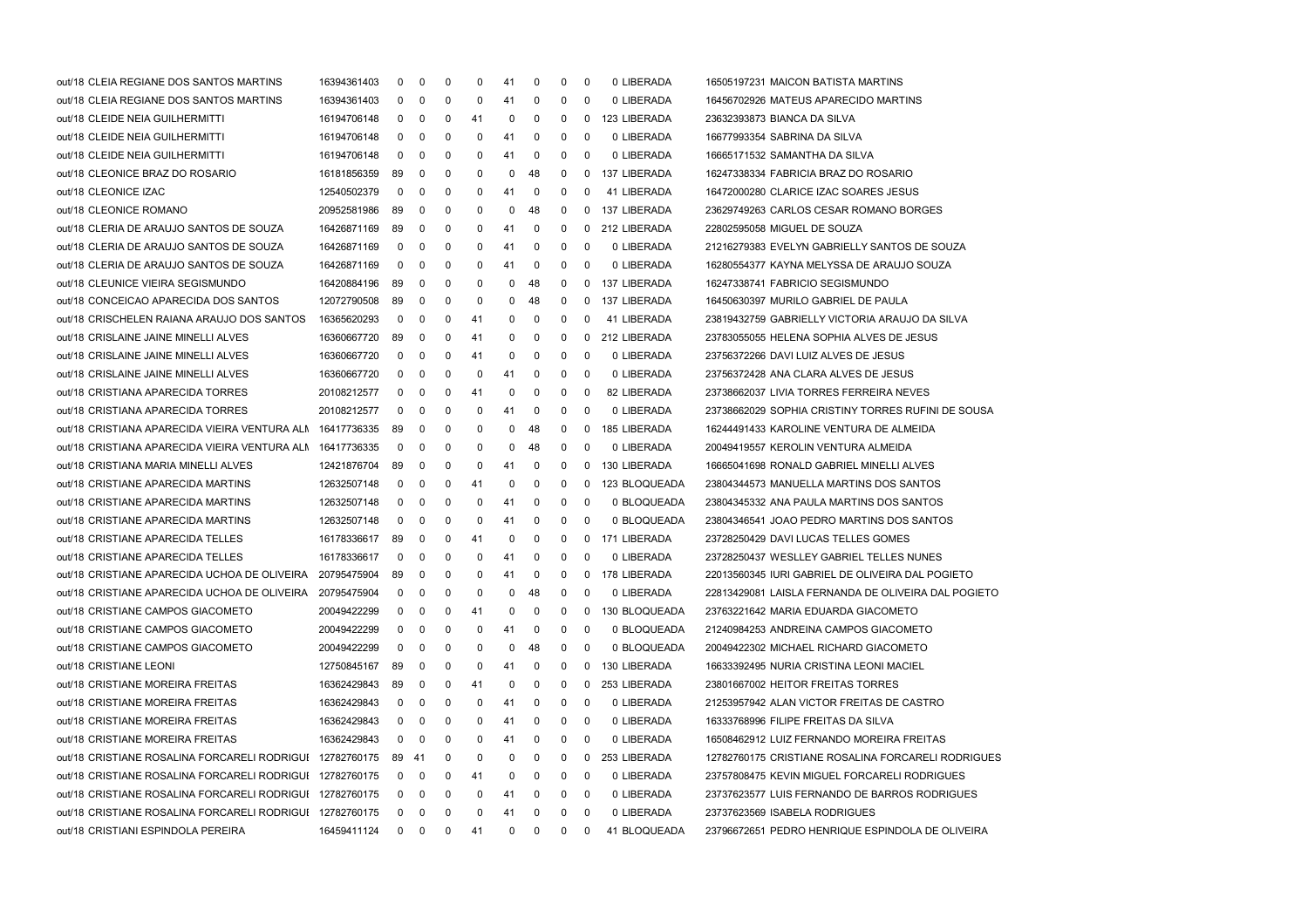| out/18 CRISTINA APARECIDA SIQUEIRA          | 12554076466 | 89             | 0           | 0  | 0  | 41 | 0              | 0            | 0              | 130 LIBERADA   | 16478963544 MIRELLI CRISTINA DOS SANTOS            |  |
|---------------------------------------------|-------------|----------------|-------------|----|----|----|----------------|--------------|----------------|----------------|----------------------------------------------------|--|
| out/18 DAIANA APARECIDA SILVA DOS SANTOS    | 12862052150 | $\mathbf 0$    | 0           | 0  | 41 | 0  | 0              | 0            | 0              | 82 LIBERADA    | 21268344410 ANA LAURA RIBEIRO DOS SANTOS           |  |
| out/18 DAIANA APARECIDA SILVA DOS SANTOS    | 12862052150 | $\mathbf{0}$   | 0           | 0  | 0  | 41 | 0              | $\mathbf 0$  | $\mathbf 0$    | 0 LIBERADA     | 16485483226 LAUANA RIBEIRO DOS SANTOS              |  |
| out/18 DAIANA SILVA ALVES                   | 16019897843 | 89             | 0           | 0  | 41 | 0  | 0              | 0            | 0              | 130 LIBERADA   | 23792598414 MIKAELLY LORRAINE ALVES DE LIMA        |  |
| out/18 DAIANE ALVES DA COSTA                | 16156508032 | $\mathbf{0}$   | 0           | 0  | 0  | 41 | 0              | 0            | 0              | 41 LIBERADA    | 16332835312 ESMERALDA CAROLINA ALVES DE BARROS     |  |
| out/18 DAIANE CRISTINA BARBOSA MALAGUTI.    | 16112025737 | $\mathbf 0$    | 0           | 0  | 41 | 0  | 0              | 0            | $\mathbf 0$    | 82 LIBERADA    | 23655595308 MONIQUE BEATRIZ BARBOSA DA SILVA       |  |
| out/18 DAIANE CRISTINA BARBOSA MALAGUTI.    | 16112025737 | $\mathbf{0}$   | 0           | 0  | 0  | 41 | 0              | $\mathbf 0$  | 0              | 0 LIBERADA     | 23655595294 LUCAS HENRIQUE BARBOSA DA SILVA        |  |
| out/18 DAIANE CRISTINA FERREIRA DA SILVA    | 16019903029 | 89             | 0           | 0  | 0  | 41 | 0              | $\mathbf 0$  | $\mathbf{0}$   | 294 SUSPENSA   | 22820887383 KAWANE GABRIELA DA SILVA VERCULINO     |  |
| out/18 DAIANE CRISTINA FERREIRA DA SILVA    | 16019903029 | 0              | 0           | 0  | 0  | 41 | 0              | 0            | 0              | 0 SUSPENSA     | 16340176985 KAYNAN GABRIEL DA SILVA VERCULINO      |  |
| out/18 DAIANE CRISTINA FERREIRA DA SILVA    | 16019903029 | $\mathbf{0}$   | 0           | 0  | 0  | 41 | 0              | 0            | - 0            | 0 SUSPENSA     | 16324077358 JANIELLE VIVEIROS DA SILVA             |  |
| out/18 DAIANE CRISTINA FERREIRA DA SILVA    | 16019903029 | $\mathbf 0$    | $\mathbf 0$ | 0  | 0  | 41 | 0              | $\mathbf 0$  | $\overline{0}$ | 0 SUSPENSA     | 16309615743 JAMILE EDUARDA VIVEIROS DA SILVA       |  |
| out/18 DAIANE CRISTINA FERREIRA DA SILVA    | 16019903029 | $\mathbf 0$    | 0           | 0  | 0  | 41 | 0              | $\mathbf 0$  | $\mathbf 0$    | 0 SUSPENSA     | 16478769748 MARIA JULIA VIVEIROS DA SILVA OLIVEIRA |  |
| out/18 DAIANE DOS SANTOS ARAUJO             | 20946167294 | 0              | 0           | 0  | 41 | 0  | 0              | $\mathbf 0$  | $\mathbf{0}$   | 164 LIBERADA   | 23837165376 LUIS GUSTAVO ARAUJO FERREIRA           |  |
| out/18 DAIANE DOS SANTOS ARAUJO             | 20946167294 | $\mathbf{0}$   | 0           | 0  | 41 | 0  | 0              | 0            | 0              | 0 LIBERADA     | 23674436236 MIGUEL GABRIEL ARAUJO TENAN            |  |
| out/18 DAIANE DOS SANTOS ARAUJO             | 20946167294 | $\mathbf{0}$   | 0           | 0  | 0  | 41 | 0              | 0            | 0              | 0 LIBERADA     | 22017954933 JENNYFER NICOLE DOS SANTOS ARAUJO      |  |
| out/18 DAIANE DOS SANTOS ARAUJO             | 20946167294 | $\mathbf{0}$   | $\mathbf 0$ | 0  | 0  | 41 | 0              | $\mathbf 0$  | - 0            | 0 LIBERADA     | 16628034527 THAUANY ARAUJO ROMUALDO                |  |
| out/18 DAIANE SILVA RODRIGUES               | 16164264635 | 89             | 0           | 0  | 0  | 41 | 0              | 0            |                | 0 130 LIBERADA | 16291043514 HIAGO DA SILVA BALBINO                 |  |
| out/18 DAIRA FERREIRA LOPES                 | 20216374841 | 89             | $\mathbf 0$ | 0  | 41 | 0  | 0              | 0            |                | 0 130 LIBERADA | 23772176263 MORGANA IVY LOPES DUARTE               |  |
| out/18 DALIANE MARTINS DA COSTA             | 16124814367 | 89 41          |             | 0  | 0  | 0  | 0              | 0            |                | 0 212 LIBERADA | 16124814367 DALIANE MARTINS DA COSTA               |  |
| out/18 DALIANE MARTINS DA COSTA             | 16124814367 | $\mathbf{0}$   | 0           | 0  | 0  | 41 | 0              | 0            | 0              | 0 LIBERADA     | 21234836493 ALEXANDRE MARTINS LOPES DOS SANTOS     |  |
| out/18 DALIANE MARTINS DA COSTA             | 16124814367 | $\mathbf{0}$   | 0           | 0  | 0  | 41 | 0              | 0            | - 0            | 0 LIBERADA     | 16284354194 IWRY FERREIRA NERES                    |  |
| out/18 DANDARA TAIS QUEIROZ SIMISIC         | 20066072845 | 89             | $\mathbf 0$ | 41 | 41 | 0  | 0              | 0            |                | 0 171 LIBERADA | 23836072587 KAUAN MIGUEL QUEIROZ PACHECO           |  |
| out/18 DANIELA CRISTIANE POPOLIN BEZERRA    | 20417347906 | $\mathbf{0}$   | 0           | 0  | 41 | 0  | 0              | 0            | $\mathbf 0$    | 41 LIBERADA    | 23778842699 ISIS HELENA NARCISO                    |  |
| out/18 DANIELI CRISTINA DALPOGEDO SILVEIRA  | 23623389117 | 0              | 0           | 0  | 0  | 41 | 0              | 0            | 0              | 41 LIBERADA    | 23623389109 ALEJANDRO OSWALDO SILVEIRA             |  |
| out/18 DARA MONIQUE DE MELLO PICAO          | 20049422248 | 89             | 0           | 0  | 41 | 0  | 0              | 0            |                | 0 130 LIBERADA | 23738663823 THALLIS MIGUEL PICAO DA SILVA          |  |
| out/18 DARCILIA FRANCISCA DOS SANTOS        | 16143549150 | $\mathbf 0$    | $\mathbf 0$ | 0  | 41 | 0  | 0              | 0            |                | 0 171 LIBERADA | 23783064259 MARCOS GABRIEL DOS SANTOS              |  |
| out/18 DARCILIA FRANCISCA DOS SANTOS        | 16143549150 | $\mathbf{0}$   | 0           | 0  | 41 | 0  | 0              | $\mathbf 0$  | $\overline{0}$ | 0 LIBERADA     | 21271199469 ELOA GABRIELA FRANCISCA DOS SANTOS     |  |
| out/18 DARCILIA FRANCISCA DOS SANTOS        | 16143549150 | $\mathbf{0}$   | 0           | 0  | 0  | 41 | 0              | $\mathbf 0$  | 0              | 0 LIBERADA     | 16463299481 KAUAN SANTOS ALVES                     |  |
| out/18 DARCILIA FRANCISCA DOS SANTOS        | 16143549150 | 0              | 0           | 0  | 0  | 0  | 48             | 0            | 0              | 0 LIBERADA     | 16270883440 JOAO VITOR DOS SANTOS ALVES            |  |
| out/18 DAYANA DE OLIVEIRA MARIGHETTI        | 13112897772 | 89             | 0           | 0  | 0  | 41 | 0              | 0            |                | 0 171 LIBERADA | 23666354110 ADRYAN LEAN MARIGHETTI DE SOUZA        |  |
| out/18 DAYANA DE OLIVEIRA MARIGHETTI        | 13112897772 | $\overline{0}$ | $\mathbf 0$ | 0  | 0  | 41 | $\overline{0}$ | $\mathbf 0$  | $\mathbf 0$    | 0 LIBERADA     | 16456721440 KAMILLI EDUARDA MARIGHETTI SOUZA       |  |
| out/18 DAYANE COZERO TEIXEIRA               | 20049404312 | 89             | 0           | 0  | 41 | 0  | 0              | 0            | 0              | 253 LIBERADA   | 23799651388 ISABELA CRISTINA COZERO                |  |
| out/18 DAYANE COZERO TEIXEIRA               | 20049404312 | 0              | 0           | 0  | 0  | 41 | 0              | 0            | 0              | 0 LIBERADA     | 16517546201 MARIA HELOIZA SIMISIC                  |  |
| out/18 DAYANE COZERO TEIXEIRA               | 20049404312 | 0              | 0           | 0  | 0  | 41 | 0              | 0            | 0              | 0 LIBERADA     | 16500772580 MAICON HENRIQUE SIMISIC                |  |
| out/18 DAYANE COZERO TEIXEIRA               | 20049404312 | 0              | 0           | 0  | 0  | 41 | 0              | 0            | 0              | 0 LIBERADA     | 21228379574 DAVID GABRIEL SIMISIC                  |  |
| out/18 DEBORA ALINE DA SILVA ANTONIO        | 20049420040 | 89             | 0           | 0  | 41 | 0  | 0              | 0            | 0              | 171 LIBERADA   | 23748749143 HELLENA BEATRIZ ANTONIO                |  |
| out/18 DEBORA ALINE DA SILVA ANTONIO        | 20049420040 | 0              | 0           | 0  | 41 | 0  | 0              | 0            | 0              | 0 LIBERADA     | 23680179428 MONIQUI EMANUELLY ANTONIO GOMES        |  |
| out/18 DEBORA ALVES DE SOUZA                | 20363127679 | 89 41          |             | 0  | 0  | 0  | 0              | 0            | 0              | 253 LIBERADA   | 20363127679 DEBORA ALVES DE SOUZA                  |  |
| out/18 DEBORA ALVES DE SOUZA                | 20363127679 | $\mathbf{0}$   | 0           | 41 | 41 | 0  | 0              | 0            | 0              | 0 LIBERADA     | 23835110434 MAYELLE ELOA ALVES                     |  |
| out/18 DEBORA ALVES DE SOUZA                | 20363127679 | 0              | 0           | 0  | 41 | 0  | 0              | 0            | 0              | 0 LIBERADA     | 23766656291 MELLONY SOPHIA ALVES MARQUES           |  |
| out/18 DEBORA QUINTINO DA SILVA SILVA ALVES | 12672258173 | 0              | 0           | 0  | 0  | 41 | 0              | 0            | 0              | 171 LIBERADA   | 23757146987 MICHAEL GUSTAVO OLIVEIRA ALVES         |  |
| out/18 DEBORA QUINTINO DA SILVA SILVA ALVES | 12672258173 |                | $0\quad 0$  | 0  | 0  | 41 | $\mathbf{0}$   | $\mathbf{0}$ | 0              | 0 LIBERADA     | 23757147371 FLAVIA KETELIN DE OLIVEIRA ALVES       |  |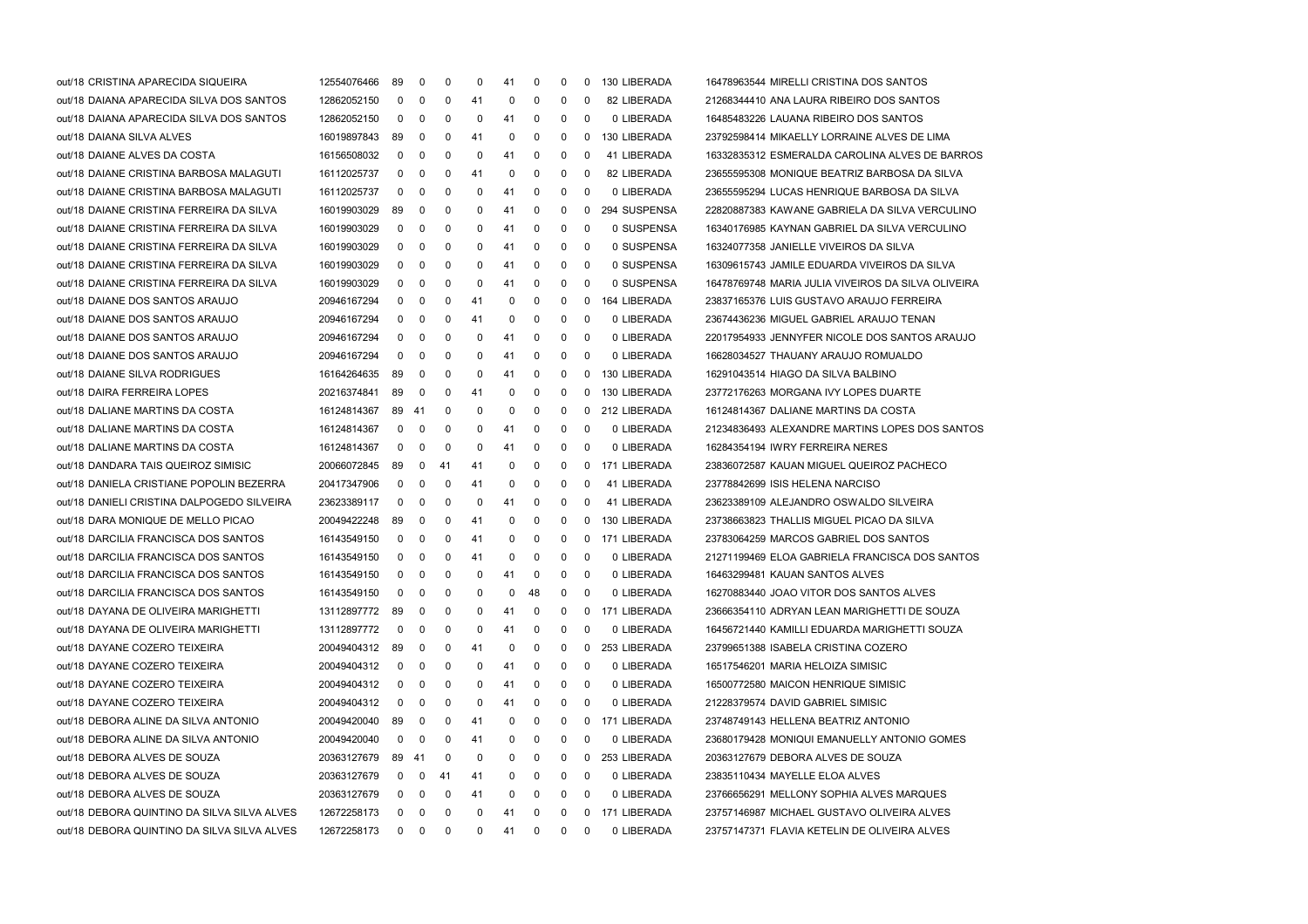| out/18 DEBORA QUINTINO DA SILVA SILVA ALVES              | 12672258173 | 0        | 0          | 0   | 0  | 41 | 0  | 0 | 0 | 0 LIBERADA     | 16466264689 CAMILE VITORIA SILVA DO AMARAL        |
|----------------------------------------------------------|-------------|----------|------------|-----|----|----|----|---|---|----------------|---------------------------------------------------|
| out/18 DEBORA QUINTINO DA SILVA SILVA ALVES              | 12672258173 | 0        | 0          | 0   | 0  | 0  | 48 | 0 | 0 | 0 LIBERADA     | 16677562957 MIRIELLY AMANDA OLIVEIRA ALVES        |
| out/18 DEBORA VIEIRA RODRIGUES                           | 16000125047 | 0        | 0          | 0   | 41 | 0  | 0  | 0 | 0 | 123 LIBERADA   | 23734509692 SINDICLEY GONCALVES DE OLIVEIRA FILHO |
| out/18 DEBORA VIEIRA RODRIGUES                           | 16000125047 | 0        | 0          | 0   | 41 | 0  | 0  | 0 | 0 | 0 LIBERADA     | 23734509684 ISADORA RODRIGUES DE OLIVEIRA         |
| out/18 DEBORA VIEIRA RODRIGUES                           | 16000125047 | 0        | 0          | 0   | 0  | 41 | 0  | 0 | 0 | 0 LIBERADA     | 16676362369 VITORIA RODRIGUES PEDRO               |
| out/18 DEISE BATISTA DE OLIVEIRA                         | 20677456217 | 89       | 0          | 0   | 41 | 0  | 0  | 0 | 0 | 212 LIBERADA   | 22823172008 MARIA VITORIA DE OLIVEIRA SILVA       |
| out/18 DEISE BATISTA DE OLIVEIRA                         | 20677456217 | 0        | 0          | 0   | 0  | 41 | 0  | 0 | 0 | 0 LIBERADA     | 21218876176 ARIANE LUIZA DE OLIVEIRA SILVA        |
| out/18 DEISE BATISTA DE OLIVEIRA                         | 20677456217 | 0        | 0          | 0   | 0  | 41 | 0  | 0 | 0 | 0 LIBERADA     | 16137604080 ADRIELE MONIQUE DE OLIVEIRA PAIVA     |
| out/18 DELZEMIRA JESUS DOS SANTOS DE OLIVEIR 12720473164 |             | 0        | 0          | 0   | 41 | 0  | 0  | 0 | 0 | 123 LIBERADA   | 23788456856 MARIA EDUARDA SANTOS DE OLIVEIRA      |
| out/18 DELZEMIRA JESUS DOS SANTOS DE OLIVEIR 12720473164 |             | 0        | 0          | 0   | 0  | 41 | 0  | 0 | 0 | 0 LIBERADA     | 16505720104 MICHELE JESUS DE OLIVEIRA             |
| out/18 DELZEMIRA JESUS DOS SANTOS DE OLIVEIR 12720473164 |             | 0        | 0          | 0   | 0  | 41 | 0  | 0 | 0 | 0 LIBERADA     | 16680196486 NAIARA JESUS DE OLIVEIRA              |
| out/18 DENISE APARECIDA PRIZANTELLI                      | 16124817145 | -89      | 0          | 0   | 0  | 0  | 0  | 0 | 0 | 89 LIBERADA    | 16124817145 DENISE APARECIDA PRIZANTELLI          |
| out/18 DENISE MICHELLE REGGI                             | 13617045722 | 89       | 0          | 0   | 0  | 41 | 0  | 0 | 0 | 130 BLOQUEADA  | 16458628197 KAUA GABRIEL DE ALENCAR               |
| out/18 DERENI PEREIRA DOS SANTOS                         | 16128359273 | 0        | 0          | 0   | 0  | 41 | 0  | 0 | 0 | 82 LIBERADA    | 23792706764 FRANCIELI PEREIRA NUNES               |
| out/18 DERENI PEREIRA DOS SANTOS                         | 16128359273 | 0        | 0          | 0   | 0  | 41 | 0  | 0 | 0 | 0 LIBERADA     | 16256639317 GABRIELA NUNES PEREIRA                |
| out/18 DOROTEA MARINEZ LAMPERT                           | 12042956254 | 89       | 0          | 0   | 0  | 41 | 0  | 0 | 0 | 178 LIBERADA   | 16301466595 CAMILA VITORIA DA ROCHA               |
| out/18 DOROTEA MARINEZ LAMPERT                           | 12042956254 | 0        | 0          | 0   | 0  | 0  | 48 | 0 | 0 | 0 LIBERADA     | 20436913903 THIELY MICHELE DA ROCHA               |
| out/18 DRIELLI PRISCILA BESSA                            | 12913199145 | 0        | 0          | 0   | 41 | 0  | 0  | 0 | 0 | 41 LIBERADA    | 23743254774 LUIZ GUSTAVO BESSA OLIVEIRA           |
| out/18 DULCEMARA DOS SANTOS                              | 20049420369 | 89       | 0          | 0   | 41 | 0  | 0  | 0 | 0 | 130 BLOQUEADA  | 23675367009 PEDRO HENRIQUE DE MIRANDA             |
| out/18 EDICLEIA APARECIDA SIQUEIRA                       | 12646626144 | 0        | 0          | 0   | 41 | 0  | 0  | 0 | 0 | 82 LIBERADA    | 23653721535 JOAO RAFAEL APARECIDO DE SOUZA        |
| out/18 EDICLEIA APARECIDA SIQUEIRA                       | 12646626144 | 0        | 0          | 0   | 0  | 41 | 0  | 0 | 0 | 0 LIBERADA     | 16518257254 CAUA FELIPE DE SOUZA                  |
| out/18 EDILAINE CRISTINA DA SILVA                        | 20144219241 | 89       | 0          | 0   | 41 | 0  | 0  | 0 |   | 0 130 LIBERADA | 23766716715 HEITOR GABRIEL DA SILVA ALVES         |
| out/18 EDILEUSA COSTA DE SOUZA                           | 16000157720 | 89       | 0          | 0   | 0  | 41 | 0  | 0 | 0 | 130 LIBERADA   | 16630538936 WENDEL COSTA DE SOUZA                 |
| out/18 EDINEIA ADRIANA OLIVEIRA DE MELO                  | 12866769181 | 0        | 0          | 0   | 41 | 0  | 0  | 0 | 0 | 164 LIBERADA   | 23718712098 ALYSSON EMANUEL OLIVEIRA DE MELO      |
| out/18 EDINEIA ADRIANA OLIVEIRA DE MELO                  | 12866769181 | 0        | 0          | 0   | 0  | 41 | 0  | 0 | 0 | 0 LIBERADA     | 16523200737 MARIA FERNANDA OLIVEIRA DE MELO       |
| out/18 EDINEIA ADRIANA OLIVEIRA DE MELO                  | 12866769181 | 0        | 0          | 0   | 0  | 41 | 0  | 0 | 0 | 0 LIBERADA     | 16501683530 LUIS GUSTAVO DE MELO                  |
| out/18 EDINEIA ADRIANA OLIVEIRA DE MELO                  | 12866769181 | 0        | 0          | 0   | 0  | 41 | 0  | 0 | 0 | 0 LIBERADA     | 16327040552 JOSE NILSON OLIVEIRA DE MELO          |
| out/18 EDIVANIA TEIXEIRA DA SILVA                        | 16125551092 | 89       | 0          | -41 | 41 | 0  | 0  | 0 | 0 | 342 BLOQUEADA  | 23822178817 MOISES LUCAS TEIXEIRA DA SILVA        |
| out/18 EDIVANIA TEIXEIRA DA SILVA                        | 16125551092 | 0        | 0          | 0   | 41 | 0  | 0  | 0 | 0 | 0 BLOQUEADA    | 23695790160 LORRAN GABRIEL TEIXEIRA DA SILVA      |
| out/18 EDIVANIA TEIXEIRA DA SILVA                        | 16125551092 | 0        | 0          | 0   | 0  | 41 | 0  | 0 | 0 | 0 BLOQUEADA    | 22806311380 LUIZ DAVI TEIXEIRA DA SILVA           |
| out/18 EDIVANIA TEIXEIRA DA SILVA                        | 16125551092 | $\Omega$ | $\Omega$   | 0   | 0  | 41 | 0  | 0 | 0 | 0 BLOQUEADA    | 21257680406 BRYAN AUGUSTO TEIXEIRA DA SILVA       |
| out/18 EDIVANIA TEIXEIRA DA SILVA                        | 16125551092 | 0        | 0          | 0   | 0  | 0  | 48 | 0 | 0 | 0 BLOQUEADA    | 16254127726 JOAO VITOR TEIXEIRA DA SILVA          |
| out/18 EDNA CANDIDO DA SILVEIRA FERREIRA                 | 12391615878 | 0        | 0          | 0   | 0  | 41 | 0  | 0 | 0 | 41 LIBERADA    | 16157131714 ALISON DAVI FERREIRA                  |
| out/18 EDNEIA FABIANA DOS SANTOS SIQUEIRA                | 16019984622 | 0        | 0          | 0   | 41 | 0  | 0  | 0 | 0 | 82 LIBERADA    | 23724550088 JADI FRANCINE INACIO                  |
| out/18 EDNEIA FABIANA DOS SANTOS SIQUEIRA                | 16019984622 | 0        | 0          | 0   | 41 | 0  | 0  | 0 | 0 | 0 LIBERADA     | 22015248497 JEFERSON DANIEL INACIO JUNIOR         |
| out/18 EDNEIA QUINTINO DA SILVA LIMA                     | 12695503158 | 0        | 0          | 0   | 41 | 0  | 0  | 0 | 0 | 130 LIBERADA   | 23781424819 ALYCE VICTORIA GERONIMO               |
| out/18 EDNEIA QUINTINO DA SILVA LIMA                     | 12695503158 | 0        | 0          | 0   | 0  | 41 | 0  | 0 | 0 | 0 LIBERADA     | 16298241494 GUILHERME ANDREI LIMA                 |
| out/18 EDNEIA QUINTINO DA SILVA LIMA                     | 12695503158 | 0        | 0          | 0   | 0  | 0  | 48 | 0 | 0 | 0 LIBERADA     | 20144218415 VITORIA AUGUSTA BRANDAO PEREIRA       |
| out/18 ELAINE CRISTINA DE OLIVEIRA DOS SANTOS            | 21218955815 | 89       | 0          | 0   | 41 | 0  | 0  | 0 | 0 | 171 LIBERADA   | 23776757171 KAUAN GUSTAVO DE OLIVEIRA SANTOS      |
| out/18 ELAINE CRISTINA DE OLIVEIRA DOS SANTOS            | 21218955815 | 0        | 0          | 0   | 41 | 0  | 0  | 0 | 0 | 0 LIBERADA     | 23668243065 NAUAN HENRIQUE DE OLIVEIRA SANTOS     |
| out/18 ELAINE CRISTINA DOS SANTOS QUEIROZ                | 12459332132 | 0        | 0          | 0   | 0  | 41 | 0  | 0 | 0 | 89 BLOQUEADA   | 23818158831 AMABILE KIMBERLY DOS SANTOS LIMA      |
| out/18 ELAINE CRISTINA DOS SANTOS QUEIROZ                | 12459332132 |          | $0\quad 0$ | 0   | 0  | 0  | 48 | 0 | 0 | 0 BLOQUEADA    | 16452942043 KELVYN GABRIEL DOS SANTOS OLIVEIRA    |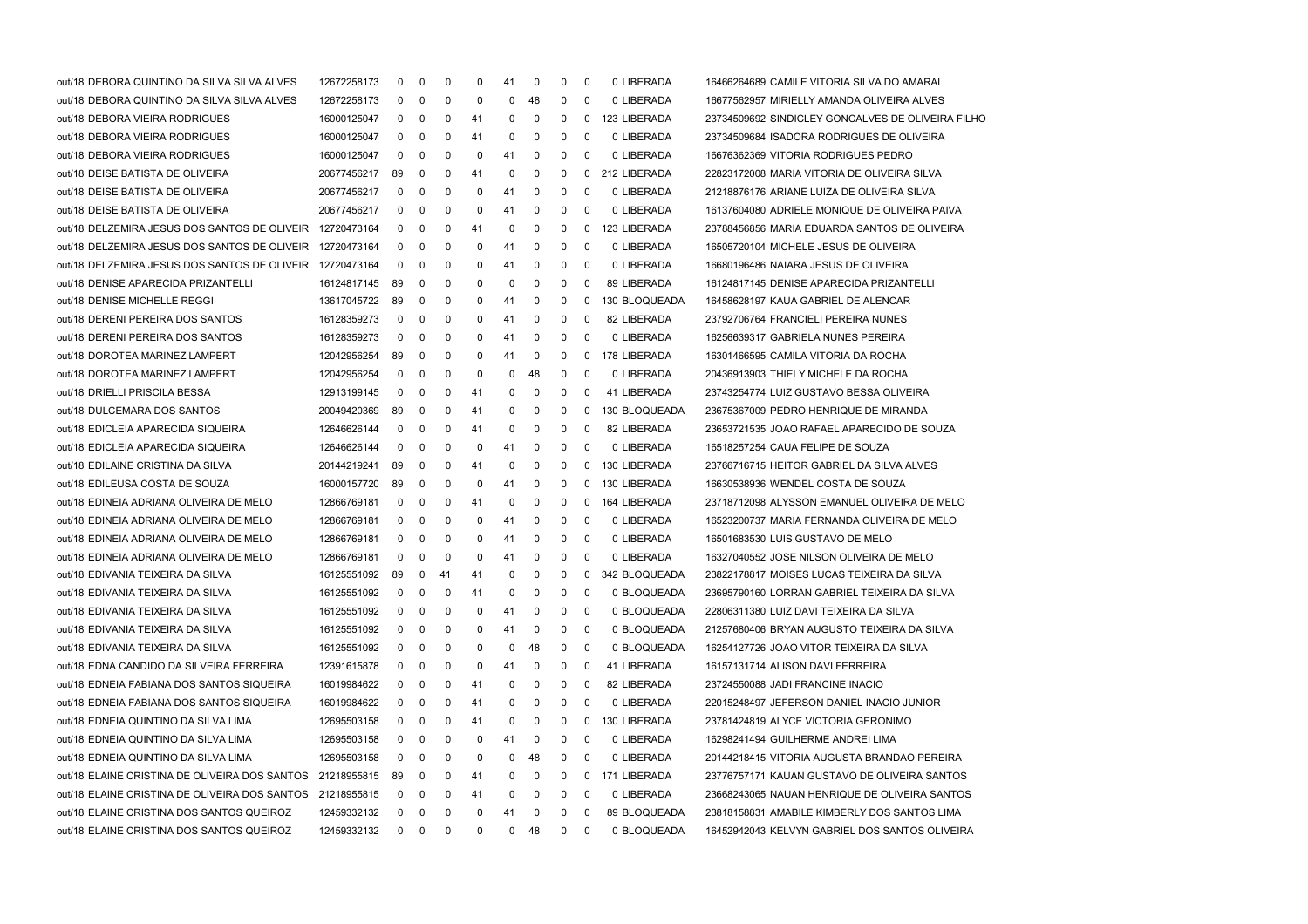| out/18 ELAINE DE OLIVIERA MARQUES         | 12526199753 | 0           | 0           | 0        | 41 | 0  | 0  | 0            | 0            | 41 LIBERADA   | 23792610627 ENZO GABRIEL DE OLIVEIRA            |
|-------------------------------------------|-------------|-------------|-------------|----------|----|----|----|--------------|--------------|---------------|-------------------------------------------------|
| out/18 ELAINE FERNANDA DAVI GARCIA BORGES | 12971708154 | 0           | 0           | 0        | 41 | 0  | 0  | 0            | $\Omega$     | 123 LIBERADA  | 23832501521 KAMILLY KAUANY DA SILVA             |
| out/18 ELAINE FERNANDA DAVI GARCIA BORGES | 12971708154 | 0           | 0           | 0        | 41 | 0  | 0  | 0            | 0            | 0 LIBERADA    | 23750134770 MURILLO KAUA DA SILVA               |
| out/18 ELAINE FERNANDA DAVI GARCIA BORGES | 12971708154 | 0           | 0           | 0        | 0  | 41 | 0  | 0            | 0            | 0 LIBERADA    | 21272973036 DOUGLAS OTAVIO FERREIRA DA SILVA    |
| out/18 ELIANA APARECIDA RUBINATO MACHADO  | 12450805887 | 89          | 0           | 0        | 41 | 0  | 0  | 0            | 0            | 171 BLOQUEADA | 23757980820 ELISA EDUARDA MACHADO               |
| out/18 ELIANA APARECIDA RUBINATO MACHADO  | 12450805887 | 0           | 0           | 0        | 0  | 41 | 0  | 0            | - 0          | 0 BLOQUEADA   | 16463354482 MARIA EDUARDA MACHADO               |
| out/18 ELIANA JESUS DE SOUZA              | 20059109984 | 89          | 0           | 0        | 0  | 41 | 0  | 0            | $\Omega$     | 171 LIBERADA  | 16328633700 GUILHERME SOUZA ANDRADE             |
| out/18 ELIANA JESUS DE SOUZA              | 20059109984 | 0           | 0           | 0        | 0  | 41 | 0  | 0            | 0            | 0 LIBERADA    | 16161082331 ALESSANDRA SOUZA DOS SANTOS         |
| out/18 ELIANA PASSOS DA SILVA             | 21037787996 | 89          | 0           | 0        | 41 | 0  | 0  | 0            | 0            | 130 LIBERADA  | 23669449554 NYCOLLAS SANTOS DA SILVA            |
| out/18 ELIANE DA SILVA COSTA              | 12677732264 | 89          | 0           | 0        | 41 | 0  | 0  | 0            | $\mathbf{0}$ | 253 LIBERADA  | 22017099057 ISRAEL MESSYAS DA SILVA COSTA       |
| out/18 ELIANE DA SILVA COSTA              | 12677732264 | 0           | 0           | 0        | 0  | 41 | 0  | 0            | - 0          | 0 LIBERADA    | 21251343157 DAVI MOYSES DA SILVA COSTA          |
| out/18 ELIANE DA SILVA COSTA              | 12677732264 | 0           | 0           | 0        | 0  | 41 | 0  | 0            | - 0          | 0 LIBERADA    | 16316034998 JULIA MAYRA DA SILVA COSTA          |
| out/18 ELIANE DA SILVA COSTA              | 12677732264 | 0           | 0           | 0        | 0  | 41 | 0  | 0            | 0            | 0 LIBERADA    | 16455390467 MAILLYS DA SILVA COSTA              |
| out/18 ELIANE PEREIRA DA SILVA            | 16112908973 | 89          | 0           | 0        | 0  | 41 | 0  | 0            | 0            | 253 LIBERADA  | 21254570030 EVELINE PEREIRA DA SILVA            |
| out/18 ELIANE PEREIRA DA SILVA            | 16112908973 | 0           | 0           | 0        | 0  | 41 | 0  | 0            | 0            | 0 LIBERADA    | 16328474440 JOSE CARLOS PEREIRA DA SILVA        |
| out/18 ELIANE PEREIRA DA SILVA            | 16112908973 | 0           | 0           | 0        | 0  | 41 | 0  | 0            | - 0          | 0 LIBERADA    | 21201450340 ARIANY PEREIRA DA SILVA             |
| out/18 ELIANE PEREIRA DA SILVA            | 16112908973 | 0           | 0           | 0        | 0  | 41 | 0  | 0            | 0            | 0 LIBERADA    | 16473097520 MARILIA APARECIDA PEREIRA DA SILVA  |
| out/18 ELIBAMA RAMOS DE SOUZA             | 16008151160 | 89          | 0           | 0        | 41 | 0  | 0  | 0            | 0            | 253 LIBERADA  | 23791425575 ANDERSON MIGUEL RAMOS MASSON        |
| out/18 ELIBAMA RAMOS DE SOUZA             | 16008151160 | 0           | 0           | 0        | 0  | 41 | 0  | 0            | - 0          | 0 LIBERADA    | 21236556595 ANDREI RAMOS VIEIRA                 |
| out/18 ELIBAMA RAMOS DE SOUZA             | 16008151160 | 0           | 0           | 0        | 0  | 41 | 0  | 0            | - 0          | 0 LIBERADA    | 21218601878 ANDRESSA RAMOS VIEIRA               |
| out/18 ELIBAMA RAMOS DE SOUZA             | 16008151160 | 0           | 0           | 0        | 0  | 41 | 0  | 0            | - 0          | 0 LIBERADA    | 16147567102 ANDRE LUIS RAMOS VIEIRA             |
| out/18 ELIENE DA SILVA CARVALHO CECILIO   | 16113168116 | 89          | 0           | 0        | 41 | 0  | 0  | 0            | $\Omega$     | 212 LIBERADA  | 23784576172 ANA BEATRIZ DA SILVA CECILIO        |
| out/18 ELIENE DA SILVA CARVALHO CECILIO   | 16113168116 | 0           | 0           | 0        | 41 | 0  | 0  | 0            | - 0          | 0 LIBERADA    | 23735269954 LAURA SOPHIA DA SILVA CECILIO       |
| out/18 ELIENE DA SILVA CARVALHO CECILIO   | 16113168116 | 0           | 0           | 0        | 0  | 41 | 0  | 0            | - 0          | 0 LIBERADA    | 23602007568 SARA KEMILY DA SILVA CECILIO        |
| out/18 ELINALVA DA SILVA MORAES           | 20179125359 | 0           | 0           | 0        | 41 | 0  | 0  | 0            | - 0          | 82 LIBERADA   | 23818823347 VICTOR GABRIEL DE BRITO             |
| out/18 ELINALVA DA SILVA MORAES           | 20179125359 | 0           | 0           | 0        | 0  | 41 | 0  | 0            | - 0          | 0 LIBERADA    | 16496991783 KIMBELLY RAUANNE DA SILVA MORAES    |
| out/18 ELIOMAR DOS SANTOS MENDES.         | 21235901175 | 89          | 0           | 0        | 0  | 41 | 0  | 0            | 0            | 130 LIBERADA  | 23629957516 ANNA VICTORIA DOS SANTOS MENDES     |
| out/18 ELISABETE CRISTINA DE OLIVEIRA     | 20362251090 | 0           | 0           | 0        | 41 | 0  | 0  | 0            | 0            | 82 BLOQUEADA  | 23672306165 ANAHY MARIAH OLIVEIRA ROCHA         |
| out/18 ELISABETE CRISTINA DE OLIVEIRA     | 20362251090 | 0           | 0           | 0        | 0  | 41 | 0  | 0            | 0            | 0 BLOQUEADA   | 21235976779 ANA JULIA OLIVEIRA ROCHA            |
| out/18 ELISABETE DE OLIVEIRA              | 12146160987 | -89         | 0           | 0        | 0  | 41 | 0  | 0            | 0            | 130 LIBERADA  | 16456093482 MIRELE CRISTINA DE OLIVEIRA         |
| out/18 ELISANDRA DOS SANTOS AMBILI        | 20066070370 | $\Omega$    | $\Omega$    | $\Omega$ | 41 | 0  | 0  | 0            | 0            | 82 LIBERADA   | 23643175880 RYANA VITORIA CARDOSO AMBILI        |
| out/18 ELISANDRA DOS SANTOS AMBILI        | 20066070370 | 0           | 0           | 0        | 0  | 41 | 0  | 0            | 0            | 0 LIBERADA    | 16656472746 RYAN OSMAR CARDOSO AMBILI           |
| out/18 ELISANGELA DA SILVA CARDOSO        | 12539305492 | 0           | 0           | 0        | 41 | 0  | 0  | 0            | 0            | 41 LIBERADA   | 23785726410 LORENZO CARDOSO SILVA               |
| out/18 ELISANGELA DE OLIVEIRA SILVA       | 20363127636 | 89          | 0           | 0        | 41 | 0  | 0  | 0            | 0            | 212 LIBERADA  | 23705403121 ARTHUR OLIVEIRA DE SOUZA            |
| out/18 ELISANGELA DE OLIVEIRA SILVA       | 20363127636 | 0           | 0           | 0        | 0  | 41 | 0  | 0            | 0            | 0 LIBERADA    | 16679167230 VICTOR HUGO DE OLIVEIRA SILVA       |
| out/18 ELISANGELA DE OLIVEIRA SILVA       | 20363127636 | 0           | 0           | 0        | 0  | 41 | 0  | 0            | 0            | 0 LIBERADA    | 21210409056 ANA JULIA DE OLIVEIRA ARAUJO        |
| out/18 ELISANGELA GODOY TOMAZ             | 20446683110 | 89          | 0           | 0        | 41 | 0  | 0  | 0            | 0            | 260 LIBERADA  | 23643993532 SARA HOZANA GOGOY TOMAZ DE FARIA    |
| out/18 ELISANGELA GODOY TOMAZ             | 20446683110 | 0           | 0           | 0        | 0  | 41 | 0  | 0            | 0            | 0 LIBERADA    | 23610781129 VITORIA HOZANA GODOY TOMAZ DE FARIA |
| out/18 ELISANGELA GODOY TOMAZ             | 20446683110 | 0           | 0           | 0        | 0  | 41 | 0  | 0            | - 0          | 0 LIBERADA    | 22012881644 JOAO GODOY TOMAZ DE FARIA           |
| out/18 ELISANGELA GODOY TOMAZ             | 20446683110 | 0           | 0           | 0        | 0  | 0  | 48 | 0            | 0            | 0 LIBERADA    | 20446683102 SAVIO DANILO GODOY TOMAZ            |
| out/18 ELISELMA DA COSTA SILVA            | 21211025847 | 89          | 0           | 0        | 0  | 41 | 0  | 0            | 0            | 178 LIBERADA  | 16308359794 KAYQUE COSTA DA SILVA               |
| out/18 ELISELMA DA COSTA SILVA            | 21211025847 | $\mathbf 0$ | $\mathbf 0$ | 0        | 0  | 0  | 48 | $\mathbf{0}$ | 0            | 0 LIBERADA    | 16657867515 SABRINA MARIA COSTA DA SILVA        |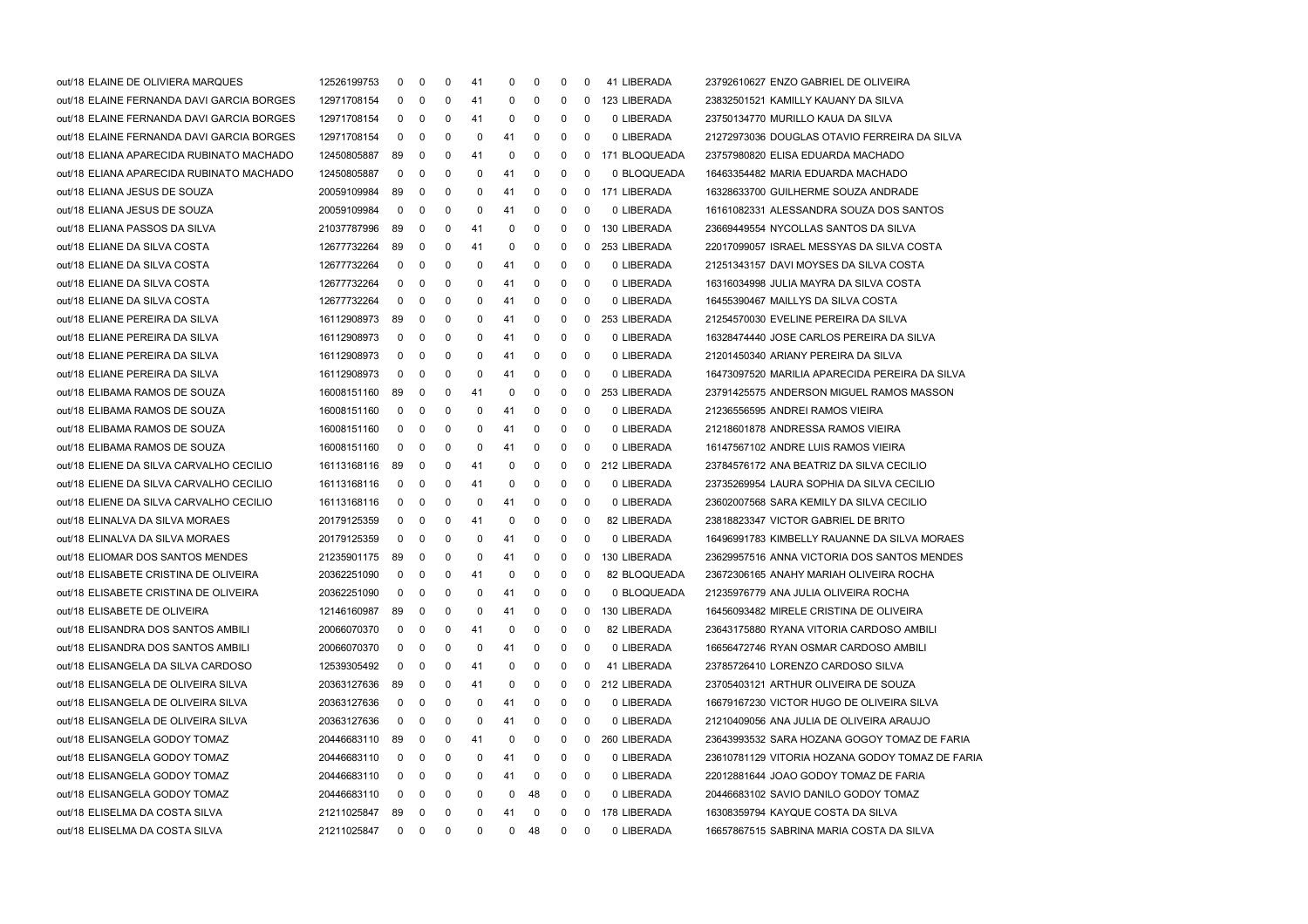| out/18 ELISSANDRA DA SILVA PEREIRA            | 12382316170 | 89 41        |                | 0   | 0  | 0  | 0  | 0 | $\Omega$ | 308 LIBERADA | 20363126621 MARIA EDUARDA PEREIRA MIRANDA        |
|-----------------------------------------------|-------------|--------------|----------------|-----|----|----|----|---|----------|--------------|--------------------------------------------------|
| out/18 ELISSANDRA DA SILVA PEREIRA            | 12382316170 | 0            | 0              | 0   | 41 | 0  | 0  | 0 | 0        | 0 LIBERADA   | 23729314684 PIETRA EMANUELLY DA SILVA MIRANDA    |
| out/18 ELISSANDRA DA SILVA PEREIRA            | 12382316170 | 0            | 0              | 0   | 0  | 41 | 0  | 0 | 0        | 0 LIBERADA   | 16282312176 KAIQUE VINICIUS PEREIRA MIRANDA      |
| out/18 ELISSANDRA DA SILVA PEREIRA            | 12382316170 | 0            | 0              | 0   | 0  | 0  | 48 | 0 | 0        | 0 LIBERADA   | 16613592316 PEDRO HENRIQUE PEREIRA DE MIRANDA    |
| out/18 ELISSANDRA DA SILVA PEREIRA            | 12382316170 | 0            | 0              | 0   | 0  | 0  | 48 | 0 | 0        | 0 LIBERADA   | 20363126621 MARIA EDUARDA PEREIRA MIRANDA        |
| out/18 ELIZANGELA DE JESUS SOUZA              | 16024693517 | 89           | 0              | 0   | 41 | 0  | 0  | 0 | 0        | 171 LIBERADA | 23766797340 PAULO HENRIQUE DOURADO               |
| out/18 ELIZANGELA DE JESUS SOUZA              | 16024693517 | 0            | 0              | 0   | 0  | 41 | 0  | 0 | 0        | 0 LIBERADA   | 22800813759 MARIA EDUARDA DOURADO                |
| out/18 ELIZANGELA DIAS DA SILVA               | 16127025630 | 0            | 0              | 0   | 41 | 0  | 0  | 0 | 0        | 82 LIBERADA  | 23772870577 PYETRO HENRIQUE DIAS                 |
| out/18 ELIZANGELA DIAS DA SILVA               | 16127025630 | 0            | 0              | 0   | 0  | 41 | 0  | 0 | 0        | 0 LIBERADA   | 23772870720 ERICA LORRANY ALENCAR SILVA          |
| out/18 ELZENIR RIBEIRO DOS SANTOS SANCHEZ     | 16027107031 | 89           | 0              | 0   | 41 | 0  | 0  | 0 | 0        | 130 LIBERADA | 23673445797 VITOR GABRIEL SANTOS SANCHEZ         |
| out/18 ERCI DOS REIS                          | 12409462687 | 89           | 0              | 0   | 0  | 0  | 48 | 0 | 0        | 137 LIBERADA | 20389138406 FABIO JOSE REIS PINHEIRO             |
| out/18 ESTEFANI RODRIGUES DA COSTA            | 16078025083 | 0            | 0              | 0   | 41 | 0  | 0  | 0 | 0        | 41 LIBERADA  | 23782804070 PEDRO HENRIQUE RODRIGUES DA COSTA    |
| out/18 ESTELA APARECIDA CANDIDO LEITE         | 20066069089 | 0            | 0              | 0   | 41 | 0  | 0  | 0 | 0        | 164 SUSPENSA | 23795975189 NICOLLY CANDIDO                      |
| out/18 ESTELA APARECIDA CANDIDO LEITE         | 20066069089 | 0            | 0              | 0   | 0  | 41 | 0  | 0 | 0        | 0 SUSPENSA   | 16346430182 CARLOS EDUARDO CANDIDO SANTOS        |
| out/18 ESTELA APARECIDA CANDIDO LEITE         | 20066069089 | 0            | 0              | 0   | 0  | 41 | 0  | 0 | 0        | 0 SUSPENSA   | 16303467874 KAIQUE JUNIOR CANDIDO DOS SANTOS     |
| out/18 ESTELA APARECIDA CANDIDO LEITE         | 20066069089 | 0            | 0              | 0   | 0  | 41 | 0  | 0 | 0        | 0 SUSPENSA   | 16456673594 MARIA EDUARDA CANDIDO SANTOS         |
| out/18 EVA DOS SANTOS ARAGAO                  | 16003976072 | -89          | 0              | 0   | 41 | 0  | 0  | 0 | 0        | 212 LIBERADA | 23834541113 ORLEILSON RIBEIRO DOS SANTOS         |
| out/18 EVA DOS SANTOS ARAGAO                  | 16003976072 | 0            | 0              | 0   | 41 | 0  | 0  | 0 | 0        | 0 LIBERADA   | 23834541741 PEDRO HENRIQUE RIBEIRO DOS SANTOS    |
| out/18 EVA DOS SANTOS ARAGAO                  | 16003976072 | 0            | 0              | 0   | 0  | 41 | 0  | 0 | 0        | 0 LIBERADA   | 16671795798 PRISCILA DE SOUSA PAES LANDIM        |
| out/18 FABIANA CORDEIRO DE LIMA               | 20712534452 | 0            | 0              | 0   | 41 | 0  | 0  | 0 | 0        | 41 BLOQUEADA | 23758179595 MARCOS HENRIQUE CORDEIRO DE LIMA     |
| out/18 FABIANA GUILHERMITTI DOS SANTOS        | 20049420385 | 89           | 0              | 0   | 41 | 0  | 0  | 0 | 0        | 171 LIBERADA | 23677364023 ISABELLA ALVES                       |
| out/18 FABIANA GUILHERMITTI DOS SANTOS        | 20049420385 | 0            | 0              | 0   | 0  | 41 | 0  | 0 | 0        | 0 LIBERADA   | 16517357182 KAUA FELIPE DOS SANTOS ALVES         |
| out/18 FABIANA RODRIGUES PEIXOTO              | 20100239174 | 89           | -41            | 0   | 0  | 0  | 0  | 0 | 0        | 301 LIBERADA | 20100239174 FABIANA RODRIGUES PEIXOTO            |
| out/18 FABIANA RODRIGUES PEIXOTO              | 20100239174 | 0            | 0              | 0   | 41 | 0  | 0  | 0 | 0        | 0 LIBERADA   | 23806985975 MARIA VALENTINA PEIXOTO GUMERCINDO   |
| out/18 FABIANA RODRIGUES PEIXOTO              | 20100239174 | 0            | 0              | 0   | 41 | 0  | 0  | 0 | 0        | 0 LIBERADA   | 23683109439 SARAH SOPHIA PEIXOTO GUMERCINDO      |
| out/18 FABIANA RODRIGUES PEIXOTO              | 20100239174 | 0            | 0              | 0   | 0  | 41 | 0  | 0 | 0        | 0 LIBERADA   | 16487040674 MARIA EDUARDA PEIXOTO BIAZOTTO       |
| out/18 FABIANA RODRIGUES PEIXOTO              | 20100239174 | 0            | 0              | 0   | 0  | 0  | 48 | 0 | 0        | 0 LIBERADA   | 23717308587 ENGUEUS ANTONIO FERREIRA GUMERCINDO  |
| out/18 FABIANE FERREIRA FILIPE DE LUCENA      | 12905578183 | 0            | 0              | 0   | 41 | 0  | 0  | 0 | 0        | 82 LIBERADA  | 23741254327 MIGUEL FERREIRA DE LUCENA            |
| out/18 FABIANE FERREIRA FILIPE DE LUCENA      | 12905578183 | 0            | 0              | 0   | 0  | 41 | 0  | 0 | 0        | 0 LIBERADA   | 22820422410 MIRELLY FERREIRA DE LUCENA           |
| out/18 FABIOLA MARTINS                        | 16241819470 | 89           | 0              | -41 | 41 | 0  | 0  | 0 | 0        | 260 LIBERADA | 23825840766 PALOMA ROBERTA MARTINS               |
| out/18 FABIOLA MARTINS                        | 16241819470 | 0            | 0              | 0   | 0  | 41 | 0  | 0 | 0        | 0 LIBERADA   | 21221918593 DANIEL JUNIOR MARTINS                |
| out/18 FABIOLA MARTINS                        | 16241819470 | 0            | 0              | 0   | 0  | 0  | 48 | 0 | 0        | 0 LIBERADA   | 16595305683 NATHALIE CRISTHINI MARTINS RODRIGUES |
| out/18 FABRICIA NAPOLIANA DOS SANTOS          | 20066077251 | 89           | 0              | 0   | 41 | 0  | 0  | 0 | 0        | 212 LIBERADA | 23743252844 MIGUEL LOPES DOS SANTOS              |
| out/18 FABRICIA NAPOLIANA DOS SANTOS          | 20066077251 | 0            | 0              | 0   | 0  | 41 | 0  | 0 | 0        | 0 LIBERADA   | 16473825534 MARIA HELENA DOS SANTOS              |
| out/18 FABRICIA NAPOLIANA DOS SANTOS          | 20066077251 | 0            | 0              | 0   | 0  | 41 | 0  | 0 | 0        | 0 LIBERADA   | 16264618420 GUILHERME EDUARDO DOS SANTOS         |
| out/18 FATIMA APARECIDA QUINTINO DA SILVA VEN | 12421876712 | 0            | 0              | 0   | 0  | 41 | 0  | 0 | 0        | 41 LIBERADA  | 21204277119 AMANDA FRANCIELE VENTRESCHI          |
| out/18 FERNANDA DONIZETE MARTINS              | 20049404487 | 89           | 0              | 0   | 41 | 0  | 0  | 0 | 0        | 212 LIBERADA | 23761763626 HESTER ELLIZA MARTINS                |
| out/18 FERNANDA DONIZETE MARTINS              | 20049404487 | 0            | 0              | 0   | 0  | 41 | 0  | 0 | 0        | 0 LIBERADA   | 21241937704 ELOA ROBERTA ALEXANDRE               |
| out/18 FERNANDA DONIZETE MARTINS              | 20049404487 | 0            | 0              | 0   | 0  | 41 | 0  | 0 | 0        | 0 LIBERADA   | 16311305853 JOSE CASSIO ALEXANDRE NETO           |
| out/18 FERNANDA TRIGO JERONIMO                | 16244125127 | 89           | 0              | 0   | 41 | 0  | 0  | 0 | 0        | 253 LIBERADA | 23769673677 FELIPE COSTA DA SILVA                |
| out/18 FERNANDA TRIGO JERONIMO                | 16244125127 | 0            | 0              | 0   | 41 | 0  | 0  | 0 | 0        | 0 LIBERADA   | 23649732498 MIGUEL COSTA DA SILVA                |
| out/18 FERNANDA TRIGO JERONIMO                | 16244125127 | $\mathbf{0}$ | $\overline{0}$ | 0   | 0  | 41 | 0  | 0 | 0        | 0 LIBERADA   | 16506838621 KAUA JERONIMO DA SILVA               |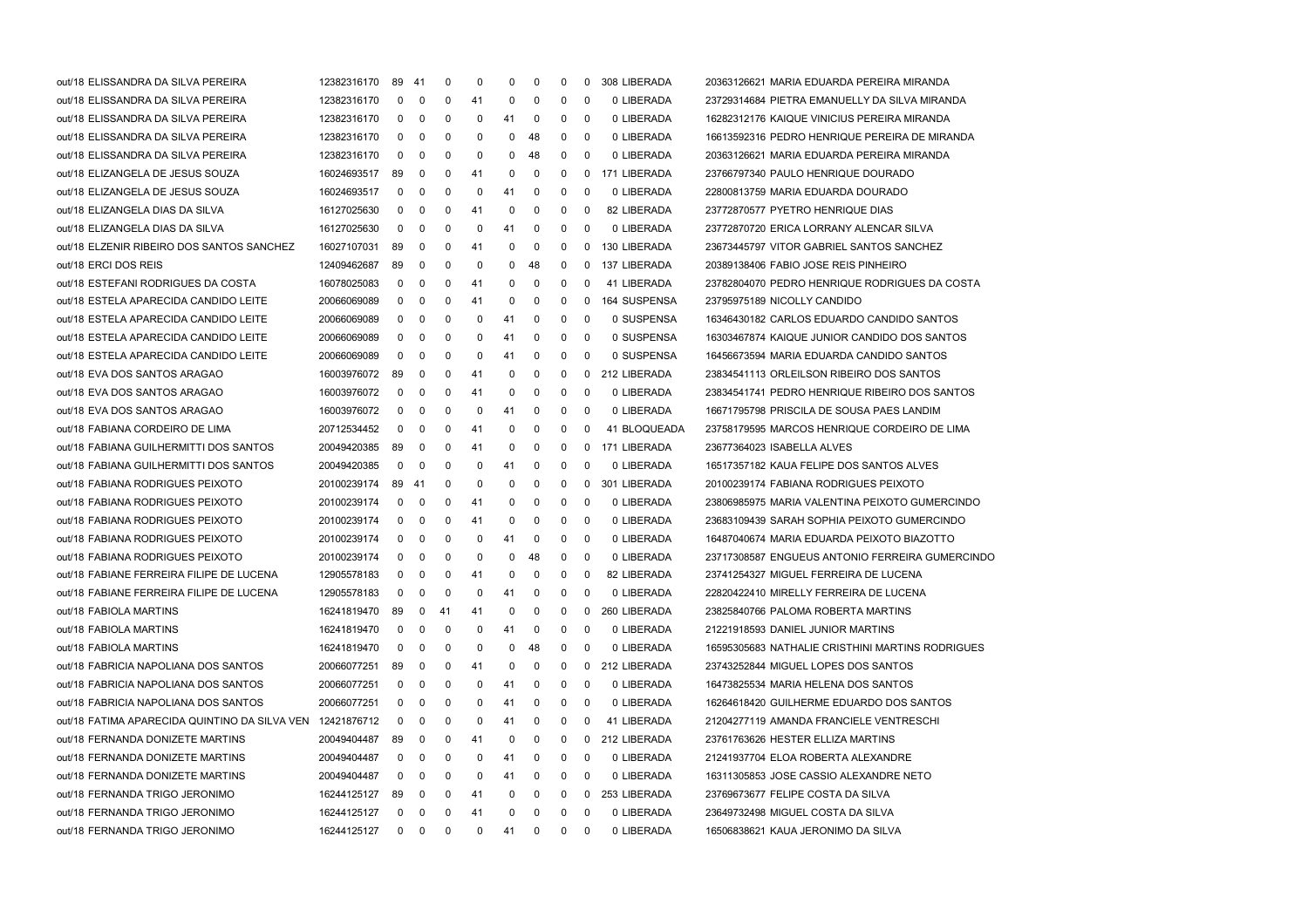| out/18 FERNANDA TRIGO JERONIMO              | 16244125127 | $\mathbf{0}$ | 0            | 0            | 0  | 41 | 0            | 0            | 0 | 0 LIBERADA    | 16309267834 JOAO VITOR BATISTA DIAS               |
|---------------------------------------------|-------------|--------------|--------------|--------------|----|----|--------------|--------------|---|---------------|---------------------------------------------------|
| out/18 FERNANDA VIEIRA DE JESUS BANQUERI    | 23711632862 | $\mathbf{0}$ | 0            | 0            | 41 | 0  | 0            | 0            | 0 | 41 LIBERADA   | 23711589185 LUIS AUGUSTO NIBRALI PEREIRA          |
| out/18 FRANCIELE FLORENTINO FELIX           | 16208520844 | $\mathbf 0$  | 0            | 0            | 41 | 0  | $\mathbf 0$  | 0            | 0 | 123 LIBERADA  | 23800873814 ISADORA GABRIELE FELIX DOS SANTOS     |
| out/18 FRANCIELE FLORENTINO FELIX           | 16208520844 | $\mathbf 0$  | 0            | 0            | 41 | 0  | 0            | 0            | 0 | 0 LIBERADA    | 23771185684 GUSTAVO HENRIQUE FELIX DOS SANTOS     |
| out/18 FRANCIELE FLORENTINO FELIX           | 16208520844 | $\mathbf 0$  | 0            | 0            | 0  | 41 | $\mathbf 0$  | 0            | 0 | 0 LIBERADA    | 23771187725 MARIA VITORIA FELIX DOS SANTOS        |
| out/18 FRANCIELE TAVARES LOPES              | 16270854971 | $\mathbf{0}$ | 0            | 0            | 0  | 41 | 0            | 0            | 0 | 123 BLOQUEADA | 16339863311 HIAGO HENRIQUE LOPES DE SOUZA         |
| out/18 FRANCIELE TAVARES LOPES              | 16270854971 | $\mathbf{0}$ | 0            | 0            | 0  | 41 | 0            | 0            | 0 | 0 BLOQUEADA   | 16682448679 PAULO HENRIQUE LOPES DE SOUZA         |
| out/18 FRANCIELE TAVARES LOPES              | 16270854971 | $\mathbf{0}$ | 0            | 0            | 0  | 41 | 0            | 0            | 0 | 0 BLOQUEADA   | 16270866732 IZABELA SALLA                         |
| out/18 FRANCILENE SANTANA MORAES            | 12792373182 | 89           | 0            | 0            | 0  | 41 | 0            | 0            | 0 | 219 LIBERADA  | 16508236890 LUIS FERNANDO MORAES REIS             |
| out/18 FRANCILENE SANTANA MORAES            | 12792373182 | $\mathbf 0$  | 0            | 0            | 0  | 41 | 0            | 0            | 0 | 0 LIBERADA    | 16320025043 JOAO VICTOR MORAES REIS               |
| out/18 FRANCILENE SANTANA MORAES            | 12792373182 | 0            | 0            | 0            | 0  | 0  | 48           | 0            | 0 | 0 LIBERADA    | 20712534010 BRENDA CAROLINE MORAES PEREIRA REIS   |
| out/18 FRANCISCA DE ARAUJO QUEIROZ          | 12391616572 | 89           | 0            | 0            | 0  | 41 | 0            | 0            | 0 | 171 LIBERADA  | 22822032946 KAUA FERNANDO QUEIROZ DE PAIVA        |
| out/18 FRANCISCA DE ARAUJO QUEIROZ          | 12391616572 | $\mathbf 0$  | 0            | 0            | 0  | 41 | 0            | 0            | 0 | 0 LIBERADA    | 16135920449 AMANDA FRANCINI QUEIROZ               |
| out/18 FRANCISCA DE JESUS VIEIRA PIOVANI    | 20921386960 | 0            | 0            | 0            | 0  | 41 | 0            | $\mathbf{0}$ | 0 | 41 LIBERADA   | 16658537101 VITORIA CRISTINA PIOVANI              |
| out/18 FRANCISCA LUCICLEIDE ALVES DA SILVA  | 16175026463 | 89           | $\mathbf 0$  | 0            | 41 | 0  | $\mathbf 0$  | 0            | 0 | 130 LIBERADA  | 21272982787 ERICK ROBERTO DA SILVA RONCARI        |
| out/18 FRANCISCA TEIXEIRA DA SILVA NOGUEIRA | 20216375562 | $\mathbf{0}$ | 0            | 0            | 41 | 0  | 0            | 0            | 0 | 82 LIBERADA   | 23766626767 NICOLY DA SILVA BARBOSA               |
| out/18 FRANCISCA TEIXEIRA DA SILVA NOGUEIRA | 20216375562 | $\mathbf 0$  | 0            | 0            | 0  | 41 | 0            | 0            | 0 | 0 LIBERADA    | 23743394010 LORRAINY DA SILVA BARBOSA             |
| out/18 FRANCISCA WELITANIA ALVES QUITERIA   | 20453611243 | 89 41        |              | 0            | 0  | 0  | 0            | 0            | 0 | 253 LIBERADA  | 20453611243 FRANCISCA WELITANIA ALVES QUITERIA    |
| out/18 FRANCISCA WELITANIA ALVES QUITERIA   | 20453611243 | $\mathbf{0}$ | $\mathbf 0$  | 0            | 41 | 0  | 0            | 0            | 0 | 0 LIBERADA    | 23772180775 ARTUR GABRIEL ALVES SILVA             |
| out/18 FRANCISCA WELITANIA ALVES QUITERIA   | 20453611243 | $\mathbf 0$  | 0            | 0            | 41 | 0  | 0            | 0            | 0 | 0 LIBERADA    | 23772181178 SARAH KEMILLY ALVES SILVA             |
| out/18 FRANCISCA WELITANIA ALVES QUITERIA   | 20453611243 | $\mathbf{0}$ | 0            | 0            | 0  | 41 | 0            | 0            | 0 | 0 LIBERADA    | 23603135373 THAWANNY VITORIA ALVES SILVA          |
| out/18 FRANCISCO SORIANO NETO               | 12136662998 | 89           | 0            | 0            | 41 | 0  | 0            | 0            | 0 | 212 LIBERADA  | 22820855562 MARIA FERNANDA MEDEIROS LIMA          |
| out/18 FRANCISCO SORIANO NETO               | 12136662998 | 0            | 0            | 0            | 0  | 41 | 0            | 0            | 0 | 0 LIBERADA    | 16651170504 SAMIRA SORIANO FERREIRA               |
| out/18 FRANCISCO SORIANO NETO               | 12136662998 | $\mathbf{0}$ | 0            | 0            | 0  | 41 | 0            | 0            | 0 | 0 LIBERADA    | 16282175659 JESSICA VITORIA MEDEIROS FERREIRA     |
| out/18 GABRIELA MARTINS DA SILVA VICENTINI  | 20689344982 | $\mathbf{0}$ | 0            | 0            | 41 | 0  | 0            | 0            | 0 | 82 LIBERADA   | 23792684299 NOEMY HELLENA MARTINS PICAO COSTA     |
| out/18 GABRIELA MARTINS DA SILVA VICENTINI  | 20689344982 | $\mathbf{0}$ | 0            | 0            | 41 | 0  | 0            | 0            | 0 | 0 LIBERADA    | 23785671667 REBECCA GABRIELLY MARTINS PICAO COSTA |
| out/18 GABRIELA RODRIGUES CANDIDO           | 12817203188 | 89           | 0            | 0            | 0  | 41 | 0            | 0            | 0 | 212 LIBERADA  | 22002178525 ISABELLY VITORIA RODRIGUES ALVES      |
| out/18 GABRIELA RODRIGUES CANDIDO           | 12817203188 | $\mathbf 0$  | 0            | 0            | 0  | 41 | 0            | 0            | 0 | 0 LIBERADA    | 16478885195 MARCOS VINICIUS TIAGO                 |
| out/18 GABRIELA RODRIGUES CANDIDO           | 12817203188 | 0            | 0            | 0            | 0  | 41 | 0            | 0            | 0 | 0 LIBERADA    | 16456797722 MARIA EDUARDA TIAGO                   |
| out/18 GABRIELE APARECIDA CAMARA            | 20124924918 | 89           | 0            | 41           | 41 | 0  | $\mathbf 0$  | 0            | 0 | 171 LIBERADA  | 23817951619 ELLOA APARECIDA CAMARA                |
| out/18 GABRIELE MARTINS                     | 16240536165 | $\mathbf{0}$ | $\mathbf 0$  | $\mathbf 0$  | 41 | 0  | $\mathbf 0$  | $\mathbf 0$  | 0 | 41 LIBERADA   | 23643285775 ANA LAURA MARTINS LOURENCO            |
| out/18 GEOVANA CRISTINA DE SOUZA            | 23784365945 | 89           | 0            | 0            | 41 | 0  | 0            | 0            | 0 | 130 LIBERADA  | 23784368626 EMANUELLY VITORIA SANTANA DA SILVA    |
| out/18 GILBERTO TOSTES                      | 12131684403 | $\mathbf{0}$ | $\mathbf 0$  | 0            | 41 | 0  | 0            | 0            | 0 | 89 LIBERADA   | 23754804320 JASMINIE EMANUELLE TOSTES PINHEIRO    |
| out/18 GILBERTO TOSTES                      | 12131684403 | $\mathbf{0}$ | 0            | 0            | 0  | 0  | 48           | 0            | 0 | 0 LIBERADA    | 16247457996 KAIQUE JONATA CARDOSO TOSTES          |
| out/18 GILDA EDUARDA DA SILVA               | 16243966764 | 0            | 0            | 0            | 0  | 41 | 0            | 0            | 0 | 41 BLOQUEADA  | 20736434229 VINICIUS EDUARDO MARIANO DA SILVA     |
| out/18 GILKA FLAVIANA GALVES MITSUNAGA      | 12661718186 | 0            | 0            | 0            | 41 | 0  | 0            | 0            | 0 | 123 LIBERADA  | 22014235499 YKARO DONIZETTI GALVES MITSUNAGA      |
| out/18 GILKA FLAVIANA GALVES MITSUNAGA      | 12661718186 | $\mathbf{0}$ | 0            | 0            | 0  | 41 | 0            | 0            | 0 | 0 LIBERADA    | 22805494910 MARIANA GALVES DA SILVA               |
| out/18 GILKA FLAVIANA GALVES MITSUNAGA      | 12661718186 | $\mathbf{0}$ | 0            | 0            | 0  | 41 | 0            | 0            | 0 | 0 LIBERADA    | 16300591353 GUSTAVO RICHARD SOARES MITSUNAGA      |
| out/18 GISELDA MARIA NUNES DA COSTA         | 21003283758 | 89           | 0            | 0            | 0  | 41 | 0            | 0            | 0 | 171 BLOQUEADA | 21220140920 BRUNA TAIS DA COSTA SANTOS            |
| out/18 GISELDA MARIA NUNES DA COSTA         | 21003283758 | $\mathbf{0}$ | 0            | 0            | 0  | 41 | 0            | 0            | 0 | 0 BLOQUEADA   | 16455404352 MOISES CAUA DA COSTA FERREIRA         |
| out/18 GISELE ADRIANA PEREIRA REIS          | 16281597584 | 0            | 0            | 0            | 0  | 41 | 0            | 0            | 0 | 130 LIBERADA  | 21219072100 ADRIELLE CRISTINA XAVIER              |
| out/18 GISELE ADRIANA PEREIRA REIS          | 16281597584 | $\mathbf{0}$ | $\mathbf{0}$ | $\mathbf{0}$ | 0  | 41 | $\mathbf{0}$ | $\mathbf{0}$ | 0 | 0 LIBERADA    | 16154089210 ARIANE THALITA XAVIER                 |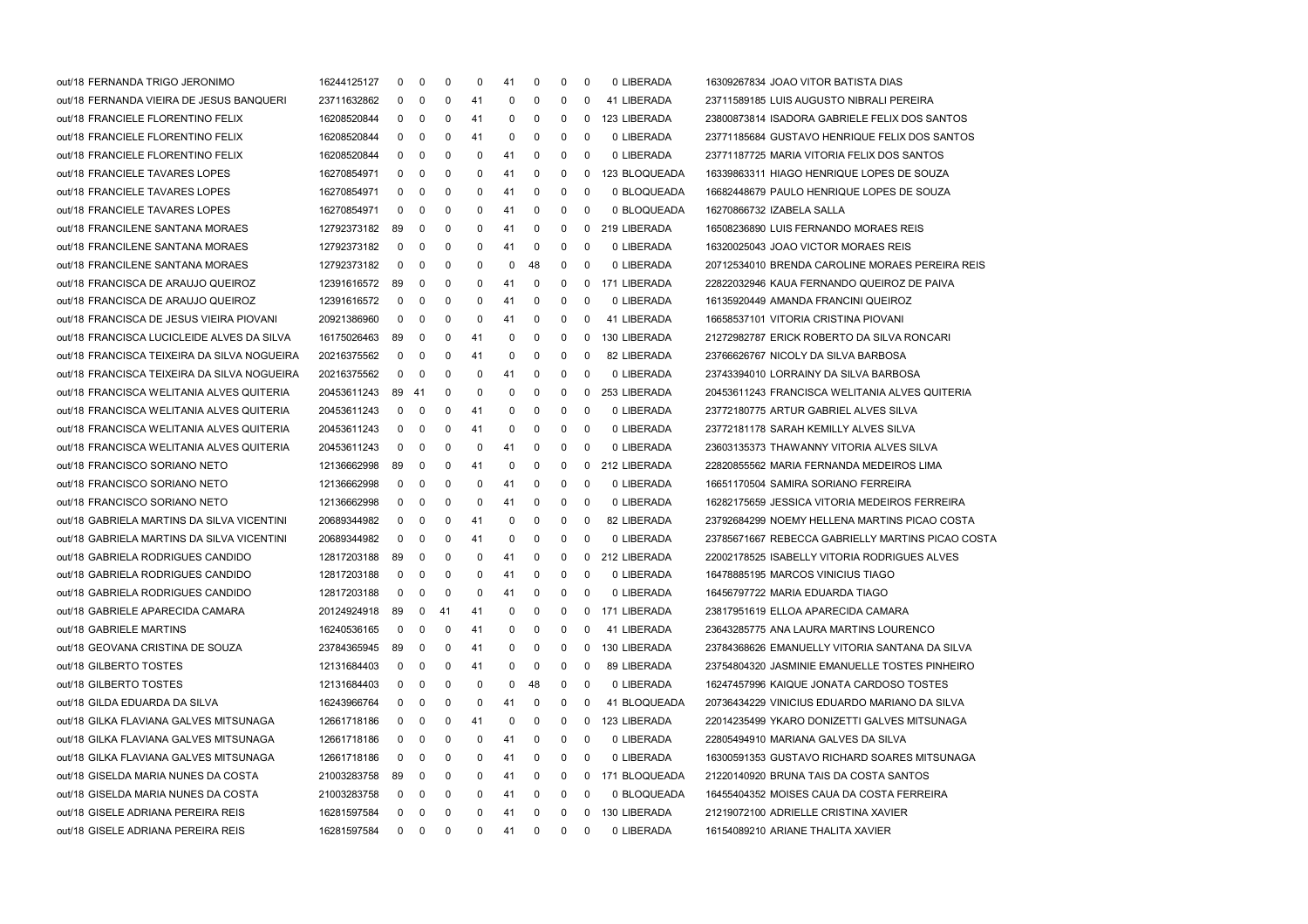| out/18 GISELE ADRIANA PEREIRA REIS                        | 16281597584 | $\mathbf 0$  | 0            | 0  | 0   | 0  | 48          | 0 | 0 | 0 LIBERADA    | 16154089253 ARIELE CRISTIANE XAVIER              |
|-----------------------------------------------------------|-------------|--------------|--------------|----|-----|----|-------------|---|---|---------------|--------------------------------------------------|
| out/18 GISELE APARECIDA FELISBERTO                        | 20049402956 | 89           | 0            | 0  | 41  | 0  | 0           | 0 | 0 | 212 LIBERADA  | 23740367810 ANA CAROLINA TIZO                    |
| out/18 GISELE APARECIDA FELISBERTO                        | 20049402956 | 0            | 0            | 0  | -41 | 0  | 0           | 0 | 0 | 0 LIBERADA    | 23684855975 PAULO RICARDO TIZO                   |
| out/18 GISELE APARECIDA FELISBERTO                        | 20049402956 | 0            | 0            | 0  | 0   | 41 | 0           | 0 | 0 | 0 LIBERADA    | 21245252862 ADRIELE RAISSA TIZO                  |
| out/18 GISELE APARECIDA MAGRON                            | 20066077103 | 0            | 0            | 0  | 41  | 0  | 0           | 0 | 0 | 82 LIBERADA   | 23717642312 ALICE VITORIA MAGRON SILVA           |
| out/18 GISELE APARECIDA MAGRON                            | 20066077103 | 0            | 0            | 0  | 0   | 41 | 0           | 0 | 0 | 0 LIBERADA    | 23633563454 GABRIELE MAGRON DA SILVA             |
| out/18 GISELE BORGES BERTELI                              | 16192644501 | 0            | 0            | 0  | 41  | 0  | 0           | 0 | 0 | 82 LIBERADA   | 23716370939 LAVINNIA ERIKA XAVIER                |
| out/18 GISELE BORGES BERTELI                              | 16192644501 | 0            | 0            | 0  | 0   | 41 | 0           | 0 | 0 | 0 LIBERADA    | 23600654744 VICTOR HUGO BORGES XAVIER            |
| out/18 GISLAINE APARECIDA GARCIA NICESIO DE M 16281596685 |             | 89           | 0            | 0  | 0   | 41 | 0           | 0 | 0 | 130 LIBERADA  | 16281583753 GABRIEL AUGUSTO GOMES                |
| out/18 GISLAINE LAZARO BERCHELI                           | 16194903245 | 89           | 0            | 0  | 0   | 41 | 0           | 0 | 0 | 171 LIBERADA  | 22813033684 MARIA EDUARDA LAZARO BERCHELI        |
| out/18 GISLAINE LAZARO BERCHELI                           | 16194903245 | 0            | 0            | 0  | 0   | 41 | 0           | 0 | 0 | 0 LIBERADA    | 16496196746 MARIA VITORIA LAZARO                 |
| out/18 GISLAINE MOI                                       | 20144217834 | 0            | 0            | 0  | 41  | 0  | 0           | 0 | 0 | 123 BLOQUEADA | 23773368743 THULIO MIGUEL MOI FERREIRA           |
| out/18 GISLAINE MOI                                       | 20144217834 | 0            | 0            | 0  | 0   | 41 | 0           | 0 | 0 | 0 BLOQUEADA   | 21240795442 ANDREW ROBERTO MOI ALEXANDRE         |
| out/18 GISLAINE MOI                                       | 20144217834 | 0            | 0            | 0  | 0   | 41 | 0           | 0 | 0 | 0 BLOQUEADA   | 23773370454 GEYSLA JASMINI MOI ALEXANDRE         |
| out/18 GISLAINE PRISCILA DE ANDRADE                       | 16345430049 | 89           | 0            | 0  | 41  | 0  | 0           | 0 | 0 | 219 LIBERADA  | 23704916613 KAYO MATHEUS DE ANDRADE              |
| out/18 GISLAINE PRISCILA DE ANDRADE                       | 16345430049 | 0            | 0            | 0  | 0   | 41 | 0           | 0 | 0 | 0 LIBERADA    | 16694080876 MIRELLA BARBARA ANDRADE ROSA         |
| out/18 GISLAINE PRISCILA DE ANDRADE                       | 16345430049 | 0            | 0            | 0  | 0   | 0  | 48          | 0 | 0 | 0 LIBERADA    | 20363123576 MICAELE EDUARDA DE ANDRADE ROSA      |
| out/18 GLAICE RODRIGUES DE ALMEIDA                        | 16239739449 | 0            | 0            | 0  | -41 | 0  | 0           | 0 | 0 | 41 LIBERADA   | 23642836980 LUIZ FERNANDO RODRIGUES              |
| out/18 GLAUCIENE DE SOUSA BLANDINO                        | 20049404738 | 89           | 0            | 0  | 41  | 0  | 0           | 0 | 0 | 130 BLOQUEADA | 23627734366 EDUARDO BLANDINO DE ALMEIDA SANTOS   |
| out/18 GRACELIA ALVES DA SILVA                            | 16175035942 | 89           | 0            | 0  | 41  | 0  | 0           | 0 | 0 | 130 LIBERADA  | 23671239219 YURI QUINTINO DA SILVA               |
| out/18 GRACIELE RODRIGUES CANDIDO                         | 16349072902 | 89           | 0            | 41 | -41 | 0  | 0           | 0 | 0 | 212 LIBERADA  | 23835186341 VALENTINA RODRIGUES GOMES            |
| out/18 GRACIELE RODRIGUES CANDIDO                         | 16349072902 | 0            | 0            | 0  | 0   | 41 | 0           | 0 | 0 | 0 LIBERADA    | 16523776019 MARIA JULIA RODRIGUES PAES LANDIM    |
| out/18 GRAZIELA SILVIA SANTOS DE SOUZA                    | 20417347442 | 89           | 0            | 0  | 0   | 41 | 0           | 0 | 0 | 171 LIBERADA  | 21242732731 HAGATA INDIANARA SOUZA BARBOSA       |
| out/18 GRAZIELA SILVIA SANTOS DE SOUZA                    | 20417347442 | 0            | 0            | 0  | 0   | 41 | 0           | 0 | 0 | 0 LIBERADA    | 16655545952 VITORIA GRAZIELA DE SOUZA BARBOSA    |
| out/18 HELEN CRISTINA DE OLIVEIRA VIVEIROS                | 20362251104 | 0            | 0            | 0  | 41  | 0  | 0           | 0 | 0 | 82 LIBERADA   | 23766907448 LAVINYA MANUELLI OLIVEIRA VIVEIROS   |
| out/18 HELEN CRISTINA DE OLIVEIRA VIVEIROS                | 20362251104 | 0            | 0            | 0  | 41  | 0  | 0           | 0 | 0 | 0 LIBERADA    | 23657906629 MARCOS OTAVIO OLIVEIRA VIVEIROS      |
| out/18 HELENA APARECIDA LEMES                             | 20362245910 | 89           | 0            | 0  | 0   | 41 | 0           | 0 | 0 | 178 LIBERADA  | 16455967217 MARCELA APARECIDA FERREIRA DAS NEVES |
| out/18 HELENA APARECIDA LEMES                             | 20362245910 | 0            | 0            | 0  | 0   | 0  | 48          | 0 | 0 | 0 LIBERADA    | 20362245929 VICTORIA CRISTINA FERREIRA DAS NEVES |
| out/18 HELIANA APARECIDA BERCHELI                         | 12688670141 | 0            | 0            | 0  | 0   | 41 | 0           | 0 | 0 | 130 BLOQUEADA | 16339886141 IZAMARA RAYSSA DE LIMA               |
| out/18 HELIANA APARECIDA BERCHELI                         | 12688670141 | 0            | 0            | 0  | 0   | 41 | 0           | 0 | 0 | 0 BLOQUEADA   | 16288103552 ISADORA CAMYLLE DE LIMA              |
| out/18 HELIANA APARECIDA BERCHELI                         | 12688670141 | $\mathbf 0$  | 0            | 0  | 0   | 0  | 48          | 0 | 0 | 0 BLOQUEADA   | 16288101045 IZABELLA CAROLINE DE LIMA            |
| out/18 HELIANA APARECIDA DONIZETI ELIAS                   | 12714331167 | 0            | 0            | 0  | 0   | 41 | 0           | 0 | 0 | 41 LIBERADA   | 21239605678 DALIANE CRISTINY DOS SANTOS          |
| out/18 IANDRA APARECIDA DE JESUS                          | 20159114998 | 0            | 0            | 0  | 41  | 0  | 0           | 0 | 0 | 41 LIBERADA   | 23752599193 ISABELLI APARECIDA JACINTO DA SILVA  |
| out/18 IARA ALICE XAVIER                                  | 16248753394 | 89           | 0            | 0  | 0   | 41 | 0           | 0 | 0 | 130 BLOQUEADA | 16349330855 GUSTAVO WILLIAN XAVIER DA SILVA      |
| out/18 IASMIM CRISTINA DE SOUSA BLANDINO                  | 20049404754 | 89           | 0            | 0  | 41  | 0  | 0           | 0 | 0 | 130 LIBERADA  | 23752484531 MARIA FERNANDA DE SOUZA              |
| out/18 IASMIN FERNANDA IZAIAS DE BRITO                    | 16253318641 | 0            | 0            | 41 | 41  | 0  | 0           | 0 | 0 | 82 LIBERADA   | 23816589606 ENZO MIGUEL IZAIAS BRITO DA ROCHA    |
| out/18 IDENIR FERREIRA DA SILVA                           | 12521122922 | 89           | 0            | 0  | 0   | 0  | 48          | 0 | 0 | 137 LIBERADA  | 16118889369 ELEN FERREIRA SIMAS                  |
| out/18 ILMA GARCIA                                        | 12289655386 | 89           | 0            | 0  | 0   | 0  | 0           | 0 | 0 | 89 LIBERADA   | 12289655386 ILMA GARCIA                          |
| out/18 IMACULADA APARECIDA DE OLIVEIRA                    | 12099240630 | 89           | 0            | 0  | 0   | 0  | 0           | 0 | 0 | 89 LIBERADA   | 12099240630 IMACULADA APARECIDA DE OLIVEIRA      |
| out/18 INES CAETANO DE CARVALHO                           | 20066079483 | 0            | 0            | 0  | 0   | 41 | 0           | 0 | 0 | 41 LIBERADA   | 16332048809 JESSICA CAETANO DE SOUZA             |
| out/18 IRENE PEREIRA BRITO DOURADO                        | 20066070427 | 0            | 0            | 0  | 41  | 0  | 0           | 0 | 0 | 130 LIBERADA  | 23632612036 CARLOS DANIEL DOURADO                |
| out/18 IRENE PEREIRA BRITO DOURADO                        | 20066070427 | $\mathbf{0}$ | $\mathbf{0}$ | 0  | 0   | 41 | $\mathbf 0$ | 0 | 0 | 0 LIBERADA    | 16493636206 LORENA DANIELA BRITO DOURADO         |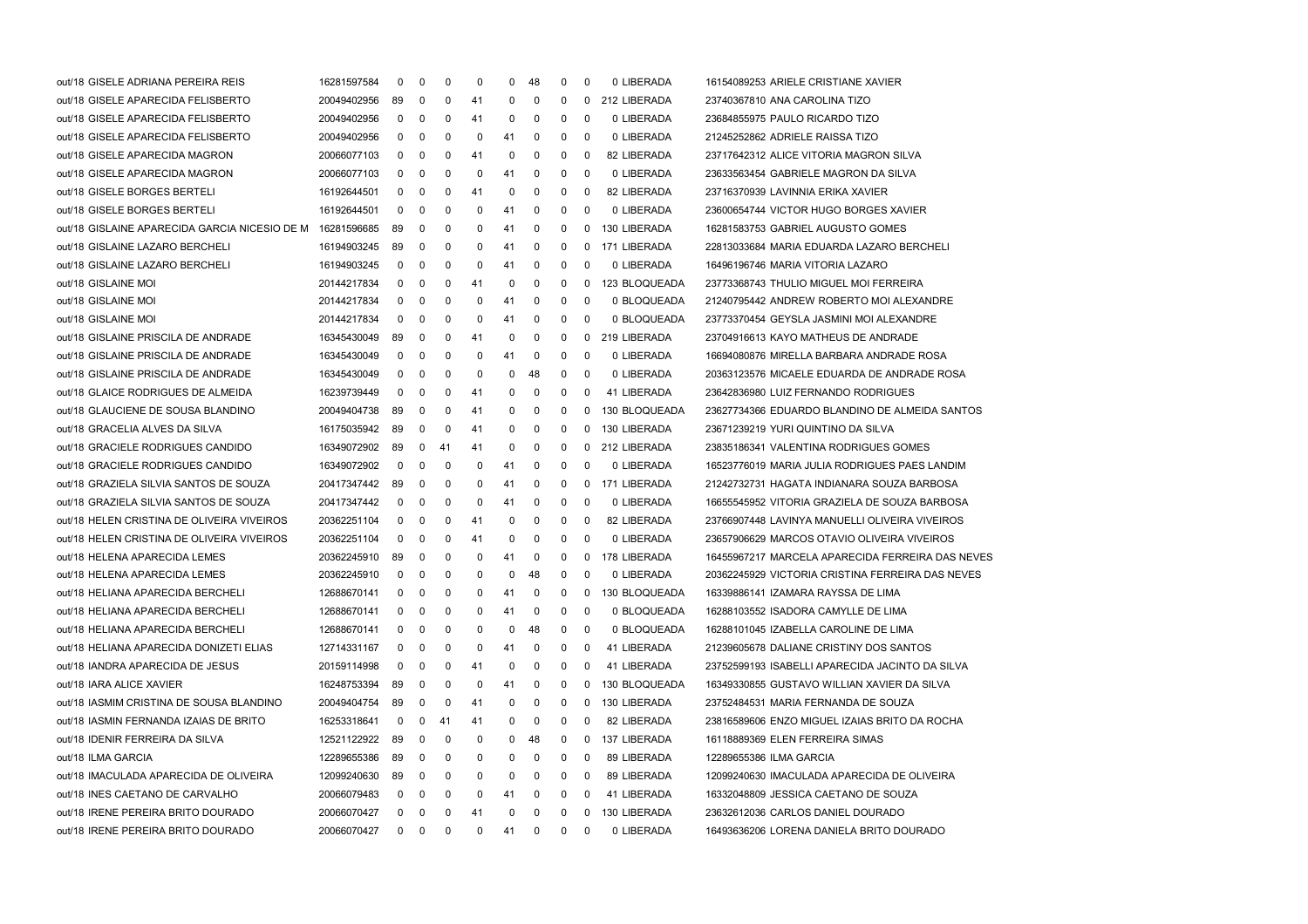| out/18 IRENE PEREIRA BRITO DOURADO                       | 20066070427    | 0           | 0              | 0            | 0   | 0            | 48          | $\mathbf{0}$ | - 0            | 0 LIBERADA     | 20066070435 LUANA ROBERTA BRITO ALEXANDRE              |
|----------------------------------------------------------|----------------|-------------|----------------|--------------|-----|--------------|-------------|--------------|----------------|----------------|--------------------------------------------------------|
| out/18 ITALA APARECIDA DA SILVA MOTA DE SOUZA            | 16194806118    | 89          | 0              | 0            | 41  | 0            | 0           | 0            | 0              | 130 LIBERADA   | 23765646268 ENZO GABRIEL MOTA                          |
| out/18 ITATIANE SANTOS DA SILVA                          | 16194141116    | 0           | 0              | 0            | 0   | 41           | 0           | 0            | 0              | 82 LIBERADA    | 21257411863 EMANUEL DA SILVA BATISTA                   |
| out/18 ITATIANE SANTOS DA SILVA                          | 16194141116    | $\mathbf 0$ | 0              | 0            | 0   | 41           | 0           | 0            | 0              | 0 LIBERADA     | 22006196463 FELIPE SILVA BATISTA                       |
| out/18 IVANA PEREIRA DOS SANTOS XAVIER                   | 20363122790    | 89          | 0              | 0            | 41  | 0            | 0           | 0            | 0              | 212 LIBERADA   | 23746936396 LUIS PAULO DOS SANTOS FRANCA               |
| out/18 IVANA PEREIRA DOS SANTOS XAVIER                   | 20363122790    | 0           | 0              | 0            | 41  | 0            | 0           | 0            | - 0            | 0 LIBERADA     | 23705544825 KAROLYNE DOS SANTOS FRANCA                 |
| out/18 IVANA PEREIRA DOS SANTOS XAVIER                   | 20363122790    | 0           | 0              | 0            | 0   | 41           | 0           | 0            | 0              | 0 LIBERADA     | 16523246443 KETELYN EMANUELE PEREIRA                   |
| out/18 IVANETE DE OLIVEIRA                               | 16329764191    | 0           | 0              | 0            | 41  | 0            | 0           | 0            | 0              | 41 LIBERADA    | 23816016177 GEOVANA IZADORA DE OLIVEIRA LUCRECIO       |
| out/18 IVETE DE OLIVEIRA SOUZA                           | 16284382465    | 89          | 0              | 0            | 0   | 41           | 0           | 0            | 0              | 178 LIBERADA   | 16343831437 ISRAYANE KEVELLEN DE OLIVEIRA SOUZA        |
| out/18 IVETE DE OLIVEIRA SOUZA                           | 16284382465    | $\mathbf 0$ | 0              | 0            | 0   | 0            | 48          | 0            | 0              | 0 LIBERADA     | 16343857843 JOSE ISRAEL DE OLIVEIRA SOUZA              |
| out/18 IVONE DOMINGOS DE OLIVEIRA                        | 12284059149    | -89         | 0              | 0            | 41  | 0            | $\mathbf 0$ | 0            | 0              | 212 LIBERADA   | 23695002200 THALLYS HENRYQUE OLIVEIRA DA SILVA MARQUES |
| out/18 IVONE DOMINGOS DE OLIVEIRA                        | 12284059149    | 0           | 0              | 0            | 41  | 0            | 0           | 0            | -0             | 0 LIBERADA     | 23703033637 MIKAELLY KAILAINY PAIVA MILITAO            |
| out/18 IVONE DOMINGOS DE OLIVEIRA                        | 12284059149    | $\mathbf 0$ | 0              | 0            | 0   | 41           | 0           | 0            | -0             | 0 LIBERADA     | 16646054844 WALLYSSON GUEDES PAIVA MILITAO             |
| out/18 IZILDA APARECIDA OLIVEIRA                         | 12144332748    | 89          | 0              | 0            | 41  | 0            | 0           | 0            | $\mathbf 0$    | 219 LIBERADA   | 23773936865 HELOISA GABRIELA OLIVEIRA COSTA            |
| out/18 IZILDA APARECIDA OLIVEIRA                         | 12144332748    | $\mathbf 0$ | 0              | 0            | 41  | 0            | 0           | 0            | 0              | 0 LIBERADA     | 23773937411 MARIA JULIA DE OLIVEIRA                    |
| out/18 IZILDA APARECIDA OLIVEIRA                         | 12144332748    | 0           | 0              | 0            | 0   | 0            | 48          | 0            | 0              | 0 LIBERADA     | 20066071822 DAIANA CARLA OLIVEIRA CARDOSO              |
| out/18 JAINE SILVIA RODRIGUES                            | 20389137116    | 0           | 0              | 0            | 41  | 0            | 0           | 0            | 0              | 82 BLOQUEADA   | 23684418354 VITOR GABRIEL RODRIGUES DE MORAES          |
| out/18 JAINE SILVIA RODRIGUES                            | 20389137116    | $\mathbf 0$ | 0              | 0            | 0   | 41           | 0           | 0            | -0             | 0 BLOQUEADA    | 23644621175 LORRAINE GABRIELE RODRIGUES DE MORAIS      |
| out/18 JANAINA BERNARDES NICOLAU                         | 16193586122    | 0           | 0              | 0            | 41  | 0            | 0           | 0            | 0              | 82 LIBERADA    | 23725811225 KAUAN BERNARDES PEREIRA                    |
| out/18 JANAINA BERNARDES NICOLAU                         | 16193586122    | $\mathbf 0$ | 0              | 0            | 41  | 0            | 0           | 0            | 0              | 0 LIBERADA     | 23623050292 ANA LAURA BERNARDES PEREIRA                |
| out/18 JANAINA GRAZIELA VIEIRA                           | 20049402166    | -89         | 0              | 0            | 41  | 0            | 0           | 0            | $\overline{0}$ | 171 LIBERADA   | 23664107280 PIETRO VIEIRA BENTO                        |
| out/18 JANAINA GRAZIELA VIEIRA                           | 20049402166    | 0           | 0              | 0            | 0   | 41           | 0           | 0            | 0              | 0 LIBERADA     | 16632357092 THAINA VITORIA DE CARVALHO                 |
| out/18 JANNICA TEIXEIRA LELE MITSUNAGA                   | 20638916822    | $\mathbf 0$ | 0              | 0            | 41  | 0            | 0           | 0            | 0              | 82 LIBERADA    | 23695974164 HELOISA LELE MITSUNAGA                     |
| out/18 JANNICA TEIXEIRA LELE MITSUNAGA                   | 20638916822    | 0           | 0              | 0            | 0   | 41           | 0           | 0            | 0              | 0 LIBERADA     | 21239841851 AMANDA LELE MITSUNAGA                      |
| out/18 JAQUELINE APARECIDA BARBOSA                       | 16179700525    | 89          | 0              | 0            | 41  | 0            | 0           | 0            | 0              | 171 LIBERADA   | 23732531437 VICTOR EMANUEL BARBOSA LIMA                |
| out/18 JAQUELINE APARECIDA BARBOSA                       | 16179700525    | 0           | 0              | 0            | 0   | 41           | 0           | 0            | 0              | 0 LIBERADA     | 16682837403 NATALIA FERREIRA BARBOSA                   |
| out/18 JAQUELINE DA SILVA MIGUEL                         | 20049421438    | 89          | 0              | 0            | 41  | 0            | 0           | 0            | 0              | 130 LIBERADA   | 21271102597 AGATHA VITORIA DA SILVA SOUZA              |
| out/18 JAQUELINE DE OLIVEIRA SALES                       | 16271008853    | 89          | 0              | 0            | 41  | 0            | 0           | 0            | 0              | 212 BLOQUEADA  | 23824018949 NICOLLAS GABRIEL DE OLIVEIRA ELIAS         |
| out/18 JAQUELINE DE OLIVEIRA SALES                       | 16271008853    | 0           | 0              | 0            | 41  | 0            | 0           | 0            | 0              | 0 BLOQUEADA    | 23810622989 JAYNE VICTORIA DE OLIVEIRA MONHO           |
| out/18 JAQUELINE DE OLIVEIRA SALES                       | 16271008853    | 0           | 0              | 0            | 41  | 0            | 0           | 0            | -0             | 0 BLOQUEADA    | 23747639077 OSMAR MIGUEL DE OLIVEIRA ASSIS             |
| out/18 JAQUELINE JUPERCIA RODRIGUES DE AZEVI 21003459171 |                | 0           | 0              | 0            | -41 | 0            | 0           | 0            | - 0            | 82 BLOQUEADA   | 23819556385 LORENA EMANUELE AURELIANO                  |
| out/18 JAQUELINE JUPERCIA RODRIGUES DE AZEVI             | 21003459171    | 0           | 0              | 0            | 41  | 0            | 0           | 0            | 0              | 0 BLOQUEADA    | 23819557187 NICHOLAS GABRIEL RODRIGUES LEMES           |
| out/18 JAQUELINE MARIA NERIS DOS SANTOS                  | 16177960791    | 0           | 0              | 0            | 41  | 0            | 0           | 0            | 0              | 123 LIBERADA   | 23749819854 DEBORA NERIS DOS SANTOS                    |
| out/18 JAQUELINE MARIA NERIS DOS SANTOS                  | 16177960791    | 0           | 0              | 0            | 0   | 41           | 0           | 0            | 0              | 0 LIBERADA     | 23749820321 KAIEMY VITORIA NERIS DOS SANTOS            |
| out/18 JAQUELINE MARIA NERIS DOS SANTOS                  | 16177960791    | 0           | 0              | 0            | 0   | 41           | 0           | 0            | 0              | 0 LIBERADA     | 16496028479 KEVIN LUCAS NERIS FERREIRA                 |
| out/18 JAQUELINE RAMOS DA SILVA                          | 12655181141    | 0           | 0              | 0            | 0   | 0            | 0           | 0            | 0              | 48 LIBERADA    | 12655181141 JAQUELINE RAMOS DA SILVA                   |
| out/18 JAQUELINE RAMOS DA SILVA                          | 12655181141    | 0           | 0              | 0            | 0   | 0            | 48          | 0            | 0              | 0 LIBERADA     | 23743364081 ALEXSANDER RAMOS SILVA ANGULO              |
| out/18 JAYNE FRANCIELI PRIGNOLATO                        | 23818364342    | 89          | 0              | 41           | 41  | 0            | 0           | 0            | 0              | 212 LIBERADA   | 23833655891 PEDRO HENRIQUE GUIMARAES                   |
| out/18 JAYNE FRANCIELI PRIGNOLATO                        | 23818364342    | 0           | 0              | 0            | 0   | 41           | 0           | 0            | 0              | 0 LIBERADA     | 23818362846 RODRIGO HENRY GUIMARAES                    |
| out/18 JENIFER FRANCIELE DA COSTA SILVA                  | 20066070168    | 0           | 0              | 41           | 41  | 0            | 0           | 0            | 0              | 123 LIBERADA   | 23825064448 JOAO MARCOS DA SILVA MORAES                |
| out/18 JENIFER FRANCIELE DA COSTA SILVA                  | 20066070168    | 0           | 0              | 0            | 41  | 0            | 0           | 0            | 0              | 0 LIBERADA     | 23825065290 HELENA EMANUELLY DA SILVA FREITAS          |
| out/18 JENIFER GOMES                                     | 20223556178 89 |             | $\overline{0}$ | $\mathbf{0}$ | 41  | $\mathbf{0}$ | $\mathbf 0$ | 0            |                | 0 171 LIBERADA | 23755441590 MAYCOM MIGUEL GOMES FERREIRA               |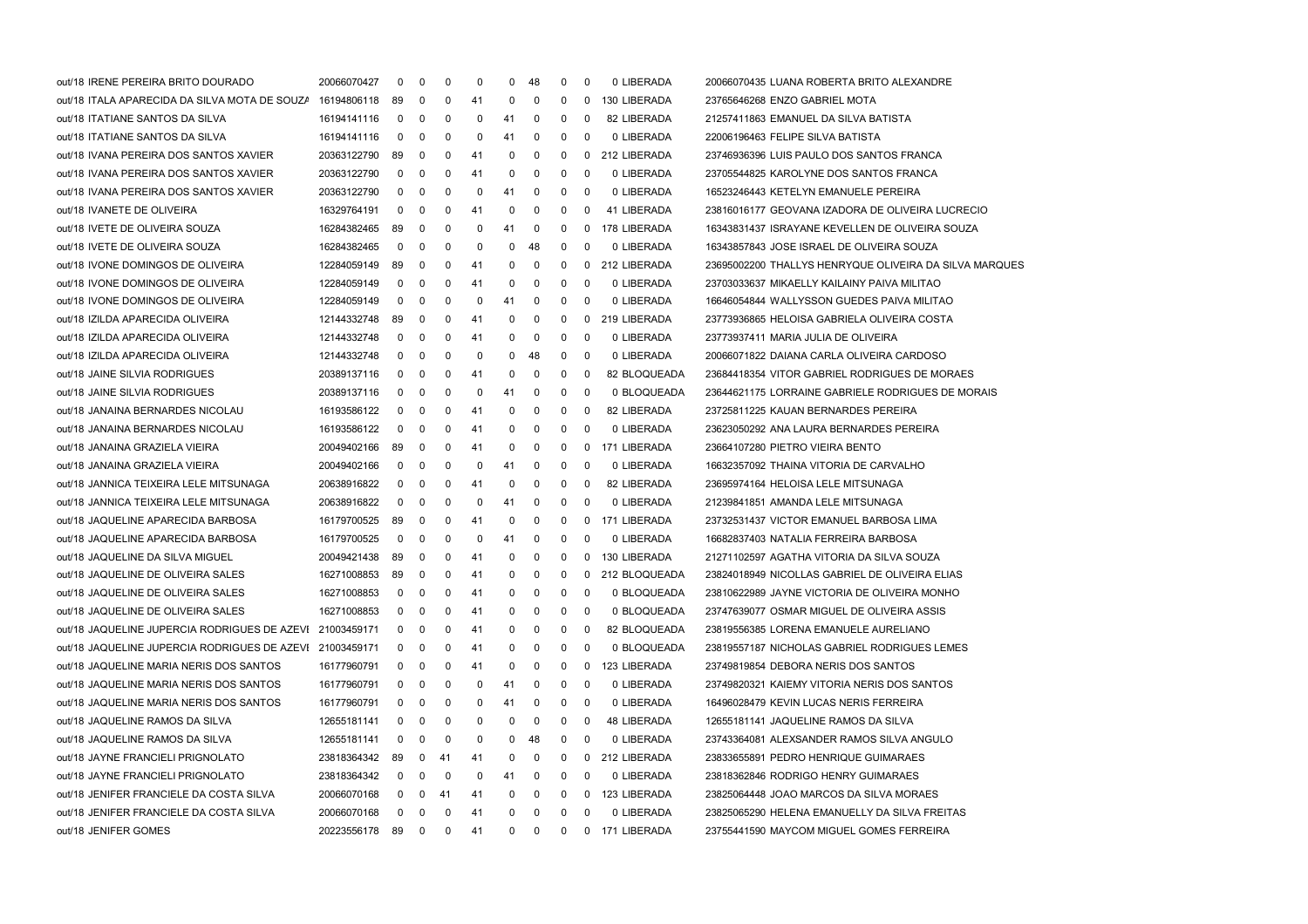| out/18 JENIFER GOMES                                      | 20223556178 | 0   | 0              | 0        | 0  | 41           | 0  | 0 | 0            | 0 LIBERADA     | 21266432630 ANA CLARA GOMES DE OLIVEIRA ALEXANDRE |
|-----------------------------------------------------------|-------------|-----|----------------|----------|----|--------------|----|---|--------------|----------------|---------------------------------------------------|
| out/18 JENIFER TOZARINI DOS SANTOS                        | 12905309166 | 89  | 0              | 41       | 41 | 0            | 0  | 0 | 0            | 253 LIBERADA   | 23833382259 YASMIN RAFAELA TOZARINI GOMES         |
| out/18 JENIFER TOZARINI DOS SANTOS                        | 12905309166 | 0   | 0              | 0        | 41 | 0            | 0  | 0 | 0            | 0 LIBERADA     | 23682801851 RUAN ALEXANDRE TOZARINI BALBINO       |
| out/18 JENIFER TOZARINI DOS SANTOS                        | 12905309166 | 0   | 0              | 0        | 0  | 41           | 0  | 0 | 0            | 0 LIBERADA     | 21259669620 ALEJANDRO GABRIEL TOZARINI BALBINO    |
| out/18 JENIFFER CRISTINA DE PAULA                         | 16253377966 | 89  | 0              | 0        | 41 | 0            | 0  | 0 | 0            | 171 LIBERADA   | 23762651082 PYETRO ANTONIO DE PAULA               |
| out/18 JENIFFER CRISTINA DE PAULA                         | 16253377966 | 0   | 0              | 0        | 41 | 0            | 0  | 0 | 0            | 0 LIBERADA     | 21270820550 AGATHA JULIA DE PAULA                 |
| out/18 JESSICA CARLA DOS SANTOS                           | 20417346527 | 89  | 0              | 0        | 41 | 0            | 0  | 0 | 0            | 212 LIBERADA   | 23816270561 EMANUELLY HELENA FELICIANO            |
| out/18 JESSICA CARLA DOS SANTOS                           | 20417346527 | 0   | 0              | 0        | 41 | 0            | 0  | 0 | 0            | 0 LIBERADA     | 23710686837 RENATO AUGUSTO GUIMARAES FELICIANO    |
| out/18 JESSICA CARLA DOS SANTOS                           | 20417346527 | 0   | 0              | 0        | 0  | 41           | 0  | 0 | 0            | 0 LIBERADA     | 16340153667 ISABELLY CRISTINE FELICIANO           |
| out/18 JESSICA CRISTINA DA SILVA CAMPOS                   | 20670611071 | 89  | 0              | 0        | 0  | 41           | 0  | 0 | 0            | 171 LIBERADA   | 16692513880 SAMUEL DA SILVA LAURINDO              |
| out/18 JESSICA CRISTINA DA SILVA CAMPOS                   | 20670611071 | 0   | 0              | 0        | 0  | 41           | 0  | 0 | 0            | 0 LIBERADA     | 16343795724 JOAO VITOR DA SILVA LAURINDO          |
| out/18 JESSICA CRISTINA DE OLIVEIRA FERRANTI              | 20049404509 | 0   | 0              | 0        | 41 | 0            | 0  | 0 | 0            | 82 LIBERADA    | 23758251229 ENZO GABRIEL DE OLIVEIRA              |
| out/18 JESSICA CRISTINA DE OLIVEIRA FERRANTI              | 20049404509 | 0   | 0              | 0        | 0  | 41           | 0  | 0 | 0            | 0 LIBERADA     | 16656492232 SABRINA CRISTINA DOS SANTOS           |
| out/18 JESSICA DAYANE DA ROCHA REZENDE                    | 16302117985 | 89  | 0              | 0        | 41 | 0            | 0  | 0 | 0            | 130 LIBERADA   | 23623714859 VICTOR HUGO DA ROCHA REZENDE          |
| out/18 JESSICA DE SOUSA PEREIRA                           | 20066078975 | 89  | 0              | 0        | 41 | 0            | 0  | 0 | 0            | 212 LIBERADA   | 23832698546 HEITOR LORENZO PEREIRA DE ALMEIDA     |
| out/18 JESSICA DE SOUSA PEREIRA                           | 20066078975 | 0   | 0              | 0        | 41 | 0            | 0  | 0 | 0            | 0 LIBERADA     | 23832699453 DARY LUCAS PEREIRA DE ALMEIDA         |
| out/18 JESSICA DE SOUSA PEREIRA                           | 20066078975 | 0   | 0              | 0        | 41 | 0            | 0  | 0 | 0            | 0 LIBERADA     | 23832701199 MATHEUS FELIPE PEREIRA DE ALMEIDA     |
| out/18 JESSICA JULIANA DOS SANTOS ALCIDES                 | 23659703857 | 0   | 0              | 0        | 41 | 0            | 0  | 0 | 0            | 164 LIBERADA   | 23759868963 RAFAELA CRISTINA ALCIDES PEREIRA      |
| out/18 JESSICA JULIANA DOS SANTOS ALCIDES                 | 23659703857 | 0   | 0              | 0        | 41 | 0            | 0  | 0 | 0            | 0 LIBERADA     | 23787057044 SAMUEL PEREIRA ALCIDES                |
| out/18 JESSICA JULIANA DOS SANTOS ALCIDES                 | 23659703857 | 0   | 0              | 0        | 0  | 41           | 0  | 0 | 0            | 0 LIBERADA     | 23659703881 JOSE GABRIEL ALCIDES PEREIRA          |
| out/18 JESSICA JULIANA DOS SANTOS ALCIDES                 | 23659703857 | 0   | 0              | 0        | 0  | 41           | 0  | 0 | 0            | 0 LIBERADA     | 23659703865 MARIA GABRIELA ALCIDES PEREIRA        |
| out/18 JESSICA MANTOVANI SILVA                            | 16203818039 | 0   | 0              | 0        | 41 | 0            | 0  | 0 | 0            | 82 LIBERADA    | 23817336639 LUCAS MIGUEL MANTOVANI THEODORO       |
| out/18 JESSICA MANTOVANI SILVA                            | 16203818039 | 0   | 0              | 0        | 41 | 0            | 0  | 0 | 0            | 0 LIBERADA     | 23817336981 SABRINA MANTOVANI                     |
| out/18 JESSICA SAMARA PEREIRA BRITO                       | 20066081631 | 0   | 0              | 0        | 41 | 0            | 0  | 0 | 0            | 123 LIBERADA   | 23756668513 DAVI MIGUEL BRITO DE SOUSA            |
| out/18 JESSICA SAMARA PEREIRA BRITO                       | 20066081631 | 0   | 0              | 0        | 0  | 41           | 0  | 0 | 0            | 0 LIBERADA     | 22016708165 ISABELA CRISTINA BRITO CAMARA         |
| out/18 JESSICA SAMARA PEREIRA BRITO                       | 20066081631 | 0   | 0              | 0        | 0  | 41           | 0  | 0 | 0            | 0 LIBERADA     | 22816644072 LORRAINE SAMARA BRITO CAMARA          |
| out/18 JESSICA TAMIRIS SILVA MACHADO                      | 20144217664 | 89  | 0              | 0        | 41 | 0            | 0  | 0 | 0            | 171 LIBERADA   | 23643096778 NICOLLY YSABELLE DE SOUSA             |
| out/18 JESSICA TAMIRIS SILVA MACHADO                      | 20144217664 | 0   | 0              | 0        | 0  | 41           | 0  | 0 | 0            | 0 LIBERADA     | 23643096786 PABLO DANYEL DE SOUSA                 |
| out/18 JOANA DARC CORREA DE SOUZA                         | 20124921714 | 0   | 0              | 0        | 0  | 0            | 0  | 0 | 0            | 48 LIBERADA    | 20124921714 JOANA DARC CORREA DE SOUZA            |
| out/18 JOANA DARC CORREA DE SOUZA                         | 20124921714 | 0   | 0              | 0        | 0  | 0            | 48 | 0 | 0            | 0 LIBERADA     | 23633523819 GIOVANA CAROLINA DA SILVA             |
| out/18 JOANA DARC DE BRITO CARVALHO DE PAIVA 20700245639  |             | -89 | $\Omega$       | $\Omega$ | 0  | 41           | 0  | 0 |              | 0 130 LIBERADA | 23632728522 JULIA CARVALHO DE PAIVA               |
| out/18 JOCELIA CRUZ DA SILVA                              | 20384736011 | 0   | 0              | 0        | 0  | 41           | 0  | 0 | 0            | 41 BLOQUEADA   | 20446646673 MICHELE CRUZ GOMES DA SILVA           |
| out/18 JOICE COSTA DE SOUZA ALVES                         | 16175119968 | 0   | 0              | 0        | 41 | 0            | 0  | 0 | 0            | 82 LIBERADA    | 23763308357 LUIS OTAVIO DE SOUZA ALVES            |
| out/18 JOICE COSTA DE SOUZA ALVES                         | 16175119968 | 0   | 0              | 0        | 0  | 41           | 0  | 0 | 0            | 0 LIBERADA     | 23679252516 LAISA GIOVANNA DE SOUZA ALVES         |
| out/18 JOICE LEANDRA CARDOSO DA SILVA                     | 16338882614 | 0   | 0              | 0        | 41 | 0            | 0  | 0 | 0            | 41 LIBERADA    | 23789280425 CAIO CARDOSO NASCIMENTO               |
| out/18 JOSE APARECIDO DOS SANTOS                          | 20369516901 | 0   | 0              | 0        | 41 | 0            | 0  | 0 | 0            | 41 LIBERADA    | 23798108648 JOSE GABRIEL RODRIGUES DOS SANTOS     |
| out/18 JOSE JORGE DE SOUZA                                | 12755553989 | 89  | 0              | 0        | 0  | 0            | 0  | 0 | 0            | 89 LIBERADA    | 12755553989 JOSE JORGE DE SOUZA                   |
| out/18 JOSEANE MARIA DA SILVA SANTOS                      | 16222697659 | 0   | 0              | 0        | 41 | 0            | 0  | 0 | 0            | 41 LIBERADA    | 23783507991 SAMUEL DOS SANTOS                     |
| out/18 JOSEFA ALVES DE ARAUJO                             | 20066071253 | 89  | 0              | 0        | 0  | 41           | 0  | 0 | 0            | 226 BLOQUEADA  | 16489781760 LEILIANE ARAUJO SILVA                 |
| out/18 JOSEFA ALVES DE ARAUJO                             | 20066071253 | 0   | 0              | 0        | 0  | 0            | 48 | 0 | 0            | 0 BLOQUEADA    | 16239744779 IGOR ARAUJO DA SILVA                  |
| out/18 JOSEFA ALVES DE ARAUJO                             | 20066071253 | 0   | 0              | 0        | 0  | 0            | 48 | 0 | 0            | 0 BLOQUEADA    | 20066071296 LILIANE ARAUJO DA SILVA               |
| out/18 JOSIANE APARECIDA DE OLIVEIRA DE PAULC 16247437383 |             | 89  | $\overline{0}$ | 0        | 41 | $\mathbf{0}$ | 0  | 0 | $\mathbf{0}$ | 212 LIBERADA   | 23747367107 KEMILLY VICTORIA OLIVEIRA DE PAULO    |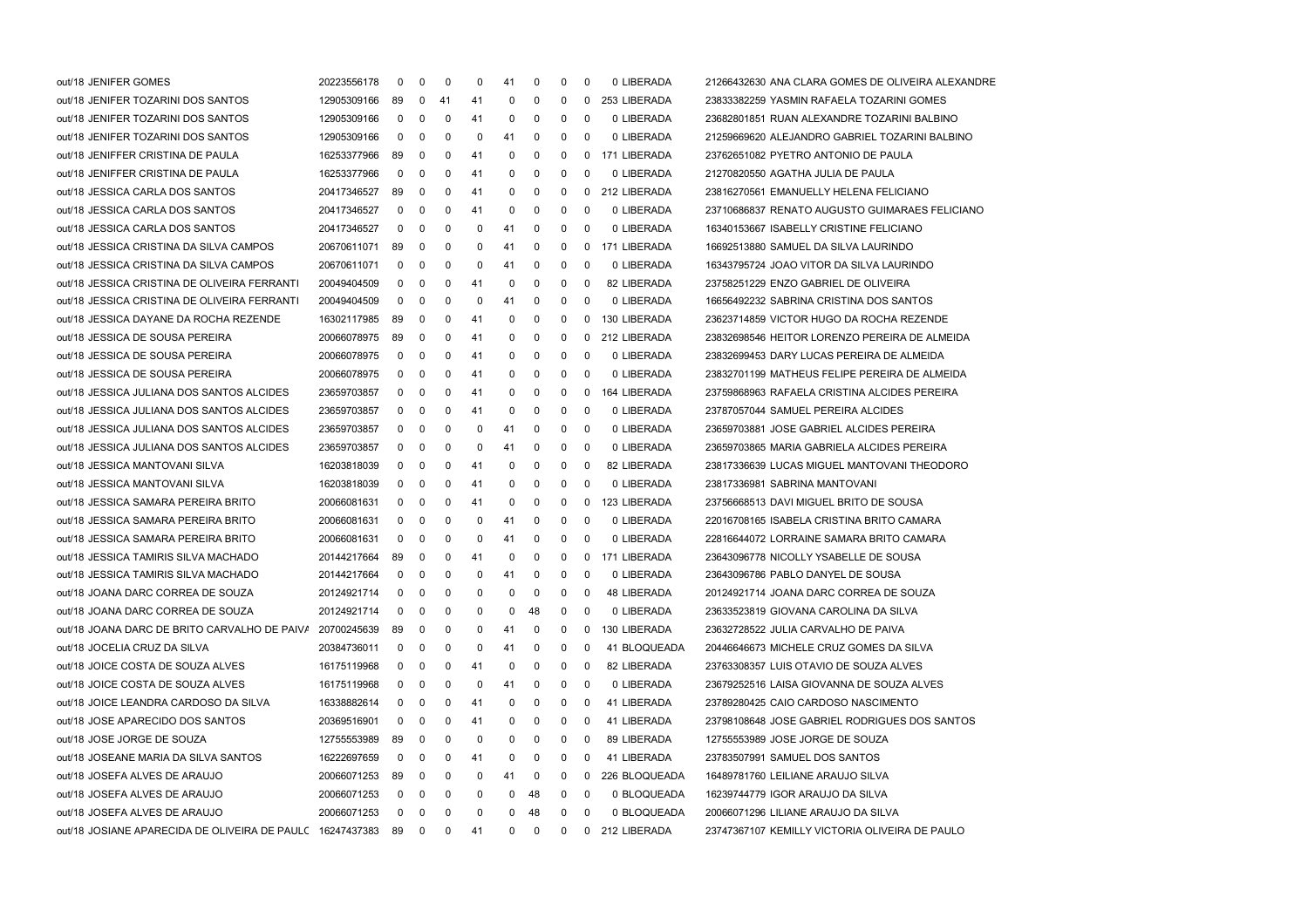| out/18 JOSIANE APARECIDA DE OLIVEIRA DE PAULC 16247437383 |             | 0  | 0           | 0   | 0  | 41           | 0  | 0            | - 0         | 0 LIBERADA   | 16511705804 MIGUEL MARCOS DE OLIVEIRA FELICIANO  |
|-----------------------------------------------------------|-------------|----|-------------|-----|----|--------------|----|--------------|-------------|--------------|--------------------------------------------------|
| out/18 JOSIANE APARECIDA DE OLIVEIRA DE PAULC 16247437383 |             | 0  | 0           | 0   | 0  | 41           | 0  | 0            | 0           | 0 LIBERADA   | 16336983413 ESTER CAROLINE DE OLIVEIRA FELICIANO |
| out/18 JOSIANE DOS REIS ALEXANDRE                         | 16300082629 | 89 | 0           | 0   | 41 | 0            | 0  | 0            | $\mathbf 0$ | 212 LIBERADA | 22021100617 YASMIM ALEXANDRE COSTA DA SILVA      |
| out/18 JOSIANE DOS REIS ALEXANDRE                         | 16300082629 | 0  | 0           | 0   | 0  | 41           | 0  | 0            | 0           | 0 LIBERADA   | 16679112843 THALITA ALEXANDRE COSTA DA SILVA     |
| out/18 JOSIANE DOS REIS ALEXANDRE                         | 16300082629 | 0  | 0           | 0   | 0  | 41           | 0  | 0            | 0           | 0 LIBERADA   | 16649670716 TAMIRES ALEXANDRE COSTA DA SILVA     |
| out/18 JOSIANE MOURA                                      | 16244409192 | 89 | -41         | 0   | 0  | 0            | 0  | 0            | 0           | 294 LIBERADA | 16244409192 JOSIANE MOURA                        |
| out/18 JOSIANE MOURA                                      | 16244409192 | 0  | 0           | -41 | 41 | 0            | 0  | 0            | 0           | 0 LIBERADA   | 23837260549 NYCOLAS ANTHONY ANTONIO MOURA        |
| out/18 JOSIANE MOURA                                      | 16244409192 | 0  | 0           | 0   | 41 | 0            | 0  | 0            | 0           | 0 LIBERADA   | 23613005774 MOISES APARECIDO SAMUEL FRANZONI     |
| out/18 JOSIANE MOURA                                      | 16244409192 | 0  | 0           | 0   | 0  | 41           | 0  | 0            | 0           | 0 LIBERADA   | 21218054478 ANDRE LUIS FRANZONI                  |
| out/18 JOSIANI CRISTINA DOS SANTOS                        | 16248895970 | 89 | 0           | 0   | 41 | 0            | 0  | 0            | 0           | 130 LIBERADA | 23719042290 LUIS MIGUEL FRACAROLI DOS SANTOS     |
| out/18 JOSILENE EUGENIA DE OLIVEIRA SILVA                 | 21022040520 | 0  | 0           | 0   | 41 | 0            | 0  | 0            | 0           | 130 LIBERADA | 23674963791 ANA CLARA DE OLIVEIRA E SILVA        |
| out/18 JOSILENE EUGENIA DE OLIVEIRA SILVA                 | 21022040520 | 0  | 0           | 0   | 0  | 41           | 0  | 0            | 0           | 0 LIBERADA   | 16630289618 VITOR HUGO OLIVEIRA SILVA            |
| out/18 JOSILENE EUGENIA DE OLIVEIRA SILVA                 | 21022040520 | 0  | 0           | 0   | 0  | 0            | 48 | 0            | 0           | 0 LIBERADA   | 16153323260 BRUNA ISABEL DE OLIVEIRA SILVA       |
| out/18 JOSIMARA CRISTINA NARCISO DE PAULA                 | 16254119634 | 89 | 0           | 0   | 41 | 0            | 0  | 0            | 0           | 212 LIBERADA | 23782428087 LUIS OTAVIO DE PAULA BRITO           |
| out/18 JOSIMARA CRISTINA NARCISO DE PAULA                 | 16254119634 | 0  | 0           | 0   | 41 | 0            | 0  | 0            | 0           | 0 LIBERADA   | 23659348305 ANA LAURA DE PAULA SOUSA             |
| out/18 JOSIMARA CRISTINA NARCISO DE PAULA                 | 16254119634 | 0  | 0           | 0   | 0  | 41           | 0  | 0            | 0           | 0 LIBERADA   | 23659348291 ANA CAROLINA DE PAULA CARVALHO       |
| out/18 JOSINEIDE GOMES DE JESUS                           | 16268092334 | 89 | 0           | 0   | 0  | 41           | 0  | 0            | $\mathbf 0$ | 219 LIBERADA | 22006499393 ISABELLE VITORIA GOMES DE JESUS      |
| out/18 JOSINEIDE GOMES DE JESUS                           | 16268092334 | 0  | 0           | 0   | 0  | 41           | 0  | 0            | 0           | 0 LIBERADA   | 16617411715 RAQUEL GOMES DE JESUS                |
| out/18 JOSINEIDE GOMES DE JESUS                           | 16268092334 | 0  | 0           | 0   | 0  | 0            | 48 | 0            | 0           | 0 LIBERADA   | 16617451342 VINICIUS GOMES DE JESUS              |
| out/18 JOVANA HELENA MARQUES                              | 16322686187 | 0  | 0           | 0   | 0  | 41           | 0  | 0            | 0           | 89 BLOQUEADA | 16322699807 JULIA VITORIA MARQUES MIRANDA        |
| out/18 JOVANA HELENA MARQUES                              | 16322686187 | 0  | 0           | 0   | 0  | 0            | 48 | 0            | 0           | 0 BLOQUEADA  | 16322696700 JOAO VICTOR MARQUES MIRANDA          |
| out/18 JULI GRACIELA BATISTA                              | 21005866211 | 89 | 0           | 0   | 41 | 0            | 0  | 0            | 0           | 308 LIBERADA | 21274190799 EMILLY KATRINE LIMA DE CASTRO        |
| out/18 JULI GRACIELA BATISTA                              | 21005866211 | 0  | 0           | 0   | 0  | 41           | 0  | 0            | - 0         | 0 LIBERADA   | 21274192376 ENZO FERNANDO LIMA DE CASTRO         |
| out/18 JULI GRACIELA BATISTA                              | 21005866211 | 0  | 0           | 0   | 0  | 41           | 0  | 0            | 0           | 0 LIBERADA   | 16281607873 KAIQUE ITALO BATISTA DIAS            |
| out/18 JULI GRACIELA BATISTA                              | 21005866211 | 0  | 0           | 0   | 0  | 0            | 48 | 0            | 0           | 0 LIBERADA   | 20144219144 KETHELLYN MEL BATISTA DIAS           |
| out/18 JULI GRACIELA BATISTA                              | 21005866211 | 0  | 0           | 0   | 0  | 0            | 48 | 0            | - 0         | 0 LIBERADA   | 20144219152 PABLO KAIEKER BATISTA DIAS           |
| out/18 JULIA CAMILA RODRIGUES ORIEL                       | 16286165380 | 89 | 0           | 0   | 41 | 0            | 0  | 0            | $\mathbf 0$ | 212 LIBERADA | 23746731514 KAUAN RODIRGUES                      |
| out/18 JULIA CAMILA RODRIGUES ORIEL                       | 16286165380 | 0  | 0           | 0   | 41 | 0            | 0  | 0            | 0           | 0 LIBERADA   | 23746731506 RYAN CARLOS RODRIGUES CAMARGO        |
| out/18 JULIA CAMILA RODRIGUES ORIEL                       | 16286165380 | 0  | 0           | 0   | 0  | 41           | 0  | 0            | 0           | 0 LIBERADA   | 23746729684 RENAN FELIPE RODRIGUES CAMARGO       |
| out/18 JULIANA APARECIDA BARBOSA FERNANDES                | 12921604177 | 0  | 0           | 0   | 41 | 0            | 0  | 0            | 0           | 41 LIBERADA  | 23627808513 LORELAYNE VITORIA FERNANDES RIBEIRO  |
| out/18 JULIANA APARECIDA DE JESUS                         | 12739614146 | 89 | $\mathbf 0$ | 0   | 41 | 0            | 0  | $\Omega$     | $\mathbf 0$ | 253 LIBERADA | 23749304595 ISAKY HENRIQUE COLARES               |
| out/18 JULIANA APARECIDA DE JESUS                         | 12739614146 | 0  | $\mathbf 0$ | 0   | 41 | 0            | 0  | 0            | $\mathbf 0$ | 0 LIBERADA   | 21270249748 ANA CLARA APARECIDA COLARES          |
| out/18 JULIANA APARECIDA DE JESUS                         | 12739614146 | 0  | 0           | 0   | 0  | 41           | 0  | 0            | 0           | 0 LIBERADA   | 20495012305 GABRIEL HENRIQUE DE JESUS            |
| out/18 JULIANA APARECIDA DE JESUS                         | 12739614146 | 0  | 0           | 0   | 0  | 41           | 0  | 0            | 0           | 0 LIBERADA   | 16328107898 GIOVANA GABRIELA DE JESUS            |
| out/18 JULIANA APARECIDA PENGO REIS                       | 21003589296 | 89 | 0           | 0   | 41 | 0            | 0  | 0            | 0           | 260 LIBERADA | 22023302330 GRASCIANE VITORIA REIS               |
| out/18 JULIANA APARECIDA PENGO REIS                       | 21003589296 | 0  | 0           | 0   | 0  | 41           | 0  | 0            | 0           | 0 LIBERADA   | 16328326751 GRASIELLI TAUANE REIS                |
| out/18 JULIANA APARECIDA PENGO REIS                       | 21003589296 | 0  | 0           | 0   | 0  | 41           | 0  | 0            | 0           | 0 LIBERADA   | 16322655427 GABRIELY MONIQUE REIS                |
| out/18 JULIANA APARECIDA PENGO REIS                       | 21003589296 | 0  | 0           | 0   | 0  | 0            | 48 | 0            | 0           | 0 LIBERADA   | 16322656830 GABRIEL JUNIOR PEREIRA REIS          |
| out/18 JULIANA APARECIDA ROSA                             | 20066073310 | 0  | 0           | 0   | 41 | 0            | 0  | 0            | 0           | 41 BLOQUEADA | 23722521218 NYKOLLAS GABRYEL ROSADE SOUZA        |
| out/18 JULIANA APARECIDA SILVA LUZIA                      | 23810444347 | 0  | 0           | 0   | 41 | 0            | 0  | 0            | 0           | 41 BLOQUEADA | 23617188865 VITOR ALEXANDRE DA SILVA SIMAS       |
| out/18 JULIANA CRISTINA ALCANTARA                         | 12864493162 | 89 | 0           | 0   | 41 | 0            | 0  | 0            | 0           | 294 LIBERADA | 23731999621 JOSE OTAVIO ALCANTARA BORGES         |
| out/18 JULIANA CRISTINA ALCANTARA                         | 12864493162 |    | $0\quad 0$  | 0   | 41 | $\mathbf{0}$ | 0  | $\mathbf{0}$ | 0           | 0 LIBERADA   | 23692904076 ROBERTA ALCANTARA BORGES             |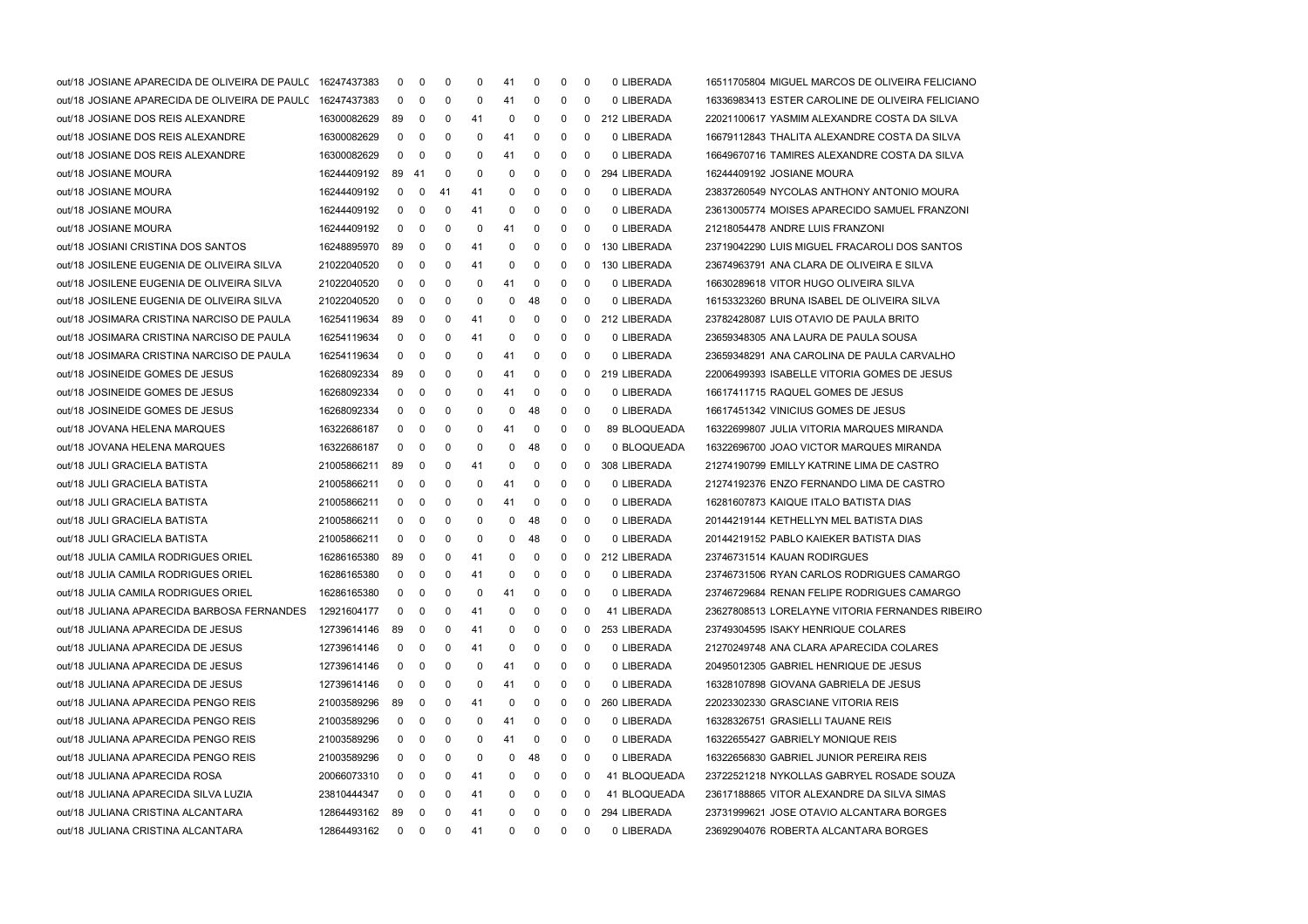| out/18 JULIANA CRISTINA ALCANTARA                        | 12864493162    | 0            | 0                       | 0              | 41           | 0  | 0            | $^{\rm o}$   | $\mathbf 0$  | 0 LIBERADA     | 23646583203 CAIO ROBERTO ALCANTARA BORGES                |
|----------------------------------------------------------|----------------|--------------|-------------------------|----------------|--------------|----|--------------|--------------|--------------|----------------|----------------------------------------------------------|
| out/18 JULIANA CRISTINA ALCANTARA                        | 12864493162    | $\mathbf{0}$ | 0                       | 0              | 0            | 41 | $\mathbf 0$  | $\mathbf{0}$ | - 0          | 0 LIBERADA     | 21252895129 ADRIAN RAFAEL ALCANTARA BORGES               |
| out/18 JULIANA CRISTINA ALCANTARA                        | 12864493162    | 0            | 0                       | 0              | 0            | 41 | 0            | 0            | 0            | 0 LIBERADA     | 16349037813 FELIPE NATANAEL ALCANTARA OLIVEIRA           |
| out/18 JULIANA CRISTINA DE OLIVEIRA                      | 12735062173    | 0            | $\mathbf 0$             | 0              | 41           | 0  | 0            | 0            | 0            | 82 LIBERADA    | 23646379940 MARIA JULIA DE OLIVEIRA DO VALE SEABRA       |
| out/18 JULIANA CRISTINA DE OLIVEIRA                      | 12735062173    | 0            | 0                       | 0              | 0            | 41 | 0            | 0            | 0            | 0 LIBERADA     | 16293403380 JOAO GABRIEL DE OLIVEIRA                     |
| out/18 JULIANA FERREIRA                                  | 12779044162    | 89           | $\mathbf 0$             | 0              | 41           | 0  | $\mathbf 0$  | $\mathbf 0$  | $\mathbf{0}$ | 212 LIBERADA   | 23653892283 ELIAS FERREIRA                               |
| out/18 JULIANA FERREIRA                                  | 12779044162    | $\mathbf 0$  | 0                       | 0              | 41           | 0  | $\mathbf 0$  | $\mathbf 0$  | $\mathbf 0$  | 0 LIBERADA     | 22820540421 MAICON JUNIOR FERREIRA MARTINS MARQUES       |
| out/18 JULIANA FERREIRA                                  | 12779044162    | 0            | 0                       | 0              | 0            | 41 | 0            | 0            | 0            | 0 LIBERADA     | 21232352065 BRENO WALACE FERREIRA PASSARELI              |
| out/18 JULIANA FERREIRA                                  | 12779044162    | 89           | $\mathbf 0$             | 0              | 41           | 0  | 0            | 0            | $\mathbf 0$  | 260 LIBERADA   | 23653892283 ELIAS FERREIRA                               |
| out/18 JULIANA FERREIRA                                  | 12779044162    | 0            | 0                       | 0              | 41           | 0  | 0            | 0            | 0            | 0 LIBERADA     | 22820540421 MAICON JUNIOR FERREIRA MARTINS MARQUES       |
| out/18 JULIANA FERREIRA                                  | 12779044162    | $\mathbf 0$  | 0                       | 0              | 0            | 41 | $\mathbf 0$  | $\mathbf 0$  | $\mathbf 0$  | 0 LIBERADA     | 21232352065 BRENO WALACE FERREIRA PASSARELI              |
| out/18 JULIANA FERREIRA                                  | 12779044162    | 0            | 0                       | 0              | 0            | 0  | 48           | $\mathbf 0$  | 0            | 0 LIBERADA     | 21224123362 BRENDA FERREIRA DA COSTA                     |
| out/18 JULIANA FERREIRA DO CARMO                         | 16287978997    | 89           | 0                       | 0              | 0            | 41 | 0            | 0            | 0            | 171 LIBERADA   | 16315502467 GEOVANA GRAZIELE FERREIRA DOS SANTOS         |
| out/18 JULIANA FERREIRA DO CARMO                         | 16287978997    | 0            | 0                       | 0              | 0            | 41 | 0            | 0            | 0            | 0 LIBERADA     | 16290019199 YASMIN GABRIELE FERREIRA DOS SANTOS          |
| out/18 JULIANA MARQUES TEODORO DE OLIVEIRA               | 20144218741    | 0            | 0                       | 0              | 0            | 41 | 0            | 0            | 0            | 89 LIBERADA    | 16638777549 ROGERIO CRISTIANO DE OLIVEIRA                |
| out/18 JULIANA MARQUES TEODORO DE OLIVEIRA               | 20144218741    | $\mathbf 0$  | 0                       | 0              | 0            | 0  | 48           | $\mathbf 0$  | $\mathbf 0$  | 0 LIBERADA     | 20144218768 MARCOS VITOR OLIVEIRA                        |
| out/18 JULIANA PATRICIA MINELLI                          | 20066070486    | 89           | 0                       | 0              | 0            | 41 | 0            | 0            |              | 0 178 LIBERADA | 16679558930 VITOR GABRIEL DOS SANTOS                     |
| out/18 JULIANA PATRICIA MINELLI                          | 20066070486    | 0            | 0                       | 0              | 0            | 0  | 48           | 0            | 0            | 0 LIBERADA     | 16281598890 JHONNY EDIMAR DOS SANTOS                     |
| out/18 JULIANA RAINHA DA SILVA                           | 20124924438    | 89           | 0                       | 0              | 41           | 0  | 0            | 0            | 0            | 253 BLOQUEADA  | 23731594087 NATHAN CESAR DA SILVA BENASSI                |
| out/18 JULIANA RAINHA DA SILVA                           | 20124924438    | 0            | 0                       | 0              | 0            | 41 | 0            | 0            | 0            | 0 BLOQUEADA    | 21244925340 ERIKA APARECIDA ROMANI BENASSI               |
| out/18 JULIANA RAINHA DA SILVA                           | 20124924438    | $\mathbf{0}$ | 0                       | 0              | 0            | 41 | 0            | $\mathbf 0$  | $\mathbf 0$  | 0 BLOQUEADA    | 21207572537 AMANDA CRISTINA DA SILVA BENASSI             |
| out/18 JULIANA RAINHA DA SILVA                           | 20124924438    | $\mathbf{0}$ | 0                       | 0              | 0            | 41 | 0            | $\mathbf 0$  | $\mathbf 0$  | 0 BLOQUEADA    | 16275773996 STEFANI RAINHA DA SILVA CACHOEIRA            |
| out/18 JULIANA SARAIVA DE BRITO                          | 16284930551    | 0            | 0                       | 0              | 41           | 0  | 0            | 0            | $\mathbf 0$  | 41 LIBERADA    | 23785723667 WILLIAN SARAIVA DOS SANTOS                   |
| out/18 JULIO CESAR DE CARVALHO                           | 20389890639    | 89           | 0                       | 0              | 0            | 41 | 0            | 0            | 0            | 171 BLOQUEADA  | 16516612650 MATHEUS VIEIRA DE CARVALHO                   |
| out/18 JULIO CESAR DE CARVALHO                           | 20389890639    | 0            | 0                       | 0              | 0            | 41 | 0            | 0            | 0            | 0 BLOQUEADA    | 16341950862 KAYLAINE VIEIRA DE CARVALHO                  |
| out/18 JUSELENA FERREIRA DA SILVA                        | 12438548128    | 89           | 0                       | 0              | 0            | 41 | 0            | $\mathbf 0$  | $\mathbf 0$  | 130 LIBERADA   | 16480806388 MATHEUS GUILHERME DA SILVA PAVANI            |
| out/18 KAREN GONCALVES ROCHA                             | 20944278129    | $\mathbf{0}$ | 0                       | 41             | 41           | 0  | $\mathbf 0$  | 0            | 0            | 82 LIBERADA    | 23823823562 LORENZO MIGUEL GONCALVES DE SOUZA            |
| out/18 KARINA RAFAELA NETO                               | 16314354707    | $\mathbf 0$  | 0                       | 0              | 41           | 0  | 0            | 0            | $\mathbf 0$  | 82 LIBERADA    | 23791623199 NICHOLAS JUNIOR NETO MALASPINA               |
| out/18 KARINA RAFAELA NETO                               | 16314354707    | $\mathbf{0}$ | 0                       | 0              | 41           | 0  | $\mathbf 0$  | 0            | 0            | 0 LIBERADA     | 23726422516 ALICIA JULIA NETO MALASPINA                  |
| out/18 KARINE FERREIRA PINHEIRO DA CONCEICAC 16204148746 |                | 89           | 0                       | 0              | 41           | 0  | 0            | 0            | $\mathbf{0}$ | 171 LIBERADA   | 23823085227 FILYPE DANNIEL FERREIRA DA CONCEICAO ANTONIO |
| out/18 KARINE FERREIRA PINHEIRO DA CONCEICAC 16204148746 |                | $\mathbf 0$  | $\mathbf 0$             | 0              | 0            | 41 | 0            | $\mathbf 0$  | $\mathbf 0$  | 0 LIBERADA     | 22808079582 LORENA BEATRIZ FERREIRA DA CONCEICAO ANTONIO |
| out/18 KAROLAI TAINA DA SILVA                            | 20362248391    | 89           | 0                       | 0              | 41           | 0  | 0            | 0            | 0            | 130 LIBERADA   | 23717756644 HELLOISE PYETTRA DA SILVA MONHO              |
| out/18 KATIA APARECIDA DE ALMEIDA SIQUEIRA               | 20066071407    | 0            | 0                       | 0              | 0            | 41 | 0            | 0            | 0            | 41 LIBERADA    | 21216537056 EVILYN VITORIA SIQUEIRA                      |
| out/18 KATIA REGINA KOTONO                               | 21005866009    | 89           | 0                       | 0              | 41           | 0  | 0            | 0            | 0            | 171 LIBERADA   | 21274150746 EMILY VITORIA GONCALVES                      |
| out/18 KATIA REGINA KOTONO                               | 21005866009    | 0            | 0                       | 0              | 0            | 41 | 0            | 0            | 0            | 0 LIBERADA     | 16683876453 SAMIRA REGINA GONCALVES                      |
| out/18 KATIANA LIMA SANTOS                               | 16451034194    | 0            | 0                       | 0              | 41           | 0  | 0            | 0            | 0            | 41 LIBERADA    | 23777111925 ADRYAN HENRIQUE DE LIMA                      |
| out/18 KEILIANE MENDES MARTINS                           | 23725187858    | 89           | 0                       | 0              | 41           | 0  | 0            | 0            | 0            | 253 LIBERADA   | 23738229406 JENNYFER SAIURY MENDES                       |
| out/18 KEILIANE MENDES MARTINS                           | 23725187858    | 0            | 0                       | 0              | 41           | 0  | 0            | 0            | 0            | 0 LIBERADA     | 23738229414 AGATA FERNANDA MENDES                        |
| out/18 KEILIANE MENDES MARTINS                           | 23725187858    | 0            | 0                       | 0              | 41           | 0  | 0            | 0            | 0            | 0 LIBERADA     | 23662842633 LUCAS BRIAN COSTA MENDES                     |
| out/18 KEILIANE MENDES MARTINS                           | 23725187858    | 0            | 0                       | 0              | 0            | 41 | 0            | 0            | 0            | 0 LIBERADA     | 23688614433 LUANA KARINI COSTA MENDES                    |
| out/18 KEILIENE APARECIDA DE SOUZA                       | 16422652632    | 89           | 0                       | 0              | 41           | 0  | 0            | 0            | 0            | 130 LIBERADA   | 23720015161 ISAAC GUILHERME DE SOUZA                     |
| out/18 KELER REGINA FRANCO DE OLIVEIRA JASSI             | 20962370082 89 |              | $\overline{\mathbf{0}}$ | $\overline{0}$ | $\mathbf{0}$ | 41 | $\mathbf{0}$ | $\mathbf{0}$ |              | 0 212 SUSPENSA | 16342149195 GUSTAVO FELIPE DE OLIVEIRA JASSI             |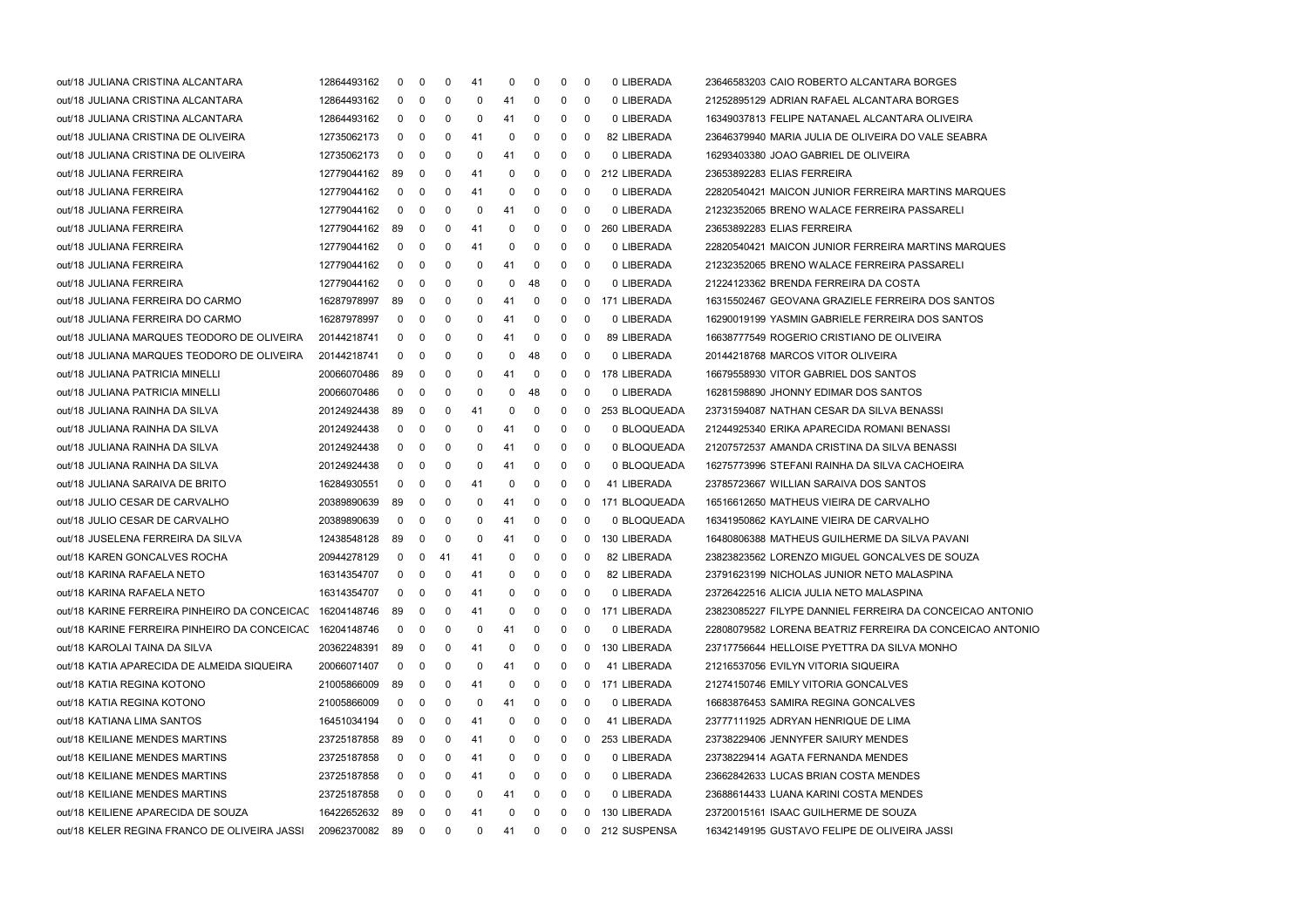| out/18 KELER REGINA FRANCO DE OLIVEIRA JASSI | 20962370082 | 0              | 0              | 0           | 0           | 41 | 0  | 0            | $\mathbf 0$             | 0 SUSPENSA      | 16667101515 PEDRO HENRIQUE DE OLIVEIRA JASSI          |
|----------------------------------------------|-------------|----------------|----------------|-------------|-------------|----|----|--------------|-------------------------|-----------------|-------------------------------------------------------|
| out/18 KELER REGINA FRANCO DE OLIVEIRA JASSI | 20962370082 | 0              | 0              | 0           | 0           | 41 | 0  | 0            | $\mathbf 0$             | 0 SUSPENSA      | 16317663751 JOAO GABRIEL DE OLIVEIRA SILVA            |
| out/18 KELI CRISTINA DOS SANTOS              | 16422234040 | 89             | 0              | 0           | 41          | 0  | 0  | 0            | 0                       | 130 LIBERADA    | 23689811976 ISAC JUNIOR SILVA SANTOS                  |
| out/18 KELLER DE PAULA FARIAS                | 12750580171 | 89 41          |                | $\mathbf 0$ | 0           | 0  | 0  | 0            | 0                       | 301 LIBERADA    | 12750580171 KELLER DE PAULA FARIAS                    |
| out/18 KELLER DE PAULA FARIAS                | 12750580171 | 0              | 0              | 0           | 41          | 0  | 0  | 0            | 0                       | 0 LIBERADA      | 22821171632 MARIA CLARA FARIAS REATO                  |
| out/18 KELLER DE PAULA FARIAS                | 12750580171 | 0              | 0              | $\mathbf 0$ | 0           | 41 | 0  | 0            | $\mathbf 0$             | 0 LIBERADA      | 16686163148 SABRINA FARIAS REATO                      |
| out/18 KELLER DE PAULA FARIAS                | 12750580171 | 0              | 0              | $\mathbf 0$ | 0           | 41 | 0  | 0            | 0                       | 0 LIBERADA      | 16663514629 VITOR HUGO FARIAS REATO                   |
| out/18 KELLER DE PAULA FARIAS                | 12750580171 | 0              | 0              | 0           | 0           | 0  | 48 | 0            | 0                       | 0 LIBERADA      | 20096791041 FELIPPE FARIAS DA COSTA                   |
| out/18 KELLI CAROLINI RIBEIRO                | 20362249304 | 0              | 0              | $\mathbf 0$ | 0           | 41 | 0  | 0            | 0                       | 41 LIBERADA     | 22808430867 LUCAS HENRIQUE FERREIRA                   |
| out/18 KELLY BATISTA DE LIMA                 | 16394325709 | 89             | 0              | 0           | 41          | 0  | 0  | 0            | 0                       | 130 LIBERADA    | 23833920722 HELOISA DE LIMA BARBOSA                   |
| out/18 KELLY CRISTINA QUEIROZ                | 12252727510 | 89             | 0              | 0           | 0           | 41 | 0  | 0            | $\mathbf{0}$            | 130 LIBERADA    | 16438666387 MARCOS VINICIO QUEIROZ NUNES              |
| out/18 LAENE CRISTINA BALBINO RODRIGUES      | 20417348430 | 89             | 0              | 0           | 41          | 0  | 0  | 0            |                         | 0 171 LIBERADA  | 23676502392 MIGUEL FELIPE BALBINO MALASPINA           |
| out/18 LAENE CRISTINA BALBINO RODRIGUES      | 20417348430 | 0              | 0              | 0           | 0           | 41 | 0  | 0            | 0                       | 0 LIBERADA      | 23626236575 GABRIEL BRYAN BALBINO MALASPINA           |
| out/18 LAIS AMANDA DE SOUSA SILVA            | 20066072691 | 89             | 0              | 0           | 41          | 0  | 0  | 0            |                         | 0 171 LIBERADA  | 23767801961 DIOGO OTAVIO SILVA PEREIRA                |
| out/18 LAIS AMANDA DE SOUSA SILVA            | 20066072691 | $\mathbf 0$    | 0              | 0           | 41          | 0  | 0  | 0            | 0                       | 0 LIBERADA      | 23703675124 GUILHERME KAUAM SILVA PEREIRA             |
| out/18 LAIS CRISTINA DA SILVA PINHO          | 16422265043 | 89             | 0              | 0           | 41          | 0  | 0  | 0            | $\mathbf{0}$            | 130 LIBERADA    | 23800041215 MELLANY NOEMI DA SILVA RIBEIRO            |
| out/18 LAISSA SOARES PEREIRA                 | 16481238405 | 89             | 0              | 0           | 41          | 0  | 0  | 0            |                         | 0 130 LIBERADA  | 23822892242 AGATHA RODRIGUES KOTONO                   |
| out/18 LARA BEATRIZ DE BRITO VALERIANO       | 20066081704 | 89             | 0              | 0           | 41          | 0  | 0  | 0            | 0                       | 130 LIBERADA    | 23801702118 SOPHIA DE BRITO VALERIANO RIBEIRO         |
| out/18 LARISSA PEREIRA RODRIGUES             | 16353306173 | 0              | 0              | 0           | -41         | 0  | 0  | 0            | 0                       | 82 LIBERADA     | 23785436714 SAMUEL RODRIGUES DO NASCIMENTO            |
| out/18 LARISSA PEREIRA RODRIGUES             | 16353306173 | $\mathbf 0$    | 0              | 0           | 41          | 0  | 0  | 0            | 0                       | 0 LIBERADA      | 23707225972 BRAYAN MIGUEL RODRIGUES DO NASCIMENTO     |
| out/18 LARISSA TATIANE SOUSA SILVA           | 20066072705 | 89             | 0              | 0           | 41          | 0  | 0  | 0            | 0                       | 130 LIBERADA    | 23615954188 VITOR GABRIEL DA SILVA SOUSA              |
| out/18 LARISSA ZELIA RONCARI                 | 16422267348 | 0              | 0              | 0           | 41          | 0  | 0  | 0            | 0                       | 41 LIBERADA     | 23717750832 ALICE EMANUELLY MEDEIROS RONCARI          |
| out/18 LEIA CRISTINA PUGGINA                 | 20066072381 | 89             | 0              | 0           | 41          | 0  | 0  | 0            | 0                       | 253 LIBERADA    | 22809664314 MATHEUS VINICIUS IZAIAS                   |
| out/18 LEIA CRISTINA PUGGINA                 | 20066072381 | 0              | 0              | 0           | 0           | 41 | 0  | 0            | 0                       | 0 LIBERADA      | 16667883319 NALIA FERNANDA IZAIAS                     |
| out/18 LEIA CRISTINA PUGGINA                 | 20066072381 | 0              | 0              | 0           | 0           | 41 | 0  | 0            | 0                       | 0 LIBERADA      | 16314054762 IVY ROBERTA IZAIAS                        |
| out/18 LEIA CRISTINA PUGGINA                 | 20066072381 | 0              | 0              | $\mathbf 0$ | 0           | 41 | 0  | 0            | $\mathbf 0$             | 0 LIBERADA      | 16488511344 KAROLAINE CRISTINA IZAIAS                 |
| out/18 LEIDIANE LETICIA COLOMBARI            | 20712532816 | 89             | 0              | 0           | 41          | 0  | 0  | 0            |                         | 0 171 LIBERADA  | 23735683785 EDUARDO COLOMBARI CARDOSO                 |
| out/18 LEIDIANE LETICIA COLOMBARI            | 20712532816 | $\mathbf 0$    | 0              | 0           | 41          | 0  | 0  | 0            | $\mathbf 0$             | 0 LIBERADA      | 23735683777 LORENA COLOMBARI OLIVEIRA CARDOSO         |
| out/18 LEILIANE MIGUEL MACIEIRA LUCRECIO     | 16508917073 | 89             | 0              | 0           | -41         | 0  | 0  | 0            | 0                       | 253 LIBERADA    | 23720728176 MYLENA NATY MIGUEL MACIEIRA LUCRECIO      |
| out/18 LEILIANE MIGUEL MACIEIRA LUCRECIO     | 16508917073 | $\mathbf 0$    | 0              | 0           | 41          | 0  | 0  | 0            | 0                       | 0 LIBERADA      | 23689405102 HEYTOR ENDERSON MIGUEL MACIEIRA LUCRECIO  |
| out/18 LEILIANE MIGUEL MACIEIRA LUCRECIO     | 16508917073 | $\mathbf 0$    | 0              | $\mathbf 0$ | -41         | 0  | 0  | 0            | $\overline{\mathbf{0}}$ | 0 LIBERADA      | 23616413717 MICAELA CRISTINA MIGUEL MACIEIRA LUCRECIO |
| out/18 LEILIANE MIGUEL MACIEIRA LUCRECIO     | 16508917073 | 0              | 0              | 0           | 0           | 41 | 0  | 0            | 0                       | 0 LIBERADA      | 16334270622 KALEB JOHNATAS MIGUEL MACIEIRA LUCRECIO   |
| out/18 LEIRIANE APARECIDA DE ALMEIDA         | 20066073353 | 89             | 0              | 0           | 41          | 0  | 0  | 0            | 0                       | 212 LIBERADA    | 23832895155 ARTHUR DOMINIO ALMEIDA DE JESUS           |
| out/18 LEIRIANE APARECIDA DE ALMEIDA         | 20066073353 | 0              | 0              | 0           | 41          | 0  | 0  | 0            | 0                       | 0 LIBERADA      | 23766678945 NICOLLAS DAVI ALMEIDA DE JESUS            |
| out/18 LEIRIANE APARECIDA DE ALMEIDA         | 20066073353 | 0              | 0              | 0           | 0           | 41 | 0  | 0            | 0                       | 0 LIBERADA      | 23620369700 TIFFANY EMANUELY ALMEIDA DE JESUS         |
| out/18 LETICIA APARECIDA PRADO               | 16351677751 | 0              | 0              | 0           | 0           | 41 | 0  | 0            | 0                       | 41 BLOQUEADA    | 16697749645 TALES FELIPE PRADO LIMA                   |
| out/18 LETICIA BIANCA DE SOUSA BLANDINO      | 20049404746 | 89             | 0              | 0           | 0           | 41 | 0  | 0            |                         | 0 171 BLOQUEADA | 22809255287 LARA YZABELLA DE SOUSA MORAES             |
| out/18 LETICIA BIANCA DE SOUSA BLANDINO      | 20049404746 | 0              | 0              | 0           | 0           | 41 | 0  | 0            | 0                       | 0 BLOQUEADA     | 16339421742 YGOR GABRIEL DE SOUSA MORAES              |
| out/18 LETICIA CAROLINA DA SILVA MIGUEL      | 16467537379 | 89             | 0              | 0           | 41          | 0  | 0  | 0            | 0                       | 130 BLOQUEADA   | 23810085738 ISABELLA DA SILVA CARNIEL                 |
| out/18 LETICIA CRISTINA REZENDE ESCUDEIRO    | 20066078703 | 89             | 0              | 0           | 0           | 41 | 0  | 0            | 0                       | 130 LIBERADA    | 22819619621 LORRAINY VICTORIA ESCUDEIRO PINHEIRO      |
| out/18 LIGIA DE FATIMA MARTINS               | 16444399735 | 89             | 0              | 0           | 41          | 0  | 0  | 0            | 0                       | 253 LIBERADA    | 23622575804 GUSTAVO MARTINS DOS SANTOS                |
| out/18 LIGIA DE FATIMA MARTINS               | 16444399735 | $\overline{0}$ | $\overline{0}$ | $\mathbf 0$ | $\mathbf 0$ | 41 | 0  | $\mathbf{0}$ | 0                       | 0 LIBERADA      | 16675921143 PAULO HENRIQUE MARTINS DA SILVA           |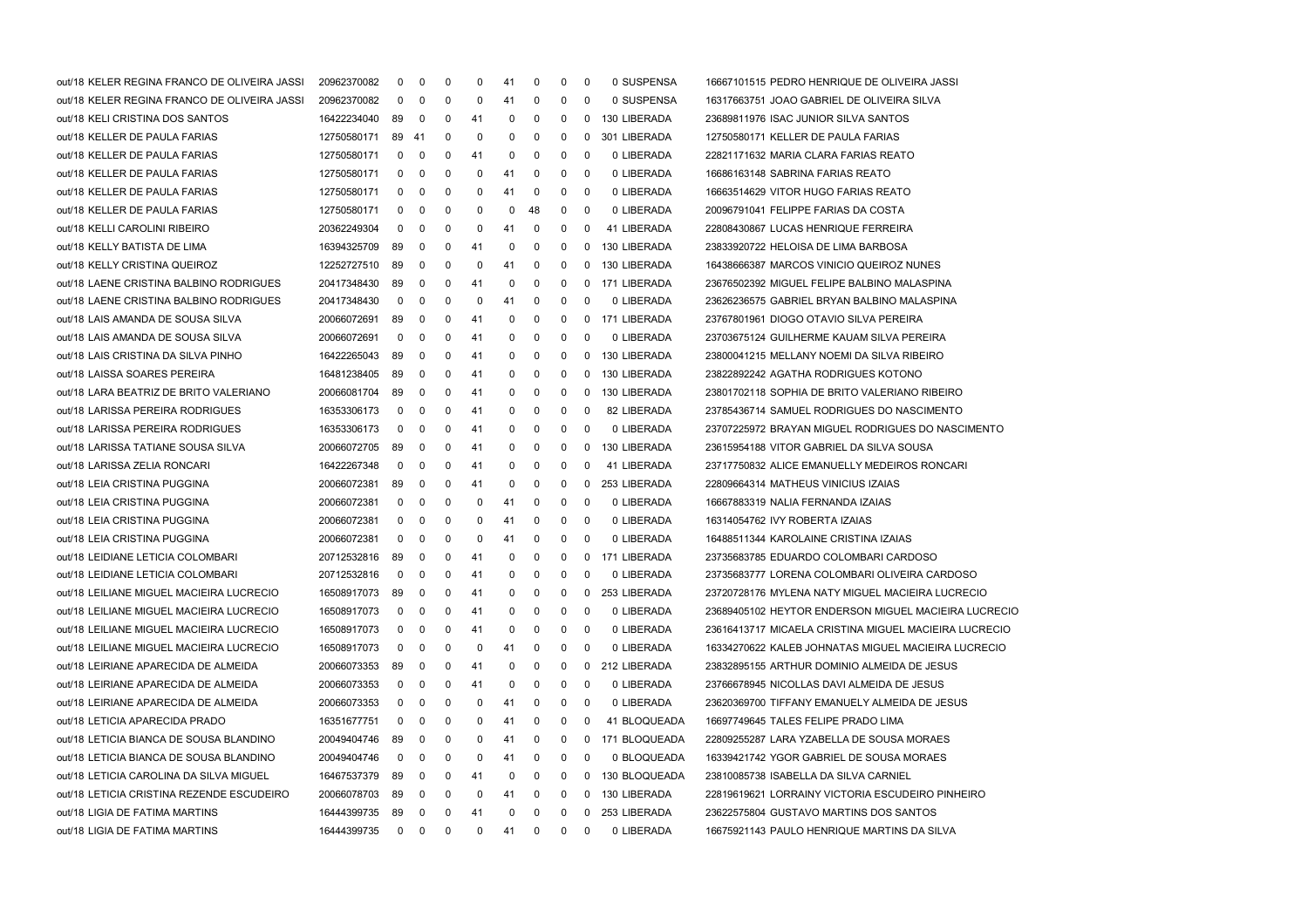| out/18 LIGIA DE FATIMA MARTINS           | 16444399735 | 0            | 0           | 0  | 0   | 41 | 0           | 0 | 0            | 0 LIBERADA     | 16288217426 JULIANO CESAR MARTINS DA SILVA      |
|------------------------------------------|-------------|--------------|-------------|----|-----|----|-------------|---|--------------|----------------|-------------------------------------------------|
| out/18 LIGIA DE FATIMA MARTINS           | 16444399735 | 0            | 0           | 0  | 0   | 41 | 0           | 0 | 0            | 0 LIBERADA     | 16270886873 JULIO CESAR MARTINS DA SILVA        |
| out/18 LILANDRA LOPES DIAS               | 16444083878 | 89           | 0           | 0  | 41  | 0  | 0           | 0 | 0            | 212 LIBERADA   | 23836047841 CARLOS MYGUEL DIAS SANTANA          |
| out/18 LILANDRA LOPES DIAS               | 16444083878 | 0            | 0           | 0  | 41  | 0  | 0           | 0 | 0            | 0 LIBERADA     | 23709250397 LUYZA MANUELLA DIAS SANTANA         |
| out/18 LILANDRA LOPES DIAS               | 16444083878 | 0            | 0           | 0  | 0   | 41 | 0           | 0 | 0            | 0 LIBERADA     | 22809027756 LUIZ VITOR DIAS GONCALVES           |
| out/18 LILIAN APARECIDA DE CASTRO SANTOS | 20066081496 | 89           | 0           | 0  | 41  | 0  | 0           | 0 | 0            | 219 LIBERADA   | 23766409804 ELI EMANUEL CASTRO FERREIRA         |
| out/18 LILIAN APARECIDA DE CASTRO SANTOS | 20066081496 | 0            | 0           | 0  | 0   | 41 | 0           | 0 | 0            | 0 LIBERADA     | 16282165181 GABRIEL RODRIGO DOS SANTOS          |
| out/18 LILIAN APARECIDA DE CASTRO SANTOS | 20066081496 | 0            | 0           | 0  | 0   | 0  | 48          | 0 | 0            | 0 LIBERADA     | 20066081518 THAIS REBECA CASTRO DOS SANTOS      |
| out/18 LILIANE SILVA SANTOS              | 12781480187 | $\mathbf 0$  | 0           | 0  | 41  | 0  | 0           | 0 | 0            | 41 LIBERADA    | 23694194920 LOURENZO AUGUSTO SILVA BARTOLOMEU   |
| out/18 LORENA CARLA GABRIELE PEREIRA     | 20778881657 | 89           | 0           | 0  | 41  | 0  | 0           | 0 | 0            | 130 LIBERADA   | 22820652874 LAYSLA VITORIA PEREIRA CORDEIRO     |
| out/18 LORRAINE EDUARDA DE SOUSA         | 20773117983 | 0            | 0           | 0  | -41 | 0  | 0           | 0 | 0            | 41 LIBERADA    | 23811602876 ADRYAN EZEQUIEL DE SOUSA FRANCISCO  |
| out/18 LOURDES ROBERTA DOS SANTOS        | 16370727610 | $\mathbf{0}$ | -41         | 0  | 0   | 0  | 0           | 0 | 0            | 123 LIBERADA   | 16370727610 LOURDES ROBERTA DOS SANTOS          |
| out/18 LOURDES ROBERTA DOS SANTOS        | 16370727610 | $\mathbf 0$  | 0           | 0  | 41  | 0  | 0           | 0 | 0            | 0 LIBERADA     | 23669699518 MICAELLE ROBERTA DOS SANTOS GOMES   |
| out/18 LOURDES ROBERTA DOS SANTOS        | 16370727610 | 0            | 0           | 0  | 0   | 41 | 0           | 0 | 0            | 0 LIBERADA     | 16521206878 KELY MARIA CARDOSO DOS SANTOS       |
| out/18 LUANA APARECIDA DA SILVA          | 16414190366 | 89           | -41         | 0  | 0   | 0  | 0           | 0 | 0            | 294 LIBERADA   | 16414190366 LUANA APARECIDA DA SILVA            |
| out/18 LUANA APARECIDA DA SILVA          | 16414190366 | 0            | $\mathbf 0$ | 41 | 41  | 0  | 0           | 0 | 0            | 0 LIBERADA     | 23835957909 ISABELLE OLIVEIRA DA SILVA          |
| out/18 LUANA APARECIDA DA SILVA          | 16414190366 | 0            | 0           | 0  | 41  | 0  | 0           | 0 | 0            | 0 LIBERADA     | 21272876340 EMILY GRAZIELA VITORELI DA SILVA    |
| out/18 LUANA APARECIDA DA SILVA          | 16414190366 | 0            | 0           | 0  | 0   | 41 | 0           | 0 | 0            | 0 LIBERADA     | 21272895116 EVELLYN GABRIELA VITORELI DA SILVA  |
| out/18 LUANA GOMES DA SILVA              | 16415662504 | 89           | 0           | 0  | 41  | 0  | 0           | 0 | 0            | 212 LIBERADA   | 23796052637 VITOR DANIEL GONCALVES DA SILVA     |
| out/18 LUANA GOMES DA SILVA              | 16415662504 | 0            | 0           | 0  | 41  | 0  | 0           | 0 | 0            | 0 LIBERADA     | 23730199753 SAMUEL HENRIQUE DE OLIVEIRA         |
| out/18 LUANA GOMES DA SILVA              | 16415662504 | 0            | 0           | 0  | 41  | 0  | 0           | 0 | 0            | 0 LIBERADA     | 23730199761 LUIS MATEUS GOMES BERTOLINO         |
| out/18 LUCIA HELENA MAGRON               | 12328615041 | 89           | 0           | 0  | 0   | 41 | 0           | 0 | $\mathbf{0}$ | 178 LIBERADA   | 16282242976 GUSTAVO GABRIEL MAGRON MEDEOTTO     |
| out/18 LUCIA HELENA MAGRON               | 12328615041 | 0            | 0           | 0  | 0   | 0  | 48          | 0 | 0            | 0 LIBERADA     | 20066074309 VITOR LUCAS MAGRON MEDEOTTO         |
| out/18 LUCIA HELENA PATRICIO DE NOVAIS   | 12158180465 | 89           | 0           | 0  | 41  | 0  | 0           | 0 | 0            | 219 BLOQUEADA  | 23699866900 MARIA VITORIA VALENTIM DOS SANTOS   |
| out/18 LUCIA HELENA PATRICIO DE NOVAIS   | 12158180465 | $\mathbf 0$  | 0           | 0  | 0   | 41 | 0           | 0 | 0            | 0 BLOQUEADA    | 16279888852 ILAN GABRIEL VIEIRA                 |
| out/18 LUCIA HELENA PATRICIO DE NOVAIS   | 12158180465 | $\mathbf 0$  | 0           | 0  | 0   | 0  | 48          | 0 | 0            | 0 BLOQUEADA    | 16279890091 IVAN JUNIOR VIEIRA                  |
| out/18 LUCIANA APARECIDA DE FREITAS      | 12459481952 | 89           | 0           | 0  | 41  | 0  | 0           | 0 | 0            | 171 BLOQUEADA  | 23651383675 LUIZ MESSIAS DE FREITAS SILVA       |
| out/18 LUCIANA APARECIDA DE FREITAS      | 12459481952 | 0            | 0           | 0  | 0   | 41 | 0           | 0 | 0            | 0 BLOQUEADA    | 23651383667 VITOR GABRIEL DE FREITAS SILVA      |
| out/18 LUCIANA BORGES VENANCIO           | 12444411244 | 89           | 0           | 0  | 0   | 41 | 0           | 0 | 0            | 130 LIBERADA   | 16631947635 THAILA ADRIELE VENANCIO             |
| out/18 LUCIANA DA SILVA CARDOSO          | 16419420831 | 0            | 0           | 0  | 41  | 0  | 0           | 0 | 0            | 41 LIBERADA    | 23725129602 ENZO GABRIEL DA SILVA MARQUES       |
| out/18 LUCIANA DA SILVA SOUZA            | 23651270528 | 89           | $\mathbf 0$ | 0  | 41  | 0  | $\mathbf 0$ | 0 |              | 0 130 LIBERADA | 23651270501 MIKAEL ENZO DA SILVA BALBINO        |
| out/18 LUCIANA LIMEIRA FELICIANO         | 12795907153 | 89           | 0           | 0  | 41  | 0  | 0           | 0 | 0            | 253 LIBERADA   | 23766407445 KEMILY EMANUELE FELICIANO PICAO     |
| out/18 LUCIANA LIMEIRA FELICIANO         | 12795907153 | 0            | 0           | 0  | 0   | 41 | 0           | 0 | 0            | 0 LIBERADA     | 23626525720 RAFAELA FELICIANO BARROS            |
| out/18 LUCIANA LIMEIRA FELICIANO         | 12795907153 | 0            | 0           | 0  | 0   | 41 | 0           | 0 | 0            | 0 LIBERADA     | 16510157420 LAISA GARIELY FELICIANO DE OLIVEIRA |
| out/18 LUCIANA LIMEIRA FELICIANO         | 12795907153 | 0            | 0           | 0  | 0   | 41 | 0           | 0 | 0            | 0 LIBERADA     | 16335483751 GABRIEL HENRIQUE FELICIANO          |
| out/18 LUCIANA MACHINI                   | 20977039786 | 89           | 0           | 0  | 0   | 41 | 0           | 0 | 0            | 130 LIBERADA   | 16162327427 ERIC EDUARDO MACHINI MACHADO        |
| out/18 LUCIANA MARIA FERREIRA            | 16495004207 | 89           | 0           | 0  | 41  | 0  | 0           | 0 | 0            | 171 LIBERADA   | 23645653119 LEONARDO FERREIRA VICENTINI         |
| out/18 LUCIANA MARIA FERREIRA            | 16495004207 | 0            | 0           | 0  | 0   | 41 | 0           | 0 | 0            | 0 LIBERADA     | 16669873590 THALES FERREIRA VICENTINI           |
| out/18 LUCIANI FERREIRA DA SILVA CHICONI | 12859077164 | 89           | 0           | 0  | 0   | 41 | 0           | 0 | 0            | 171 LIBERADA   | 16687379411 SAMUEL DA SILVA CHICONI             |
| out/18 LUCIANI FERREIRA DA SILVA CHICONI | 12859077164 | 0            | 0           | 0  | 0   | 41 | 0           | 0 | 0            | 0 LIBERADA     | 16161781329 DAVI ROGERIO SILVA CHICONI          |
| out/18 LUCIMAR XAVIER                    | 12735060170 | 0            | 0           | 0  | 0   | 41 | 0           | 0 | 0            | 123 LIBERADA   | 16318929534 YASMIN ALICE RODRIGUES DE CARVALHO  |
| out/18 LUCIMAR XAVIER                    | 12735060170 | $\mathbf{0}$ | 0           | 0  | 0   | 41 | 0           | 0 | 0            | 0 LIBERADA     | 16312373593 JOVANNA RODRIGUES DE CARVALHO       |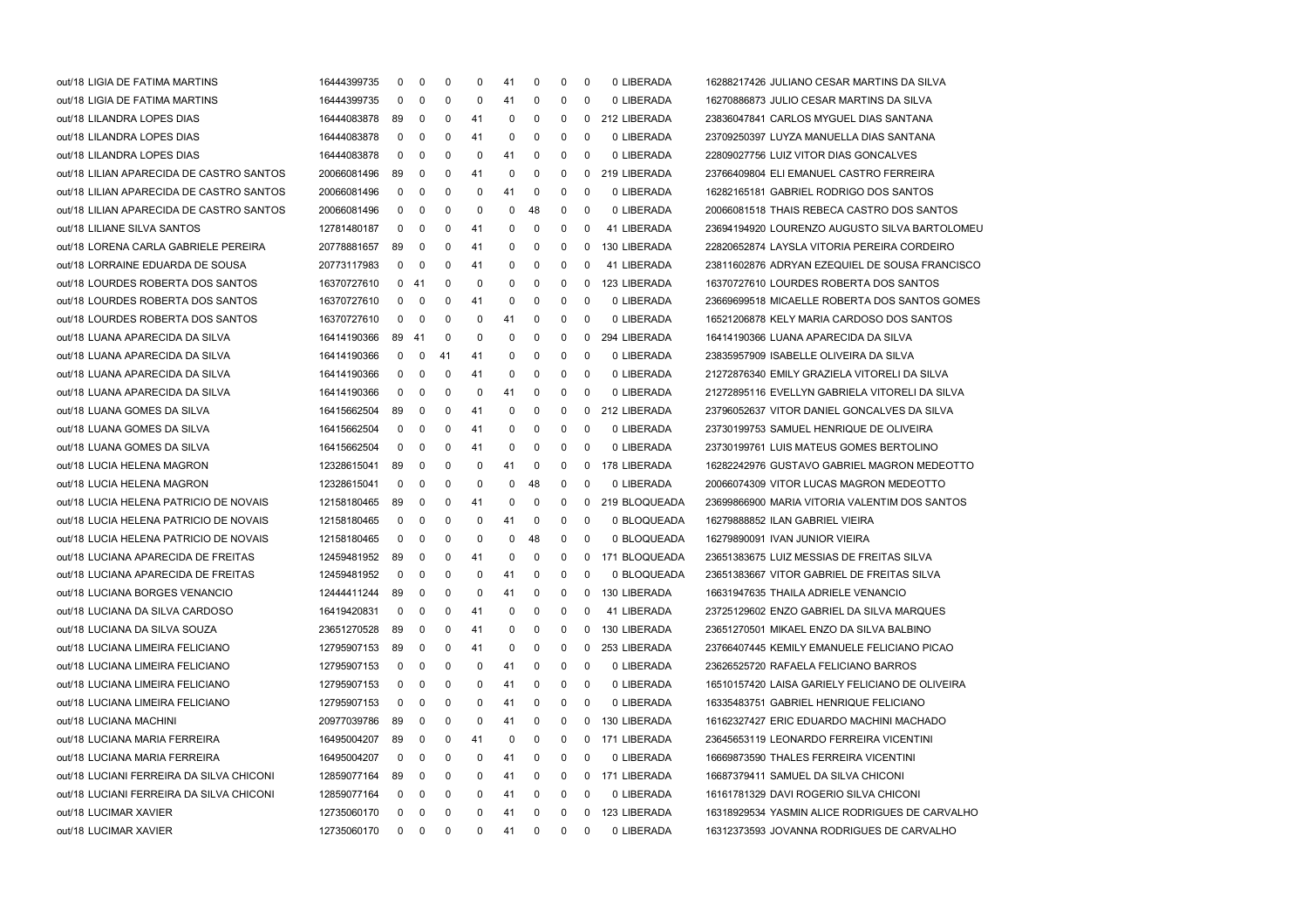| out/18 LUCIMAR XAVIER                          | 12735060170 | 0           | 0              | 0  | 0  | 41 | 0            | 0 | 0        | 0 LIBERADA    | 16312693326 HIAGO APARECIDO XAVIER FERMINO       |
|------------------------------------------------|-------------|-------------|----------------|----|----|----|--------------|---|----------|---------------|--------------------------------------------------|
| out/18 LUCIMARA DE PAULA                       | 16484593702 | 89 41       |                | 0  | 0  | 0  | 0            | 0 | $\Omega$ | 294 LIBERADA  | 21212725605 AMANDA BEATRIZ FERREIRA DA SILVA     |
| out/18 LUCIMARA DE PAULA                       | 16484593702 | 0           | -41            | 0  | 0  | 0  | 0            | 0 | 0        | 0 LIBERADA    | 21212809752 BIANCA CRISTINA FERREIRA DA SILVA    |
| out/18 LUCIMARA DE PAULA                       | 16484593702 | 0           | $\mathbf 0$    | 41 | 0  | 0  | 0            | 0 | 0        | 0 LIBERADA    | 23833416269 JOAO MIGUEL FERREIRA DA SILVA        |
| out/18 LUCIMARA DE PAULA                       | 16484593702 | 0           | 0              | 41 | 0  | 0  | 0            | 0 | 0        | 0 LIBERADA    | 23833415971 HEYTOR MIGUEL FERREIRA DA SILVA      |
| out/18 LUCIMARA DE PAULA                       | 16484593702 | 0           | 0              | 0  | 0  | 0  | 0            | 0 | 0        | 0 LIBERADA    | 23833416269 JOAO MIGUEL FERREIRA DA SILVA        |
| out/18 LUCIMARA DE PAULA                       | 16484593702 | 0           | 0              | 0  | 0  | 0  | 0            | 0 | 0        | 0 LIBERADA    | 23833415971 HEYTOR MIGUEL FERREIRA DA SILVA      |
| out/18 LUCIMARA DE PAULA                       | 16484593702 | 0           | 0              | 0  | 0  | 0  | 0            | 0 | 0        | 0 LIBERADA    | 23600681504 SIDNEY GABRIEL GARCIA GUERRA         |
| out/18 LUCIMARA DE PAULA                       | 16484593702 | 0           | 0              | 0  | 0  | 0  | 0            | 0 | 0        | 0 LIBERADA    | 16510539560 MELYSSA GABRIELA GARCIA GUERRA       |
| out/18 LUCIMARA DE PAULA                       | 16484593702 | 0           | 0              | 0  | 0  | 0  | 0            | 0 | 0        | 0 LIBERADA    | 16484697788 MARCOS HENRIQUE FERREIRA DA SILVA    |
| out/18 LUCIMARA DE PAULA                       | 16484593702 | 0           | 0              | 0  | 0  | 41 | 0            | 0 | 0        | 0 LIBERADA    | 21212725605 AMANDA BEATRIZ FERREIRA DA SILVA     |
| out/18 LUCIMARA DE PAULA                       | 16484593702 | 0           | 0              | 0  | 0  | 0  | 0            | 0 | $\Omega$ | 0 LIBERADA    | 21212809752 BIANCA CRISTINA FERREIRA DA SILVA    |
| out/18 LUCINEIA DA SILVA                       | 16450574012 | 0           | 0              | 0  | 0  | 41 | 0            | 0 | 0        | 123 LIBERADA  | 22813990425 MATHEUS FELIPE SIGISMUNDO            |
| out/18 LUCINEIA DA SILVA                       | 16450574012 | 0           | 0              | 0  | 0  | 41 | 0            | 0 | 0        | 0 LIBERADA    | 16670988770 PEDRO HENRIQUE DA SILVA DE PAULA     |
| out/18 LUCINEIA DA SILVA                       | 16450574012 | 0           | 0              | 0  | 0  | 41 | 0            | 0 | $\Omega$ | 0 LIBERADA    | 16626252756 NATALIA GABRIELE DE PAULA            |
| out/18 LUCINEIA DE FREITAS DA SILVA            | 16509135729 | 89          | 0              | 0  | 41 | 0  | 0            | 0 | 0        | 171 LIBERADA  | 22813966931 MARIA MADALENA EVARISTO              |
| out/18 LUCINEIA DE FREITAS DA SILVA            | 16509135729 | 0           | 0              | 0  | 0  | 41 | 0            | 0 | $\Omega$ | 0 LIBERADA    | 16683501948 RUAN ROBERTO SILVA EVARISTO          |
| out/18 LUDMILA CRISTINA ZANCAN                 | 20066073485 | 0           | 0              | 0  | 0  | 41 | 0            | 0 | 0        | 41 LIBERADA   | 16523876749 LUIZ MIGUEL ZANCAN DA SILVA          |
| out/18 LUZIA ALVES INGISSA                     | 20362250574 | 89          | 0              | 0  | 0  | 41 | 0            | 0 | 0        | 130 BLOQUEADA | 22801783268 MATHEUS ALVES INGISSA                |
| out/18 LUZIA BARBATO MARQUES                   | 12084029386 | 89          | 0              | 0  | 41 | 0  | 0            | 0 | 0        | 219 LIBERADA  | 23809578505 SOFIA EMANUELLY MARQUES DA CONCEICAO |
| out/18 LUZIA BARBATO MARQUES                   | 12084029386 | 0           | 0              | 0  | 0  | 41 | 0            | 0 | 0        | 0 LIBERADA    | 16670322055 MICHELE BARBATO MARQUES              |
| out/18 LUZIA BARBATO MARQUES                   | 12084029386 | 0           | 0              | 0  | 0  | 0  | 48           | 0 | $\Omega$ | 0 LIBERADA    | 20066068600 PATRICIA BARBATO MARQUES             |
| out/18 LUZIA DE FATIMA BALBINO RODRIGUES       | 20417348422 | 0           | 0              | 0  | 41 | 0  | 0            | 0 | 0        | 89 LIBERADA   | 23784819679 RAFAEL BALBINO PLACIDINO DA SILVA    |
| out/18 LUZIA DE FATIMA BALBINO RODRIGUES       | 20417348422 | 0           | 0              | 0  | 0  | 0  | 48           | 0 | 0        | 0 LIBERADA    | 20417348449 DAVID BALBINO PLACIDINO DA SILVA     |
| out/18 LUZIA HELENA DOS SANTOS                 | 12276207746 | 89          | 0              | 0  | 0  | 41 | 0            | 0 | 0        | 178 LIBERADA  | 16675154444 RITA DE CASSIA SANTOS GOMES          |
| out/18 LUZIA HELENA DOS SANTOS                 | 12276207746 | $\mathbf 0$ | 0              | 0  | 0  | 0  | 48           | 0 | 0        | 0 LIBERADA    | 16624415593 NAILA DOS SANTOS GOMES               |
| out/18 MAIARA FERNANDA PEREIRA VIEIRA          | 20216374094 | 0           | 0              | 0  | 41 | 0  | 0            | 0 | $\Omega$ | 82 LIBERADA   | 23644978480 EMILLY GABRIELA VIEIRA DOS SANTOS    |
| out/18 MAIARA FERNANDA PEREIRA VIEIRA          | 20216374094 | 0           | 0              | 0  | 0  | 41 | 0            | 0 | 0        | 0 LIBERADA    | 22000325504 CARLOS EDUARDO VIEIRA DOS SANTOS     |
| out/18 MARA PALHANO DE GOES                    | 20066077332 | 0           | 0              | 0  | 0  | 41 | 0            | 0 | $\Omega$ | 41 LIBERADA   | 22002884128 YURI GABRIEL GOES DE JESUS           |
| out/18 MARCELA APARECIDA CANDIDO               | 12638204155 | 0           | 0              | 0  | 41 | 0  | 0            | 0 | 0        | 123 LIBERADA  | 23744291991 VICTOR HENRIQUE CANDIDO SIQUEIRA     |
| out/18 MARCELA APARECIDA CANDIDO               | 12638204155 | $\mathbf 0$ | 0              | 0  | 0  | 41 | $\mathbf{0}$ | 0 | 0        | 0 LIBERADA    | 16490014476 KEVYN GABRIEL CANDIDO ALEXANDRE      |
| out/18 MARCELA APARECIDA CANDIDO               | 12638204155 | 0           | 0              | 0  | 0  | 41 | 0            | 0 | 0        | 0 LIBERADA    | 16159529936 EMILY CRISTINA CANDIDO ALEXANDRE     |
| out/18 MARCIA APARECIDA DE SOUSA DA SILVA      | 16350174748 | 89          | 0              | 0  | 0  | 41 | 0            | 0 | 0        | 171 LIBERADA  | 16509206650 MARCOS VINICIUS BARTHOLOMEU          |
| out/18 MARCIA APARECIDA DE SOUSA DA SILVA      | 16350174748 | 0           | 0              | 0  | 0  | 41 | 0            | 0 | 0        | 0 LIBERADA    | 16675383796 PEDRO HENRIQUE BARTHOLOMEU           |
| out/18 MARCIA BARRETO DA SILVA SANTANA         | 23785721974 | 89          | 0              | 0  | 41 | 0  | 0            | 0 | 0        | 130 LIBERADA  | 23785719988 NICOLAS GABRIEL DA SILVA SOUSA       |
| out/18 MARCIA CRISTINA BORGES DESTIDO          | 16420982147 | 89          | 0              | 0  | 0  | 41 | 0            | 0 | 0        | 130 LIBERADA  | 21215559633 ALANA MARIA BORGES MASTELLO          |
| out/18 MARCIA CRISTINA DE OLIVEIRA             | 12545699863 | 89          | 0              | 0  | 0  | 41 | 0            | 0 | 0        | 171 LIBERADA  | 16305595365 ISABELA APARECIDA EDUARDO            |
| out/18 MARCIA CRISTINA DE OLIVEIRA             | 12545699863 | 0           | 0              | 0  | 0  | 41 | 0            | 0 | 0        | 0 LIBERADA    | 16281583826 GABRIEL CARLOS EDUARDO               |
| out/18 MARCIA LOPES DOS SANTOS                 | 20962370074 | 89          | 0              | 0  | 0  | 41 | 0            | 0 | 0        | 178 LIBERADA  | 16691391919 VICTORIA LOPES FERREIRA              |
| out/18 MARCIA LOPES DOS SANTOS                 | 20962370074 | 0           | 0              | 0  | 0  | 0  | 48           | 0 | 0        | 0 LIBERADA    | 20096790584 PEDRO HENRIQUE FERREIRA              |
| out/18 MARCIA MICAELLI DE LIMA SANTOS SIQUEIR/ | 16411720216 | 0           | 0              | 0  | 41 | 0  | 0            | 0 | 0        | 41 LIBERADA   | 23724848893 DAVI LUCCA DOS SANTOS SIQUEIRA       |
| out/18 MARCIA PEREIRA DE OLIVEIRA              | 20049404444 | 89          | $\overline{0}$ | 0  | 41 | 0  | 0            | 0 | 0        | 212 LIBERADA  | 23671887334 MARIA CECILIA PEREIRA DE PAULA       |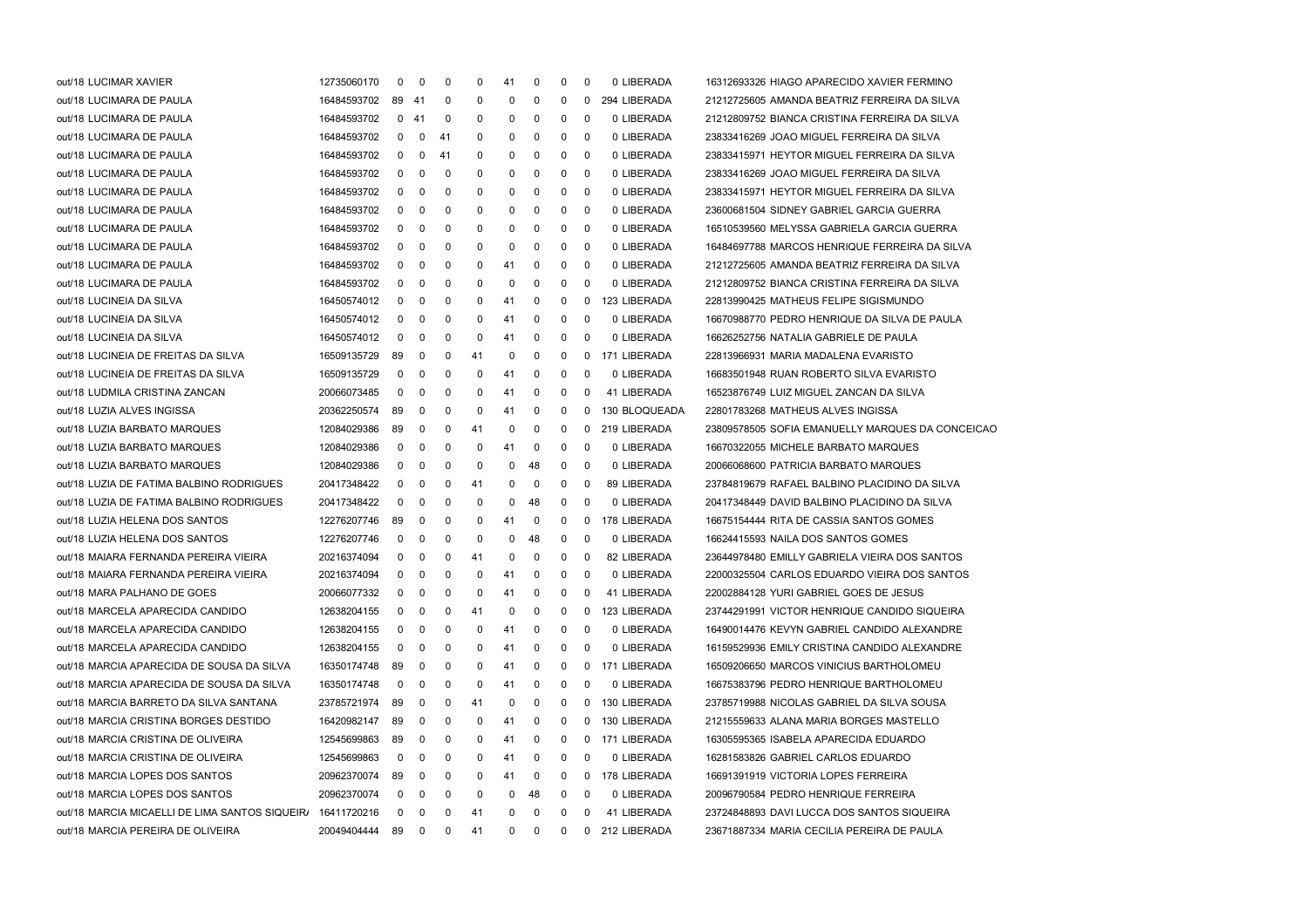| out/18 MARCIA PEREIRA DE OLIVEIRA           | 20049404444 | 0            | 0                       | 0           | 0   | 41           | 0           | 0 | 0           | 0 LIBERADA    | 22812064861 MAYARA DE OLIVEIRA                   |
|---------------------------------------------|-------------|--------------|-------------------------|-------------|-----|--------------|-------------|---|-------------|---------------|--------------------------------------------------|
| out/18 MARCIA PEREIRA DE OLIVEIRA           | 20049404444 | 0            | 0                       | 0           | 0   | 41           | 0           | 0 | 0           | 0 LIBERADA    | 22812065752 MAYSA DE OLIVEIRA                    |
| out/18 MARCONI KOTONO                       | 12384511256 | 89           | 0                       | 0           | 41  | 0            | 0           | 0 | 0           | 294 LIBERADA  | 23756669188 SOPHIA CRISTINA BRITO KOTONO         |
| out/18 MARCONI KOTONO                       | 12384511256 | 0            | 0                       | 0           | 0   | 41           | 0           | 0 | 0           | 0 LIBERADA    | 22002803306 JOAO PEDRO BRITO KOTONO              |
| out/18 MARCONI KOTONO                       | 12384511256 | 0            | 0                       | 0           | 0   | 41           | 0           | 0 | 0           | 0 LIBERADA    | 16683006815 NATALIA SAMARA DE BRITO KOTONO       |
| out/18 MARCONI KOTONO                       | 12384511256 | 0            | 0                       | 0           | 0   | 41           | 0           | 0 | 0           | 0 LIBERADA    | 16315487840 GABRIELA DOS SANTOS KOTONO           |
| out/18 MARCONI KOTONO                       | 12384511256 | $\mathbf{0}$ | 0                       | 0           | 0   | 41           | 0           | 0 | 0           | 0 LIBERADA    | 16455393296 MARIA CLARA DOS SANTOS KOTONO        |
| out/18 MARIA ADRIANA DA COSTA               | 12896125142 | $\mathbf 0$  | 0                       | 0           | 41  | 0            | 0           | 0 | 0           | 82 LIBERADA   | 23713771576 JULIANO FRANCISCO DA COSTA BEZERRA   |
| out/18 MARIA ADRIANA DA COSTA               | 12896125142 | 0            | 0                       | 0           | 0   | 41           | 0           | 0 | 0           | 0 LIBERADA    | 23713771584 JULIA MARIA DA COSTA BEZERRA         |
| out/18 MARIA ANTONIA DE OLIVEIRA            | 12644480185 | 0            | 0                       | 0           | 41  | 0            | 0           | 0 | 0           | 89 LIBERADA   | 23701531303 ISABELLY OLIVEIRA DE SOUSA           |
| out/18 MARIA ANTONIA DE OLIVEIRA            | 12644480185 | 0            | 0                       | 0           | 0   | 0            | 48          | 0 | 0           | 0 LIBERADA    | 21234005192 DEIVID GABRIEL CADORIN               |
| out/18 MARIA APARECIDA DA SILVA             | 12206224811 | 89           | 0                       | 0           | 0   | 0            | 48          | 0 | 0           | 137 LIBERADA  | 16117360372 EDU GABRIEL DA SILVA NUNES           |
| out/18 MARIA APARECIDA FERRAREZ             | 20417346705 | -89          | 0                       | 0           | 41  | 0            | 0           | 0 | 0           | 171 LIBERADA  | 23772190002 ALEX CESAR QUEIROZ                   |
| out/18 MARIA APARECIDA FERRAREZ             | 20417346705 | $\mathbf 0$  | 0                       | 0           | 0   | 41           | 0           | 0 | 0           | 0 LIBERADA    | 23772190711 STEFANI NAIR QUEIROZ                 |
| out/18 MARIA APARECIDA PEREIRA DOS SANTOS   | 16443369166 | 89           | 0                       | 0           | 0   | 41           | 0           | 0 | 0           | 171 LIBERADA  | 16683971383 CIARA MIRANDA DOS SANTOS             |
| out/18 MARIA APARECIDA PEREIRA DOS SANTOS   | 16443369166 | 0            | 0                       | 0           | 0   | 41           | 0           | 0 | 0           | 0 LIBERADA    | 16619193375 CINTHIA MARCELLY MIRANDA DOS SANTOS  |
| out/18 MARIA APARECIDA REIS DE CAMPOS BRITO | 20049403863 | 89           | 0                       | 0           | 41  | 0            | 0           | 0 | 0           | 219 LIBERADA  | 23708267814 LAIS STEFANY REIS BRITO              |
| out/18 MARIA APARECIDA REIS DE CAMPOS BRITO | 20049403863 | 0            | 0                       | 0           | 0   | 41           | 0           | 0 | 0           | 0 LIBERADA    | 16660453165 NATANAEL JUNIOR REIS PEREIRA BRITO   |
| out/18 MARIA APARECIDA REIS DE CAMPOS BRITO | 20049403863 | $\mathbf{0}$ | 0                       | 0           | 0   | 0            | 48          | 0 | 0           | 0 LIBERADA    | 20049403928 LUZIMARA DOS REIS PEREIRA BRITO      |
| out/18 MARIA APARECIDA TOZARINI             | 12228621678 | $\mathbf{0}$ | -41                     | 0           | 0   | 0            | 0           | 0 | 0           | 171 LIBERADA  | 20461153437 KEITELI TOZARINI DOS SANTOS          |
| out/18 MARIA APARECIDA TOZARINI             | 12228621678 | $\mathbf{0}$ | 0                       | 0           | 41  | 0            | 0           | 0 | 0           | 0 LIBERADA    | 23724199739 LORENZO EDUARDO TOZARINI DE OLIVEIRA |
| out/18 MARIA APARECIDA TOZARINI             | 12228621678 | 0            | 0                       | 0           | 0   | 41           | 0           | 0 | 0           | 0 LIBERADA    | 22818585979 MIKHAEL AUGUSTO TOZARINI GUEDES      |
| out/18 MARIA APARECIDA TOZARINI             | 12228621678 | 0            | 0                       | 0           | 0   | 0            | 48          | 0 | 0           | 0 LIBERADA    | 16506047675 LINDCEI VITORIA TOZARINI DOS SANTOS  |
| out/18 MARIA BEZERRA UCHOA                  | 10889843268 | 0            | 0                       | 0           | 41  | 0            | 0           | 0 | 0           | 41 LIBERADA   | 23615296040 RYAN GABRIEL DOS SANTOS SOUSA        |
| out/18 MARIA CAROLINE PAIVA DOS SANTOS      | 16357993426 | 89           | 0                       | 41          | 41  | 0            | 0           | 0 | 0           | 212 LIBERADA  | 23828964148 GABRIELA DOS SANTOS SILINGARDI       |
| out/18 MARIA CAROLINE PAIVA DOS SANTOS      | 16357993426 | $\mathbf 0$  | 0                       | 0           | -41 | 0            | 0           | 0 | 0           | 0 LIBERADA    | 23737636768 MIGUEL DOS SANTOS SILINGARDI         |
| out/18 MARIA CATARINA DA ROCHA SANTOS       | 16369565041 | 0            | 0                       | 0           | 41  | 0            | 0           | 0 | 0           | 171 LIBERADA  | 23776033823 ANTHONY APARECIDO DA COSTA SANTOS    |
| out/18 MARIA CATARINA DA ROCHA SANTOS       | 16369565041 | 0            | 0                       | 0           | 0   | 41           | 0           | 0 | 0           | 0 LIBERADA    | 22001638190 JOAO VITOR SOARES DOS SANTOS         |
| out/18 MARIA CATARINA DA ROCHA SANTOS       | 16369565041 | 0            | 0                       | 0           | 0   | 41           | 0           | 0 | 0           | 0 LIBERADA    | 23606459676 PAULO CESAR BRITO DOS SANTOS         |
| out/18 MARIA CATARINA DA ROCHA SANTOS       | 16369565041 | 0            | 0                       | 0           | 0   | 0            | 48          | 0 | 0           | 0 LIBERADA    | 16221022682 JOAO VITOR DOS SANTOS                |
| out/18 MARIA CICERA SANTANA                 | 21010671385 | $\mathbf 0$  | - 0                     | 0           | 0   | 41           | $\mathbf 0$ | 0 | 0           | 178 BLOQUEADA | 21235500553 DHIONE SANTANA DA SILVA              |
| out/18 MARIA CICERA SANTANA                 | 21010671385 | 0            | 0                       | $\mathbf 0$ | 0   | 41           | $\mathbf 0$ | 0 | $\mathbf 0$ | 0 BLOQUEADA   | 16333525171 KAREN SANTANA DA SILVA               |
| out/18 MARIA CICERA SANTANA                 | 21010671385 | 0            | 0                       | 0           | 0   | 0            | 48          | 0 | 0           | 0 BLOQUEADA   | 16508121929 KAUANE FERNANDA SANTANA DA SILVA     |
| out/18 MARIA CICERA SANTANA                 | 21010671385 | $\mathbf{0}$ | 0                       | 0           | 0   | 0            | 48          | 0 | 0           | 0 BLOQUEADA   | 21010671393 JHEIMI SANTANA DOS SANTOS            |
| out/18 MARIA CRISTINA ALEXANDRE             | 16430315488 | 89           | 0                       | 0           | 0   | 41           | 0           | 0 | 0           | 219 LIBERADA  | 16631559929 VINICIUS ALEXANDRE MANTOANI          |
| out/18 MARIA CRISTINA ALEXANDRE             | 16430315488 | 0            | 0                       | 0           | 0   | 41           | 0           | 0 | 0           | 0 LIBERADA    | 16140839123 ANA MARIA ALEXANDRE FERNANDES        |
| out/18 MARIA CRISTINA ALEXANDRE             | 16430315488 | $\mathbf{0}$ | 0                       | 0           | 0   | 0            | 48          | 0 | 0           | 0 LIBERADA    | 16606238200 VITORIA ALEXANDRE FERNANDES          |
| out/18 MARIA DA CONCEICAO BEZERRA SANCHES   | 20049422647 | 0            | 0                       | 0           | 0   | 41           | 0           | 0 | 0           | 41 LIBERADA   | 23695480153 ROBERT BEZERRA MARTINS SANCHEZ       |
| out/18 MARIA DA GUIA DA SILVA SIQUEIRA      | 20369402493 | 89           | 0                       | 0           | 41  | 0            | 0           | 0 | 0           | 212 LIBERADA  | 23811683396 MURILO SAMUEL SILVA SIQUEIRA         |
| out/18 MARIA DA GUIA DA SILVA SIQUEIRA      | 20369402493 | 0            | 0                       | 0           | 41  | 0            | 0           | 0 | 0           | 0 LIBERADA    | 23627919404 MICHELLY GABRIELLY DA SILVA SIQUEIRA |
| out/18 MARIA DA GUIA DA SILVA SIQUEIRA      | 20369402493 | 0            | 0                       | 0           | 0   | 41           | 0           | 0 | 0           | 0 LIBERADA    | 16518007061 MAYCON DARLAN SILVA MENDONCA         |
| out/18 MARIA DAS DORES ALVES DA SILVA       | 16500738846 | 89           | $\overline{\mathbf{0}}$ | 0           | 0   | $\mathbf{0}$ | 0           | 0 | 0           | 89 LIBERADA   | 16500738846 MARIA DAS DORES ALVES DA SILVA       |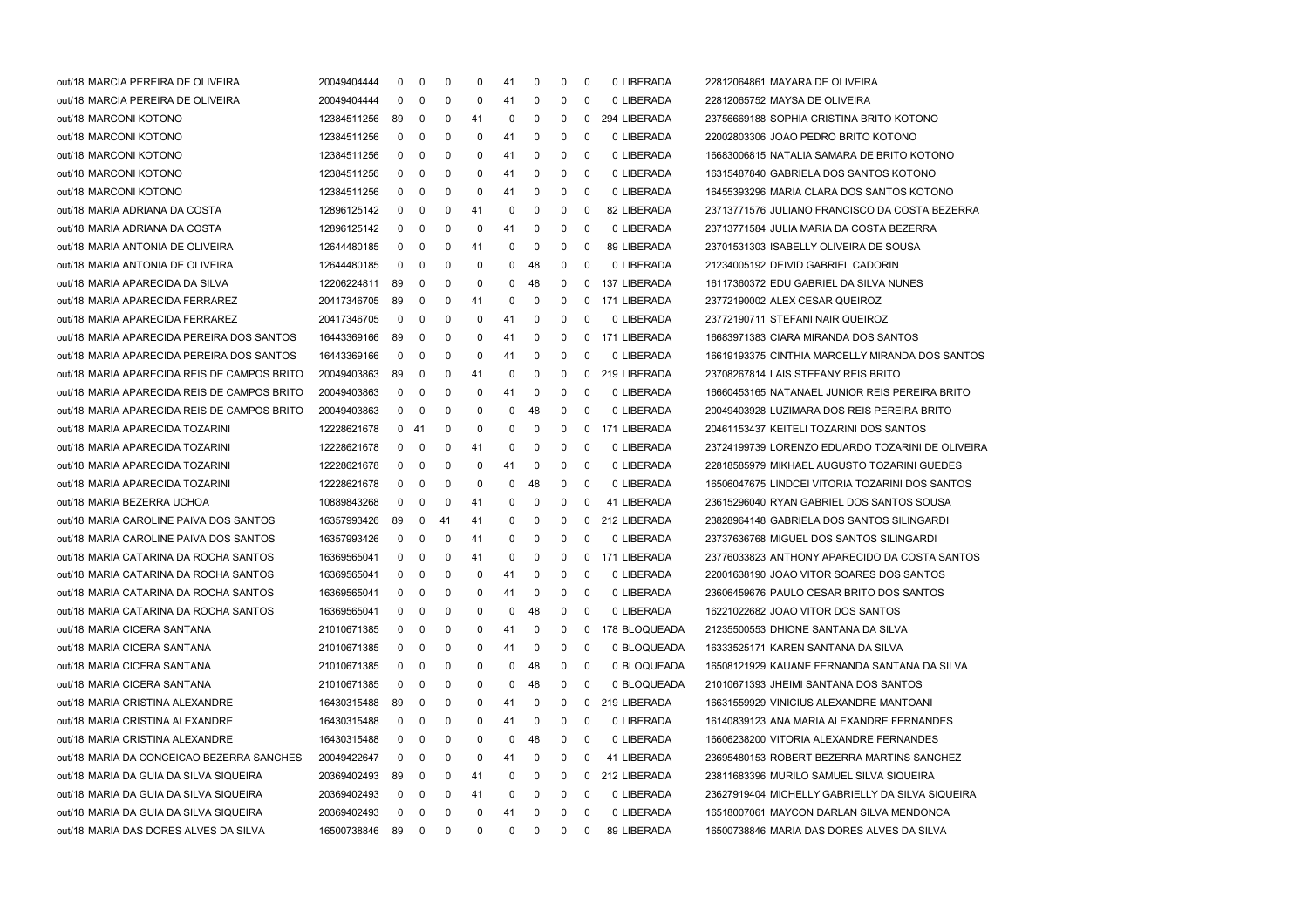| out/18 MARIA DAS DORES VICENTE FERREIRA   | 16357119734 | 89           | 0                 | -0 | 0           | 41 | 0           | 0            |                         | 0 178 LIBERADA | 16691085087 VITORIA FERREIRA MENEZES                          |
|-------------------------------------------|-------------|--------------|-------------------|----|-------------|----|-------------|--------------|-------------------------|----------------|---------------------------------------------------------------|
| out/18 MARIA DAS DORES VICENTE FERREIRA   | 16357119734 | $\mathbf 0$  | 0                 | 0  | 0           | 0  | 48          | 0            | 0                       | 0 LIBERADA     | 16342296236 CARLOS FERREIRA                                   |
| out/18 MARIA DAS GRACAS DA SILVA          | 12650247160 | 89           | 0                 | 0  | 0           | 41 | 0           | 0            | $\mathbf 0$             | 130 LIBERADA   | 21213982857 ERIK EXPEDITO DA SILVA PEREZ                      |
| out/18 MARIA DE CASSIA ROSA DA ROCHA      | 13040699317 | $\mathbf 0$  | 0                 | 0  | 0           | 41 | 0           | 0            | $\bf{0}$                | 82 LIBERADA    | 23738127514 MARIA CLARA CANDIDO SILVA                         |
| out/18 MARIA DE CASSIA ROSA DA ROCHA      | 13040699317 | $\mathbf 0$  | 0                 | 0  | 0           | 41 | 0           | 0            | 0                       | 0 LIBERADA     | 23738127522 ANNANDA CANDIDO SILVA                             |
| out/18 MARIA DE FATIMA DOS SANTOS         | 12206224781 | 89           | 0                 | 0  | 0           | 41 | 0           | 0            | 0                       | 130 LIBERADA   | 16456348944 LUIZ FELIPE DA COSTA                              |
| out/18 MARIA DE FATIMA REMUNDINI OLIVEIRA | 12201590682 | 89           | 0                 | 0  | 0           | 41 | 0           | 0            | 0                       | 130 LIBERADA   | 16631592780 VINICIUS EDUARDO DA SILVA                         |
| out/18 MARIA DE JESUS DA SILVA MOTA       | 12050324334 | 89           | 0                 | 0  | 0           | 41 | 0           | 0            | 0                       | 130 LIBERADA   | 16500913893 MATHEUS FELLIPE MOTA OLIVEIRA                     |
| out/18 MARIA DE LOURDES QUEIROZ VIVEIROS  | 12206224803 | 0            | 0                 | 0  | 41          | 0  | 0           | 0            | 0                       | 41 LIBERADA    | 23680545343 WESLEY MATHEUS QUEIROZ                            |
| out/18 MARIA DE SOUZA VIEIRA              | 20952674372 | $\mathbf 0$  | 0                 | 0  | 0           | 41 | 0           | 0            | 0                       | 82 LIBERADA    | 16657415223 SARAH DE SOUZA VIEIRA                             |
| out/18 MARIA DE SOUZA VIEIRA              | 20952674372 | $\mathbf 0$  | 0                 | 0  | 0           | 41 | 0           | 0            | 0                       | 0 LIBERADA     | 16637203131 PEDRO DE SOUZA VIEIRA                             |
| out/18 MARIA DO CARMO FERREIRA GOMES      | 16452914147 | $\mathbf 0$  | 0                 | 0  | 0           | 41 | 0           | 0            | 0                       | 41 LIBERADA    | 23758176332 WENDER FERREIRA GOMES CARDOSO                     |
| out/18 MARIA DO ROSARIO COSTA VIEIRA      | 23785540732 | 89           | 0                 | 0  | 0           | 41 | 0           | 0            | 0                       | 171 LIBERADA   | 23785540090 LUCAS DONIZETE COSTA TERUEL                       |
| out/18 MARIA DO ROSARIO COSTA VIEIRA      | 23785540732 | $\mathbf 0$  | 0                 | 0  | 0           | 41 | 0           | 0            | 0                       | 0 LIBERADA     | 23785540481 ANTONIO DONIZETE TERUEL JUNIOR                    |
| out/18 MARIA EDUARDA RODRIGUES ROSA       | 20712532972 | 89           | 0                 | 0  | 41          | 0  | 0           | 0            | $\mathbf{0}$            | 171 LIBERADA   | 23673040142 HEITOR RODRIGUES                                  |
| out/18 MARIA EDUARDA RODRIGUES ROSA       | 20712532972 | $\mathbf 0$  | 0                 | 0  | 0           | 41 | 0           | 0            | 0                       | 0 LIBERADA     | 23630316979 LORENA BEATRIZ RODRIGUES DA SILVA                 |
| out/18 MARIA FABIANA MACHINI              | 20049401976 | $\mathbf 0$  | 0                 | 0  | 41          | 0  | 0           | 0            | 0                       | 82 LIBERADA    | 23718330934 EMILY MACHINI DA SILVA                            |
| out/18 MARIA FABIANA MACHINI              | 20049401976 | $\mathbf 0$  | 0                 | 0  | 0           | 41 | 0           | 0            | 0                       | 0 LIBERADA     | 23671489894 JAMILY MACHINI DA SILVA                           |
| out/18 MARIA FABIOLA BORGES SILVA         | 20362245627 | 89           | 0                 | 0  | 0           | 41 | 0           | 0            | $\bf{0}$                | 178 LIBERADA   | 16282920745 ISABELA BORGES DA SILVA                           |
| out/18 MARIA FABIOLA BORGES SILVA         | 20362245627 | $\mathbf 0$  | 0                 | 0  | 0           | 0  | 48          | 0            | 0                       | 0 LIBERADA     | 20362245635 GABRIELA BORGES DA SILVA                          |
| out/18 MARIA JOSE ABDON                   | 20920686111 | 89           | 0                 | 0  | 0           | 0  | 0           | 0            | 0                       | 89 LIBERADA    | 20920686111 MARIA JOSE ABDON                                  |
| out/18 MARIA LUCIA DA SILVA SANTOS        | 12057053549 | 89           | 0                 | 0  | 41          | 0  | 0           | $\mathbf{0}$ | 0                       | 212 LIBERADA   | 23798113579 OTAVIO AUGUSTO ANUNCIATO DOS SANTOS               |
| out/18 MARIA LUCIA DA SILVA SANTOS        | 12057053549 | $\mathbf 0$  | 0                 | 0  | 41          | 0  | 0           | 0            | - 0                     | 0 LIBERADA     | 23718486160 VICTORIA EMANUELLY APARECIDA ANUNCIATO DOS SANTOS |
| out/18 MARIA LUCIA DA SILVA SANTOS        | 12057053549 | $\mathbf 0$  | 0                 | 0  | 0           | 41 | 0           | 0            | 0                       | 0 LIBERADA     | 21218600006 AMANDA ADRIELE DOS SANTOS                         |
| out/18 MARIA LUCIA DE SOUZA               | 12328555200 | 89           | 0                 | 0  | 0           | 0  | 0           | 0            | 0                       | 89 LIBERADA    | 12328555200 MARIA LUCIA DE SOUZA                              |
| out/18 MARIA MARGARIDA SOARES DOS SANTOS  | 16080558484 | 89           | 0                 | 0  | 0           | 41 | 0           | 0            | $\mathbf{0}$            | 130 LIBERADA   | 16461402609 KAROLAYNE JENIFER ALVES DOS SANTOS                |
| out/18 MARIA OSANA GOMES ALVES            | 12078170277 | 89           | 0                 | 0  | 41          | 0  | 0           | $\mathbf{0}$ | 0                       | 219 LIBERADA   | 23643086098 OCTAVIO ALVES MORGADO                             |
| out/18 MARIA OSANA GOMES ALVES            | 12078170277 | 0            | 0                 | 0  | 0           | 41 | 0           | 0            | 0                       | 0 LIBERADA     | 16688070821 RAISSA APARECIDA GOMES ALVES                      |
| out/18 MARIA OSANA GOMES ALVES            | 12078170277 | $\mathbf 0$  | 0                 | 0  | 0           | 0  | 48          | 0            | 0                       | 0 LIBERADA     | 16630995555 ROSILENE APARECIDA GOMES ALVES                    |
| out/18 MARIA PEREIRA DOS SANTOS XAVIER    | 12065994314 | 0            | $\mathbf 0$       | 0  | 0           | 41 | 0           | 0            | 0                       | 41 LIBERADA    | 16329761265 YASMIN GRAZIELLA XAVIER                           |
|                                           |             |              | 0                 | 0  |             | 0  | $\mathbf 0$ |              |                         | 0 171 LIBERADA |                                                               |
| out/18 MARIA RAFAELA DOS SANTOS           | 16437368447 | 89           |                   |    | 41          |    |             | $\mathbf{0}$ |                         |                | 23805536662 MIGUEL HENRIQUE DOS SANTOS TEODORO                |
| out/18 MARIA RAFAELA DOS SANTOS           | 16437368447 | $\mathbf{0}$ | 0                 | 0  | 41          | 0  | 0           | 0            | 0                       | 0 LIBERADA     | 23728177748 ISYS CAROLINA DOS SANTOS                          |
| out/18 MARIA ROSA                         | 16464919882 |              | 0                 | 0  | 0           | 41 | 0           | 0            | 0                       | 205 SUSPENSA   | 22817156594 KAUA MIGUEL ROSA MARTINS                          |
| out/18 MARIA ROSA                         | 16464919882 | 0            | 0                 | 0  | 0           | 41 | 0           | 0            | 0                       | 0 SUSPENSA     | 23709168887 VITOR HUGO RODRIGUES MARTINS                      |
| out/18 MARIA ROSA                         | 16464919882 | 0            | 0                 | 0  | 0           | 41 | 0           | 0            | 0                       | 0 SUSPENSA     | 16319551551 KAIQUE ROSA MARTINS                               |
| out/18 MARIA ROSA                         | 16464919882 | 0            | 0                 | 0  | 0           | 41 | 0           | 0            | - 0                     | 0 SUSPENSA     | 23709168860 CAIO RODRIGUES MARTINS                            |
| out/18 MARIA ROSA                         | 16464919882 | 0            | 0                 | 0  | 0           | 41 | 0           | 0            | 0                       | 0 SUSPENSA     | 16640303028 TAINARA ROSA MARTINS                              |
| out/18 MARIA SHIRLEI DE ALMEIDA           | 20362244841 |              | 0                 | 0  | 41          | 0  | 0           | 0            | -0                      | 41 LIBERADA    | 23671383255 VICENTE FELIPE SILVA                              |
| out/18 MARIA SUELI GUILHERMITTI           | 12072790362 | 89           | 0                 | 0  | 41          | 0  | 0           | 0            | 0                       | 171 LIBERADA   | 23738888612 ARTHUR GABRIEL LIMA GONCALVES                     |
| out/18 MARIA SUELI GUILHERMITTI           | 12072790362 | 0            | 0                 | 0  | 41          | 0  | 0           | 0            | -0                      | 0 LIBERADA     | 23684268603 EMANUELLY VITORIA AZEVEDO                         |
| out/18 MARIA TEREZA MAGNI                 | 16414254305 | $\mathbf{0}$ | $\mathbf{0}$      | 0  | 0           | 41 | 0           | 0            | 0                       | 89 LIBERADA    | 16324525202 GUSTAVO HENRIQUE MAGNI                            |
| out/18 MARIA TEREZA MAGNI                 | 16414254305 |              | $0\quad 0\quad 0$ |    | $\mathbf 0$ |    | $0$ 48      | $\mathbf{0}$ | $\overline{\mathbf{0}}$ | 0 LIBERADA     | 16414246485 MARIA EDUARDA MAGNI MENEGAL DE MACEDO             |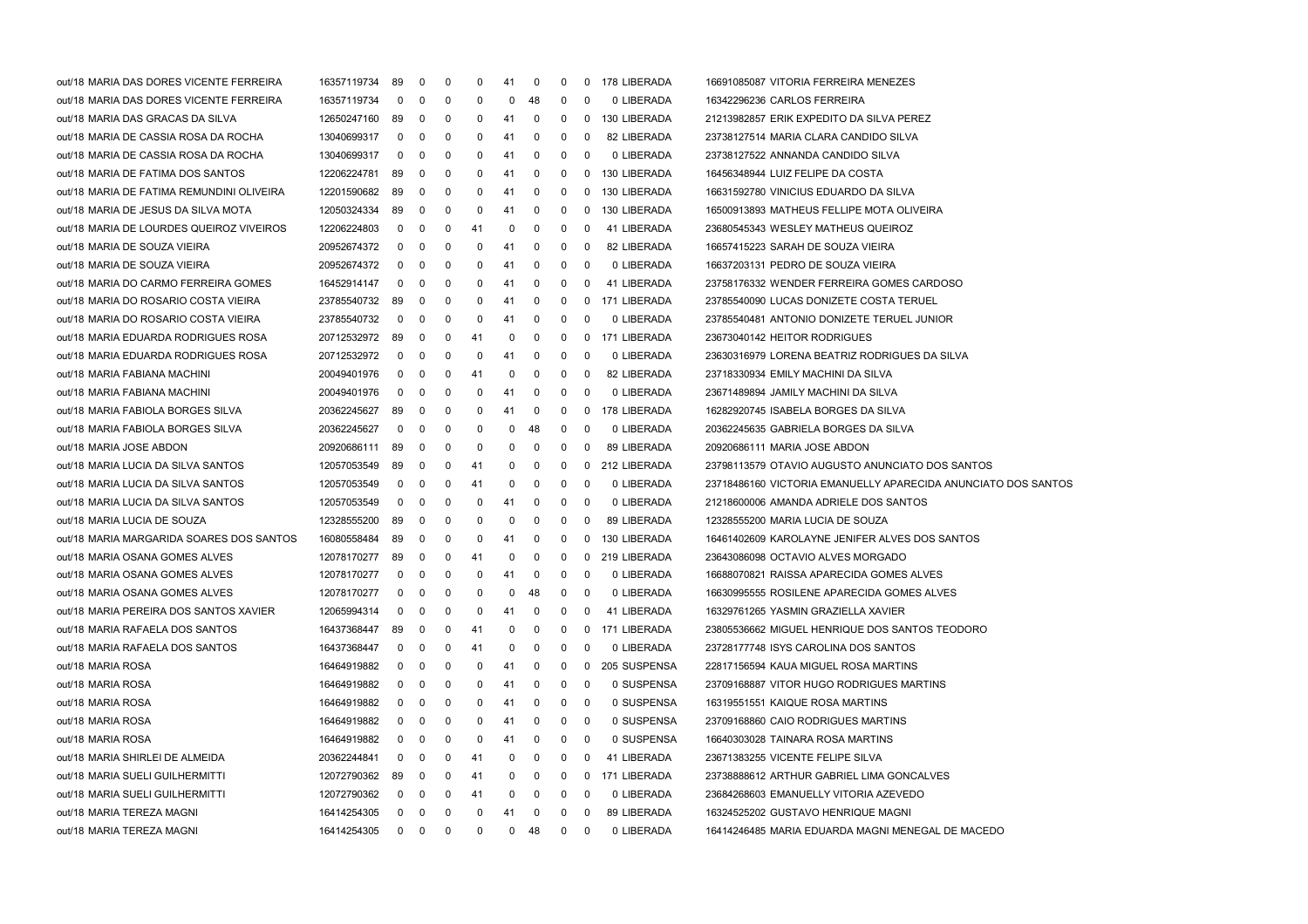| out/18 MARIANA DE LIMA                                    | 20677454214       | 0           | 0 | 0 | 41 | 0  | 0  | 0 | 0 | 82 LIBERADA    | 23644714246 VICTOR WILLIAM TEIXEIRA              |
|-----------------------------------------------------------|-------------------|-------------|---|---|----|----|----|---|---|----------------|--------------------------------------------------|
| out/18 MARIANA DE LIMA                                    | 20677454214       | 0           | 0 | 0 | 0  | 41 | 0  | 0 | 0 | 0 LIBERADA     | 23644714238 SAMAIRA CRISTINA TEIXEIRA            |
| out/18 MARIANA DOS SANTOS FARIA                           | 20066078460       | 89          | 0 | 0 | 41 | 0  | 0  | 0 | 0 | 253 LIBERADA   | 23769271838 ALERRANDRO ANTONIO FARIA MARTINS     |
| out/18 MARIANA DOS SANTOS FARIA                           | 20066078460       | $\mathbf 0$ | 0 | 0 | 41 | 0  | 0  | 0 | 0 | 0 LIBERADA     | 23688978230 ALERRANDRA ANTONIO FARIA MARTINS     |
| out/18 MARIANA DOS SANTOS FARIA                           | 20066078460       | 0           | 0 | 0 | 0  | 41 | 0  | 0 | 0 | 0 LIBERADA     | 22803262168 LEONARDO ANTONIO FARIA MARTINS       |
| out/18 MARIANA DOS SANTOS FARIA                           | 20066078460       | 0           | 0 | 0 | 0  | 41 | 0  | 0 | 0 | 0 LIBERADA     | 21206994047 ALMARIS REIS DA SILVA FILHO          |
| out/18 MARIANE PICAO                                      | 20066075313       | 0           | 0 | 0 | 41 | 0  | 0  | 0 | 0 | 41 LIBERADA    | 23721482367 WELITON RUAN PICAO                   |
| out/18 MARIANE SILVA BARROS                               | 16498525836       | 0           | 0 | 0 | 41 | 0  | 0  | 0 | 0 | 82 LIBERADA    | 23725244614 GABRIEL HENRIQUE BARROS DE ARAUJO    |
| out/18 MARIANE SILVA BARROS                               | 16498525836       | 0           | 0 | 0 | 41 | 0  | 0  | 0 | 0 | 0 LIBERADA     | 23725244622 GUILHERME ANTONIO BARROS DE ARAUJO   |
| out/18 MARIANGELA SOUZA COSTA ROCHA                       | 16352221816       | 0           | 0 | 0 | 41 | 0  | 0  | 0 | 0 | 41 LIBERADA    | 23810079541 NATA COSTA ROCHA                     |
| out/18 MARILIA ROSA ALEXANDRE                             | 16437373580       | 89          | 0 | 0 | 0  | 41 | 0  | 0 | 0 | 260 LIBERADA   | 16656424016 MICHAEL VANDER ALEXANDRE             |
| out/18 MARILIA ROSA ALEXANDRE                             | 16437373580       | 0           | 0 | 0 | 0  | 41 | 0  | 0 | 0 | 0 LIBERADA     | 16633386444 MICHAELE CRISTINA ALEXANDRE FERREIRA |
| out/18 MARILIA ROSA ALEXANDRE                             | 16437373580       | 0           | 0 | 0 | 0  | 41 | 0  | 0 | 0 | 0 LIBERADA     | 16437382067 MICAELI APARECIDA ALEXANDRE FERREIRA |
| out/18 MARILIA ROSA ALEXANDRE                             | 16437373580       | 0           | 0 | 0 | 0  | 0  | 48 | 0 | 0 | 0 LIBERADA     | 16437382180 MICAEL JUNIOR ALEXANDRE FERREIRA     |
| out/18 MARILZA DOS SANTOS MARCOLINO                       | 20066074503       | 89          | 0 | 0 | 41 | 0  | 0  | 0 | 0 | 212 LIBERADA   | 23658628916 MARIANA VITORIA SANTOS SCATOLIM      |
| out/18 MARILZA DOS SANTOS MARCOLINO                       | 20066074503       | $\mathbf 0$ | 0 | 0 | 0  | 41 | 0  | 0 | 0 | 0 LIBERADA     | 16478019382 LUIZ GABRIEL DOS SANTOS FERREIRA     |
| out/18 MARILZA DOS SANTOS MARCOLINO                       | 20066074503       | 0           | 0 | 0 | 0  | 41 | 0  | 0 | 0 | 0 LIBERADA     | 16465227496 LAIS EDUARDA DOS SANTOS DANIEL       |
| out/18 MARLEIDE DA SILVA                                  | 16413457601       | 89          | 0 | 0 | 0  | 41 | 0  | 0 | 0 | 219 LIBERADA   | 22003525008 CARLOS ROBERTO ROSSIN BARBOSA        |
| out/18 MARLEIDE DA SILVA                                  | 16413457601       | 0           | 0 | 0 | 0  | 41 | 0  | 0 | 0 | 0 LIBERADA     | 16647676180 TIAGO DA SILVA SOUZA                 |
| out/18 MARLEIDE DA SILVA                                  | 16413457601       | $\mathbf 0$ | 0 | 0 | 0  | 0  | 48 | 0 | 0 | 0 LIBERADA     | 16413392917 LETICIA DA SILVA CANDIDO             |
| out/18 MARLEIDE DOS SANTOS RIBEIRO                        | 16052590395       | 89          | 0 | 0 | 41 | 0  | 0  | 0 | 0 | 171 LIBERADA   | 23795770536 ANA KAROLINA DOS SANTOS MACIEL       |
| out/18 MARLEIDE DOS SANTOS RIBEIRO                        | 16052590395       | 0           | 0 | 0 | 41 | 0  | 0  | 0 | 0 | 0 LIBERADA     | 23645679398 MARIA ISADORA DOS SANTOS MACIEL      |
| out/18 MARLENE FERNANDES DE OLIVEIRA                      | 12661045114       | 0           | 0 | 0 | 0  | 41 | 0  | 0 | 0 | 82 BLOQUEADA   | 16697707470 PIETRA FERNANDES COTRIM              |
| out/18 MARLENE FERNANDES DE OLIVEIRA                      | 12661045114       | 0           | 0 | 0 | 0  | 41 | 0  | 0 | 0 | 0 BLOQUEADA    | 16660010786 PEDRO FELIPE FERNANDES               |
| out/18 MARLI APARECIDA VICENTE                            | 16459343986       | 0           | 0 | 0 | 41 | 0  | 0  | 0 | 0 | 123 LIBERADA   | 23696874775 JOAO PEDRO DESTIDO                   |
| out/18 MARLI APARECIDA VICENTE                            | 16459343986       | 0           | 0 | 0 | 0  | 41 | 0  | 0 | 0 | 0 LIBERADA     | 16691385595 VINICIUS DESTIDO                     |
| out/18 MARLI APARECIDA VICENTE                            | 16459343986       | 0           | 0 | 0 | 0  | 41 | 0  | 0 | 0 | 0 LIBERADA     | 16459150185 CAMILA GIOVANA DESTIDO               |
| out/18 MARTA GARCIA                                       | 16356719347       | 89          | 0 | 0 | 41 | 0  | 0  | 0 | 0 | 171 LIBERADA   | 23783713656 LAUANE CRISTINA DE JESUS             |
| out/18 MARTA GARCIA                                       | 16356719347       | 0           | 0 | 0 | 41 | 0  | 0  | 0 | 0 | 0 LIBERADA     | 23657150230 PIETRA EMANUELLY RAMOS GIMENEZ       |
| out/18 MAURA CRISTINA DA SILVA                            | 20921341401       | 89          | 0 | 0 | 0  | 0  | 0  | 0 | 0 | 89 LIBERADA    | 20921341401 MAURA CRISTINA DA SILVA              |
| out/18 MIRIAN APARECIDA AZEVEDO FERRANTI                  | 20066067353       | $\mathbf 0$ | 0 | 0 | 41 | 0  | 0  | 0 | 0 | 82 LIBERADA    | 23665082745 MATHEUS HENRIQUE DE OLIVEIRA         |
| out/18 MIRIAN APARECIDA AZEVEDO FERRANTI                  | 20066067353       | 0           | 0 | 0 | 0  | 41 | 0  | 0 | 0 | 0 LIBERADA     | 21218450136 DANIELLE MIRIANE DE OLIVEIRA         |
| out/18 MIRIAN BATISTA DA SILVA                            | 16422826738       | 89          | 0 | 0 | 41 | 0  | 0  | 0 | 0 | 130 LIBERADA   | 23707212544 LAURA BEATRIZ SILVA LOPES            |
| out/18 MIRIANE BRAZIL PRIMO                               | 12772694153       | 0           | 0 | 0 | 41 | 0  | 0  | 0 | 0 | 123 LIBERADA   | 23724582710 DAVI BRAZIL PRIMO                    |
| out/18 MIRIANE BRAZIL PRIMO                               | 12772694153       | 0           | 0 | 0 | 41 | 0  | 0  | 0 | 0 | 0 LIBERADA     | 23637835173 MAYCON DOUGLAS BRASIL DOS SANTOS     |
| out/18 MIRIANE BRAZIL PRIMO                               | 12772694153       | 0           | 0 | 0 | 0  | 41 | 0  | 0 | 0 | 0 LIBERADA     | 22808773268 MARIA MADALENA BRAZIL DOS SANTOS     |
| out/18 MIRIELI LUZIA RAMOS XAVIER                         | 16350188307       | 89          | 0 | 0 | 41 | 0  | 0  | 0 | 0 | 171 LIBERADA   | 23757390853 LUIZ MATHEUS BEZERRA XAVIER          |
| out/18 MIRIELI LUZIA RAMOS XAVIER                         | 16350188307       | 0           | 0 | 0 | 0  | 41 | 0  | 0 | 0 | 0 LIBERADA     | 23757391655 MARIA FERNANDA XAVIER                |
| out/18 MISLAINE ROBERTA GARCIA NICESIO DE MOI             | 20066075941       | 89          | 0 | 0 | 41 | 0  | 0  | 0 | 0 | 212 LIBERADA   | 23691929091 LUIS GUSTAVO RODRIGUES DA SILVA      |
| out/18 MISLAINE ROBERTA GARCIA NICESIO DE MOI             | 20066075941       | 0           | 0 | 0 | 0  | 41 | 0  | 0 | 0 | 0 LIBERADA     | 16322703030 KAIQUE RAFAEL SIMISIC                |
| out/18 MISLAINE ROBERTA GARCIA NICESIO DE MOI 20066075941 |                   | 0           | 0 | 0 | 0  | 41 | 0  | 0 | 0 | 0 LIBERADA     | 16455402864 MIGUEL HENRIQUE SIMISIC NETO         |
| out/18 MONICA FERREIRA DA SILVA                           | 20362246143 89 41 |             |   | 0 | 0  | 0  | 0  | 0 |   | 0 253 LIBERADA | 20362246143 MONICA FERREIRA DA SILVA             |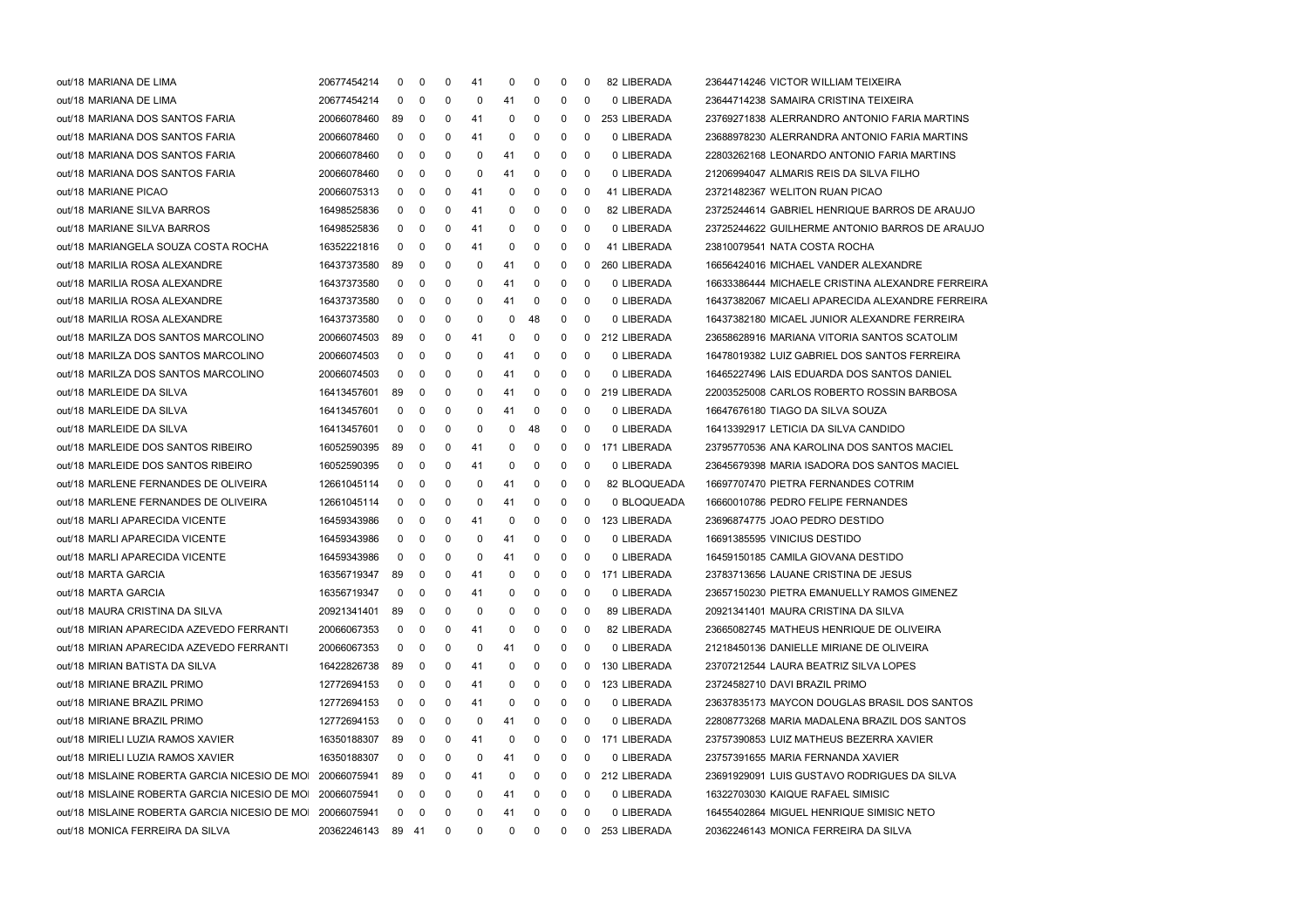| out/18 MONICA FERREIRA DA SILVA            | 20362246143 | 0                       | 0   | 0  | 41           | 0  | 0            | 0            | 0            | 0 LIBERADA   | 23730681687 BRAYAN DAVID DA SILVA              |
|--------------------------------------------|-------------|-------------------------|-----|----|--------------|----|--------------|--------------|--------------|--------------|------------------------------------------------|
| out/18 MONICA FERREIRA DA SILVA            | 20362246143 | $\mathbf 0$             | -0  | 0  | 0            | 41 | 0            | 0            | 0            | 0 LIBERADA   | 23602108917 SAMUEL RICARDO DA SILVA            |
| out/18 MONICA FERREIRA DA SILVA            | 20362246143 | 0                       | -0  | 0  | 0            | 41 | 0            | 0            | 0            | 0 LIBERADA   | 16490597188 LUIZ GUSTAVO DA SILVA              |
| out/18 MONICA LOURENCO DA SILVA            | 16449498421 | 89                      | -0  | 0  | 0            | 41 | 0            | 0            | $^{\rm o}$   | 178 LIBERADA | 16683509965 SANDRO LOURENCO DA SILVA FILHO     |
| out/18 MONICA LOURENCO DA SILVA            | 16449498421 | 0                       | 0   | 0  | 0            | 0  | 48           | 0            | 0            | 0 LIBERADA   | 16449491214 MELISSA DA SILVA FARIAS            |
| out/18 MONICA SILVA PEREIRA                | 16655722706 | 89                      | 0   | 0  | 41           | 0  | 0            | 0            | $\mathbf 0$  | 294 LIBERADA | 23810726113 ESTER SILVA DOS SANTOS             |
| out/18 MONICA SILVA PEREIRA                | 16655722706 | $\mathbf 0$             | 0   | 0  | 41           | 0  | 0            | 0            | 0            | 0 LIBERADA   | 22822569141 LAYLA VITORIA OLIVEIRA SILVA       |
| out/18 MONICA SILVA PEREIRA                | 16655722706 | 0                       | 0   | 0  | 0            | 41 | 0            | 0            | 0            | 0 LIBERADA   | 16332824094 GUSTAVO OLIVEIRA SILVA             |
| out/18 MONICA SILVA PEREIRA                | 16655722706 | 0                       | 0   | 0  | 0            | 41 | 0            | 0            | 0            | 0 LIBERADA   | 16316003553 GABRIEL PEREIRA SACERDOTE          |
| out/18 MONICA SILVA PEREIRA                | 16655722706 | 0                       | 0   | 0  | 0            | 41 | 0            | 0            | 0            | 0 LIBERADA   | 16306120484 GABRIELA PEREIRA SACERDOTE         |
| out/18 MOZIARA NUNES DE SOUZA              | 12530542556 | 89                      | 0   | 0  | 0            | 41 | 0            | 0            | 0            | 171 LIBERADA | 22020364106 JONATAS NUNES DE SOUZA             |
| out/18 MOZIARA NUNES DE SOUZA              | 12530542556 | 0                       | 0   | 0  | 0            | 41 | 0            | 0            | 0            | 0 LIBERADA   | 22820355586 MARIA HELOISA NUNES DE SOUZA       |
| out/18 MYAME FABIOLA PAULA JESUS DA SILVA  | 16446780827 | 89                      | -0  | 0  | 41           | 0  | 0            | 0            | $\mathbf 0$  | 171 LIBERADA | 23745709949 GABRIEL HENRIQUE DA SILVA          |
| out/18 MYAME FABIOLA PAULA JESUS DA SILVA  | 16446780827 | 0                       | 0   | 0  | 0            | 41 | 0            | 0            | 0            | 0 LIBERADA   | 21263252631 DAVID HENRIQUE DA SILVA            |
| out/18 NADIR RIBEIRO DOS SANTOS            | 12438857872 | 0                       | 0   | 0  | 0            | 0  | 0            | 0            | 0            | 48 LIBERADA  | 12438857872 NADIR RIBEIRO DOS SANTOS           |
| out/18 NADIR RIBEIRO DOS SANTOS            | 12438857872 | 0                       | 0   | 0  | 0            | 0  | 48           | 0            | 0            | 0 LIBERADA   | 20066075038 EDUARDO ALMEIDA DE MELO            |
| out/18 NATALIA CORDEIRO DA SILVA           | 20070626124 | 0                       | 0   | 0  | 41           | 0  | 0            | 0            | 0            | 41 LIBERADA  | 23745292770 ARTHUR HENRIQUE TERTO DA SILVA     |
| out/18 NATALIA JESSICA DA SILVEIRA DUARTE  | 20096791602 | 89                      | 0   | 0  | 41           | 0  | 0            | 0            | $\mathbf 0$  | 130 LIBERADA | 23779234455 SAMUEL HENRIQUE DA SILVEIRA        |
| out/18 NATALIA LAUREANO                    | 20137977306 | 89                      | 0   | 0  | 0            | 41 | 0            | 0            | $^{\rm o}$   | 171 LIBERADA | 21263894838 AMANDA ISABELA SORIANO             |
| out/18 NATALIA LAUREANO                    | 20137977306 | 0                       | 0   | 0  | 0            | 41 | 0            | 0            | 0            | 0 LIBERADA   | 16282977488 JULIO CESAR LAUREANO DE OLIVEIRA   |
| out/18 NATALINA MONTEIRO SOBRINHO          | 16544592634 | 89                      | 0   | 0  | 41           | 0  | 0            | 0            | $\mathbf{0}$ | 178 LIBERADA | 23789445998 HELOISA EMANUELE MONTEIRO DA SILVA |
| out/18 NATALINA MONTEIRO SOBRINHO          | 16544592634 | 0                       | 0   | 0  | 0            | 0  | 48           | 0            | 0            | 0 LIBERADA   | 21212283130 ABIGAIL MONTEIRO LUCRECIO          |
| out/18 NATHALIA CESCON MARANTE GONCALVES   | 20100173599 | 89                      | -0  | 0  | 41           | 0  | 0            | 0            | $\mathbf 0$  | 212 LIBERADA | 23768959143 SOPHIA MARANTE GONCALVES           |
| out/18 NATHALIA CESCON MARANTE GONCALVES   | 20100173599 | 0                       | 0   | 0  | 0            | 41 | 0            | 0            | 0            | 0 LIBERADA   | 23663890313 BRENO MARANTE PAIXAO               |
| out/18 NATHALIA CESCON MARANTE GONCALVES   | 20100173599 | 0                       | 0   | 0  | 0            | 41 | 0            | 0            | 0            | 0 LIBERADA   | 23663890305 JULIA MARANTE PAIXAO               |
| out/18 NELICE DE SOUSA RODRIGUES           | 16541639818 | 89                      | 0   | 0  | 0            | 41 | 0            | 0            | 0            | 171 LIBERADA | 16510374995 LUCAS VINICIUS DE SOUSA RODRIGUES  |
| out/18 NELICE DE SOUSA RODRIGUES           | 16541639818 | 0                       | 0   | 0  | 0            | 41 | 0            | 0            | 0            | 0 LIBERADA   | 21220127975 ANALLYCE DE SOUSA FEITOSA          |
| out/18 NERCI LUCIENE ALVES                 | 12636365143 | 89                      | 0   | 0  | 41           | 0  | 0            | 0            | 0            | 171 LIBERADA | 22819425266 MARIA VITORIA ALVES MARQUES        |
| out/18 NERCI LUCIENE ALVES                 | 12636365143 | $\overline{\mathbf{0}}$ | 0   | 0  | 0            | 41 | 0            | 0            | 0            | 0 LIBERADA   | 21231462819 ERICK MURILO ALVES SOARES          |
| out/18 NEUZA SATURNO                       | 10843579541 | 89                      | 0   | 0  | 0            | 0  | 48           | 0            | 0            | 137 LIBERADA | 16478629342 LUCAS SATURNO DE PAULA             |
| out/18 NILZA DONIZETI BARBOSA              | 20946209213 | 89                      | 0   | 0  | 0            | 41 | 0            | 0            | $\Omega$     | 130 LIBERADA | 16332075989 JOAO PEDRO BARBOSA DA SILVA        |
| out/18 ONIVALDO DE SOUZA BRITTO            | 17018315482 | 89                      | 0   | 0  | 0            | 0  | 0            | 0            | 0            | 89 LIBERADA  | 17018315482 ONIVALDO DE SOUZA BRITTO           |
| out/18 PAMELA GLEICE DE JESUS GOMES SOARES | 16617401965 | 89                      | 0   | 41 | 41           | 0  | 0            | 0            | 0            | 212 LIBERADA | 23821081593 ISAAC SOARES GOMES                 |
| out/18 PAMELA GLEICE DE JESUS GOMES SOARES | 16617401965 | 0                       | 0   | 0  | 41           | 0  | 0            | 0            | 0            | 0 LIBERADA   | 23682651396 ISRAEL VICTOR SOARES GOMES         |
| out/18 PAOLA CRISTINA MARTINS MARQUES      | 20776657393 | 89                      | 0   | 0  | 41           | 0  | 0            | 0            | 0            | 130 LIBERADA | 23748975925 JOAO LUCAS MARQUES PEREIRA         |
| out/18 PATRICIA APARECIDA SANTOS           | 20417349356 | 0                       | 0   | 0  | 0            | 41 | 0            | 0            | 0            | 41 LIBERADA  | 16679780382 VITORIA BEATRIZ SANTOS PAVAN       |
| out/18 PATRICIA CRISTINA DE OLIVEIRA LOPES | 20066067655 | 89                      | 0   | 0  | 41           | 0  | 0            | 0            | 0            | 294 LIBERADA | 23757988759 RAYSSA EMANUELLY DE OLIVEIRA       |
| out/18 PATRICIA CRISTINA DE OLIVEIRA LOPES | 20066067655 | $\mathbf 0$             | - 0 | 0  | 41           | 0  | 0            | 0            | 0            | 0 LIBERADA   | 21262690740 ANA CLARA DE OLIVEIRA DA SILVA     |
| out/18 PATRICIA CRISTINA DE OLIVEIRA LOPES | 20066067655 | $\mathbf 0$             | 0   | 0  | 0            | 41 | 0            | 0            | 0            | 0 LIBERADA   | 22802789162 MIGUEL LOPES RODRIGUES DA SILVA    |
| out/18 PATRICIA CRISTINA DE OLIVEIRA LOPES | 20066067655 | 0                       | 0   | 0  | 0            | 41 | 0            | 0            | 0            | 0 LIBERADA   | 16333269124 GUSTAVO LOPES DE OLIVEIRA          |
| out/18 PATRICIA CRISTINA DE OLIVEIRA LOPES | 20066067655 | 0                       | 0   | 0  | 0            | 0  | 0            | 0            | 0            | 0 LIBERADA   | 16496673145 MAISA LOPES DE OLIVEIRA            |
| out/18 PATRICIA CRISTINA DE OLIVEIRA LOPES | 20066067655 | $0\quad 0$              |     | 0  | $\mathbf{0}$ | 41 | $\mathbf{0}$ | $\mathbf{0}$ | $\mathbf 0$  | 0 LIBERADA   | 16490179998 MARCOS VINICIUS DE OLIVEIRA LOPES  |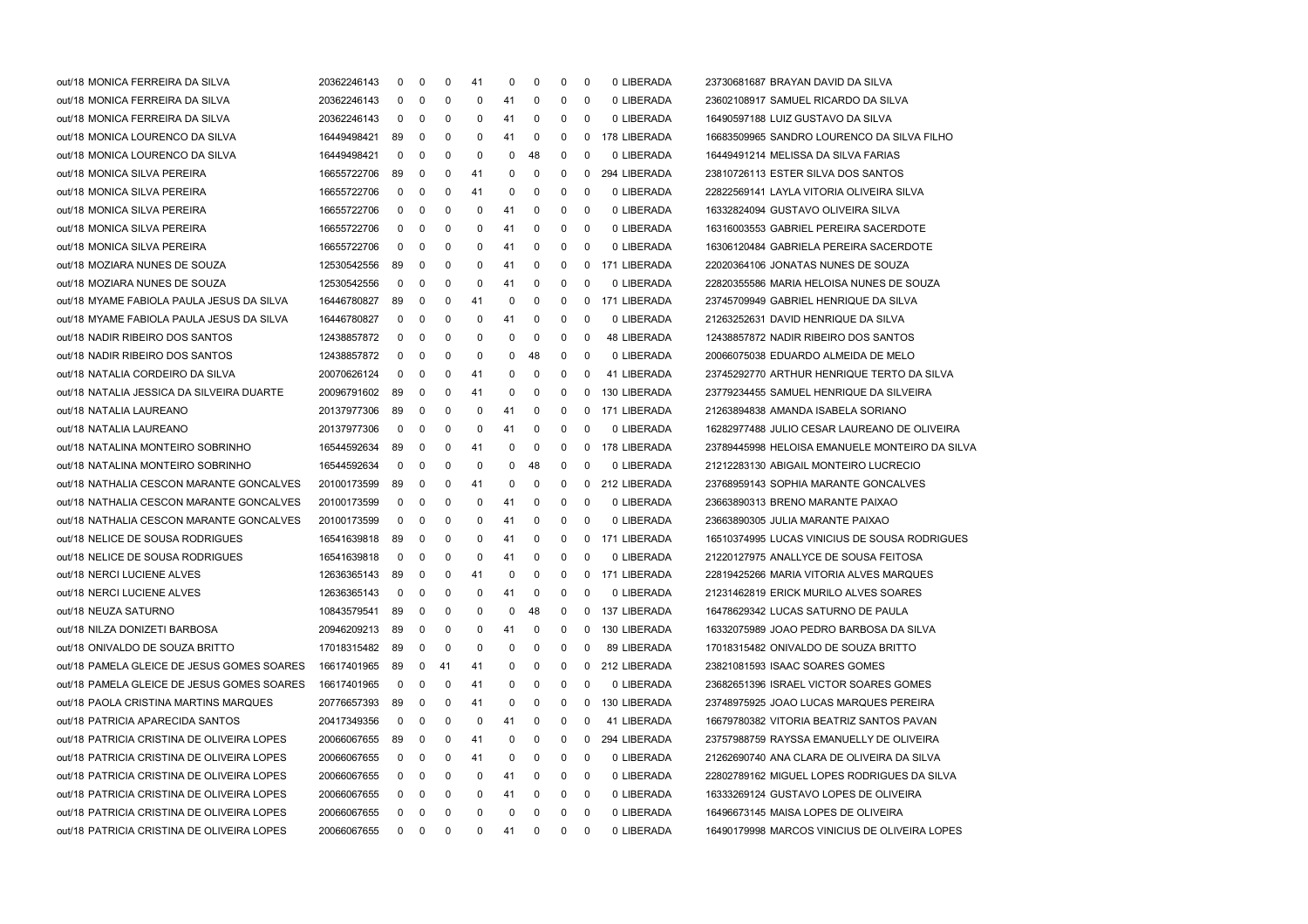| out/18 PATRICIA DA SILVA RIBEIRO           | 23688712559 | 0              | $\mathbf 0$    | 0            | 41 | 0            | 0  | 0 | 0                       | 41 BLOQUEADA | 23688712540 DAVI WEVERTON RIBEIRO FEITOZA                  |
|--------------------------------------------|-------------|----------------|----------------|--------------|----|--------------|----|---|-------------------------|--------------|------------------------------------------------------------|
| out/18 PATRICIA DAMARES JESUS SANTOS       | 16622501239 | 89             | 0              | 0            | 41 | 0            | 0  | 0 | $\mathbf{0}$            | 130 LIBERADA | 23771905695 ESTEVAN ALEXSANDRO SANTOS DA SILVA             |
| out/18 PATRICIA DE CASSIA STECCHINI        | 12638400140 | 89             | $\overline{0}$ | 0            | 41 | 0            | 0  | 0 | $\mathbf{0}$            | 260 LIBERADA | 23653203720 JOAO LUCAS STECCHINI DE PAULA                  |
| out/18 PATRICIA DE CASSIA STECCHINI        | 12638400140 | 0              | $\overline{0}$ | 0            | 41 | 0            | 0  | 0 | 0                       | 0 LIBERADA   | 22813822379 LUIS GUSTAVO STECCHINI DE PAULA                |
| out/18 PATRICIA DE CASSIA STECCHINI        | 12638400140 | 0              | $\mathbf 0$    | 0            | 0  | 41           | 0  | 0 | 0                       | 0 LIBERADA   | 16334195558 KAIQUE MAURO STECCHINI GOMES                   |
| out/18 PATRICIA DE CASSIA STECCHINI        | 12638400140 | $\mathbf{0}$   | $\mathbf 0$    | 0            | 0  | 0            | 48 | 0 | $\mathbf 0$             | 0 LIBERADA   | 20159112596 JULIO CESAR STECCHINI SILVA                    |
| out/18 PATRICIA HELENA MAGNI               | 20066067949 | 0              | 0              | 0            | 0  | 41           | 0  | 0 | 0                       | 89 BLOQUEADA | 16672085751 PATRICK MAGNI BONI                             |
| out/18 PATRICIA HELENA MAGNI               | 20066067949 | 0              | 0              | 0            | 0  | 0            | 48 | 0 | 0                       | 0 BLOQUEADA  | 20066067957 ERICK MAGNI BENTO                              |
| out/18 PATRICIA JOSIANE TOZARINI BRITO     | 20066067280 | 0              | $\overline{0}$ | 0            | 41 | 0            | 0  | 0 | 0                       | 89 BLOQUEADA | 23625959433 DANIEL HENRIQUE DE BRITO                       |
| out/18 PATRICIA JOSIANE TOZARINI BRITO     | 20066067280 | $\mathbf 0$    | $\mathbf 0$    | 0            | 0  | 0            | 48 | 0 | 0                       | 0 BLOQUEADA  | 20066067299 DAIANE MICHELE DE BRITO                        |
| out/18 PATRICIA JOSIELI MARCARI DA COSTA   | 20124922893 | 89             | $\mathbf 0$    | 0            | 41 | 0            | 0  | 0 | $\mathbf{0}$            | 212 LIBERADA | 23672410485 LORENA VITORIA MARCARI DA COSTA CONSTANTE      |
| out/18 PATRICIA JOSIELI MARCARI DA COSTA   | 20124922893 | 0              | 0              | 0            | 41 | 0            | 0  | 0 | 0                       | 0 LIBERADA   | 23672384492 LORENZO MIGUEL MARCARI DA COSTA CONSTANTE      |
| out/18 PATRICIA JOSIELI MARCARI DA COSTA   | 20124922893 | 0              | 0              | 0            | 0  | 41           | 0  | 0 | 0                       | 0 LIBERADA   | 16282980373 KAYKY MARCARI DA COSTA CONSTANTE               |
| out/18 PATRICIA MACEDO                     | 20362247743 | 0              | $\overline{0}$ | 0            | 41 | 0            | 0  | 0 | $\mathbf 0$             | 123 LIBERADA | 23833659110 FELIPE MACEDO CONSTANTINO                      |
| out/18 PATRICIA MACEDO                     | 20362247743 | 0              | $\mathbf 0$    | 0            | 41 | 0            | 0  | 0 | 0                       | 0 LIBERADA   | 23764034145 EMANUELLY MACEDO CONSTANTINO                   |
| out/18 PATRICIA MACEDO                     | 20362247743 | 0              | $\mathbf 0$    | 0            | 41 | 0            | 0  | 0 | $\mathbf 0$             | 0 LIBERADA   | 23764035451 GABRIELA MACEDO GOMES                          |
| out/18 PAULA PEREIRA MOURA                 | 23610581758 | 0              | 0              | 0            | 0  | 0            | 0  | 0 | $\mathbf{0}$            | 205 LIBERADA | 23726116253 SOPHIA PEREIRA MOURA                           |
| out/18 PAULA PEREIRA MOURA                 | 23610581758 | $\mathbf{0}$   | $\overline{0}$ | 0            | 41 | 0            | 0  | 0 | 0                       | 0 LIBERADA   | 23726154015 MARIA ALICE PEREIRA MOURA                      |
| out/18 PAULA PEREIRA MOURA                 | 23610581758 | $\mathbf 0$    | $\overline{0}$ | 0            | 41 | 0            | 0  | 0 | 0                       | 0 LIBERADA   | 23726120560 RUTE PEREIRA DE MOURA                          |
| out/18 PAULA PEREIRA MOURA                 | 23610581758 | 0              | $\mathbf 0$    | 0            | 0  | 41           | 0  | 0 | 0                       | 0 LIBERADA   | 23610600140 SARA PEREIRA DE MOURA                          |
| out/18 PAULA PEREIRA MOURA                 | 23610581758 | $\mathbf{0}$   | $\mathbf 0$    | 0            | 0  | 0            | 0  | 0 | $\mathbf 0$             | 0 LIBERADA   | 21263620428 ANA CAROLINA PEREIRA DE MOURA                  |
| out/18 PAULA PEREIRA MOURA                 | 23610581758 | 0              | 0              | 0            | 0  | 0            | 0  | 0 | 0                       | 0 LIBERADA   | 22012697444 ISAIAS PEREIRA DE MOURA                        |
| out/18 PAULA PEREIRA MOURA                 | 23610581758 | 0              | $\overline{0}$ | 0            | 0  | 41           | 0  | 0 | 0                       | 0 LIBERADA   | 23610615628 VINICIUS NILO PEREIRA DE MOURA                 |
| out/18 PAULA PEREIRA MOURA                 | 23610581758 | 0              | $\overline{0}$ | 0            | 0  | 41           | 0  | 0 | 0                       | 0 LIBERADA   | 23610616853 VITOR PEREIRA DE MOURA                         |
| out/18 PRISCIELE DAMARIS GONCALVES         | 16525029431 | 89             | $\mathbf 0$    | 0            | 41 | 0            | 0  | 0 | $\mathbf{0}$            | 130 LIBERADA | 23661403164 PRISCILHIENE GONCALVES DA SILVA PIRES FERREIRA |
| out/18 QUITERIA VIEIRA SANTOS              | 16310856481 | 89             | $\overline{0}$ | 0            | 41 | 0            | 0  | 0 | $\mathbf{0}$            | 171 LIBERADA | 22819425754 MARIA VICTORIA VIEIRA MACENA                   |
| out/18 QUITERIA VIEIRA SANTOS              | 16310856481 | 0              | 0              | 0            | 0  | 41           | 0  | 0 | 0                       | 0 LIBERADA   | 23617063388 VITOR GABRIEL VIEIRA MACENA                    |
| out/18 RAFAELA FERNANDA DE OLIVEIRA        | 16643453381 | 89             | $\overline{0}$ | 0            | 41 | 0            | 0  | 0 | 0                       | 130 LIBERADA | 23808914633 ANA CLARA DE OLIVEIRA SALES                    |
| out/18 REGIANE APARECIDA DE BRITO SANTOS   | 12691378189 | $\mathbf{0}$   | $\overline{0}$ | 0            | 41 | 0            | 0  | 0 | 0                       | 130 SUSPENSA | 23629001463 MANUELLE VITORIA DOS SANTOS                    |
| out/18 REGIANE APARECIDA DE BRITO SANTOS   | 12691378189 | $\mathbf 0$    | $\mathbf 0$    | 0            | 0  | 41           | 0  | 0 | $\mathbf 0$             | 0 SUSPENSA   | 16508170393 MARIA CLARA SANTOS                             |
| out/18 REGIANE APARECIDA DE BRITO SANTOS   | 12691378189 | $\mathbf 0$    | $\mathbf 0$    | 0            | 0  | $\mathbf{0}$ | 48 | 0 | $\overline{\mathbf{0}}$ | 0 SUSPENSA   | 16165359931 DEIVID WILIAN PEREIRA                          |
| out/18 REGINA CELIA FRATA                  | 12093879958 | 89             | 0              | 0            | 0  | 0            | 48 | 0 | 0                       | 137 LIBERADA | 16633417307 SARA GALERANI                                  |
| out/18 REGINA CRISTINA TEODORO DE OLIVEIRA | 16644325921 | 89             | $\mathbf 0$    | 0            | 0  | 41           | 0  | 0 | 0                       | 178 LIBERADA | 16168421921 FABIO TEODORO DE OLIVEIRA                      |
| out/18 REGINA CRISTINA TEODORO DE OLIVEIRA | 16644325921 | 0              | 0              | 0            | 0  | 0            | 48 | 0 | 0                       | 0 LIBERADA   | 16644804269 WESLEY TEODORO DE OLIVEIRA                     |
| out/18 REGINA MARCIA DO BONFIM             | 12473707245 | 89             | 0              | 0            | 0  | 0            | 48 | 0 | 0                       | 137 LIBERADA | 16247360356 GLENDER ALEXANDRE BARREIRA BARBINO             |
| out/18 REGINA MARTINS DOS SANTOS           | 12100801513 | 89             | 0              | 0            | 41 | 0            | 0  | 0 | 0                       | 267 LIBERADA | 23701797141 JOAO PEDRO DE OLIVEIRA CORREA                  |
| out/18 REGINA MARTINS DOS SANTOS           | 12100801513 | 0              | 0              | 0            | 41 | 0            | 0  | 0 | 0                       | 0 LIBERADA   | 23811955566 JOAO MIGUEL DE OLIVEIRA CORREA                 |
| out/18 REGINA MARTINS DOS SANTOS           | 12100801513 | 0              | $\mathbf 0$    | 0            | 0  | 0            | 48 | 0 | - 0                     | 0 LIBERADA   | 20066080392 IRIS LUIZA DE OLIVEIRA                         |
| out/18 REGINA MARTINS DOS SANTOS           | 12100801513 | 0              | 0              | 0            | 0  | 0            | 48 | 0 | 0                       | 0 LIBERADA   | 16588813202 TAMIRES TAINA DE OLIVEIRA                      |
| out/18 REGINA MAURA SAVERI                 | 12450807448 | 89             | 0              | 0            | 0  | 41           | 0  | 0 | 0                       | 130 LIBERADA | 16308234576 ISABELA DE AZEVEDO                             |
| out/18 RENATA DONIZETI NETO                | 12298257894 | 0              | $\mathbf 0$    | 0            | 0  | 41           | 0  | 0 | 0                       | 89 LIBERADA  | 16282394083 JOAO PEDRO NETO KOTONO                         |
| out/18 RENATA DONIZETI NETO                | 12298257894 | $\overline{0}$ | $\mathbf{0}$   | $\mathbf{0}$ | 0  | 0            | 48 | 0 | 0                       | 0 LIBERADA   | 16591386883 RAQUEL ROBERTA NETO KOTONA                     |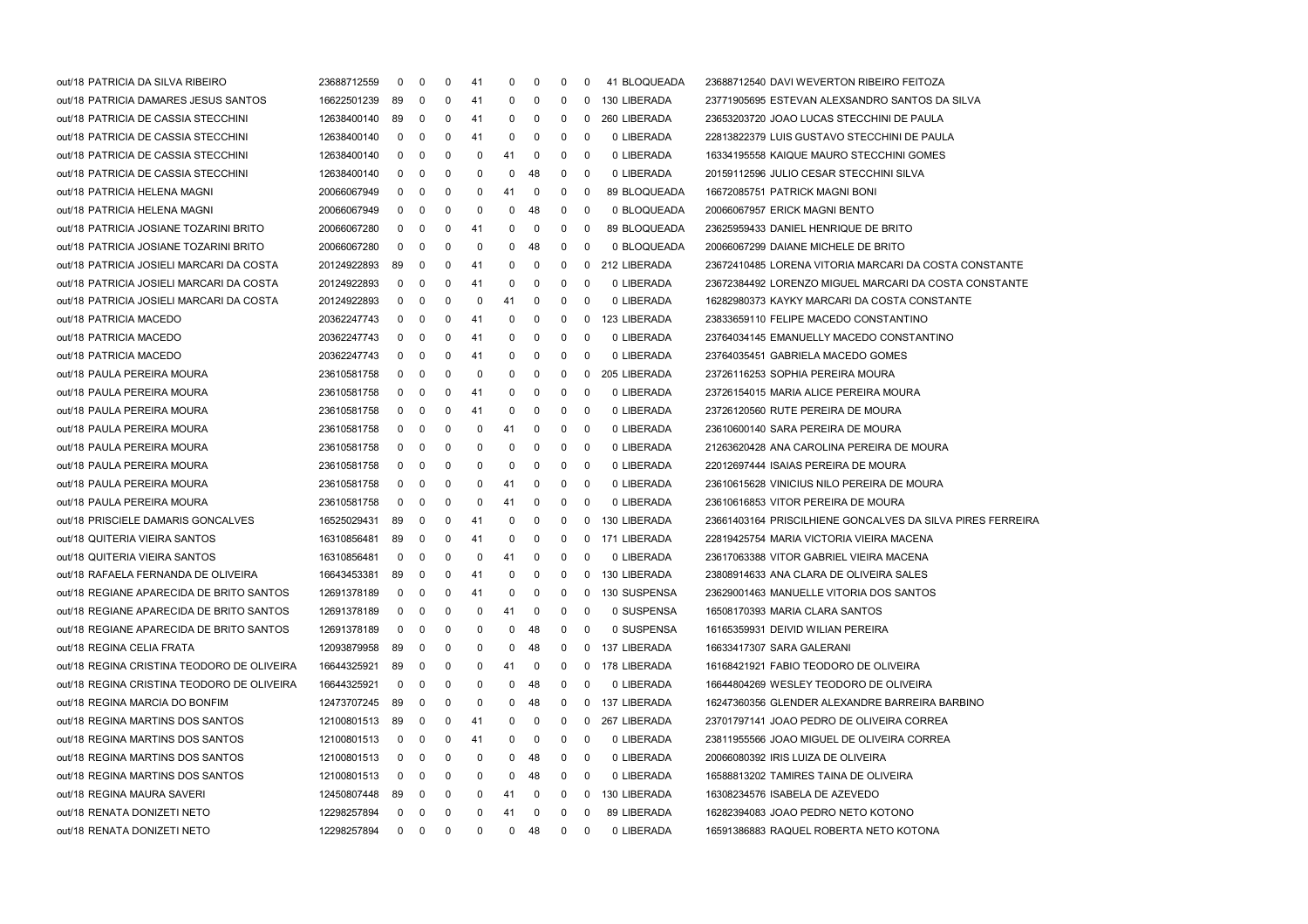| out/18 RENATA DOS SANTOS DE SOUZA         | 20417347434 | 89         | 0          | 0  | 41 | 0            | 0            | 0 |            | 0 212 LIBERADA | 23695555765 ENZO GABRIEL SOUZA DE ASSIS          |
|-------------------------------------------|-------------|------------|------------|----|----|--------------|--------------|---|------------|----------------|--------------------------------------------------|
| out/18 RENATA DOS SANTOS DE SOUZA         | 20417347434 | 0          | 0          | 0  | 0  | 41           | 0            | 0 | 0          | 0 LIBERADA     | 23652875601 RAFAEL SOUZA DE ASSIS                |
| out/18 RENATA DOS SANTOS DE SOUZA         | 20417347434 | 0          | 0          | 0  | 0  | 41           | 0            | 0 | 0          | 0 LIBERADA     | 16677313612 RAFAELA SOUZA DE ASSIS               |
| out/18 RENE PATRICIA VERCEZI MASSINANI    | 20363127016 | 0          | 0          | 0  | 0  | 41           | 0            | 0 | 0          | 82 LIBERADA    | 16683804207 TAMIRES VERCEZI MASSINANI            |
| out/18 RENE PATRICIA VERCEZI MASSINANI    | 20363127016 | 0          | 0          | 0  | 0  | 41           | 0            | 0 | 0          | 0 LIBERADA     | 16647836374 MONIQUE VERCEZI MASSINANI            |
| out/18 RENICE GOMES BARBOSA               | 12902962152 | -89        | 0          | 0  | 0  | 41           | 0            | 0 | 0          | 219 BLOQUEADA  | 16524566182 LEONARDO BARBOSA DOS SANTOS          |
| out/18 RENICE GOMES BARBOSA               | 12902962152 | 0          | 0          | 0  | 0  | 41           | 0            | 0 | 0          | 0 BLOQUEADA    | 16506330326 MARIA LUIZA BARBOSA DOS SANTOS       |
| out/18 RENICE GOMES BARBOSA               | 12902962152 | 0          | 0          | 0  | 0  | 0            | 48           | 0 | 0          | 0 BLOQUEADA    | 16506312433 LUCAS GOMES BARBOSA                  |
| out/18 RITA ANTONIA RODRIGUES             | 16657149078 | 89         | 0          | 0  | 0  | 41           | 0            | 0 | 0          | 130 LIBERADA   | 22005763089 JOSE GABRIEL RODRIGUES DE MORAIS     |
| out/18 RITA APARECIDA DE OLIVEIRA         | 12278360118 | 0          | 0          | 0  | 41 | 0            | 0            | 0 | 0          | 130 LIBERADA   | 23803829999 VITORIA RITA DE OLIVEIRA             |
| out/18 RITA APARECIDA DE OLIVEIRA         | 12278360118 | 0          | 0          | 0  | 0  | 41           | 0            | 0 | 0          | 0 LIBERADA     | 16498783436 MARIANE GABRIELLE DE OLIVEIRA        |
| out/18 RITA APARECIDA DE OLIVEIRA         | 12278360118 | 0          | 0          | 0  | 0  | 0            | 48           | 0 | 0          | 0 LIBERADA     | 20362251120 LIDIANE CRISTINA DE OLIVEIRA         |
| out/18 RITA CRISTINA FEITOZA QUITERA      | 20639323035 | 89         | 0          | 0  | 41 | 0            | 0            | 0 | 0          | 212 LIBERADA   | 23686418408 LUIZ GUSTAVO QUITERA DE LIMA         |
| out/18 RITA CRISTINA FEITOZA QUITERA      | 20639323035 | 0          | 0          | 0  | 0  | 41           | 0            | 0 | 0          | 0 LIBERADA     | 22016227868 JOAO VITOR QUITERA DE LIMA           |
| out/18 RITA CRISTINA FEITOZA QUITERA      | 20639323035 | 0          | 0          | 0  | 0  | 41           | 0            | 0 | 0          | 0 LIBERADA     | 23685158399 JONATAS QUITERA DE LIMA              |
| out/18 RITA DE CASSIA RIBAS               | 12236200252 | 89         | 0          | 0  | 0  | 41           | 0            | 0 | $^{\rm o}$ | 130 LIBERADA   | 23658907319 DEMYLLYKELLE VITORIA RODRIGUES RIBAS |
| out/18 ROBERTA FABIANA SOARES             | 20066066888 | 0          | 0          | 0  | 0  | 41           | 0            | 0 | $^{\rm o}$ | 137 LIBERADA   | 16282368821 IGOR ROBERTO BRAGA                   |
| out/18 ROBERTA FABIANA SOARES             | 20066066888 | 0          | 0          | 0  | 0  | 0            | 48           | 0 | 0          | 0 LIBERADA     | 16602786300 VITOR AUGUSTO BRAGA                  |
| out/18 ROBERTA FABIANA SOARES             | 20066066888 | 0          | 0          | 0  | 0  | 0            | 48           | 0 | 0          | 0 LIBERADA     | 23799894507 CAIO JUNIOR BRAGA                    |
| out/18 ROSA MARINA VERCESI                | 16677991491 | -89        | 0          | 0  | 0  | 0            | 0            | 0 | 0          | 89 LIBERADA    | 16677991491 ROSA MARINA VERCESI                  |
| out/18 ROSANA CRISTINA DE SOUZA           | 16603476690 | 89         | 0          | 0  | 0  | 41           | 0            | 0 |            | 0 171 LIBERADA | 16315516220 JULIA MELO SOUSA                     |
| out/18 ROSANA CRISTINA DE SOUZA           | 16603476690 | 0          | 0          | 0  | 0  | 41           | 0            | 0 | 0          | 0 LIBERADA     | 16135932544 ANA BEATRIZ MELO SOUSA               |
| out/18 ROSANA DOS SANTOS DA SILVA         | 12375211253 | 0          | 0          | 0  | 41 | 0            | 0            | 0 | 0          | 164 LIBERADA   | 23773394523 MARIA VALENTINA DOS SANTOS DA SILVA  |
| out/18 ROSANA DOS SANTOS DA SILVA         | 12375211253 | 0          | 0          | 0  | 41 | 0            | 0            | 0 | 0          | 0 LIBERADA     | 23714192405 ENZO JOAQUIM DOS SANTOS DA SILVA     |
| out/18 ROSANA DOS SANTOS DA SILVA         | 12375211253 | 0          | 0          | 0  | 0  | 41           | 0            | 0 | 0          | 0 LIBERADA     | 16308897265 ICARO LUCAS DOS SANTOS DA SILVA      |
| out/18 ROSANA DOS SANTOS DA SILVA         | 12375211253 | 0          | 0          | 0  | 0  | 41           | 0            | 0 | 0          | 0 LIBERADA     | 16456406324 CAUA ROGERIO DOS SANTOS DA SILVA     |
| out/18 ROSANA QUINTINO DA SILVA           | 16544730859 | 0          | 0          | 0  | 41 | 0            | 0            | 0 | 0          | 82 LIBERADA    | 23784559332 ANDRE ROGERIO SILVA DE OLIVEIRA      |
| out/18 ROSANA QUINTINO DA SILVA           | 16544730859 | 0          | 0          | 0  | 0  | 41           | 0            | 0 | 0          | 0 LIBERADA     | 16336819184 JOHN WILLIAN DA SILVA MACHADO        |
| out/18 ROSANGELA APARECIDA DOS SANTOS     | 19007056010 | 89         | 0          | 0  | 0  | 41           | 0            | 0 | 0          | 130 LIBERADA   | 16315504109 GIOVANA APARECIDA DOS SANTOS         |
| out/18 ROSANGELA DOS SANTOS MARCOLINO     | 16634754846 | 0          | 0          | 0  | 41 | 0            | 0            | 0 | 0          | 130 LIBERADA   | 23629316200 JULIA CARLA BERCHELLI                |
| out/18 ROSANGELA DOS SANTOS MARCOLINO     | 16634754846 | $^{\rm o}$ | 0          | 0  | 0  | 41           | 0            | 0 | 0          | 0 LIBERADA     | 22002467330 JOAO CARLOS BERCHELLI                |
| out/18 ROSANGELA DOS SANTOS MARCOLINO     | 16634754846 | 0          | 0          | 0  | 0  | 0            | 48           | 0 | 0          | 0 LIBERADA     | 16285353221 JHONY CRIVERLAN SANTOS DE MORAES     |
| out/18 ROSANGELA LUIZA MARTINS            | 12599923982 | 0          | 0          | 0  | 41 | 0            | 0            | 0 | 0          | 130 BLOQUEADA  | 22817836293 MARCELY BEATRIZ DE ARAUJO            |
| out/18 ROSANGELA LUIZA MARTINS            | 12599923982 | 0          | 0          | 0  | 0  | 41           | 0            | 0 | 0          | 0 BLOQUEADA    | 16662892387 RYAN GABRIEL DE ARAUJO               |
| out/18 ROSANGELA LUIZA MARTINS            | 12599923982 | 0          | 0          | 0  | 0  | 0            | 48           | 0 | 0          | 0 BLOQUEADA    | 16254639549 JENIFFER RAFAELE DE ARAUJO           |
| out/18 ROSANGELA SILVA EDUARDO            | 16532772357 | 89         | 0          | 41 | 41 | 0            | 0            | 0 | 0          | 253 LIBERADA   | 23823425400 PEDRO HENRIQUE EDUARDO PEREIRA       |
| out/18 ROSANGELA SILVA EDUARDO            | 16532772357 | 0          | 0          | 0  | 0  | 41           | 0            | 0 | 0          | 0 LIBERADA     | 21225196193 BRUNO EDUARDO PEREIRA REIS           |
| out/18 ROSANGELA SILVA EDUARDO            | 16532772357 | 0          | 0          | 0  | 0  | 41           | 0            | 0 | 0          | 0 LIBERADA     | 21225193070 BEATRIZ EDUARDO PEREIRA REIS         |
| out/18 ROSE ANGELICA GOMES                | 12193818055 | 89         | 0          | 0  | 0  | 41           | 0            | 0 | $^{\rm o}$ | 171 LIBERADA   | 16655193312 RAFAEL JUNIOR DE PAULA               |
| out/18 ROSE ANGELICA GOMES                | 12193818055 | 0          | 0          | 0  | 0  | 41           | 0            | 0 | 0          | 0 LIBERADA     | 16137170188 ELAINE APARECIDA DE PAULA            |
| out/18 ROSEANE RODRIGUES DA SILVA ALMEIDA | 16536859279 | 0          | 0          | 0  | 41 | 0            | 0            | 0 | 0          | 82 LIBERADA    | 23752108971 MILENA VICTORIA SILVA ALMEIDA        |
| out/18 ROSEANE RODRIGUES DA SILVA ALMEIDA | 16536859279 |            | $0\quad 0$ | 0  | 41 | $\mathbf{0}$ | $\mathbf{0}$ | 0 | 0          | 0 LIBERADA     | 23610937579 VICTOR GABRIEL SILVA PAULINO         |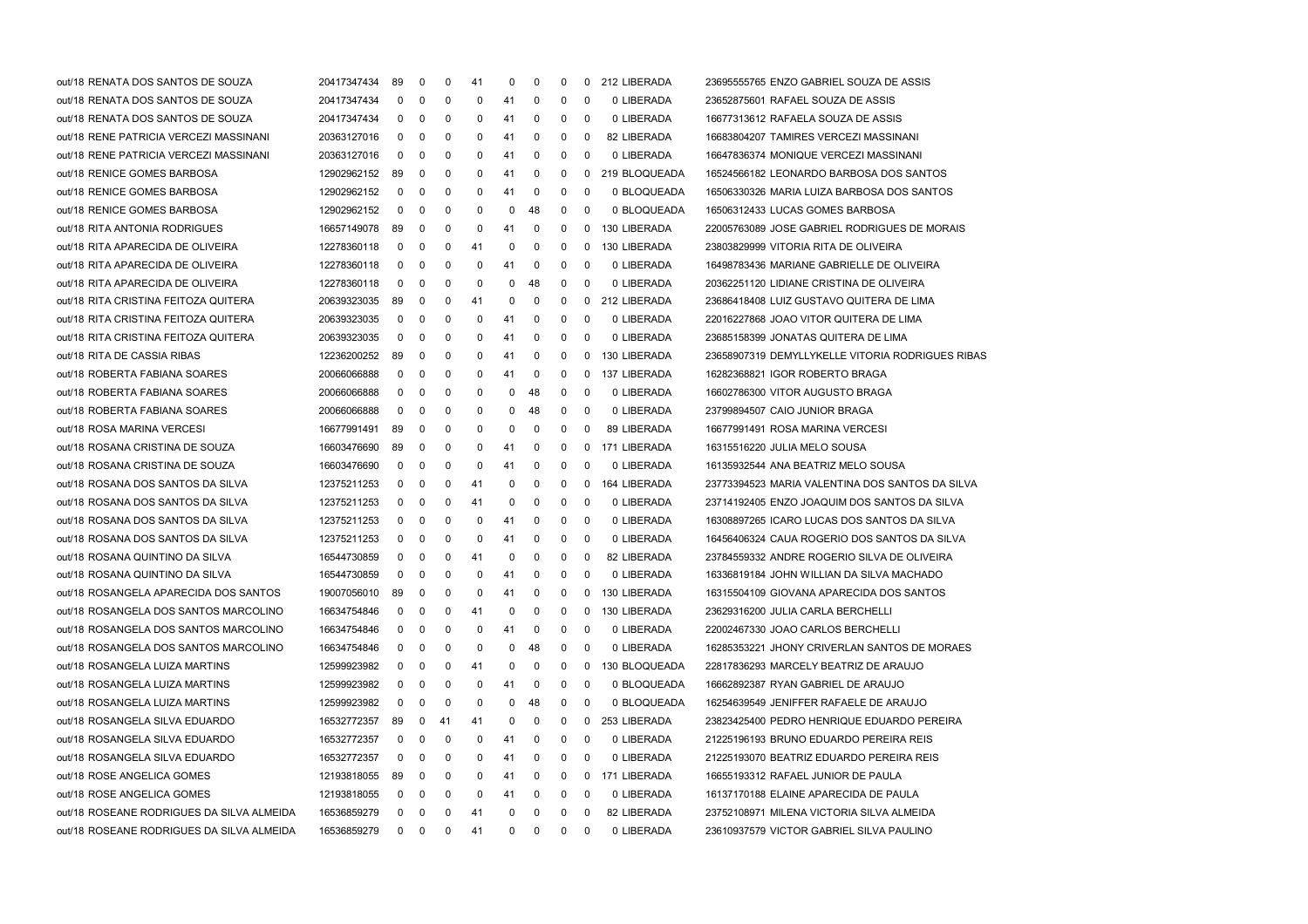| out/18 ROSELAINE APARECIDA DE PAULA        | 16602770439 | 89           | $\mathbf 0$  | 0   | 41  | 0   | 0           | 0            | 0   | 171 LIBERADA  | 23816036054 JORDANIO GABRIEL VEIGA DOS SANTOS              |
|--------------------------------------------|-------------|--------------|--------------|-----|-----|-----|-------------|--------------|-----|---------------|------------------------------------------------------------|
| out/18 ROSELAINE APARECIDA DE PAULA        | 16602770439 | $\mathbf 0$  | $\mathbf 0$  | 0   | 41  | 0   | 0           | 0            | - 0 | 0 LIBERADA    | 23730454605 SOPHIA DE PAULA VEIGA DOS SANTOS               |
| out/18 ROSELAINE APARECIDA GOMES ALVES     | 16630994966 | 89           | 0            | 0   | 0   | 0   | 0           | 0            | 0   | 89 LIBERADA   | 16630994966 ROSELAINE APARECIDA GOMES ALVES                |
| out/18 ROSELEINE BARBOSA SANTOS            | 16623342436 | 89           | 0            | 0   | 0   | 0   | 48          | 0            | 0   | 185 LIBERADA  | 16623337629 RIAN AUGUSTO DOS SANTOS                        |
| out/18 ROSELEINE BARBOSA SANTOS            | 16623342436 | $\mathbf 0$  | 0            | 0   | 0   | 0   | 48          | 0            | -0  | 0 LIBERADA    | 16273922641 GABRIELEN CARLA SANTOS                         |
| out/18 ROSELI FIRMINO                      | 20921386952 | 89           | 0            | 0   | 0   | 0   | 48          | 0            | 0   | 137 LIBERADA  | 20049402514 DANIELLY EDUARDA FERREIRA                      |
| out/18 ROSEMEIRE NUNES GONCALVES DOS SANT( | 16606546843 | 0            | 0            | 0   | 0   | 41  | $\mathbf 0$ | 0            | -0  | 41 LIBERADA   | 16304574151 CAMILA EMANUELE LOPES DOS SANTOS               |
| out/18 ROSENILDA DA CONCEICAO LIMA         | 20182090935 | 89           | 0            | 0   | 41  | 0   | 0           | 0            | 0   | 171 BLOQUEADA | 23716140887 MATHEUS GABRIEL DA CONCEICAO LIMA              |
| out/18 ROSENILDA DA CONCEICAO LIMA         | 20182090935 | 0            | 0            | 0   | 41  | 0   | $\mathbf 0$ | 0            | 0   | 0 BLOQUEADA   | 22020591110 JULIA VITORIA DA CONCEICAO SILVA               |
| out/18 ROSIANE APARECIDA CORADINI MARQUES  | 12555765354 | 0            | 0            | 0   | 41  | 0   | 0           | 0            | - 0 | 82 LIBERADA   | 22022618873 JULIA VITORIA MARQUES                          |
| out/18 ROSIANE APARECIDA CORADINI MARQUES  | 12555765354 | $\mathbf 0$  | $\mathbf 0$  | 0   | 0   | 41  | $\mathbf 0$ | 0            | - 0 | 0 LIBERADA    | 16306927264 JOAO VICTOR MARQUES                            |
| out/18 ROSILENE OLIVEIRA DA SILVA          | 16609037672 | 89           | 0            | 0   | 41  | 0   | $\mathbf 0$ | 0            | 0   | 301 LIBERADA  | 23833472665 VICTOR LORENZO DE OLIVEIRA CAMPOS              |
| out/18 ROSILENE OLIVEIRA DA SILVA          | 16609037672 | $\mathbf 0$  | 0            | 0   | 0   | 41  | 0           | 0            | 0   | 0 LIBERADA    | 23600530824 RUAN FELIPE OLIVEIRA BORGHI                    |
| out/18 ROSILENE OLIVEIRA DA SILVA          | 16609037672 | $\mathbf 0$  | 0            | 0   | 0   | 41  | $\mathbf 0$ | 0            | - 0 | 0 LIBERADA    | 16676513847 PABLO HENRIQUE DO AMARAL                       |
| out/18 ROSILENE OLIVEIRA DA SILVA          | 16609037672 | $\mathbf 0$  | 0            | 0   | 0   | 41  | 0           | 0            | - 0 | 0 LIBERADA    | 16468796920 CLARICINDA CRISTINA DE OLIVEIRA DE VASCONCELOS |
| out/18 ROSILENE OLIVEIRA DA SILVA          | 16609037672 | $\mathbf 0$  | $\mathbf 0$  | 0   | 0   | 0   | 48          | 0            | - 0 | 0 LIBERADA    | 16673283867 WEBER GUSTAVO OLIVEIRA DA SILVA VASCONCELOS    |
| out/18 ROSINEIDE IRINEU DA SILVA           | 12754453174 | 0            | 0            | 0   | 41  | 0   | 0           | 0            | - 0 | 123 LIBERADA  | 23640910121 RAYANA SOPHIA MANHI                            |
| out/18 ROSINEIDE IRINEU DA SILVA           | 12754453174 | 0            | 0            | 0   | 0   | 41  | 0           | 0            | 0   | 0 LIBERADA    | 23600528692 RYAN MICHAEL MANHI                             |
| out/18 ROSINEIDE IRINEU DA SILVA           | 12754453174 | $\mathbf 0$  | 0            | 0   | 0   | 41  | $\mathbf 0$ | 0            | 0   | 0 LIBERADA    | 16662248380 RENATO MANHI JUNIOR                            |
| out/18 SABRINA DA SILVA TEIXEIRA           | 16585854501 | 89 41        |              | 0   | 0   | 0   | 0           | 0            | 0   | 294 LIBERADA  | 16585854501 SABRINA DA SILVA TEIXEIRA                      |
| out/18 SABRINA DA SILVA TEIXEIRA           | 16585854501 | $\mathbf 0$  | $\mathbf 0$  | 41  | -41 | 0   | $\mathbf 0$ | 0            | - 0 | 0 LIBERADA    | 23818745672 LUANY MARIANA TEIXEIRA DOMINGOS                |
| out/18 SABRINA DA SILVA TEIXEIRA           | 16585854501 | 0            | 0            | 0   | 41  | 0   | $\mathbf 0$ | 0            | - 0 | 0 LIBERADA    | 23725986254 ALANDERSON GABRIEL DOMINGOS DA SILVA           |
| out/18 SABRINA DA SILVA TEIXEIRA           | 16585854501 | 0            | 0            | 0   | 41  | 0   | 0           | 0            | 0   | 0 LIBERADA    | 23635939893 ERICK DA SILVA BARBOSA                         |
| out/18 SABRINA GIOVANA DOS SANTOS          | 20362252046 | 89           | 0            | 0   | -41 | 0   | 0           | 0            | 0   | 171 BLOQUEADA | 23774912986 LORENA GABRIELLY VIEIRA DA SILVA               |
| out/18 SABRINA GIOVANA DOS SANTOS          | 20362252046 | 0            | 0            | 0   | -41 | 0   | 0           | 0            | 0   | 0 BLOQUEADA   | 23658672222 SAMAYRA EMANUELY GONCALVES                     |
| out/18 SABRINA LUZIA MARTINS               | 16535681344 | 89           | $\mathbf 0$  | 0   | -41 | 0   | $\mathbf 0$ | 0            | 0   | 212 LIBERADA  | 23743535412 MARIA LUZ MAYARA MARTINS CANDIDO               |
| out/18 SABRINA LUZIA MARTINS               | 16535681344 | 0            | 0            | 0   | 0   | 41  | $\mathbf 0$ | 0            | - 0 | 0 LIBERADA    | 23743535404 MARRYE HELENA MARTINS OSORIO                   |
| out/18 SABRINA LUZIA MARTINS               | 16535681344 | 0            | 0            | 0   | 0   | 41  | 0           | 0            | 0   | 0 LIBERADA    | 23743535390 VANDA MARIELLY MARTINS DOS SANTOS              |
| out/18 SANDRA CRISTINA DOS SANTOS          | 12284059963 | 0            | 0            | 0   | 0   | 41  | $\mathbf 0$ | 0            | -0  | 123 BLOQUEADA | 16315551336 ISABELA MONIQUE GONCALVES                      |
| out/18 SANDRA CRISTINA DOS SANTOS          | 12284059963 | 0            | 0            | 0   | 0   | 41  | 0           | 0            | - 0 | 0 BLOQUEADA   | 16456158495 MARIA FERNANDA GONCALVES                       |
| out/18 SANDRA CRISTINA DOS SANTOS          | 12284059963 | $\mathbf 0$  | $\mathbf 0$  | 0   | 0   | -41 | $\mathbf 0$ | 0            | - 0 | 0 BLOQUEADA   | 16456148333 LUIS FERNANDO GONCALVES                        |
| out/18 SANDRA DANIELA BARTHOLOMEU          | 12732644147 | 89           | $\mathbf{0}$ | -41 | 0   | 0   | 0           | 0            | 0   | 294 LIBERADA  | 23820036144 LORENA IGNACIO DA COSTA                        |
| out/18 SANDRA DANIELA BARTHOLOMEU          | 12732644147 | 0            | 0            | 41  | 0   | 0   | 0           | 0            | 0   | 0 LIBERADA    | 23820036993 ELOA IGNACIO DA COSTA                          |
| out/18 SANDRA DANIELA BARTHOLOMEU          | 12732644147 | 0            | 0            | 0   | 41  | 0   | 0           | 0            | - 0 | 0 LIBERADA    | 23820036144 LORENA IGNACIO DA COSTA                        |
| out/18 SANDRA DANIELA BARTHOLOMEU          | 12732644147 | 0            | 0            | 0   | 41  | 0   | 0           | 0            | - 0 | 0 LIBERADA    | 23820036993 ELOA IGNACIO DA COSTA                          |
| out/18 SANDRA DANIELA BARTHOLOMEU          | 12732644147 | 0            | 0            | 0   | 0   | 0   | 0           | 0            | - 0 | 0 LIBERADA    | 16518274523 LOANY IGNACIO DA COSTA                         |
| out/18 SANDRA DANIELA BARTHOLOMEU          | 12732644147 | 0            | 0            | 0   | 0   | 41  | 0           | 0            | - 0 | 0 LIBERADA    | 16343645854 KAIKY SANTHIAGO IGNACIO DA COSTA               |
| out/18 SANDRA PATRICIA BARBOSA             | 20362252038 | 0            | 0            | 0   | 0   | 41  | 0           | 0            | 0   | 89 LIBERADA   | 21226992155 ERICK HENRIQUE DO NASCIMENTO                   |
| out/18 SANDRA PATRICIA BARBOSA             | 20362252038 | 0            | 0            | 0   | 0   | 0   | 48          | 0            | 0   | 0 LIBERADA    | 20362252054 AMANDA GRAZIELA DA SILVEIRA                    |
| out/18 SANDY LETICIA GUIMARAES DA SILVA    | 16544756955 | 89           | 0            | 0   | 41  | 0   | 0           | 0            | 0   | 130 LIBERADA  | 23758183134 SOPHIA GUIMARAES ALMEIDA MENEZES               |
| out/18 SANTINA APARECIDA DE AQUINO         | 16602773241 | $\mathbf 0$  | 0            | 0   | 0   | 41  | 0           | 0            | 0   | 178 LIBERADA  | 21259483659 ANA JULIA DA SILVA                             |
| out/18 SANTINA APARECIDA DE AQUINO         | 16602773241 | $\mathbf{0}$ | $\mathbf{0}$ | 0   | 0   | 41  | 0           | $\mathbf{0}$ | 0   | 0 LIBERADA    | 16285372676 JOSE INACIO DA SILVA NETO                      |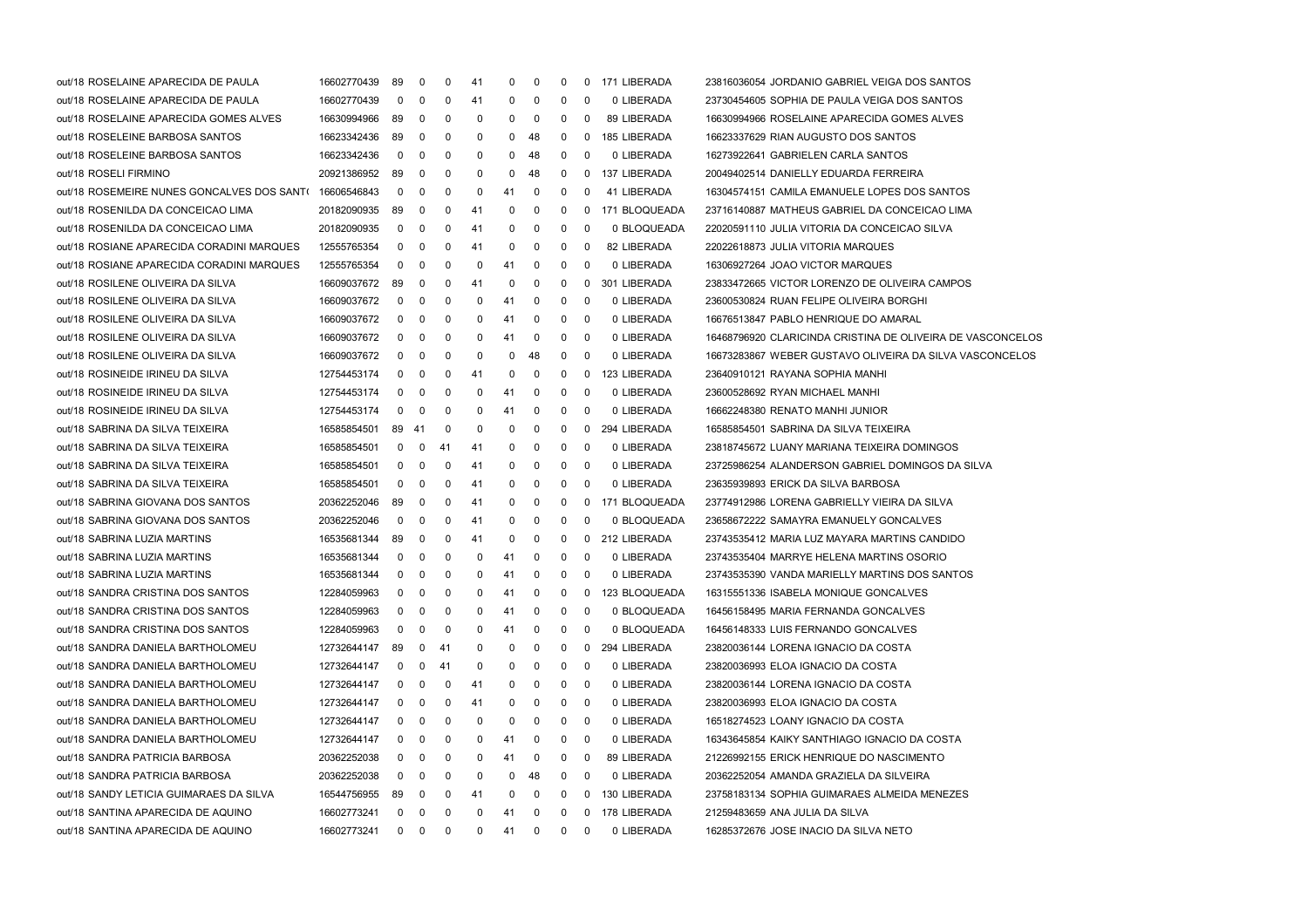| out/18 SANTINA APARECIDA DE AQUINO       | 16602773241      | 0            | $\overline{0}$          | 0            | 0  | 0  | -48    | 0            | 0 | 0 LIBERADA     | 16253367529 GABRIEL INACIO DA SILVA                    |
|------------------------------------------|------------------|--------------|-------------------------|--------------|----|----|--------|--------------|---|----------------|--------------------------------------------------------|
| out/18 SANTINA APARECIDA DE AQUINO       | 16602773241      | 0            | 0                       | 0            | 0  | 0  | 48     | 0            | 0 | 0 LIBERADA     | 16124807778 ANA BEATRIZ DA SILVA                       |
| out/18 SARA BRAZ DE OLIVEIRA             | 19030097283      | 89           | $\mathbf{0}$            | 0            | 41 | 0  | 0      | 0            | 0 | 171 LIBERADA   | 23733348792 MARIA EDUARDA DE OLIVEIRA NOVAIS           |
| out/18 SARA BRAZ DE OLIVEIRA             | 19030097283      | $\mathbf{0}$ | $\mathbf 0$             | $\mathbf 0$  | 41 | 0  | 0      | 0            | 0 | 0 LIBERADA     | 23703107118 ANA LUIZA DE OLIVEIRA NOVAIS               |
| out/18 SARA SANTANA TORRES               | 20718596670      | 89           | $\overline{0}$          | $\mathbf 0$  | 41 | 0  | 0      | 0            | 0 | 212 LIBERADA   | 23759711487 LORENZO TORRES JESUS                       |
| out/18 SARA SANTANA TORRES               | 20718596670      | $\mathbf 0$  | $\overline{\mathbf{0}}$ | 0            | 41 | 0  | 0      | 0            | 0 | 0 LIBERADA     | 23704588942 LARA TORRES JESUS                          |
| out/18 SARA SANTANA TORRES               | 20718596670      | 0            | 0                       | 0            | 0  | 41 | 0      | 0            | 0 | 0 LIBERADA     | 23704583096 LARISSA TORRES JESUS                       |
| out/18 SELMA MARIA TEODORO               | 16671932183      | $\mathbf{0}$ | $\mathbf{0}$            | 0            | 0  | 41 | 0      | 0            | 0 | 123 BLOQUEADA  | 21268912702 ALEJANDRO DE SOUZA                         |
| out/18 SELMA MARIA TEODORO               | 16671932183      | $\mathbf{0}$ | $\overline{0}$          | 0            | 0  | 41 | 0      | 0            | 0 | 0 BLOQUEADA    | 21224856637 ALINE BEATRIZ TEODORO PIOVANI              |
| out/18 SELMA MARIA TEODORO               | 16671932183      | $\mathbf{0}$ | $\overline{0}$          | $\mathbf 0$  | 0  | 41 | 0      | 0            | 0 | 0 BLOQUEADA    | 16671957852 WESLEY TEODORO DE SOUZA                    |
| out/18 SHARON ANTUNES ALVES              | 21029032183      | $\mathbf{0}$ | $\overline{0}$          | 0            | 41 | 0  | 0      | 0            | 0 | 82 LIBERADA    | 23789282843 ENDRYL ALVES SANTOS                        |
| out/18 SHARON ANTUNES ALVES              | 21029032183      | 0            | $\mathbf{0}$            | 0            | 0  | 41 | 0      | 0            | 0 | 0 LIBERADA     | 16646683833 SHAYNA AYANE ALVES ANASTACIO               |
| out/18 SHARON ANTUNES ALVES              | 21029032183      | $\mathbf{0}$ | $\mathbf{0}$            | 0            | 41 | 0  | 0      | 0            | 0 | 82 LIBERADA    | 23789282843 ENDRYL ALVES SANTOS                        |
| out/18 SHARON ANTUNES ALVES              | 21029032183      | $\mathbf{0}$ | $\mathbf 0$             | $\mathbf 0$  | 0  | 41 | 0      | 0            | 0 | 0 LIBERADA     | 16646683833 SHAYNA AYANE ALVES ANASTACIO               |
| out/18 SHIRLEI TATIANA DE MORAES         | 12510709064      | 89           | $\overline{0}$          | 0            | 0  | 41 | 0      | 0            | 0 | 171 LIBERADA   | 16671341614 SARA ELISA RIBEIRO                         |
| out/18 SHIRLEI TATIANA DE MORAES         | 12510709064      | 0            | $\overline{0}$          | 0            | 0  | 41 | 0      | 0            | 0 | 0 LIBERADA     | 16631683484 VITORIA REBECA GONCALVES                   |
| out/18 SHIRLEY CORREA PACHECO            | 16622943916      | 0            | 0                       | 0            | 0  | 41 | 0      | 0            | 0 | 164 SUSPENSA   | 22002606683 YASMIN PACHECO RODRIGUES                   |
| out/18 SHIRLEY CORREA PACHECO            | 16622943916      | $\mathbf{0}$ | 0                       | 0            | 0  | 41 | 0      | 0            | 0 | 0 SUSPENSA     | 21253857972 EDUARDA CORREA SIQUEIRA                    |
| out/18 SHIRLEY CORREA PACHECO            | 16622943916      | $\mathbf{0}$ | $\overline{0}$          | $\mathbf 0$  | 0  | 41 | 0      | 0            | 0 | 0 SUSPENSA     | 22002602246 GABRIELA CORREA SIQUEIRA                   |
| out/18 SHIRLEY CORREA PACHECO            | 16622943916      | $\mathbf{0}$ | $\overline{\mathbf{0}}$ | $\mathbf 0$  | 0  | 41 | 0      | 0            | 0 | 0 SUSPENSA     | 16447167304 MATHEUS CORREA SIQUEIRA                    |
| out/18 SIDALVA PEREIRA DOS SANTOS        | 20105725298      | 89 41        |                         | 0            | 0  | 0  | 0      | 0            | 0 | 212 LIBERADA   | 20105725298 SIDALVA PEREIRA DOS SANTOS                 |
| out/18 SIDALVA PEREIRA DOS SANTOS        | 20105725298      | 0            | $\overline{0}$          | 0            | 41 | 0  | 0      | 0            | 0 | 0 LIBERADA     | 23814434435 ISABELA PEREIRA BARTHOLOMEU                |
| out/18 SIDALVA PEREIRA DOS SANTOS        | 20105725298      | $\mathbf{0}$ | 0                       | 0            | 0  | 41 | 0      | 0            | 0 | 0 LIBERADA     | 23607058845 NATALIA PEREIRA NUNES                      |
| out/18 SIDINEIA LACERDA DO ROSARIO       | 12785159146      | $\mathbf{0}$ | $\mathbf 0$             | 0            | 0  | 41 | 0      | 0            | 0 | 82 LIBERADA    | 16523820670 MATHEUS LACERDA RODRIGUES FERREIRA         |
| out/18 SIDINEIA LACERDA DO ROSARIO       | 12785159146      | $\mathbf{0}$ | $\overline{0}$          | $\mathbf 0$  | 0  | 41 | 0      | 0            | 0 | 0 LIBERADA     | 16508754565 MARCOS VINICIUS LACERDA RODRIGUES FERREIRA |
| out/18 SILVANA APARECIDA REIS            | 12831307173      | 89           | 0                       | 0            | 41 | 0  | 0      | 0            | 0 | 178 LIBERADA   | 21271202532 EMILLY VITORIA REIS DE SOUZA               |
| out/18 SILVANA APARECIDA REIS            | 12831307173      | 0            | 0                       | 0            | 0  | 0  | 48     | 0            | 0 | 0 LIBERADA     | 23618001513 THAINARA CAROLINA REIS SILVESTRE DE PAULA  |
| out/18 SILVIA HELENA DA SILVA SOUSA      | 12186175950      | 0            | 0                       | 0            | 0  | 41 | 0      | 0            | 0 | 82 LIBERADA    | 23798996284 NATHANAEL HONORIO BEZERRA                  |
| out/18 SILVIA HELENA DA SILVA SOUSA      | 12186175950      | $\mathbf{0}$ | 0                       | 0            | 0  | 41 | 0      | 0            | 0 | 0 LIBERADA     | 16500025297 KETELIN RAFAELA DE SOUSA                   |
| out/18 SILVIA HELENA TOSTES              | 12415140513      | $\mathbf{0}$ | $\overline{0}$          | $\mathbf 0$  | 0  | 0  | 48     | 0            | 0 | 48 LIBERADA    | 16281606192 JULIA TOSTES MORAIS                        |
| out/18 SILVIA HELENA VALENTIM DOS SANTOS | 16544802183      | 89           | $\overline{\mathbf{0}}$ | 0            | 41 | 0  | 0      | $\mathbf 0$  |   | 0 171 LIBERADA | 22023922258 GABRIELA CRISTINA DOS SANTOS NUNES         |
| out/18 SILVIA HELENA VALENTIM DOS SANTOS | 16544802183      | 0            | 0                       | 0            | 0  | 41 | 0      | 0            | 0 | 0 LIBERADA     | 21230138775 DANIELA CRISTINA DOS SANTOS NUNES          |
| out/18 SILVONETE SOUSA PAES              | 16626799267      | 0            | 0                       | 0            | 41 | 0  | 0      | 0            | 0 | 212 LIBERADA   | 23822260726 APOLO PAES DE LIMA                         |
| out/18 SILVONETE SOUSA PAES              | 16626799267      | 0            | 0                       | 0            | 41 | 0  | 0      | 0            | 0 | 0 LIBERADA     | 23775738394 DAVID LUKA PAES PEREIRA                    |
| out/18 SILVONETE SOUSA PAES              | 16626799267      | $\mathbf{0}$ | $\overline{0}$          | 0            | 0  | 41 | 0      | 0            | 0 | 0 LIBERADA     | 16507563812 MARCO ANTONIO PAES PEREIRA                 |
| out/18 SILVONETE SOUSA PAES              | 16626799267      | 0            | $\overline{0}$          | 0            | 0  | 41 | 0      | 0            | 0 | 0 LIBERADA     | 23775739552 RAFAEL PAES DE SOUSA                       |
| out/18 SILVONETE SOUSA PAES              | 16626799267      | 0            | $\mathbf{0}$            | 0            | 0  | 0  | 48     | 0            | 0 | 0 LIBERADA     | 16451057240 LIVIA PAES DE SOUSA                        |
| out/18 SIMARA PIOVANI DE OLIVEIRA        | 12779939178      | 89           | 0                       | 0            | 41 | 0  | 0      | 0            | 0 | 253 LIBERADA   | 23762525028 MANUELA PIOVANI DE OLIVEIRA                |
| out/18 SIMARA PIOVANI DE OLIVEIRA        | 12779939178      | 0            | 0                       | 0            | 41 | 0  | 0      | 0            | 0 | 0 LIBERADA     | 23725409737 ARTHUR PIOVANI DE OLIVEIRA                 |
| out/18 SIMARA PIOVANI DE OLIVEIRA        | 12779939178      | 0            | $\overline{0}$          | 0            | 0  | 41 | 0      | 0            | 0 | 0 LIBERADA     | 16158268772 HELENA MARIA VASCONCELOS                   |
| out/18 SIMARA PIOVANI DE OLIVEIRA        | 12779939178      | 0            | $\overline{0}$          | 0            | 0  | 41 | 0      | 0            | 0 | 0 LIBERADA     | 16632286640 VITOR MARIO VASCONCELOS                    |
| out/18 SIMONE ALEXANDRE DE MELO          | 23646797289 89 0 |              |                         | $\mathbf{0}$ | 0  |    | $0$ 48 | $\mathbf{0}$ |   | 0 137 LIBERADA | 16239766675 JEFERSON ALEXANDRE DOS SANTOS ROSA         |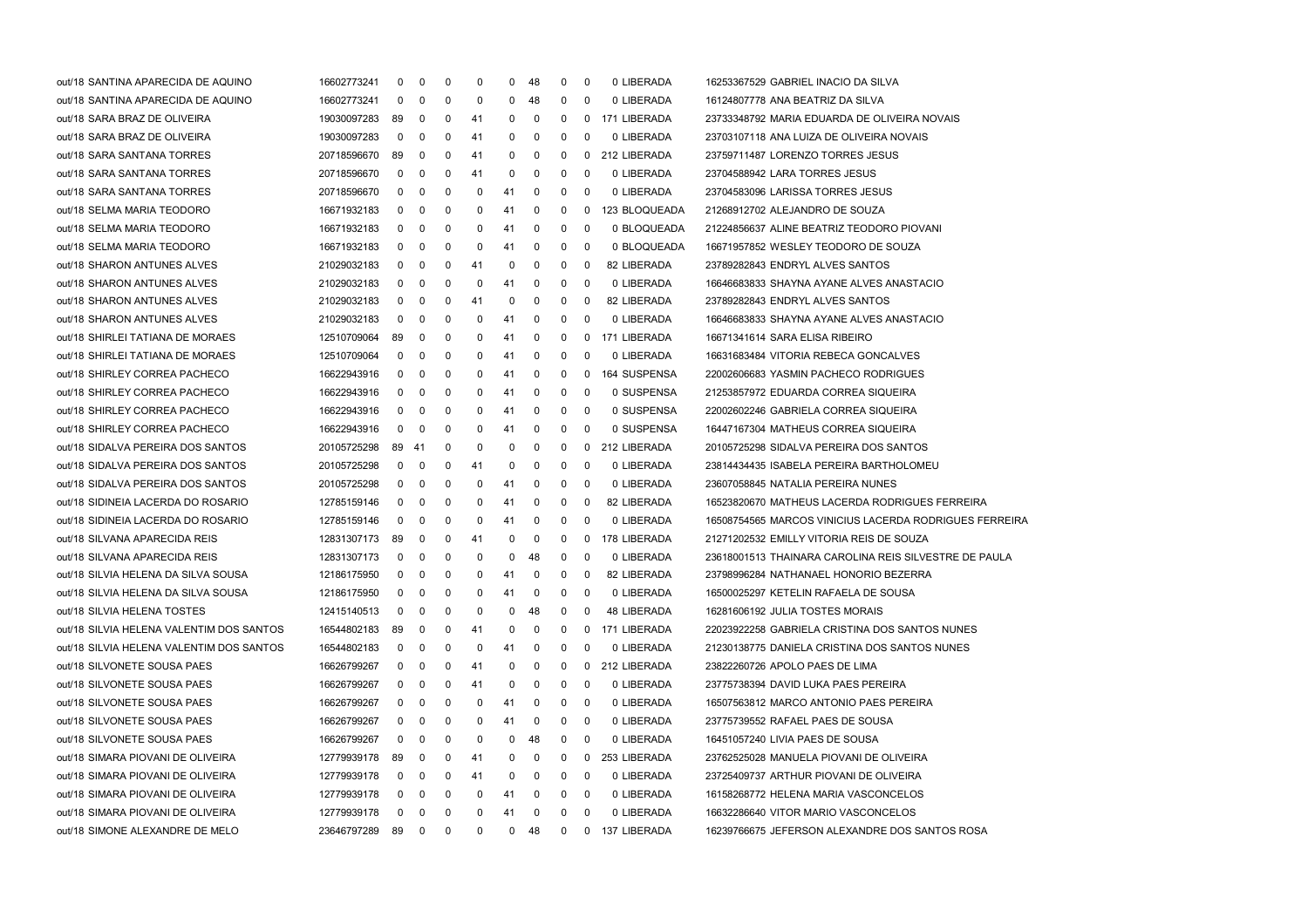| out/18 SIMONE APARECIDA BARBOSA            | 21002696714    | 89             | 0            | 0            | 41 | 0            | 0            | 0            | 0 | 171 LIBERADA        | 23782594475 LUCAS GABRIEL DE OLIVEIRA ALVES       |
|--------------------------------------------|----------------|----------------|--------------|--------------|----|--------------|--------------|--------------|---|---------------------|---------------------------------------------------|
| out/18 SIMONE APARECIDA BARBOSA            | 21002696714    | $\mathbf 0$    | $\mathbf 0$  | 0            | 0  | 41           | 0            | 0            | 0 | 0 LIBERADA          | 16474887061 KAUANE BARBOSA FERREIRA               |
| out/18 SIMONE APARECIDA DE OLIVEIRA        | 20066079947    | 0              | $\mathbf 0$  | 0            | 0  | 0            | 0            | 0            | 0 | <b>48 BLOQUEADA</b> | 20066079947 SIMONE APARECIDA DE OLIVEIRA          |
| out/18 SIMONE APARECIDA DE OLIVEIRA        | 20066079947    | 0              | $\mathbf 0$  | 0            | 0  | 0            | 48           | 0            | 0 | 0 BLOQUEADA         | 23628023145 LAURA DE OLIVEIRA                     |
| out/18 SIMONE APARECIDA DOS SANTOS PIOVANI | 12545141323    | 0              | $\mathbf 0$  | 0            | 41 | 0            | 0            | 0            | 0 | 178 LIBERADA        | 23701728662 PEDRO HENRIQUE DOS SANTOS CASEMIRO    |
| out/18 SIMONE APARECIDA DOS SANTOS PIOVANI | 12545141323    | $\mathbf{0}$   | $\mathbf 0$  | 0            | 0  | 41           | 0            | 0            | 0 | 0 LIBERADA          | 16616206824 ROBERTO MARINHO PIOVANI               |
| out/18 SIMONE APARECIDA DOS SANTOS PIOVANI | 12545141323    | 0              | $\mathbf 0$  | 0            | 0  | 0            | 48           | 0            | 0 | 0 LIBERADA          | 20049405157 BRUNO MARCOS PIOVANI                  |
| out/18 SIMONE APARECIDA DOS SANTOS PIOVANI | 12545141323    | 0              | $\mathbf 0$  | 0            | 0  | 0            | 48           | 0            | 0 | 0 LIBERADA          | 20049405165 MARCOS ANTONIO PIOVANI                |
| out/18 SIMONE DA SILVA ANTONIO             | 12482022063    | 89             | $\mathbf 0$  | 0            | 41 | 0            | 0            | 0            | 0 | 212 LIBERADA        | 23666607728 THAYNARA CAROLINE DA SILVA ANTONIO    |
| out/18 SIMONE DA SILVA ANTONIO             | 12482022063    | $\mathbf 0$    | 0            | 0            | 0  | 41           | 0            | 0            | 0 | 0 LIBERADA          | 22806584484 MAYCON DOUGLAS ANTONIO CHAGAS         |
| out/18 SIMONE DA SILVA ANTONIO             | 12482022063    | $\mathbf 0$    | $\mathbf 0$  | 0            | 0  | 41           | 0            | 0            | 0 | 0 LIBERADA          | 16264138852 JOAO PEDRO DA SILVA ANTONIO           |
| out/18 SIMONE DE CASSIA LUCRECIO           | 12432627700    | 89             | $\mathbf 0$  | 0            | 0  | 41           | 0            | 0            | 0 | 130 LIBERADA        | 16456788855 MARIA FERNANDA SALLA                  |
| out/18 SIMONE LIMA ARAUJO                  | 16602775406    | 89             | $\mathbf 0$  | 0            | 41 | 0            | 0            | 0            | 0 | 212 LIBERADA        | 21273600616 ANA JULIA ARAUJO TEODORO              |
| out/18 SIMONE LIMA ARAUJO                  | 16602775406    | $\mathbf 0$    | $\mathbf 0$  | 0            | 0  | 41           | 0            | 0            | 0 | 0 LIBERADA          | 16490440459 MARILIA GABRIELA ARAUJO TEODORO       |
| out/18 SIMONE LIMA ARAUJO                  | 16602775406    | 0              | $\mathbf 0$  | 0            | 0  | 41           | 0            | 0            | 0 | 0 LIBERADA          | 16124808154 ANA CAROLINA ARAUJO TEODORO           |
| out/18 SIMONE RODRIGUES BARBOSA            | 16590157678    | $\mathbf{0}$   | $\mathbf 0$  | 0            | 41 | 0            | 0            | 0            | 0 | 82 LIBERADA         | 23712215882 HELEN RODRIGUES BARBOSA DE SOUSA      |
| out/18 SIMONE RODRIGUES BARBOSA            | 16590157678    | $\mathbf 0$    | $\mathbf 0$  | 0            | 41 | 0            | 0            | 0            | 0 | 0 LIBERADA          | 23712164544 LORRAYNE RODRIGUES DE SOUSA           |
| out/18 SIRLEI CRISTINA PEREIRA             | 20952679846    | 89             | $\mathbf 0$  | 0            | 0  | 41           | 0            | 0            | 0 | 130 LIBERADA        | 22003818374 ISADORA PEREIRA SALLA                 |
| out/18 SOLANGE DA SILVA PAULA              | 16633422785    | 0              | $\mathbf 0$  | 0            | 41 | 0            | 0            | 0            | 0 | 82 LIBERADA         | 23801730529 ISABELLA DE PAULA                     |
| out/18 SOLANGE DA SILVA PAULA              | 16633422785    | 0              | $\mathbf 0$  | 0            | 0  | 41           | 0            | 0            | 0 | 0 LIBERADA          | 16156731106 DAVID WILIAN DE PAULA                 |
| out/18 SONIA DE PAULA DA SILVA GOMES       | 16675524594    | 89             | 0            | 0            | 41 | 0            | 0            | 0            | 0 | 212 LIBERADA        | 23677179765 ARTHUR MIGUEL DA SILVA GOMES          |
| out/18 SONIA DE PAULA DA SILVA GOMES       | 16675524594    | 0              | $\mathbf 0$  | 0            | 0  | 41           | 0            | 0            | 0 | 0 LIBERADA          | 16503088214 LAIS RAFAELA DA SILVA GOMES           |
| out/18 SONIA DE PAULA DA SILVA GOMES       | 16675524594    | 0              | $\mathbf 0$  | 0            | 0  | 41           | 0            | 0            | 0 | 0 LIBERADA          | 16500849478 LUCAS KAIQUE DA SILVA GOMES           |
| out/18 SONIA DONIZETI PASQUALIN BARBOSA    | 16602777085    | 89             | 0            | 0            | 41 | 0            | 0            | 0            | 0 | 130 LIBERADA        | 23738110972 WESLLEY GUILHERME BARTHOLOMEU BARBOSA |
| out/18 SONIA NUNES RODRIGUES               | 16590168858    | $\mathbf 0$    | 0            | 0            | 41 | 0            | 0            | 0            | 0 | 123 LIBERADA        | 23770607763 EMANUELI RODRIGUES BARBOSA            |
| out/18 SONIA NUNES RODRIGUES               | 16590168858    | $\mathbf{0}$   | 0            | 0            | 0  | 41           | 0            | 0            | 0 | 0 LIBERADA          | 23836736310 VITORIA RODRIGUES DA ROCHA            |
| out/18 SONIA NUNES RODRIGUES               | 16590168858    | $\mathbf{0}$   | $\mathbf 0$  | 0            | 0  | 41           | 0            | 0            | 0 | 0 LIBERADA          | 23836725289 GIOVANA RODRIGUES DA ROCHA            |
| out/18 SONIA REGINA DA SILVA JACINTO       | 20974817850    | 0              | $\mathbf 0$  | 0            | 0  | 41           | 0            | 0            | 0 | 89 LIBERADA         | 16284490713 EZEQUIEL ELIAS JACINTO                |
| out/18 SONIA REGINA DA SILVA JACINTO       | 20974817850    | $\mathbf 0$    | 0            | 0            | 0  | 0            | 48           | 0            | 0 | 0 LIBERADA          | 16157290545 DEBORA GABRIELE JACINTO               |
| out/18 SUELI DE LIMA MARQUES               | 12344958101    | 89             | $\mathbf 0$  | 0            | 0  | 0            | 48           | 0            | 0 | 137 LIBERADA        | 16591482068 WALLACE MATEUS MARQUES                |
| out/18 SUSAMARA BARBOSA                    | 16614701453 89 |                | $\mathbf 0$  | $\mathbf 0$  | 41 | 0            | $\mathbf 0$  | 0            |   | 0 212 LIBERADA      | 23812402706 PYETTRO DOMINIK BARBOSA RODRIGUES     |
| out/18 SUSAMARA BARBOSA                    | 16614701453    | 0              | 0            | 0            | 0  | 41           | 0            | 0            | 0 | 0 LIBERADA          | 23678798930 BRYAN MIKAEL BARBOSA RODRIGUES        |
| out/18 SUSAMARA BARBOSA                    | 16614701453    | 0              | 0            | 0            | 0  | 41           | 0            | 0            | 0 | 0 LIBERADA          | 21226484524 EMILY IZABELLI BARBOSA BESSA          |
| out/18 SUSANA APARECIDA DE FREITAS CARDOSO | 12945526249    | 89             | 0            | 0            | 41 | 0            | 0            | 0            | 0 | 171 LIBERADA        | 23771848853 WESLLEY MAIK MAGRON                   |
| out/18 SUSANA APARECIDA DE FREITAS CARDOSO | 12945526249    | 0              | 0            | 0            | 41 | 0            | 0            | 0            | 0 | 0 LIBERADA          | 23771849493 WELLINTON MAIK MAGRON JUNIOR          |
| out/18 SUZANA BEZERRA UCHOA                | 20397235407    | 89             | 0            | 0            | 41 | 0            | 0            | 0            | 0 | 130 LIBERADA        | 23673078913 EMANUELLE UCHOA CAROBA DOS SANTOS     |
| out/18 TAINA ELOIZA MARTINS VICENTE        | 20058074141    | 89             | $\mathbf 0$  | 0            | 41 | 0            | 0            | 0            | 0 | 130 LIBERADA        | 23737641036 BRAYAN LEONARDO DE OLIVEIRA           |
| out/18 TAINA FERREIRA                      | 20096790576    | 0              | $\mathbf 0$  | 0            | 41 | 0            | 0            | 0            | 0 | 41 LIBERADA         | 23835399132 ALICE FERREIRA COSTA                  |
| out/18 TAINA MARIA DE SOUZA                | 20363125749    | 0              | 0            | 0            | 41 | 0            | 0            | 0            | 0 | 41 BLOQUEADA        | 23806512473 MARIA CLARA DE SOUZA COSTA            |
| out/18 TAINA OLIVEIRA DA SILVA             | 16598297045    | 89             | 0            | 0            | 41 | 0            | 0            | 0            | 0 | 130 BLOQUEADA       | 23815642783 LAURA BEATRIZ DA SILVA                |
| out/18 TAIS CRISTINA OLIVEIRA              | 16528311316    | 89             | $\mathbf 0$  | 0            | 41 | 0            | 0            | 0            | 0 | 171 LIBERADA        | 23766403571 MARIA FERNANDA OLIVEIRA SIMAS         |
| out/18 TAIS CRISTINA OLIVEIRA              | 16528311316    | $\overline{0}$ | $\mathbf{0}$ | $\mathbf{0}$ | 41 | $\mathbf{0}$ | $\mathbf{0}$ | $\mathbf{0}$ | 0 | 0 LIBERADA          | 23690581695 BRYAN HENRIQUE OLIVEIRA               |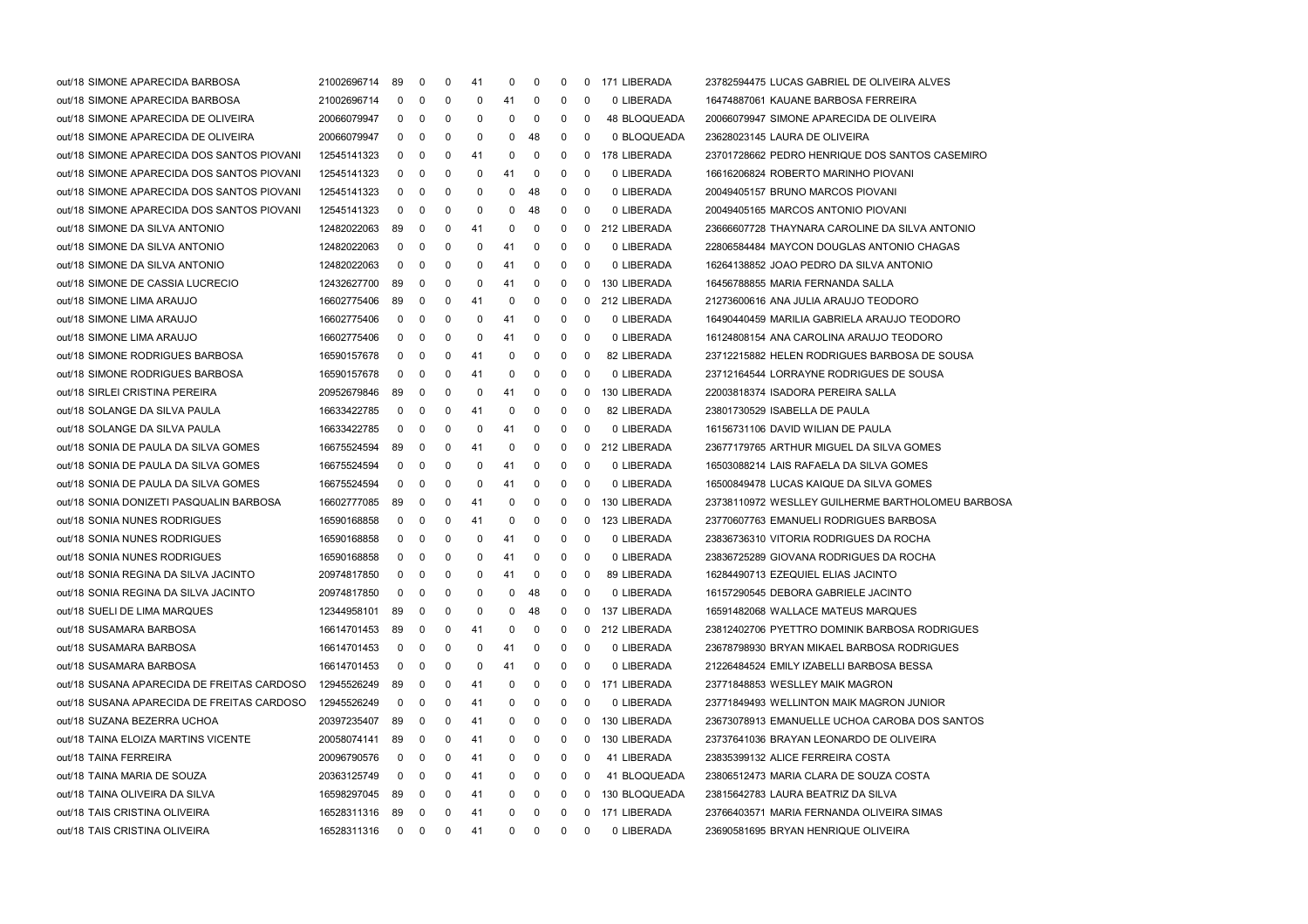| out/18 TAIS LIDIANE BORGES                 | 16535196438 | 89          | $\mathbf 0$    | 0           | 41       | 0        | 0        | 0           | 0 | 212 LIBERADA  | 23828416140 ARTHUR BORGES ESCUDEIRO               |
|--------------------------------------------|-------------|-------------|----------------|-------------|----------|----------|----------|-------------|---|---------------|---------------------------------------------------|
| out/18 TAIS LIDIANE BORGES                 | 16535196438 | $\mathbf 0$ | $\overline{0}$ | $\mathbf 0$ | 41       | 0        | 0        | 0           | 0 | 0 LIBERADA    | 23756267055 HELENA BORGES ESCUDEIRO               |
| out/18 TAIS LIDIANE BORGES                 | 16535196438 | 0           | $\mathbf 0$    | $\mathbf 0$ | 0        | 41       | 0        | 0           | 0 | 0 LIBERADA    | 23608397201 MURILO JOSE BORGES ESCUDEIRO          |
| out/18 TAIS PAULA DE OLIVEIRA              | 16525141029 | 89          | $\mathbf 0$    | 0           | 41       | 0        | 0        | 0           | 0 | 130 LIBERADA  | 23728091150 NICOLAS HENRIQUE ALMEIDA DE OLIVEIRA  |
| out/18 TALIANE CRISTINA MAGALINI PEREIRA   | 20421084280 | 0           | $\mathbf 0$    | 41          | 41       | 0        | 0        | 0           | 0 | 82 LIBERADA   | 23824170988 BRAYAN MAGALINI PEREIRA               |
| out/18 TALITA VITORIA OLIVEIRA DA SILVA    | 16598302677 | 89          | $\mathbf 0$    | -41         | 41       | 0        | 0        | 0           | 0 | 212 LIBERADA  | 23816448972 HELOISE VITORIA OLIVEIRA MANOEL       |
| out/18 TALITA VITORIA OLIVEIRA DA SILVA    | 16598302677 | 0           | $\mathbf 0$    | 0           | 41       | 0        | 0        | 0           | 0 | 0 LIBERADA    | 23730129402 EMILLY VITORIA OLIVEIRA DA SILVA      |
| out/18 TAMARA CARDOSO DA SILVA             | 16638374541 | 89          | $\mathbf 0$    | $\mathbf 0$ | 41       | 0        | 0        | 0           | 0 | 130 LIBERADA  | 23677378733 HENZO GABRIEL BELGE                   |
| out/18 TAMARA CRISTINA LINO                | 20952675735 | 89          | $\mathbf 0$    | $\mathbf 0$ | 0        | 41       | 0        | 0           | 0 | 178 LIBERADA  | 16294275572 JULIA LINO MANHA                      |
| out/18 TAMARA CRISTINA LINO                | 20952675735 | 0           | $\mathbf 0$    | $\mathbf 0$ | 0        | 0        | 48       | 0           | 0 | 0 LIBERADA    | 20362250698 THAYLA LINO GONCALVES                 |
| out/18 TAMARA LETICIA HENRIQUE DA SILVA    | 16663385012 | 0           | $\mathbf 0$    | $\mathbf 0$ | 41       | 0        | 0        | 0           | 0 | 41 LIBERADA   | 23835386049 ELLOA GABRIELLY HENRIQUE BARBOSA      |
| out/18 TAMARA THEODORO DE SOUZA            | 16590179280 | 89          | $\mathbf 0$    | 0           | 41       | 0        | 0        | 0           | 0 | 130 LIBERADA  | 23757180638 FERNANDA VITORIA FIORI DE SOUZA       |
| out/18 TAMIRES DA SILVA ANTONIO            | 20049420032 | 89          | $\mathbf 0$    | $\mathbf 0$ | 41       | 0        | 0        | 0           | 0 | 171 LIBERADA  | 23814139522 ALLICE GABRIELY ANTONIO RIBEIRO       |
| out/18 TAMIRES DA SILVA ANTONIO            | 20049420032 | 0           | $\mathbf 0$    | $\mathbf 0$ | 41       | 0        | 0        | 0           | 0 | 0 LIBERADA    | 23694103240 LUIZ GUILHERME ANTONIO                |
| out/18 TAMIRIS FERNANDA DOS REIS           | 16593864022 | 89          | $\mathbf 0$    | $\mathbf 0$ | 41       | 0        | 0        | 0           | 0 | 171 LIBERADA  | 23738207038 WILIAN JUNIOR DOS REIS ROSA           |
| out/18 TAMIRIS FERNANDA DOS REIS           | 16593864022 | $\mathbf 0$ | 0              | 0           | 41       | 0        | 0        | 0           | 0 | 0 LIBERADA    | 23618164609 WESLEY GABRIEL DOS REIS MONTEIRO      |
| out/18 TAMIRIS RIBEIRO INACIO DE AQUINO    | 20636718276 | 89          | $\mathbf 0$    | 0           | 41       | 0        | 0        | 0           | 0 | 171 LIBERADA  | 23802330710 OTAVIO RIBEIRO INACIO DE AQUINO       |
| out/18 TAMIRIS RIBEIRO INACIO DE AQUINO    | 20636718276 | $\mathbf 0$ | $\mathbf 0$    | $\mathbf 0$ | 41       | 0        | 0        | 0           | 0 | 0 LIBERADA    | 23802331814 EVELLY RIBEIRO INACIO DE AQUINO       |
| out/18 TAMIRIS SOUZA E SILVA               | 20682730976 | 0           | $\mathbf 0$    | $\mathbf 0$ | 41       | 0        | 0        | 0           | 0 | 82 LIBERADA   | 23836489739 ALICE BEATRIZ DE SOUZA BRAZIL         |
| out/18 TAMIRIS SOUZA E SILVA               | 20682730976 | 0           | $\mathbf 0$    | $\mathbf 0$ | 0        | 41       | 0        | 0           | 0 | 0 LIBERADA    | 23836489615 YASMIN CAMILLE DE SOUZA BRAZIL        |
| out/18 TANIA MARA ROCHA                    | 12278481942 | 89          | $\mathbf 0$    | 0           | 0        | 41       | 0        | 0           | 0 | 260 LIBERADA  | 23600706752 TAINA ROCHA DA SILVA                  |
| out/18 TANIA MARA ROCHA                    | 12278481942 | 0           | $\mathbf 0$    | 0           | 0        | 41       | 0        | 0           | 0 | 0 LIBERADA    | 16680767726 VICTOR HUGO ROCHA DA SILVA            |
| out/18 TANIA MARA ROCHA                    | 12278481942 | 0           | $\mathbf 0$    | $\mathbf 0$ | 0        | 41       | 0        | 0           | 0 | 0 LIBERADA    | 16462860597 KAUA ROCHA DOS SANTOS                 |
| out/18 TANIA MARA ROCHA                    | 12278481942 | 0           | $\mathbf 0$    | 0           | 0        | 0        | 48       | 0           | 0 | 0 LIBERADA    | 16638374290 THALES ROCHA SIQUEIRA                 |
| out/18 TANIA MARIA GONCALVES               | 12168921875 | 89          | $\mathbf 0$    | $\mathbf 0$ | 0        | 41       | 0        | 0           | 0 | 212 LIBERADA  | 21234772274 DIOGO LEVY GONCALVES PEREIRA          |
| out/18 TANIA MARIA GONCALVES               | 12168921875 | 0           | $\mathbf 0$    | $\mathbf 0$ | 0        | 41       | 0        | 0           | 0 | 0 LIBERADA    | 16456318107 KAYNAN HENRIQUE GONCALVES PEREIRA     |
| out/18 TANIA MARIA GONCALVES               | 12168921875 | 0           | $\mathbf 0$    | 0           | 0        | 41       | 0        | 0           | 0 | 0 LIBERADA    | 16264618242 GUILHERME JUNIOR GONCALVES PEREIRA    |
| out/18 TATIANA ALVES                       | 16662359859 | 89          | $\mathbf 0$    | $\mathbf 0$ | 41       | 0        | 0        | 0           | 0 | 130 LIBERADA  | 23679843220 ISABELLY ALVES DE SOUZA               |
| out/18 TATIANA APARECIDA GONCALVES         | 20335730838 | 89          | $\mathbf 0$    | $\mathbf 0$ | 41       | 0        | 0        | 0           | 0 | 219 BLOQUEADA | 23679901689 KAROLAYNE APARECIDA GONCALVES DAMASIO |
| out/18 TATIANA APARECIDA GONCALVES         | 20335730838 | 0           | $\mathbf 0$    | $\mathbf 0$ | 0        | 41       | 0        | 0           | 0 | 0 BLOQUEADA   | 23679877826 VITORIA CRISTINA GONCALVES DAMASIO    |
| out/18 TATIANA APARECIDA GONCALVES         | 20335730838 | $\mathbf 0$ | 0              | 0           | $\Omega$ | $\Omega$ | 48       | 0           | 0 | 0 BLOQUEADA   | 21230372646 EVELYN DE CASSIA GONCALVES            |
| out/18 TATIANA APARECIDA GONCALVES         | 23600883433 | 89          | $\mathbf 0$    | 0           | 0        | 41       | 0        | 0           | 0 | 171 LIBERADA  | 21264788284 ADREW GONCALVES DA SILVA              |
| out/18 TATIANA APARECIDA GONCALVES         | 23600883433 | 0           | $\mathbf 0$    | 0           | 0        | 41       | 0        | 0           | 0 | 0 LIBERADA    | 23600883972 TAYNA APARECIDA DA SILVA              |
| out/18 TATIANA APARECIDA MARTINS ALEXANDRE | 20066081151 | 89          | 0              | 0           | 0        | 41       | $\Omega$ | 0           | 0 | 219 LIBERADA  | 16315151478 STHEFANIE LOREN ALEXANDRE CARVALHO    |
| out/18 TATIANA APARECIDA MARTINS ALEXANDRE | 20066081151 | 0           | 0              | 0           | 0        | 41       | 0        | 0           | 0 | 0 LIBERADA    | 16282974810 JULIA ELIZABETE ALEXANDRE             |
| out/18 TATIANA APARECIDA MARTINS ALEXANDRE | 20066081151 | 0           | 0              | 0           | 0        | 0        | 48       | 0           | 0 | 0 LIBERADA    | 16602779592 TATIELE VITORIA ALEXANDRE RUBINATO    |
| out/18 TATIANE APARECIDA BATISTA           | 13199390810 | 89          | 0              | 0           | 0        | 41       | 0        | 0           | 0 | 219 LIBERADA  | 22804608815 MANUELA APARECIDA BATISTA RODRIGUES   |
| out/18 TATIANE APARECIDA BATISTA           | 13199390810 | 0           | 0              | 0           | 0        | 41       | 0        | 0           | 0 | 0 LIBERADA    | 21028748150 GABRIELA APARECIDA BATISTA RODRIGUES  |
| out/18 TATIANE APARECIDA BATISTA           | 13199390810 | 0           | $\mathbf 0$    | 0           | 0        | 0        | 48       | 0           | 0 | 0 LIBERADA    | 20778855508 RAFAELA APARECIDA BATISTA RODRIGUES   |
| out/18 TATIANE APARECIDA DE ALMEIDA        | 12754466160 | 89          | 0              | 0           | 41       | 0        | 0        | 0           | 0 | 171 LIBERADA  | 23784363012 WENDELL MIGUEL ALMEIDA DE OLIVEIRA    |
| out/18 TATIANE APARECIDA DE ALMEIDA        | 12754466160 | 0           | $\mathbf 0$    | 0           | 0        | 41       | 0        | 0           | 0 | 0 LIBERADA    | 23601192329 WENTONY GABRIEL ALMEIDA DE OLIVEIRA   |
| out/18 TATIANE BOTELHO DA SILVA            | 20066075828 |             | $0\quad 0$     | $\mathbf 0$ | 41       | 0        | 0        | $\mathbf 0$ | 0 | 82 LIBERADA   | 23792713434 MARIA EDUARDA VALENCIO                |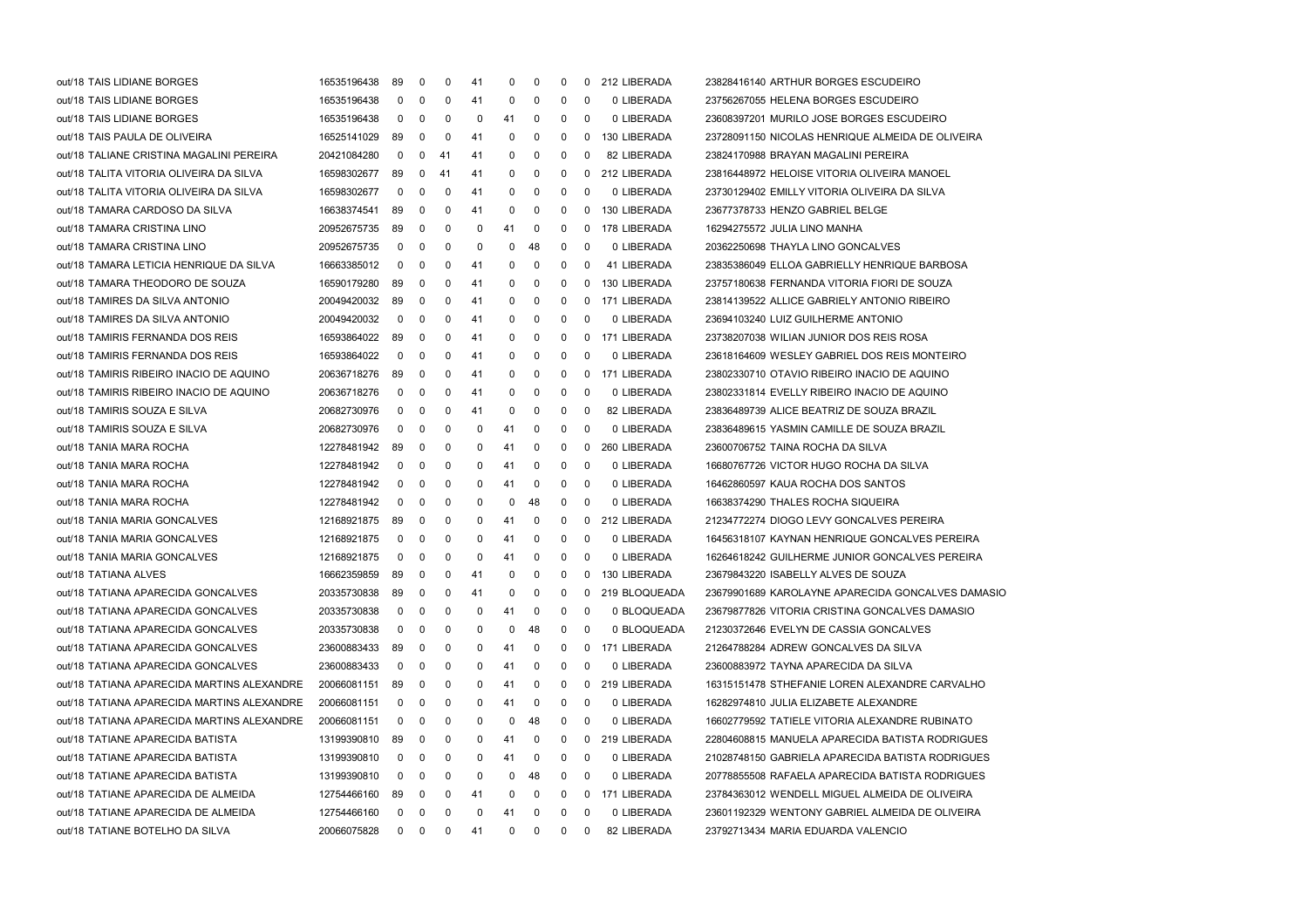| out/18 TATIANE BOTELHO DA SILVA                           | 20066075828 | 0                | 0 | 0  | 0  | 41   | 0   | 0            | 0        | 0 LIBERADA         | 23792713949 GIOVANA VALENCIO                    |
|-----------------------------------------------------------|-------------|------------------|---|----|----|------|-----|--------------|----------|--------------------|-------------------------------------------------|
| out/18 TATIANE CRISTINA VICENTINI                         | 16598308772 | 89               | 0 | 0  | 41 | 0    | 0   | 0            | 0        | 212 LIBERADA       | 23617931533 RAYSSA CRISTINA SATURNO VICENTINI   |
| out/18 TATIANE CRISTINA VICENTINI                         | 16598308772 | 0                | 0 | 0  | 0  | 41   | 0   | 0            | 0        | 0 LIBERADA         | 16699962346 RYAN FERNANDO SATURNO VICENTINI     |
| out/18 TATIANE CRISTINA VICENTINI                         | 16598308772 | 0                | 0 | 0  | 0  | 41   | 0   | 0            | 0        | 0 LIBERADA         | 21228776492 BRYAN VITOR VICENTINI LEAL          |
| out/18 TATIANE LIMA DE MELO                               | 20362245716 | 0                | 0 | 0  | 41 | 0    | 0   | 0            | 0        | 123 SUSPENSA       | 23797555802 ANA ALICE LIMA NUNES                |
| out/18 TATIANE LIMA DE MELO                               | 20362245716 | 0                | 0 | 0  | 41 | 0    | 0   | 0            | 0        | 0 SUSPENSA         | 23640295591 ANA LUIZA DE MELO NUNES             |
| out/18 TATIANE LIMA DE MELO                               | 20362245716 | 0                | 0 | 0  | 0  | 41   | 0   | 0            | 0        | 0 SUSPENSA         | 23640295583 ANA CLARA ELOISE DE MELO PEREIRA    |
| out/18 TAUANA APARECIDA DESTIDO                           | 16596889174 | 89               | 0 | 0  | 41 | 0    | 0   | 0            | 0        | 130 LIBERADA       | 23834986247 MARIA SOPHIA AMARAL                 |
| out/18 TAUANA JULIA PEREIRA                               | 20066074341 | 0                | 0 | 0  | 41 | 0    | 0   | 0            | $\Omega$ | 41 LIBERADA        | 23706998021 GUSTAVO HENRIQUE DE SOUZA           |
| out/18 TAUANA MARTINS MARQUES                             | 23642726085 | 89               | 0 | 0  | 41 | 0    | 0   | 0            | 0        | 130 LIBERADA       | 23757025993 ESTER MARIA MARTINS MARQUES         |
| out/18 TAUANE CAROLINE VICENTINI                          | 16598309221 | 89               | 0 | 0  | 41 | 0    | 0   | 0            | 0        | 171 LIBERADA       | 23803245636 ADRIAN MIGUEL VICENTINI BORGES      |
| out/18 TAUANE CAROLINE VICENTINI                          | 16598309221 | 0                | 0 | 0  | 0  | 41   | 0   | 0            | 0        | 0 LIBERADA         | 21254291255 ADRIELLE RIHANNA VICENTINI BORGES   |
| out/18 TAUANE CRISTINA MAGALINI PEREIRA                   | 20421084272 | 89               | 0 | 0  | 41 | 0    | 0   | 0            | 0        | 171 LIBERADA       | 23785976514 ARTHUR MIGUEL EVANGELISTA PEREIRA   |
| out/18 TAUANE CRISTINA MAGALINI PEREIRA                   | 20421084272 | 0                | 0 | 0  | 41 | 0    | 0   | 0            | 0        | 0 LIBERADA         | 23785976263 LUIS HENRIQUE PEREIRA NETO          |
| out/18 TELMA DE FATIMA SILVA                              | 16654057644 | 0                | 0 | 0  | 0  | 41   | 0   | 0            | 0        | 82 LIBERADA        | 22803080027 MIRELLA BENETTI                     |
| out/18 TELMA DE FATIMA SILVA                              | 16654057644 | 0                | 0 | 0  | 0  | 41   | 0   | 0            | - 0      | 0 LIBERADA         | 21207041051 BRUNO BRITO                         |
| out/18 TERESINHA MOURA DA SILVA SANTOS                    | 16588516054 | 0                | 0 | 0  | 0  | 41   | 0   | 0            | 0        | 41 LIBERADA        | 16461950908 MARIA JACIELY MOURA DA SILVA SANTOS |
| out/18 TEREZA CRISTINA DOS REIS TREVIZAN PAUL 12540326856 |             | 0                | 0 | 0  | 0  | 41   | 0   | 0            | 0        | 41 LIBERADA        | 16669251824 PATRICK TREVIZAN DE PAULA           |
| out/18 TEREZINHA DE JESUS GONCALVES DA SILVA 12386518517  |             | 0                | 0 | 0  | 0  | 41   | 0   | 0            | $\Omega$ | 41 LIBERADA        | 23713030975 MARIA VITORIA GONCALVES DA SILVA    |
| out/18 THAIS DA SILVA ANTONIO                             | 16544818632 | 89               | 0 | 41 | 41 | 0    | 0   | 0            | 0        | 212 LIBERADA       | 23820121737 ENZO GABRIEL FERREIRA DA SILVA      |
| out/18 THAIS DA SILVA ANTONIO                             | 16544818632 | 0                | 0 | 0  | 41 | 0    | 0   | 0            | 0        | 0 LIBERADA         | 23746683129 NEIDE MARIA DA SILVA ANTONIO        |
| out/18 THAIS DE MEDEIROS MELETI                           | 12844956140 | 0                | 0 | 0  | 41 | 0    | 0   | 0            | 0        | 82 LIBERADA        | 23785044832 MANUELLA BUARETTO                   |
| out/18 THAIS DE MEDEIROS MELETI                           | 12844956140 | 0                | 0 | 0  | 0  | 41   | 0   | 0            | 0        | 0 LIBERADA         | 23785045634 THOMAS MEDEIROS BUARETTO            |
| out/18 THAISA MAIRA ALVES                                 | 16527192623 | 89               | 0 | 0  | 41 | 0    | 0   | 0            | $\Omega$ | 253 LIBERADA       | 23813490404 DOUGLAS MARCIEL ALVES TIBURCIO      |
| out/18 THAISA MAIRA ALVES                                 | 16527192623 | 0                | 0 | 0  | 0  | 41   | 0   | 0            | 0        | 0 LIBERADA         | 16515978120 MATHEUS ALEX ALVES TIBURCIO         |
| out/18 THAISA MAIRA ALVES                                 | 16527192623 | 0                | 0 | 0  | 0  | 41   | 0   | 0            | - 0      | 0 LIBERADA         | 21208748140 ERIC HENRIQUE ALVES TIBURCIO        |
| out/18 THAISA MAIRA ALVES                                 | 16527192623 | 0                | 0 | 0  | 0  | 41   | 0   | 0            | 0        | 0 LIBERADA         | 16457634916 LANAI ALVES TIBURCIO                |
| out/18 THALIA ARIADINE VENANCIO                           | 16591466194 | 89               | 0 | 0  | 41 | 0    | 0   | 0            | 0        | 130 LIBERADA       | 23762823479 JOSE RAFAEL VENANCIO AMORIM         |
| out/18 THAYENE DE ALMEIDA MARTINS                         | 20096790193 | 89               | 0 | 0  | 41 | 0    | 0   | 0            | 0        | 130 LIBERADA       | 23835662267 ARTHUR DE ALMEIDA                   |
| FOLHA TITULAR                                             | NISTITULAR  | bas byg byn var6 |   |    |    | var7 | bvj | bsp          |          | extra total SITFAM | NISDEPENDEN DEPENDENTE                          |
| out/18 UIARA MACEDO LIMA                                  | 20049402786 | 89               | 0 | 0  | 41 | 0    | 0   | 0            |          | 0 219 LIBERADA     | 23769665704 MARYAH VICTORIA MACEDO ALVES        |
| out/18 UIARA MACEDO LIMA                                  | 20049402786 | 0                | 0 | 0  | 0  | 41   | 0   | 0            | 0        | 0 LIBERADA         | 16301038852 YANGUI ROBERTA MACEDO               |
| out/18 UIARA MACEDO LIMA                                  | 20049402786 | 0                | 0 | 0  | 0  | 0    | 48  | 0            | -0       | 0 LIBERADA         | 20049402794 THAINA VITORIA MACEDO BERCHELI      |
| out/18 URIANI APARECIDA MARQUES FERREIRA                  | 16591480324 | 89               | 0 | 0  | 41 | 0    | 0   | 0            | 0        | 171 LIBERADA       | 21264635267 ELOA MONIZE FERREIRA                |
| out/18 URIANI APARECIDA MARQUES FERREIRA                  | 16591480324 | 0                | 0 | 0  | 0  | 41   | 0   | 0            | 0        | 0 LIBERADA         | 16697679442 VITORIA MARQUES DA COSTA            |
| out/18 VALDERICIA AMORIM DE ASSIS                         | 16636319896 | 89               | 0 | 0  | 0  | 41   | 0   | 0            | 0        | 130 BLOQUEADA      | 16648155346 VIVIANE AMORIM DE ASSIS             |
| out/18 VALDICLEIA SANTOS MONTEIRO                         | 13657039774 | 89               | 0 | 0  | 41 | 0    | 0   | 0            | 0        | 130 LIBERADA       | 23737814488 RAFAELA MONTEIRO NASCIMENTO         |
| out/18 VALDIRENE AUGUSTA FERREIRA GONCALVE                | 16646936146 | 0                | 0 | 0  | 0  | 41   | 0   | 0            | 0        | 130 LIBERADA       | 23798447477 NATASHA GABRIELE FERREIRA GONCALVES |
| out/18 VALDIRENE AUGUSTA FERREIRA GONCALVE                | 16646936146 | 0                | 0 | 0  | 0  | 41   | 0   | 0            | 0        | 0 LIBERADA         | 16646908525 SAMUEL FELIPE FERREIRA GONCALVES    |
| out/18 VALDIRENE AUGUSTA FERREIRA GONCALVE                | 16646936146 | 0                | 0 | 0  | 0  | 0    | 48  | 0            | 0        | 0 LIBERADA         | 16471539771 LUIZ GABRIEL FERREIRA GONCALVES     |
| out/18 VALDIRENE PRISCO DOS REIS                          | 16531537370 | 89               | 0 | 0  | 41 | 0    | 0   | 0            | 0        | 171 LIBERADA       | 21264818590 BEATRIZ GABRIELA SOARES DA SILVA    |
| out/18 VALDIRENE PRISCO DOS REIS                          | 16531537370 | $\mathbf{0}$     | 0 | 0  | 0  | 41   | 0   | $\mathbf{0}$ | 0        | 0 LIBERADA         | 22013913469 YASMIN VITORIA SOARES DA SILVA      |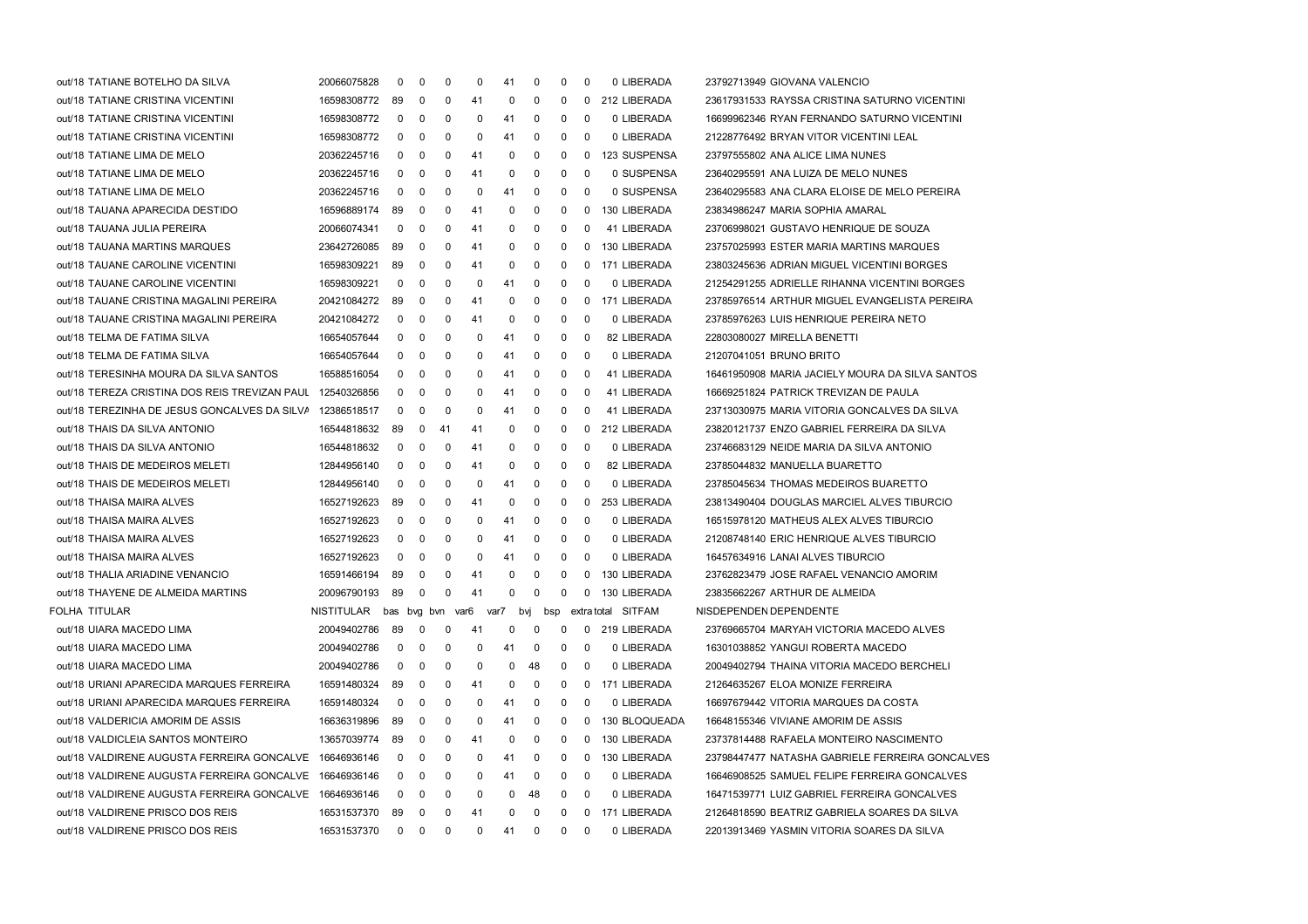| out/18 VALERIA MARTINS DA SILVA                             | 16659845136 | -89            | 0           | 0            | 0  | 41 | $\mathbf 0$ | 0           | 0           | 178 LIBERADA   | 16659719831 RAQUEL MARTINS DE ALMEIDA               |
|-------------------------------------------------------------|-------------|----------------|-------------|--------------|----|----|-------------|-------------|-------------|----------------|-----------------------------------------------------|
| out/18 VALERIA MARTINS DA SILVA                             | 16659845136 | 0              | 0           | 0            | 0  | 0  | 48          | 0           | $\Omega$    | 0 LIBERADA     | 16659751751 RONALDO MARTINS DE ALMEIDA              |
| out/18 VALERIA PATRICIA MACHINI GOMES                       | 20952679757 | 89             | 0           | 0            | 41 | 0  | $\mathbf 0$ | 0           | 0           | 178 LIBERADA   | 21270265840 DANIELE LUCIANE MACHINI GOMES           |
| out/18 VALERIA PATRICIA MACHINI GOMES                       | 20952679757 | 0              | 0           | 0            | 0  | 0  | 48          | 0           | 0           | 0 LIBERADA     | 20362245856 DALIANE VITORIA MACHINI GOMES           |
| out/18 VALTERIA SIMONE DOMICIANO ROCHA                      | 12372861176 | -89            | 0           | 0            | 0  | 41 | 0           | 0           | 0           | 130 LIBERADA   | 16692359733 RIAN ROCHA                              |
| out/18 VANESSA APARECIDA BORTOLETO GALVAO                   | 12591025144 | 89             | 0           | 0            | 41 | 0  | $\mathbf 0$ | 0           | 0           | 171 LIBERADA   | 23720677598 THAMARA APARECIDA BORTOLETO GALVAO      |
| out/18 VANESSA APARECIDA BORTOLETO GALVAO                   | 12591025144 | 0              | 0           | 0            | 0  | 41 | $\mathbf 0$ | 0           | $\mathbf 0$ | 0 LIBERADA     | 16677192416 SAMARAH APARECIDA BORTOLETO GALVAO      |
| out/18 VANESSA APARECIDA DE OLIVEIRA                        | 20144218490 | 89             | 0           | 0            | 0  | 41 | $\mathbf 0$ | 0           | 0           | 130 LIBERADA   | 16490447003 MIGUEL BATISTA DE PAULA                 |
| out/18 VANESSA APARECIDA MALACHIAS DA SILVA I   20049420989 |             | 89             | 0           | 0            | 41 | 0  | 0           | 0           | 0           | 212 LIBERADA   | 23788012176 LUCAS DA SILVA NUNES                    |
| out/18 VANESSA APARECIDA MALACHIAS DA SILVA I               | 20049420989 | 0              | 0           | 0            | 41 | 0  | 0           | 0           | 0           | 0 LIBERADA     | 23687786249 DAVI LUIS DA SILVA NUNES                |
| out/18 VANESSA APARECIDA MALACHIAS DA SILVA I               | 20049420989 | 0              | 0           | 0            | 0  | 41 | $\mathbf 0$ | 0           | $\mathbf 0$ | 0 LIBERADA     | 23615538753 VITOR HUGO DA SILVA NUNES               |
| out/18 VANESSA APARECIDA PIOLLA FELICIANO                   | 20417347884 | 0              | 0           | 0            | 41 | 0  | $\mathbf 0$ | 0           | $\mathbf 0$ | 82 LIBERADA    | 23764302360 JOAO MIGUEL FELICIANO                   |
| out/18 VANESSA APARECIDA PIOLLA FELICIANO                   | 20417347884 | 0              | 0           | 0            | 0  | 41 | 0           | 0           | $\mathbf 0$ | 0 LIBERADA     | 16693289739 THAYANE APARECIDA MENDONCA              |
| out/18 VANESSA CRISTINA DA SILVA                            | 16677089348 | 89             | 0           | 0            | 41 | 0  | $\mathbf 0$ | 0           | $\mathbf 0$ | 212 LIBERADA   | 23762630204 LEONARDO HENRIQUE PIRES                 |
| out/18 VANESSA CRISTINA DA SILVA                            | 16677089348 | 0              | 0           | 0            | 0  | 41 | 0           | 0           | $\mathbf 0$ | 0 LIBERADA     | 21256646328 BARBARA SAMPAIO                         |
| out/18 VANESSA CRISTINA DA SILVA                            | 16677089348 | 0              | 0           | 0            | 0  | 41 | $\mathbf 0$ | 0           | $\mathbf 0$ | 0 LIBERADA     | 16327734104 GABRIEL SAMPAIO                         |
| out/18 VANESSA DOS SANTOS DOURADO                           | 20049422116 | -89            | 0           | 0            | 41 | 0  | $\mathbf 0$ | 0           |             | 0 171 LIBERADA | 23725029292 PEDRO HENRIQUE DOURADO                  |
| out/18 VANESSA DOS SANTOS DOURADO                           | 20049422116 | 0              | 0           | 0            | 41 | 0  | 0           | 0           | $\mathbf 0$ | 0 LIBERADA     | 23644692153 EMANUELLY SOPHIA DOURADO                |
| out/18 VANESSA FERREIRA GOMES LOPES DOS SAI 12780819164     |             |                | 0 41        | 0            | 0  | 0  | 0           | 0           | 0           | 123 LIBERADA   | 12780819164 VANESSA FERREIRA GOMES LOPES DOS SANTOS |
| out/18 VANESSA FERREIRA GOMES LOPES DOS SAI 12780819164     |             | 0              | 0           | 0            | 0  | 41 | 0           | 0           | 0           | 0 LIBERADA     | 23763305773 MARIA CLARA DOS SANTOS FINOTTI          |
| out/18 VANESSA FERREIRA GOMES LOPES DOS SAI 12780819164     |             | 0              | 0           | 0            | 0  | 41 | $\mathbf 0$ | 0           | $\mathbf 0$ | 0 LIBERADA     | 16521392639 MARIA EDUARDA DOS SANTOS DE JESUS       |
| out/18 VANESSA GUIMARAES DA SILVA                           | 16544869563 | 89             | 0           | 0            | 41 | 0  | $\mathbf 0$ | 0           |             | 0 212 LIBERADA | 23767802623 HEYTOR LORENZZO LOPES DOS SANTOS        |
| out/18 VANESSA GUIMARAES DA SILVA                           | 16544869563 | 0              | 0           | 0            | 41 | 0  | 0           | 0           | 0           | 0 LIBERADA     | 23618580386 NOEMY HELOA DA SILVA DOS SANTOS         |
| out/18 VANESSA GUIMARAES DA SILVA                           | 16544869563 | 0              | 0           | 0            | 0  | 41 | 0           | 0           | 0           | 0 LIBERADA     | 21244294782 EMILLY VICTORIA DA SILVA BUENO          |
| out/18 VANESSA LILIANE DE CASTRO                            | 20096789969 | 89             | 0           | 0            | 41 | 0  | 0           | 0           | 0           | 171 LIBERADA   | 23639985407 LAYRA GABRIELA DE CASTRO MARQUES        |
| out/18 VANESSA LILIANE DE CASTRO                            | 20096789969 | 0              | 0           | 0            | 0  | 41 | $\mathbf 0$ | 0           | $\mathbf 0$ | 0 LIBERADA     | 16329606154 GABRIEL DONIZETE DE CASTRO MARQUES      |
| out/18 VANESSA LILIANE DE CASTRO                            | 20096789969 | 89             | 0           | 0            | 41 | 0  | $\mathbf 0$ | 0           |             | 0 171 LIBERADA | 23639985407 LAYRA GABRIELA DE CASTRO MARQUES        |
| out/18 VANESSA LILIANE DE CASTRO                            | 20096789969 | 0              | 0           | 0            | 0  | 41 | $\mathbf 0$ | 0           | $\mathbf 0$ | 0 LIBERADA     | 16329606154 GABRIEL DONIZETE DE CASTRO MARQUES      |
| out/18 VANESSA MARA DE OLIVEIRA DIAS                        | 12787306189 | 89             | 0           | 0            | 41 | 0  | 0           | 0           | $\mathbf 0$ | 260 LIBERADA   | 23801196034 RAYANE CAROLINA DOS ANJOS               |
| out/18 VANESSA MARA DE OLIVEIRA DIAS                        | 12787306189 | 0              | 0           | 0            | 41 | 0  | 0           | 0           | $\mathbf 0$ | 0 LIBERADA     | 23737504888 RENAN DOS ANJOS JUNIOR                  |
| out/18 VANESSA MARA DE OLIVEIRA DIAS                        | 12787306189 | $\overline{0}$ | $\mathbf 0$ | 0            | 0  | 41 | $\mathbf 0$ | $\mathbf 0$ | $\mathbf 0$ | 0 LIBERADA     | 16662245756 RAYSSA DIAS DE MELO                     |
| out/18 VANESSA MARA DE OLIVEIRA DIAS                        | 12787306189 | 0              | 0           | 0            | 0  | 0  | 48          | 0           | 0           | 0 LIBERADA     | 23737504861 GABRIELLA DIAS DE MELO                  |
| out/18 VANESSA PRISCO DOS REIS MARTINS                      | 16531520338 | 89             | 0           | 0            | 41 | 0  | 0           | 0           | 0           | 253 LIBERADA   | 23770013855 JOAO MIGUEL MARTINS                     |
| out/18 VANESSA PRISCO DOS REIS MARTINS                      | 16531520338 | 0              | 0           | 0            | 41 | 0  | 0           | 0           | $\mathbf 0$ | 0 LIBERADA     | 23641983947 HENRIQUE GABRIEL MARTINS                |
| out/18 VANESSA PRISCO DOS REIS MARTINS                      | 16531520338 | 0              | 0           | 0            | 0  | 41 | 0           | 0           | 0           | 0 LIBERADA     | 21239132818 ANA LAURA PRISCO MARTINS                |
| out/18 VANESSA PRISCO DOS REIS MARTINS                      | 16531520338 | 0              | 0           | 0            | 0  | 41 | 0           | 0           | 0           | 0 LIBERADA     | 21239132788 ANA JULIA PRISCO MARTINS                |
| out/18 VANIA CRISTINA MARTINS                               | 12861500982 | 0              | 0           | 0            | 41 | 0  | 0           | 0           | 0           | 123 LIBERADA   | 23627268381 CLARA CRISTINA MARTINS LEME             |
| out/18 VANIA CRISTINA MARTINS                               | 12861500982 | 0              | 0           | 0            | 0  | 41 | 0           | 0           | 0           | 0 LIBERADA     | 23627268365 PAMELA EDUARDA MARTINS LEME             |
| out/18 VANIA CRISTINA MARTINS                               | 12861500982 | 0              | 0           | 0            | 0  | 41 | $\mathbf 0$ | 0           | 0           | 0 LIBERADA     | 23627268373 JUAN PABLO MARTINS BARBOSA              |
| out/18 VANIA CRISTINA PRISCO DOS REIS                       | 16531523450 | 89             | 0           | 0            | 41 | 0  | 0           | 0           | 0           | 130 LIBERADA   | 23724158595 LUIS GUSTAVO TEIXEIRA CAIRES            |
| out/18 VANIA ROSICLEIA GIMENEZ                              | 12778273141 | 0              | 0           | 0            | 41 | 0  | 0           | 0           | 0           | 82 LIBERADA    | 23765044098 JOAO MARCOS OLIVEIRA SA                 |
| out/18 VANIA ROSICLEIA GIMENEZ                              | 12778273141 |                | $0\quad 0$  | $\mathbf{0}$ | 0  | 41 | $\mathbf 0$ | $\mathbf 0$ | 0           | 0 LIBERADA     | 23765044756 VICTOR ALEXANDRE CINTO                  |